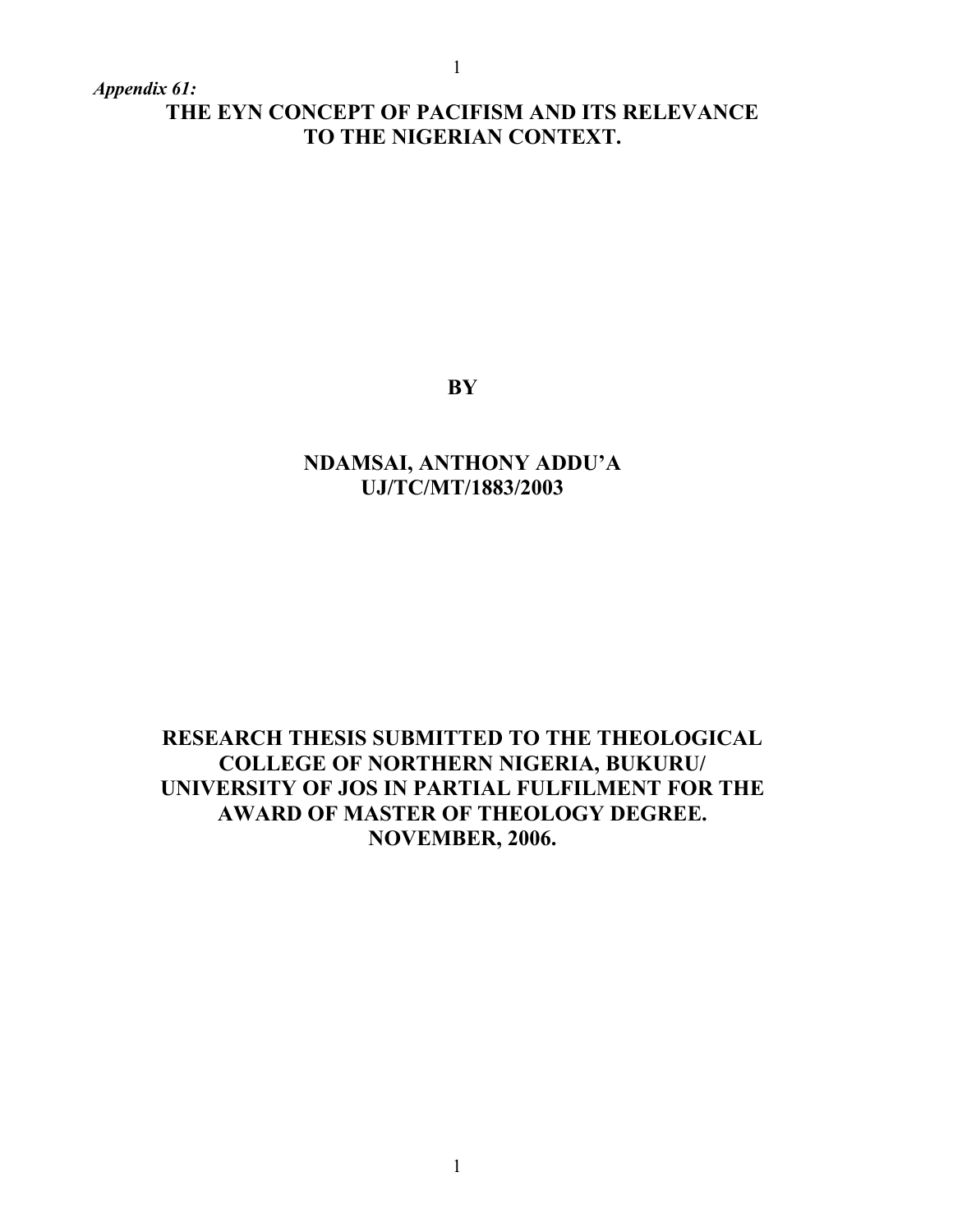### **APPROVAL SHEET**

This research project has been read and approved as meeting the requirement for the award of Master of Theology Degree of Theological College of Northern Nigeria/University of Jos.

2

### **RESEARCH SUPERVISOR**

## **ACADEMIC DEAN**

**EXTERNAL EXAMINAR**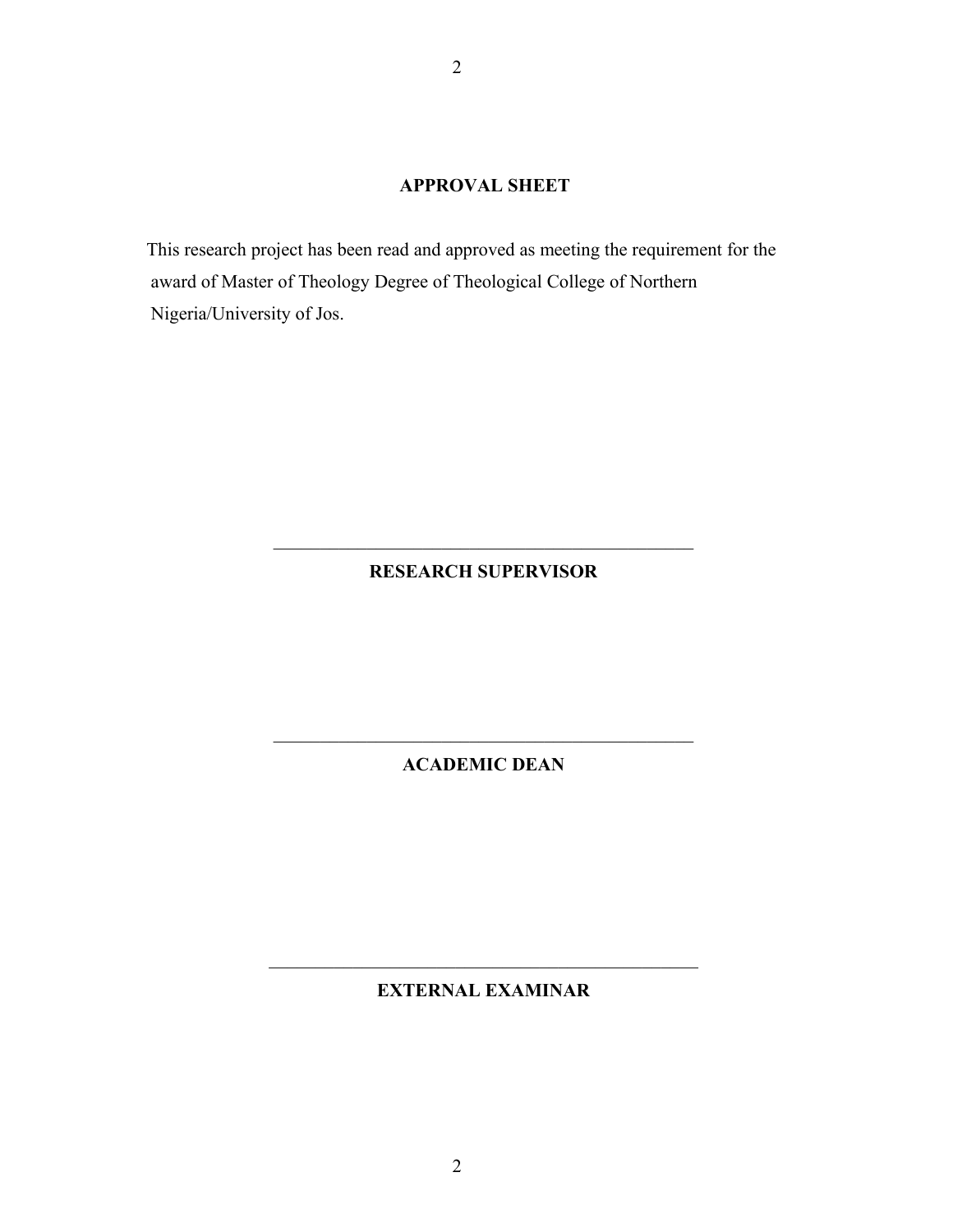# **DEDICATION**

I dedicate this thesis to Jesus Christ the Prince of Peace and to nonviolent peacemakers all over the world. I pray that the peace of God shall triumph over the evil of our era.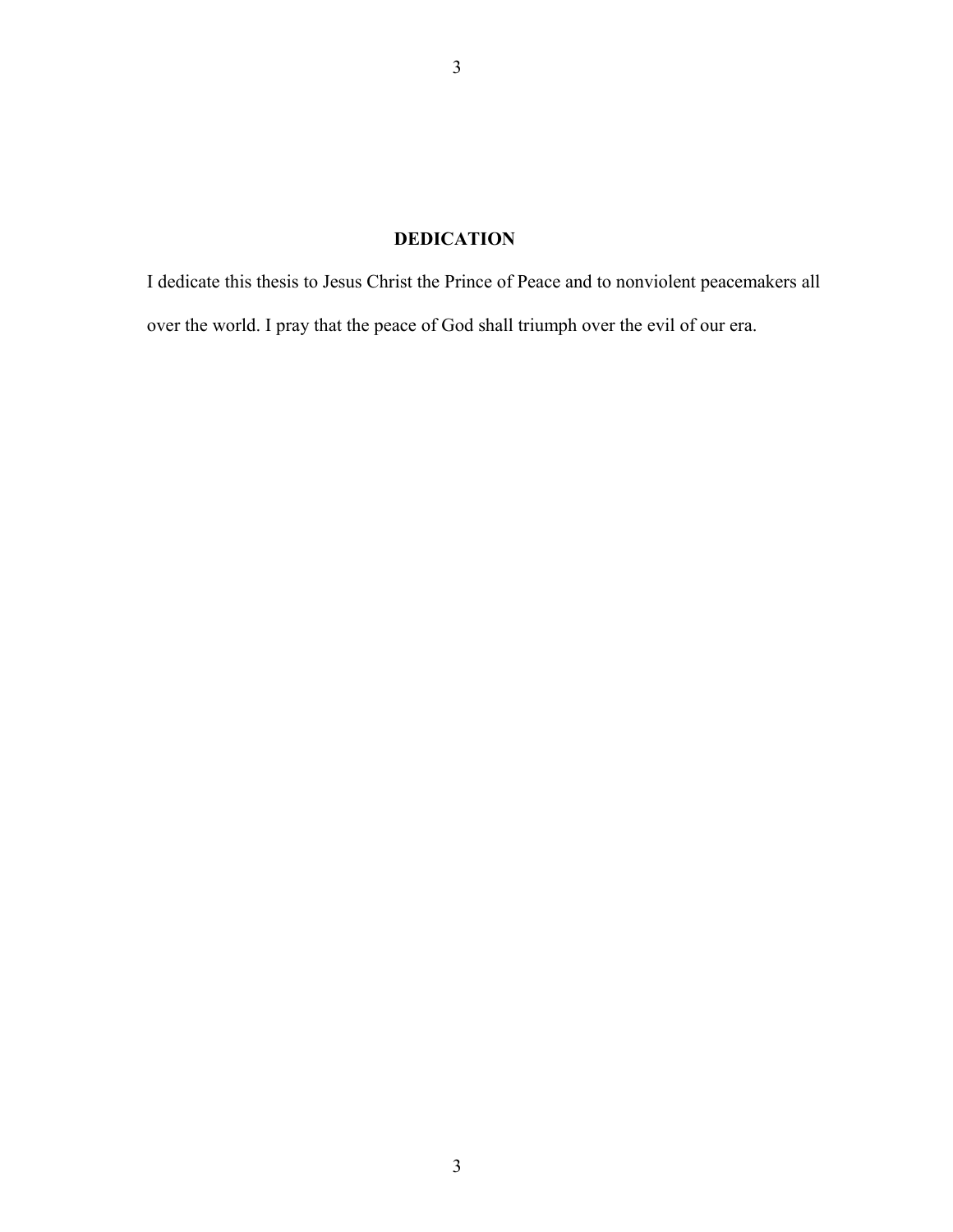#### **ACKNOWLEDGEMENTS**

First and foremost I am grateful to God who guided, provided and inspired me throughout my study period at TCNN. Without God, my dreams and vision during my time at TCNN would not have been realized. I therefore return thanks to God for all the achievements that recorded through his abundant grace.

My profound gratitude goes to Happy Corner Church of the Brethren in the United State, who raised funds that covered my tuition fees during my two- year course at TCNN. I pray God will richly reward all those generously gave when the Church was raising this money. I am also indebted to the Board of Boer Scholarship scheme of TCNN. Her assistance with feeding and medical allowances has helped I and my family tremendously. Tom and Janet Crago belong to this category. They assisted me with money that was used to pay for my children school fees. I also pray that God will bless them, so that they will continue to render more help to those in need.

My appreciation goes to my church denomination, EYN, firstly for releasing me to study at TCNN. Secondly, for her moral support while I was at TCNN. I also thank my District Church Council, Bikama and my home Church, LCC Kirya for their support in many ways. I also want to express my appreciation to the Church I shepherd before I came to TCNN, EYN LCC Agapalawa. The Church has helped in many ways that time may not permit me to count them all.

I must sincerely thank my supervisor, Rev. Dr. Timothy Palmer. Right from the beginning of the research, I could see how he has developed interest in the research. His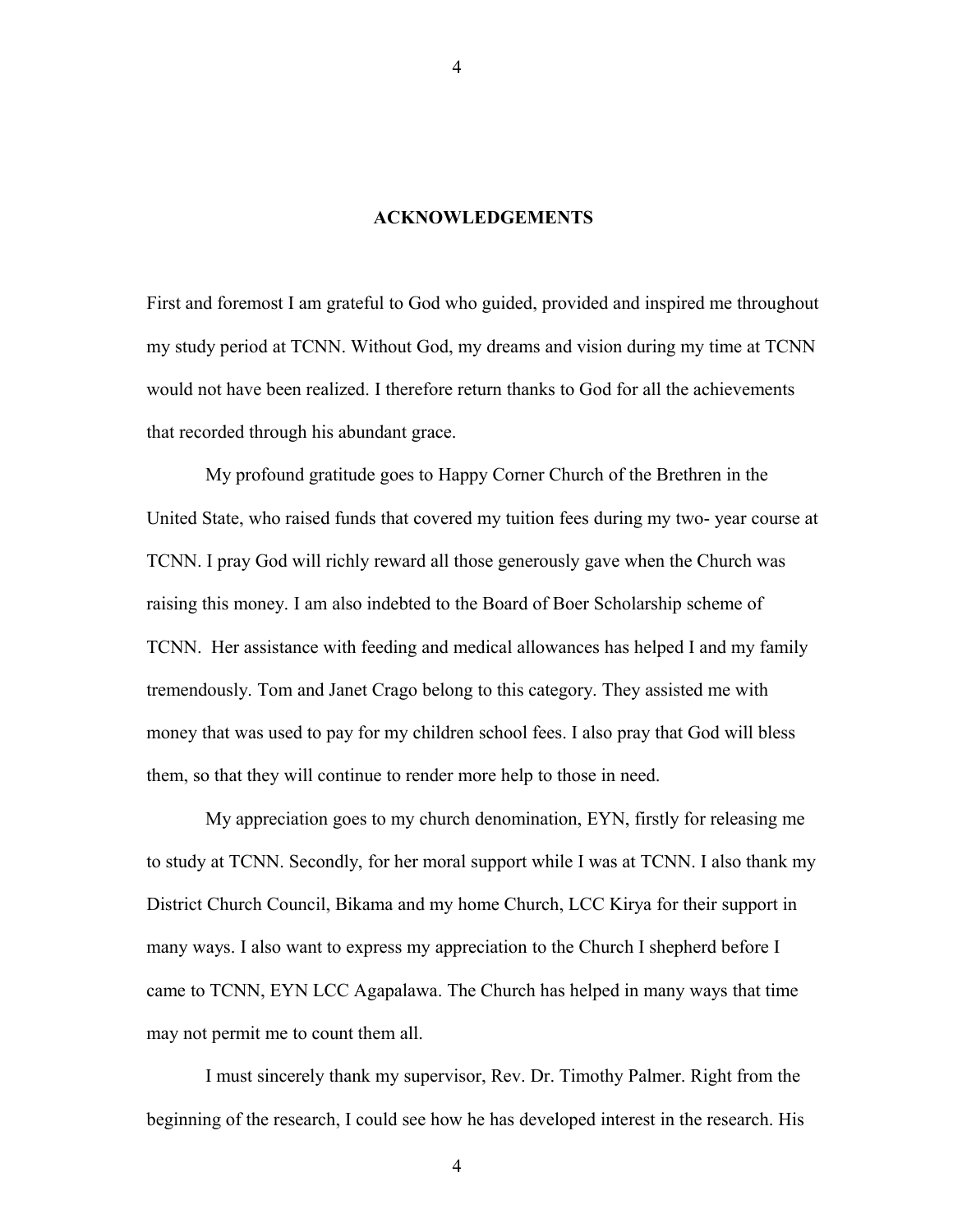suggestions and constructive criticisms give the quality to this research project. His relentless

effort in going through the manuscripts and making necessary correction need to be commended. I equally thank Rev. David Whitten who took his valuable time to edit the thesis.

He worked hard to see that the thesis communicates pacifism accurately and the language people would understand.

I also wholeheartedly thank all my lecturers at TCNN. I have learned a lot from them that my lifespan may not permit me to explore them all. I would have mentioned names, but I fear creating another chapter of the thesis for names of people which I consider have affected my life in one way or the other. I sincerely and humbly thank all TCNN academic and non-academic staff.

I am obliged to my course mates. Our time together in and outside lecture hall has helped in shaping my life and career. Their criticisms and suggestions when I presented part of this research work during seminar course have really helped me. How I wish some of them would read this thesis so that I can reciprocate their contributions. I am grateful to all my course mates.

I thank all my friends who helped me during my studies. People like Lyall and Vivian Sherred, Amos K. Yohanna, Daniel Yumuna, Bob and Carol Krouse, Luka and Monica H. Yaro, Dauda Fujuno, Jerry Madibo just to mention few out of many people that helped me. I appreciate your generosity and I pray that the good Lord will bless you.

I unreservedly thank my lovely wife Saratu for partner with me in my academic pursue at TCNN. This project would not have completed without her support. I thank her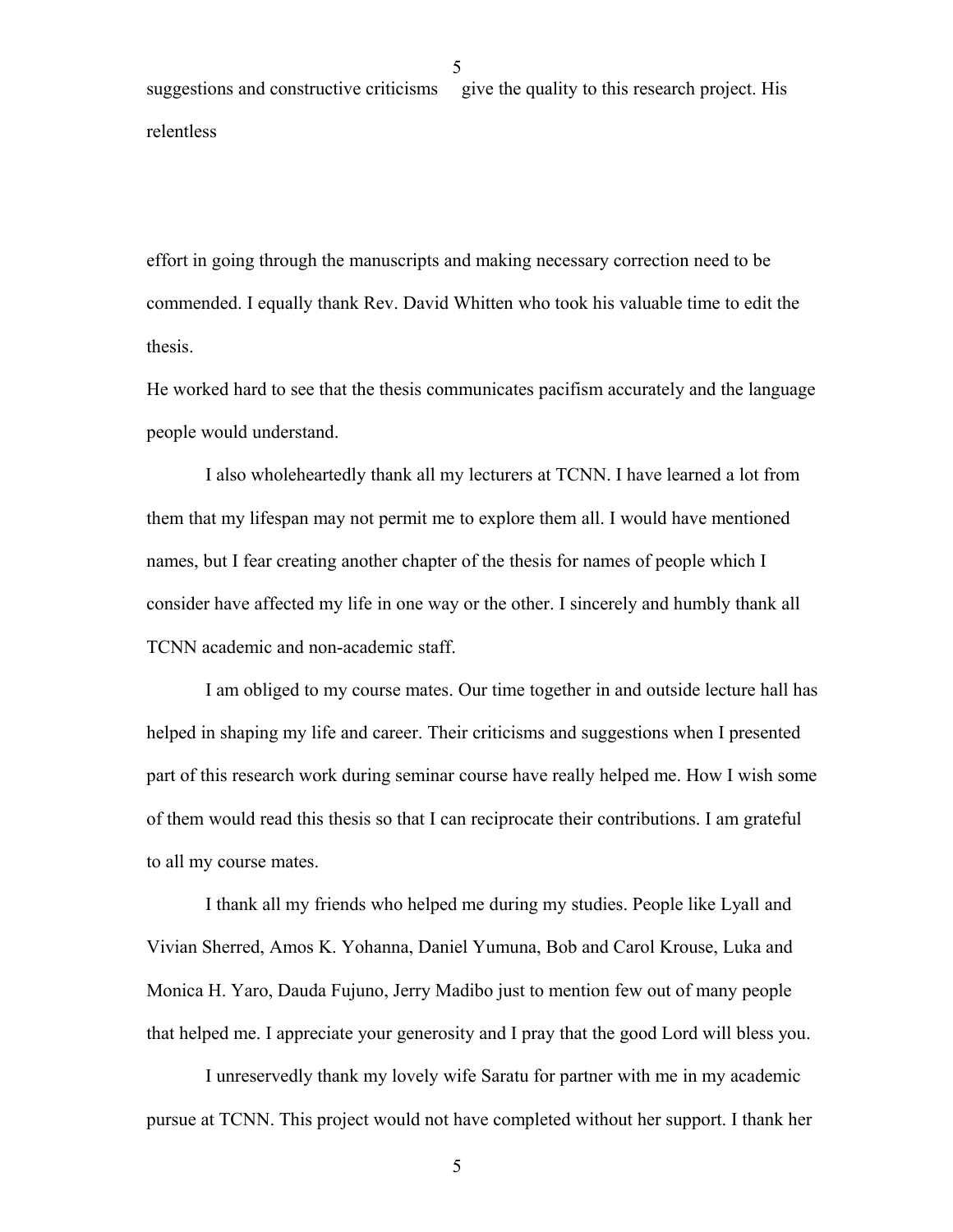for her patience and endurance when we passed through hard times. My children: Evelyn, Nathaniel, Apollos, David and Deborah also deserved a big thank you for their patience and prayers for the success of this thesis. I also thank all my respondents for their contributions during the interviews. Without their contribution, success would have been impossible. Thank you all and I wish every body God's blessings.

## **TABLE OF CONTENTS**

| <b>TITLE PAGE</b>                |
|----------------------------------|
| <b>APPROVAL</b>                  |
|                                  |
|                                  |
|                                  |
|                                  |
| . <i>i</i> v                     |
| <b>TABLE OF</b>                  |
|                                  |
|                                  |
| viii                             |
|                                  |
| $\ldots \ldots \ldots$ ix        |
| <b>CHAPTER ONE: INTRODUCTION</b> |
| 1.1 THE BACKGROUND OF THE        |
|                                  |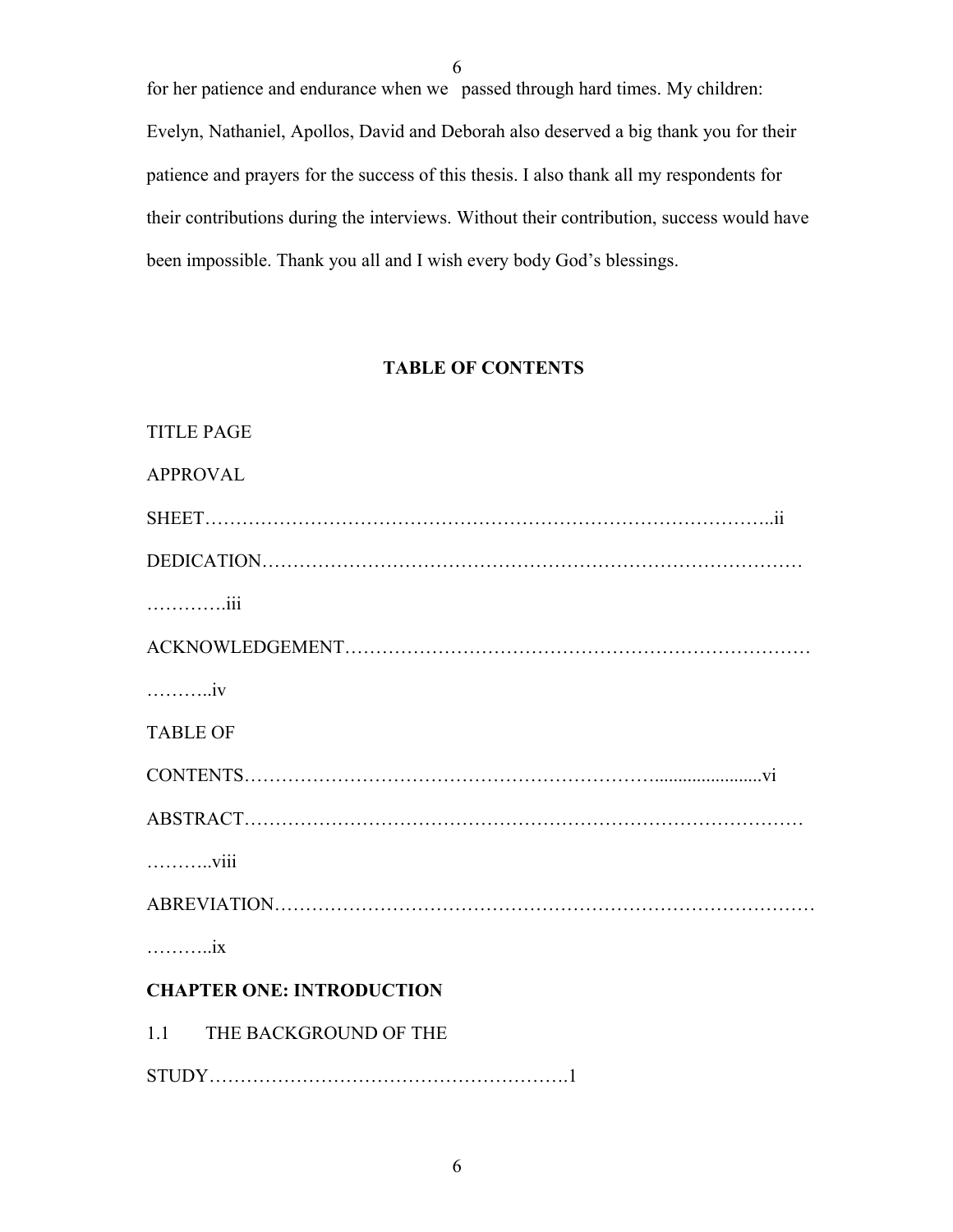|     | 7<br>1.2 THE STATEMENT OF THE                              |  |  |
|-----|------------------------------------------------------------|--|--|
|     |                                                            |  |  |
|     | 1.3 THE PURPOSE OF                                         |  |  |
|     |                                                            |  |  |
|     | 1.4 THE SIGNIFICANCE OF THE                                |  |  |
|     |                                                            |  |  |
|     | 1.5 THE SCOPE OF THE                                       |  |  |
|     |                                                            |  |  |
| 1.6 |                                                            |  |  |
|     |                                                            |  |  |
| 15  |                                                            |  |  |
|     | 1.7 DEFINITION OF                                          |  |  |
|     |                                                            |  |  |
|     | <b>CHAPTER TWO: THE HISTORICAL BACKGOUND OF EKKLESIYAR</b> |  |  |
|     | YAN'UWA A NIGERIA (EYN).                                   |  |  |
|     | 2.1 THE ORIGIN OF                                          |  |  |
|     |                                                            |  |  |
|     | 2.2 THE FORMATION OF                                       |  |  |
|     |                                                            |  |  |
|     | 2.3 THE GROWTH OF THE                                      |  |  |
|     |                                                            |  |  |
|     | 2.4 THE CHURCH AT INDEPENDENCE AND                         |  |  |
|     |                                                            |  |  |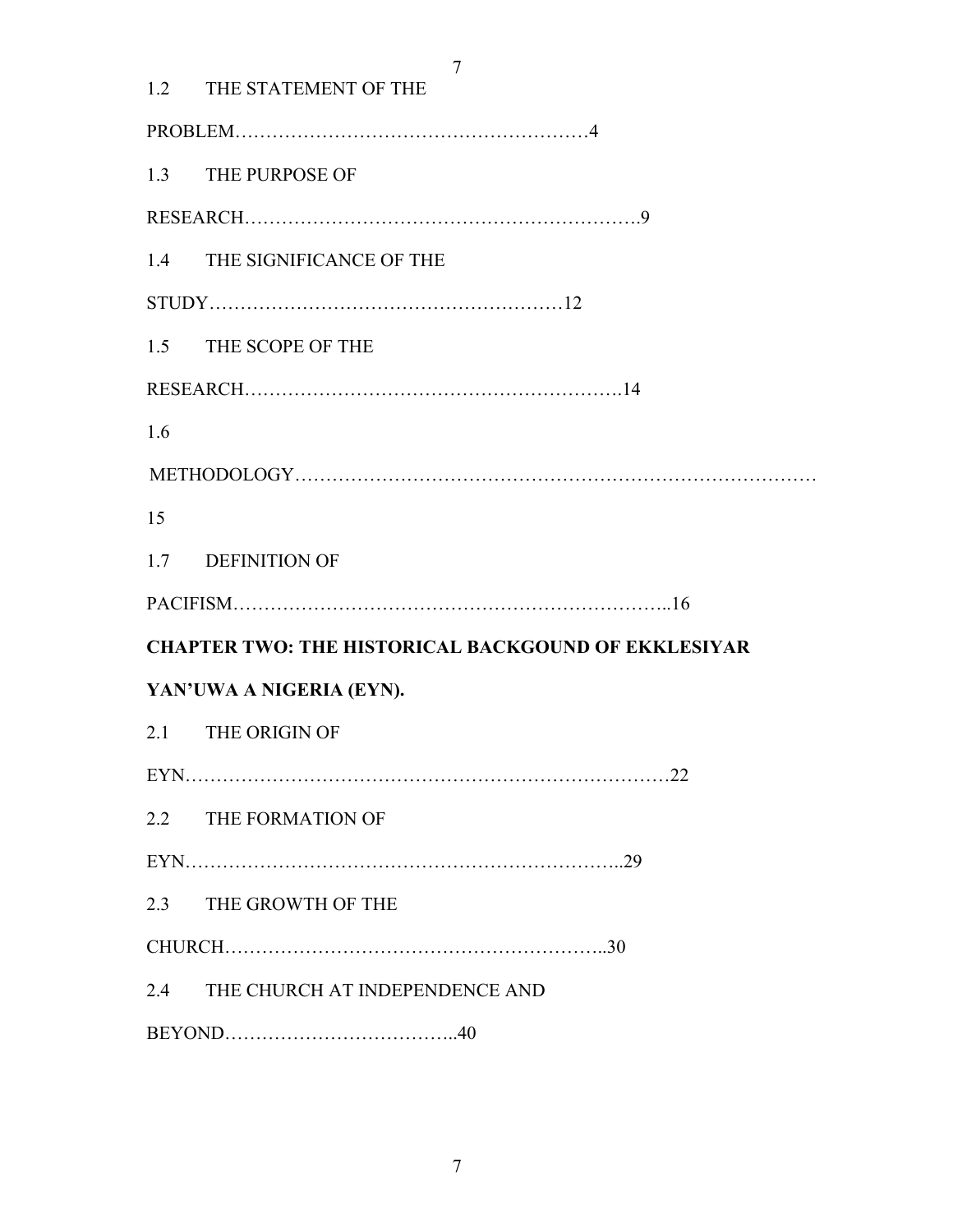# **CHAPTER THREE: THE EYN VIEWS OF PACIFISM**

|       | 3.1 THE EYN BASIS OF                                     |  |  |
|-------|----------------------------------------------------------|--|--|
|       |                                                          |  |  |
|       | 3.1.1 Traditional Idea of                                |  |  |
|       |                                                          |  |  |
|       | 3.1.2 The Teaching of the Early                          |  |  |
|       |                                                          |  |  |
|       | 3.2 SURVEY OF EYN VIEWS ON                               |  |  |
|       |                                                          |  |  |
|       | <b>CHAPTER FOUR: EVALUATION OF EYN VIEWS ON PACIFISM</b> |  |  |
|       | 4.1 SCRIPTURAL                                           |  |  |
|       |                                                          |  |  |
|       | $4.1.1$ The Old                                          |  |  |
|       |                                                          |  |  |
|       | 4.1.2 The New                                            |  |  |
|       |                                                          |  |  |
|       | 4.2 NIGERIAN                                             |  |  |
|       | .69<br>CONTEXT                                           |  |  |
|       | 4.2.1 Nigerian                                           |  |  |
|       |                                                          |  |  |
| 4.2.2 |                                                          |  |  |
|       |                                                          |  |  |
| 71    |                                                          |  |  |
|       |                                                          |  |  |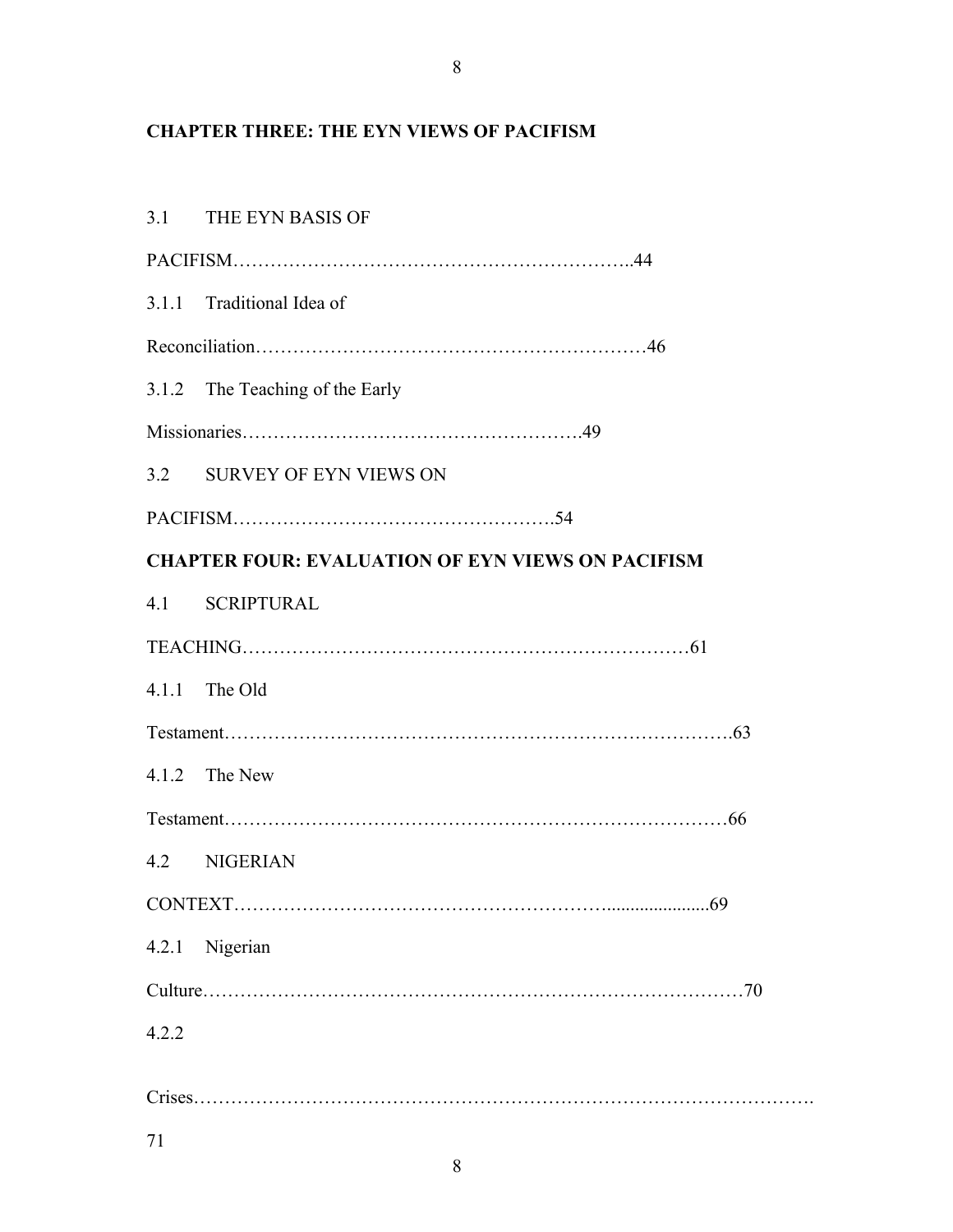| 4.2.2.1 Ethnic                  |
|---------------------------------|
|                                 |
| 4.2.2.2 Religious               |
|                                 |
| 4.2.2.3 Political               |
|                                 |
| 4.2.3                           |
|                                 |
|                                 |
| 75                              |
| 4.3                             |
|                                 |
|                                 |
| 77                              |
| <b>CHAPTER FIVE: CONCLUSION</b> |
| 5.1                             |
|                                 |
|                                 |
| $\dots$ 78                      |
| 5.2 SUGGESTIONS AND             |
|                                 |
|                                 |
| . 88                            |
|                                 |
| . 94                            |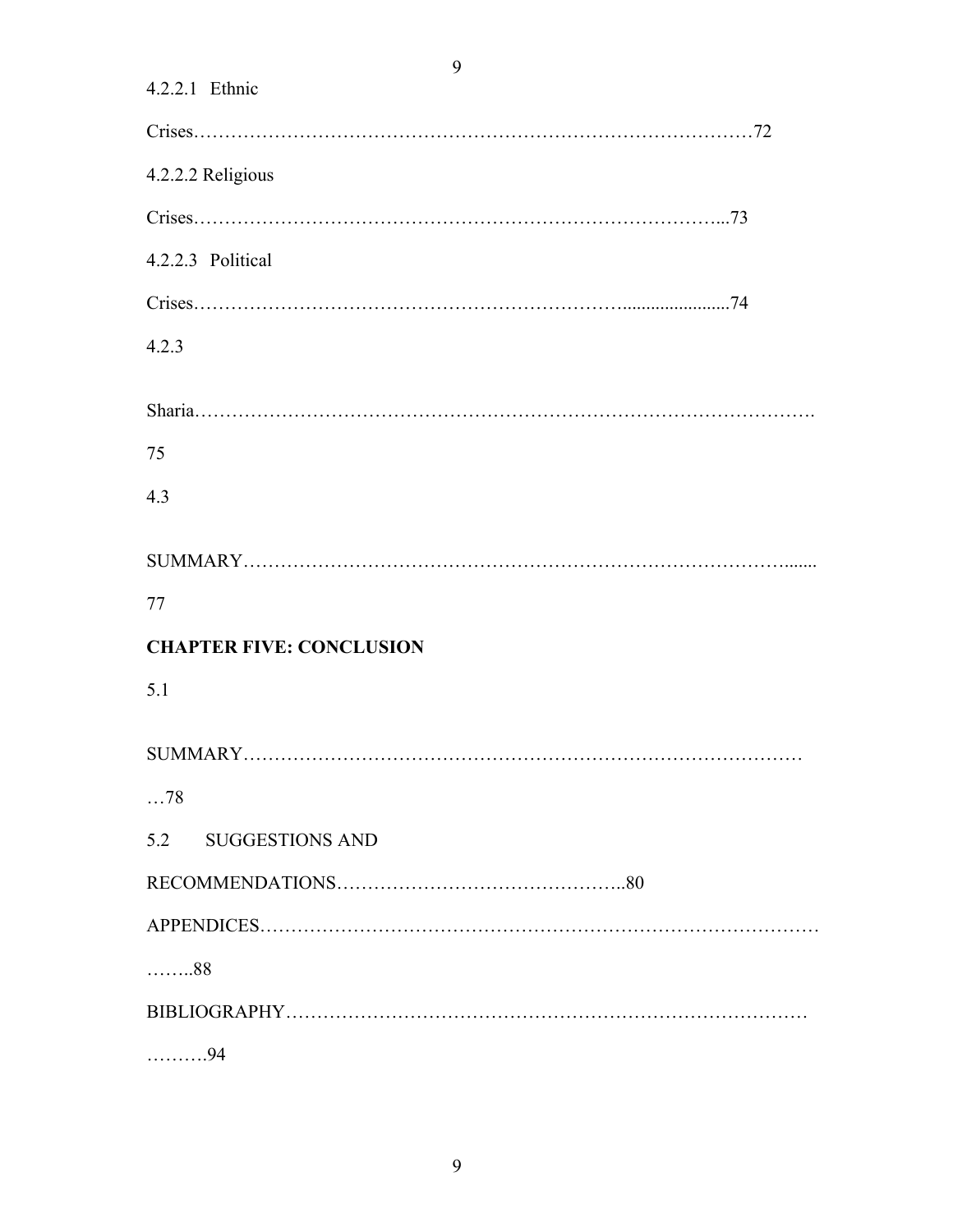#### **ABSTRACT**

The scourge of violence is apparently seen in our society today. It is difficult to deny this fact when our society is subjugated with hatred, suspicion, anger, killings and all sort of lethal actions that are detrimental to our peaceful coexistence. The situation is worsened with the invention of modern armaments. These artilleries did not only become a threat to the enemies of those who possess them but to the owners as well. The effect of modern weapons is at the access way of every human being directly or indirectly. For long time, people have considered war as a means to peace, and time without number it has failed. It is a shock therefore to see people still experiment violence to achieve peace.

This thesis suggests pacifism as a substitute to violence if we aspire for existence. Since there is a possibility to receive in return for our actions, it is wisely to act nonviolently so that we can receive the same. The purpose of this research therefore is to discover the efficacy of EYN pacifism and to promote such strategy for managing conflict in our society. It focused specifically on Nigeria that is often swiftly enveloped in the waves of violence.

The thesis has five chapters. Chapter one deals with general introduction which glimpse at the tragedy of violence and the way it can be detained by nonviolence. Chapter two discusses the history of EYN. The history unveiled the kind of environment in which the Church of the Brethren was born that gave them unique worldview of approaching conflict. Chapter three of this thesis talks about EYN basis of pacifism. It is interesting to note that pacifism is practice by Nigerians before the coming of Christianity. The gospel later modified this peace process to what it is today. In chapter four, EYN pacifism is evaluated. It passed through the test of the scriptures and the Nigerian context. It fits well not only because we desire to exist but because our Lord Jesus taught us to love our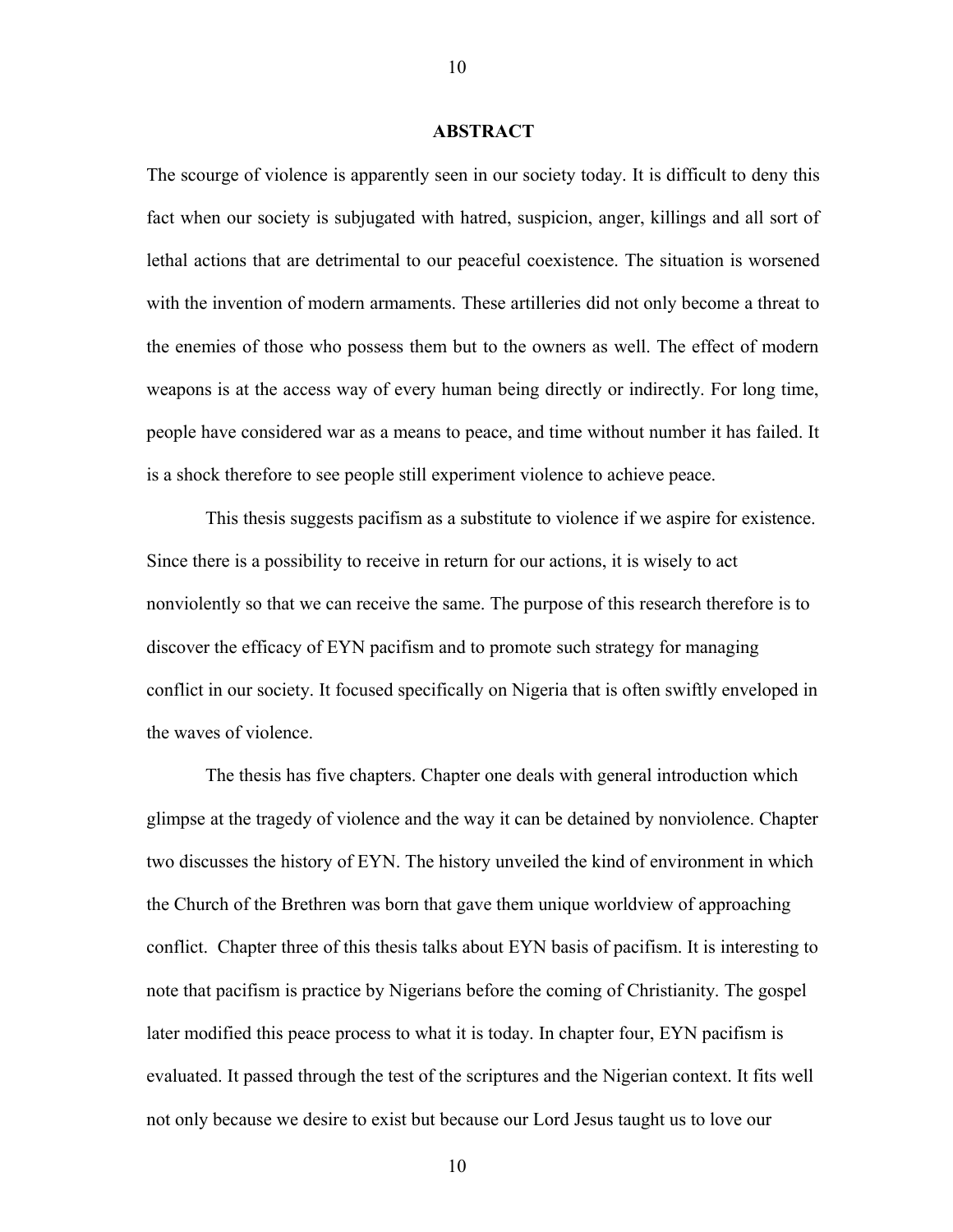enemies and pray for those who persecute us. Chapter five concludes with a solution to our present predicament of possible annihilation by modern military hardware; that is to seek peace and pursue it nonviolently.

# **ABBREVIATION:**

| Ekklesiyar Yan'uwa a Nigeria (Church of the Brethren in Nigeria). |
|-------------------------------------------------------------------|
| Theological College of Northern Nigeria.                          |
| Tarayyar Ekklesiyoyi Kristi a Nigeria (Fellowship of Churches o   |
| Christ in Nigeria).                                               |
| Sudan United Mission.                                             |
| Church Mission Society.                                           |
| Lutheran Church of Christ in Nigeria.                             |
| District Officer.                                                 |
| United Methodist Church in Nigeria.                               |
| Church of the Brethren Mission.                                   |
| District Church Council.                                          |
| Local Church Council.                                             |
| Local Church Branch.                                              |
| Christians Council of Nigeria.                                    |
| Christian Association of Nigeria.                                 |
| World Council of Churches.                                        |
| Church Education Advisory Board.                                  |
| Christian Health Association of Nigeria.                          |
| New International Version.                                        |
| Revised Standard Version.                                         |
| <b>Integrated Community Based Development Programme.</b>          |
|                                                                   |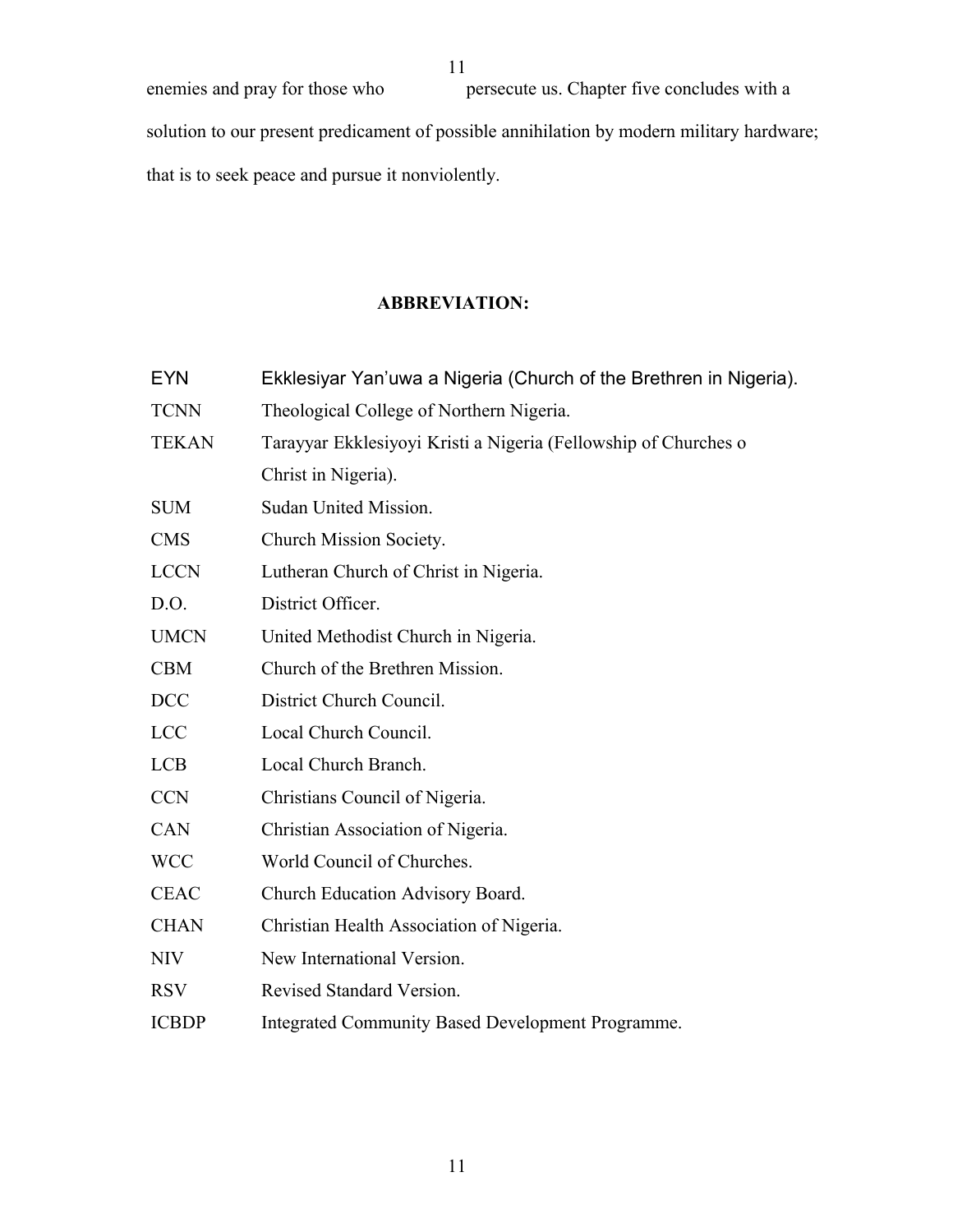#### **CHAPTER ONE: INTRODUCTION**

### **1.1 BACKGROUND OF THE STUDY**

Violence creates fear, mistrust, and suspicion. In an environment filled with violence, trust and interdependence can hardly exist. When this happens, development of any kind can never be realized and existing infrastructures destroyed. Lives and communities are lost. Imagine the fate of such communities when people do not depend on one another; where differences produces suspicion, distrust breeds contempt, and prejudices fosters hostility. This is the kind of situation we face in Nigeria and likewise millions of people face all over the world. The question that needs to be asked is: Do people normally think of the penalty of war or violence before they engage in it? Not many people go to the extent of counting the cost. But what about Christians, do we count the cost, or do we just let the world squeeze us into its own mold rather than following the footsteps of our Master Jesus Christ?

 These questions remind me of one incidence during the 2001 crisis in Plateau State and consequently led me to choose the topic of this thesis: "The EYN concept of Pacifism and its Relevance to Nigerian Christianity." I feel compelled to write about the absolute necessity of non-violence for mutual co-existence in Nigeria and the world. Nonviolence is often misinterpreted as cowardice. If Christians truly follow the way of Christ, then they cannot ignore His teachings on non-violence. The story that follows justifies the practice of nonviolence and projects true Christ-likeness.

About a week after the crisis of September  $7<sup>th</sup>$ , 2001, things began to return to normal in Plateau State. Though tension remained, calm had started spreading throughout the city.

It was about 8:00 A.M. when two Muslim boys went to their farm adjacent to the campus of the Theological College of Northern Nigeria (TCNN). The boys were seen on their farm by a passer-by who suspected the boys to be spies sent by some Muslim fanatics. Without any inquiry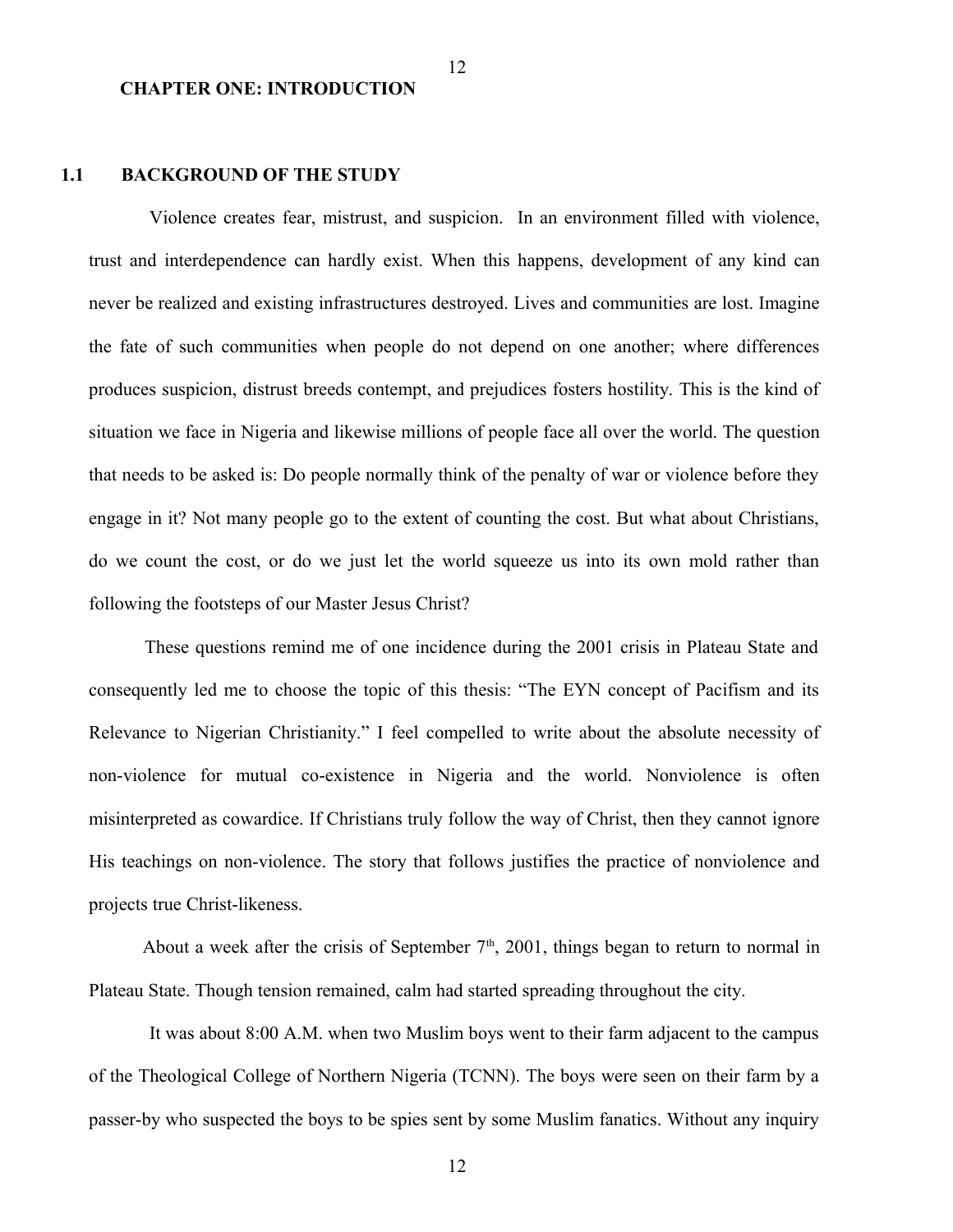the man sent a message to the married students' quarters of TCNN that there were suspicious persons hiding on a farm. Within a very short time the news had spread throughout the community. As it is with hearsay, the information received carried various versions of the real story. Some people heard that there were unfamiliar people within the community. Others heard that Muslims had come to attack the TCNN community. With a situation like this, multiple reactions took place. While some people were running towards the direction where the boys were said to be, other people were running for their life. I do not know exactly what happened to those that ran seeking refuge because I was among those who ran toward the direction of the farm.

 Surprisingly, I noticed men and women with heavy sticks, cutlasses, and pestles. All had gathered around the boys who had nothing to protect themselves. The boys were stripped naked and forced to lie flat on the ground. Questions were thrown at the boys from every direction, such as; "Who are you?" "What are your names?" "Who sent you?" These questions were asked without any opportunity for response. Nobody among the interrogators seemed interested to listen to the boys' side of the story. They had no chance to defend themselves.

 The boys were severely flogged. The villager, who first saw the boys, drove away and shortly came back with gallon of petrol and a box of matches. He instigated the TCNN students stating that the boys had already gathered all the information that they were sent for and it would be a big mistake to let them get away.

By letting them go it would place the college and the environs in danger. All these allegations were based on assumption because even the man did not bother to question the boys. The mob insisted the boys should be killed. The reason they gave was that many Christians at Anguwan Rogo in Jos were killed in a similar manner. For that reason they (Muslims) needed to be paid in kind. To my consternation, the gathered crowd, students of TCNN many of whom were pastors from various TEKAN churches and associates, unanimously concluded that the boys deserve death.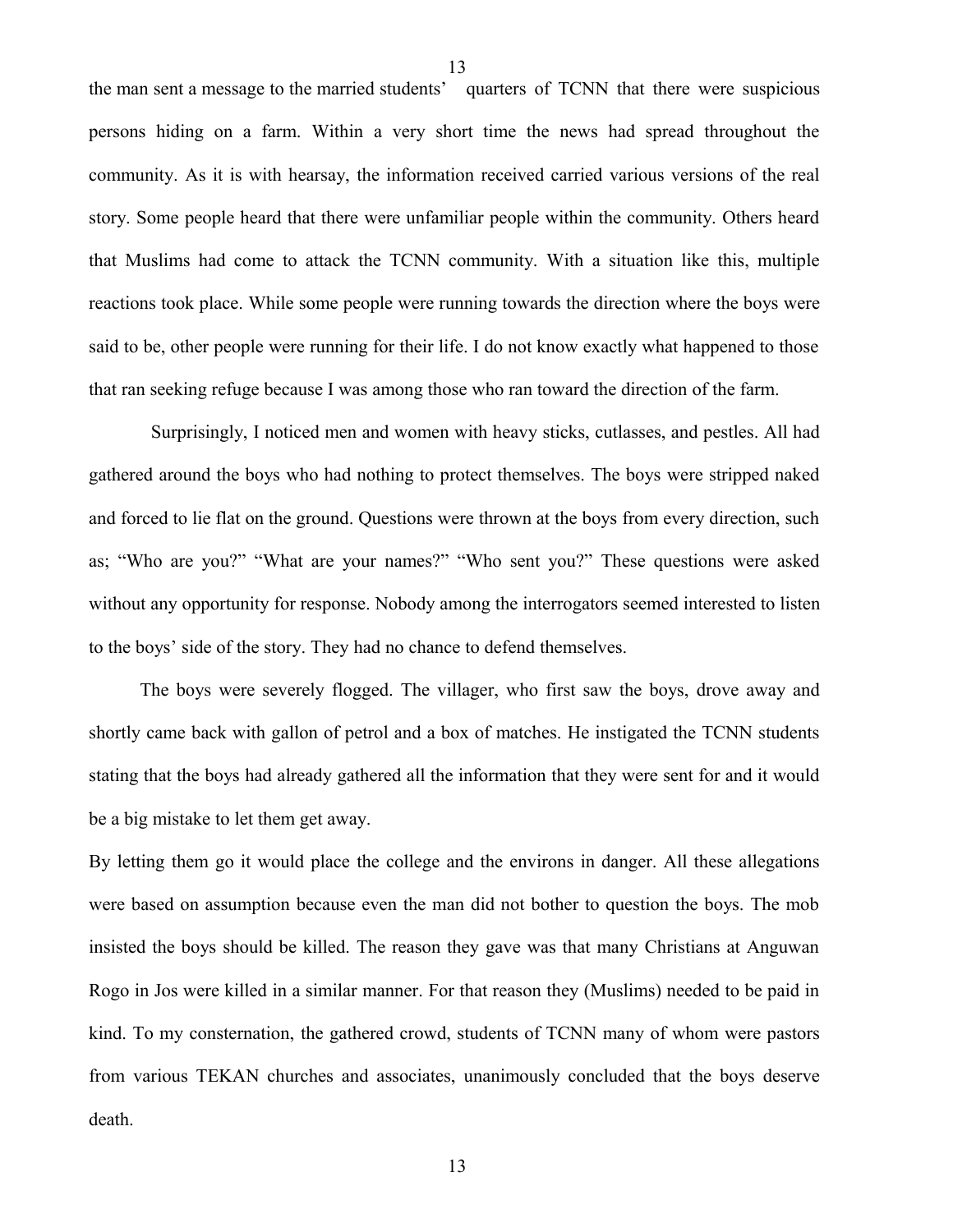However, some students from the historic peace church background stood firm in the position that these boys should not be killed. They pleaded fervently with the angry mob on behalf of the two small boys but to no avail. Therefore, the students took a more radical approach since their efforts proved fruitless. They then declared that anybody among the mob who dare touch the boys would have himself or herself to be blamed. They added that nobody is allowed to take the law in his or her hand. These statements threatened the group and everyone held back at once. Instantly the anger was redirected towards the students who wanted to save the boys. The students who insisted on protecting the two boys were badly insulted because the majority thought that it was unfair to protect their enemies. Enemies? On what premise should these boys be regarded as enemies? Was it due to the fact that they were Muslim? Have they committed any offense? Were they fairly accused and justly prosecuted? The boys were about to be killed because of nothing more than being Muslim.

 In addition to the insult, one man who sided with the angry mob accused the defenders of having a complacent attitude to the current crisis in Plateau State. He stated that they were not indigenous to the state. He said that the effect of the crisis on the Plateau State was beyond human comprehension. Undisputedly, not only have the indigenes lost their beloved ones, they also lost homes and businesses worth millions of naira. He added that these students who were defending the Muslim boys were "foreigners" and he assumed that they had not been affected by the crisis. If the crisis in Plateau State was considered as religious or political, it would be not possible to differentiate indigene from non-indigenes. This is due to the fact that most of Nigerian communities are multi-religious and multi-tribal. The non-indigenes were also deeply impacted by the crisis. Many non-indigenes lost their homes, shops and more pathetically their lives. Therefore, the issue of not being empathetic with the indigenes over the calamity that befell Plateau State was just not true. The accuser declared this because the defenders were merciful to the Muslim boys. Actually, the crisis did not single out any individual or group of people.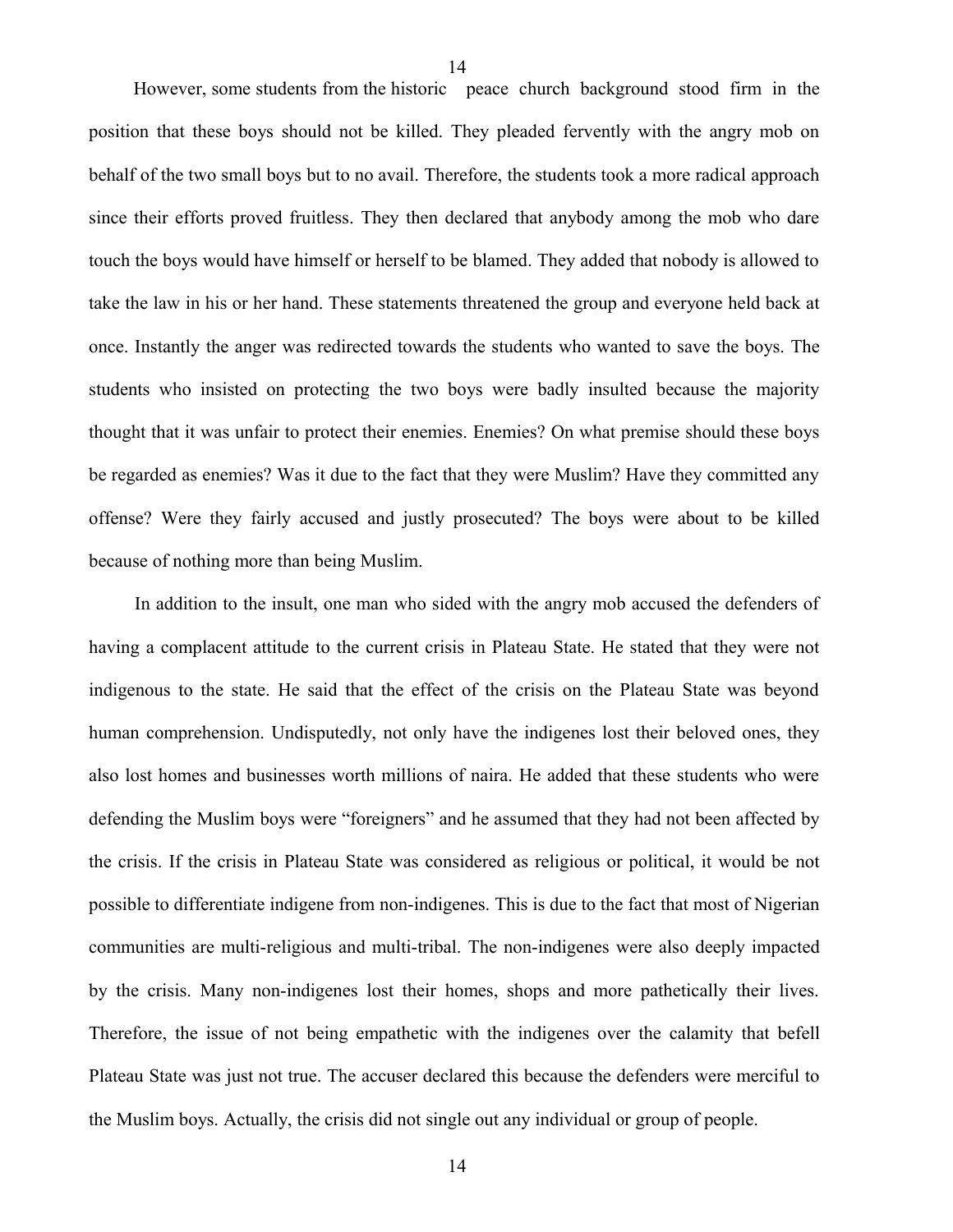In spite of the insults, these students persisted in explaining the implication of the shedding of innocent blood. They asked the crowd what benefit would be gained from killing these children. It would not pay for the lives and properties that were already destroyed in the crisis. It would not amend the wrong that already had been done. Toward the end of the struggle, the whole alteration turned into a short and concise sermon. Many people began to understand the implication of killing these boys and their anger began to wax cool. A potentially unfolding tragedy turned into a practical theological statement.

 It is quite common that people often plan to revenge the wrong done to them without considering the ramifications of their actions. This kind of violent reaction is characterized as a recycling phenomenon; hated begets hatred, taking a life begets taking another, and a tit for tat syndrome develops. Obviously, vengeance produces a negative repercussion in society. The common reaction to violence done to one is to retaliate in like kind. A vicious cycle then emerges which often escalates out of control. In this paper we will seek to discern how this cycle of violence can be broken based on the teachings of Jesus about nonviolence.

#### **1.1 STATEMENT OF THE PROBLEM**

Looking at the incident that was just narrated, one could conclude that if this is the way people make decisions in such a situation in the Nigerian context, our society is in a serious chaos. Nigerian society today like many other societies in the world is filled with rage, hatred, suspicion and mistrust. In spite of the fact that peace choruses fill peoples' mouths, it ultimately has little effect on violence reactions. These choruses come from the lips instead of from the heart. Both political and religious leaders endeavor to see that peace prevails, but in reality it is more in principle than in practice. Leaders fancy formation of peacekeeping forces and the inauguration of conflict resolution committees, but peace is still a fleeting dream. In fact, with the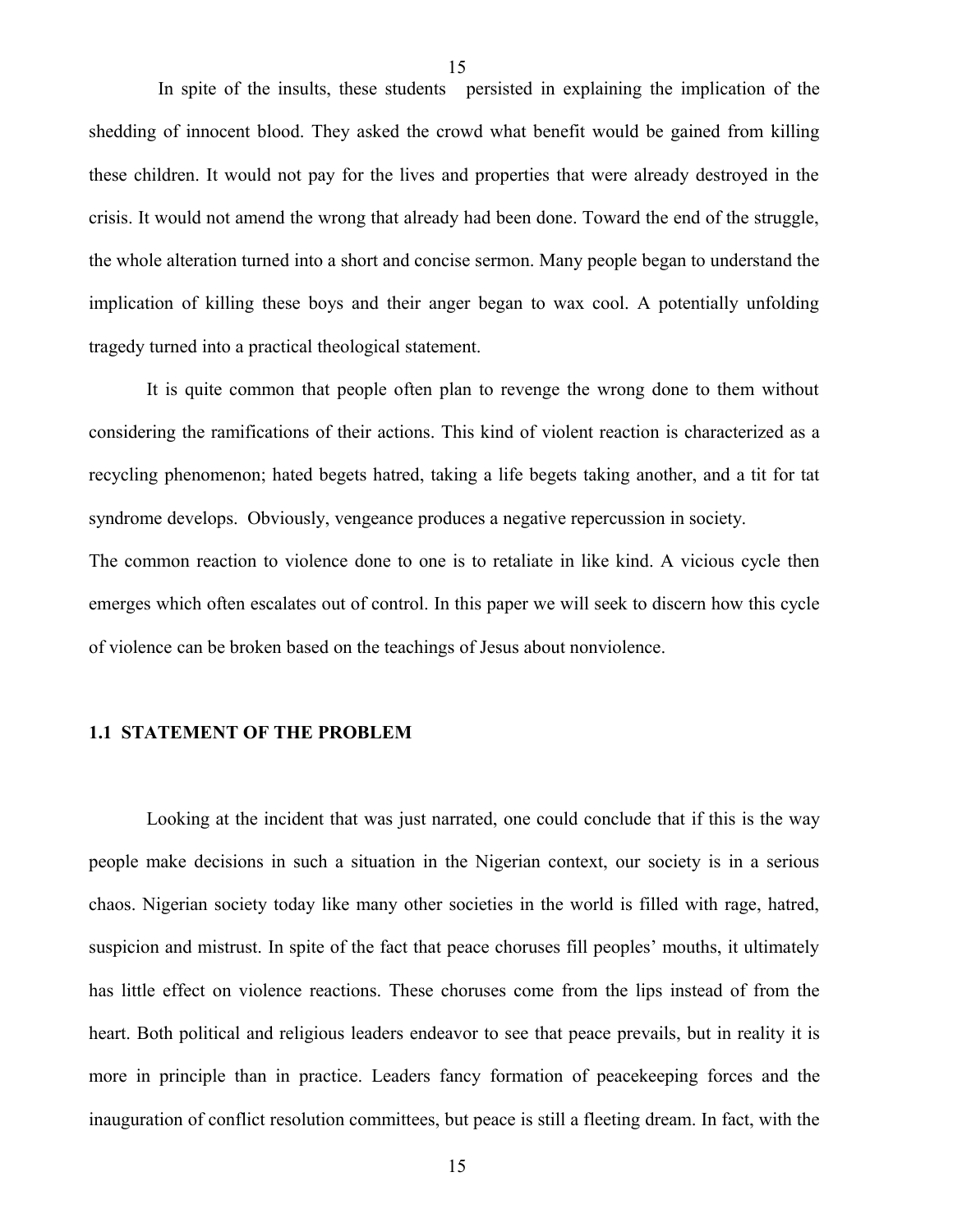daily increase of crises around the globe, peace seems farther from reality. From what we see and hear happening around us, violence is escalating on a daily basis. Our policies and practices have taught us to be callous towards injustice and consequently a clearer understanding needs to be learned concerning proper and adequate conflict resolution. It appears no attempts made to seek other alternatives that could be more effective and less destructive than violence. Spontaneous reactions are taken without wisely thinking of the implications.

 Looking at the gross injustice that is practiced in the global society, of which Nigeria is not an exception, many churchmen and women who profess Christ as their personal Lord and Savior encourage the church to join the world in a violent revolution of the seemingly oppressed against their oppressors. The 'tit for tat' ethics has always been the model for the world. If the Church is unable to hold firm to the ethics of the Lord Jesus Christ, conformation to the patterns of the world is inevitable. This means that the Church has not been faithful due to her failure to preach the Gospel of Peace given to us from our Lord Jesus Christ. Consequently, the Church allows the world to form her into its own mold. When the Church gives reasons why some wars are justifiable, it connotes a variation from the Gospel. War for any reason is not justified by Jesus. So what is the justification of using carnal weapons against our fellow human being after all that we are taught in Scripture proving otherwise? Are we not taught from Scripture that the Devil is behind all the evils in the world? Therefore, attacking one another violently and pointing accusing fingers to our opponent will never bring to solution the problems in our society. Even though this has been the rule of the world since Cain and Abel, there is another way we can correct the evils of injustice nonviolently. Christians in Nigeria should not lack good acumen to direct decision making in confronting violence. When Nigerian Christians lack Biblical judgment and spiritual insight they will respond in the way the world sees as justifiable. They will try by all means to deny or defend their wrongs, well determined to attribute total blame for the dispute on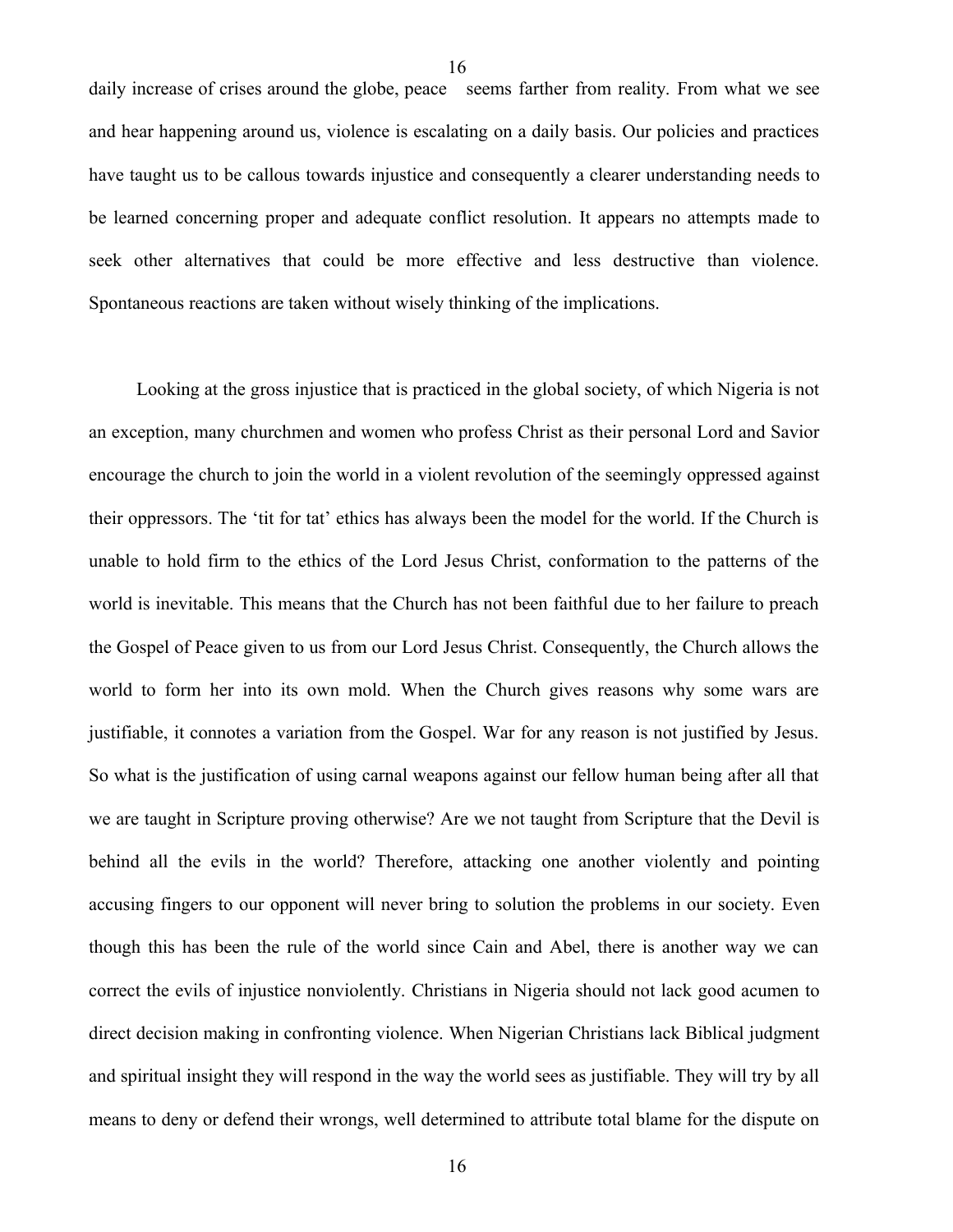their opponents<sup>[12](#page-16-0)</sup>. Moreover, it has been the pattern in Nigerian society that people alerted to a social ill happening within their community seeks to remedy it instantaneously.

17

They may invest much energy without a careful study of the situation only to realize that energy has been wasted and nothing good had been achieved. Such unwise decisions that often lead to energy wastage are those decisions that are made to use violence in order to either fight injustice or to correct some social ill in the society. As a result, violence has become part and parcel of our day-to-day events. This is an indisputable fact. Nigerian media like other parts of the world is dominated by news of wars, clashes and violence.

 Considering the fact that we are in a technologically advanced era with news and information at our finger tips, violent responses now include a global component. Traditionally, a local or tribal might clash which sticks, sword, bows and arrows whereby few casualties would be recorded, today is a different story. Today with such clashes, it is not surprising to hear the sound of guns and other sophisticated weaponry which at the end claim hundreds of lives. Reaction to injustices in another part of the world can have instantaneous impact in Nigeria. Take for instance, the reactions to the Danish cartoonist's caricature of Mohammed and the Catholic Pope's statement of the Islamic jihad. Not only do we live in the era of information, we also live in a nuclear age, and for that reason, pacifism cannot be overemphasized, as Robert Johannes has rightly noted:

> One of the pressing tasks for mankind in this age therefore is the prevention of major wars. Failure in this task could mean literary the end of our national existence and irretrievable disaster for the human race. Yet few steps are currently being taken to create a more stable system of world public order<sup>[2](#page-16-1)</sup>.

<span id="page-16-0"></span><sup>12</sup> Hizkias Assefa*, Peace and Reconciliation as a Paradigm*: *A Philosophy of Peace and its Implication on Conflict, Governance and Economic Growth in Africa* (Nairobi: Acis, 1993), p.18.

<span id="page-16-1"></span><sup>2</sup> Robert C. Johansen, "International Relations and Peace" in *Six Papers on Peace: A Symposium* (Elgin: Church of the Brethren General Board, 1969), p.21.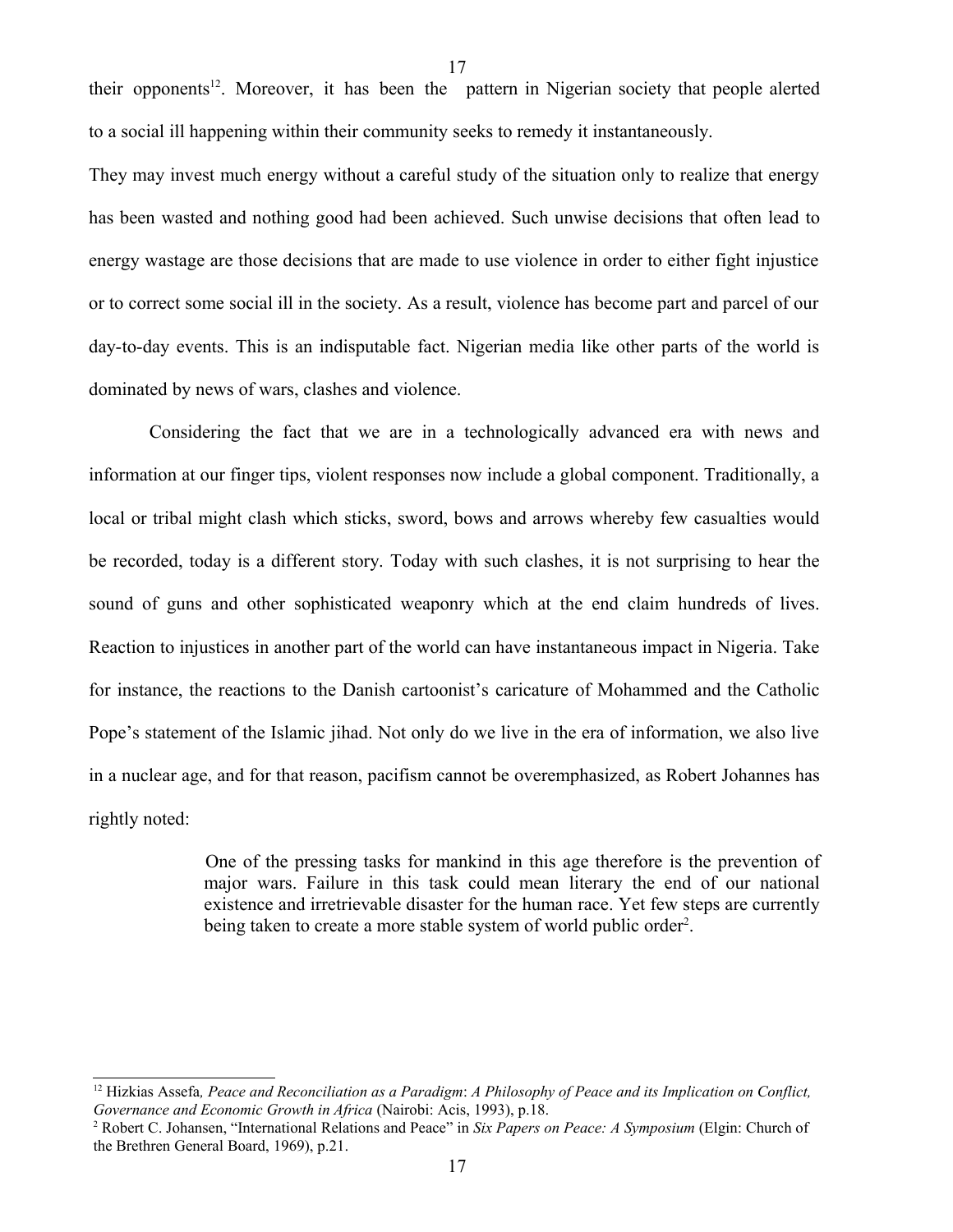If a small tribal crash can destroy a reasonable number of lives and properties, imagine what would result in a major conflict which involved modern sophisticated weapons. As Johansen has earlier pointed out, few steps are taken to do things that make for peace.

18

Most efforts, scientifically and economically are directed toward invention of new and more devastating weapons. All kinds of weapons from bayonet to nuclear bombs are designed to terminate people's existence. The bloody tales of human cruelty in violent situations is not just those killed, but also those whose lives are threatened, disfigured or displaced others because of hatred towards one thing or the other. Take for instance the issues of rape and inhuman treatment among war prisoners. Ingrid Rogers in her book: *Sword into Plowshares* rightly maintains that; "every time we cease to see the brother or sister in the person, every time we deny our responsibility as 'keepers', and ego-centrically pursue only our self interest, we are repeating Cain's crime."<sup>[3](#page-17-0)</sup>

 It is most unfortunate that the church, which would have been an effective and efficient instrument of peace, is shirking its responsibility in peace making. Like the world, the church has responded to conflict violently. Consequently, it has been an obstacle for Christians to witness Christ as a Prince of Peace. Even the peace churches have not been boldly propagating the peace message to the world. Many may not consider pacifism as the way to peace. Many are swayed by the attitude of fellow Christians, varying theologies, and the history of Christianity. Many will mention that "millions of people have since been murdered in the name of Christianity . . . Christians have been caught in the contradiction of proclaiming love while promoting death"<sup>[4](#page-17-1)</sup>. It is a bitter irony to do violence to one while affirming that you love him; that you wish to invite them to your Lord, who forgives sins and loves even sinners; and that the Lord Jesus Christ is the Prince of Peace. It is hard to believe such a message when it contradicts one's practical life.

<span id="page-17-0"></span><sup>3</sup> Ingrid Rogers*, Sword into Plowshares: A Collection of Plays about Peace and Social Injustice*. (Elgin: The Brethren Press, 1983) p.200.

<span id="page-17-1"></span><sup>4</sup> Ibid.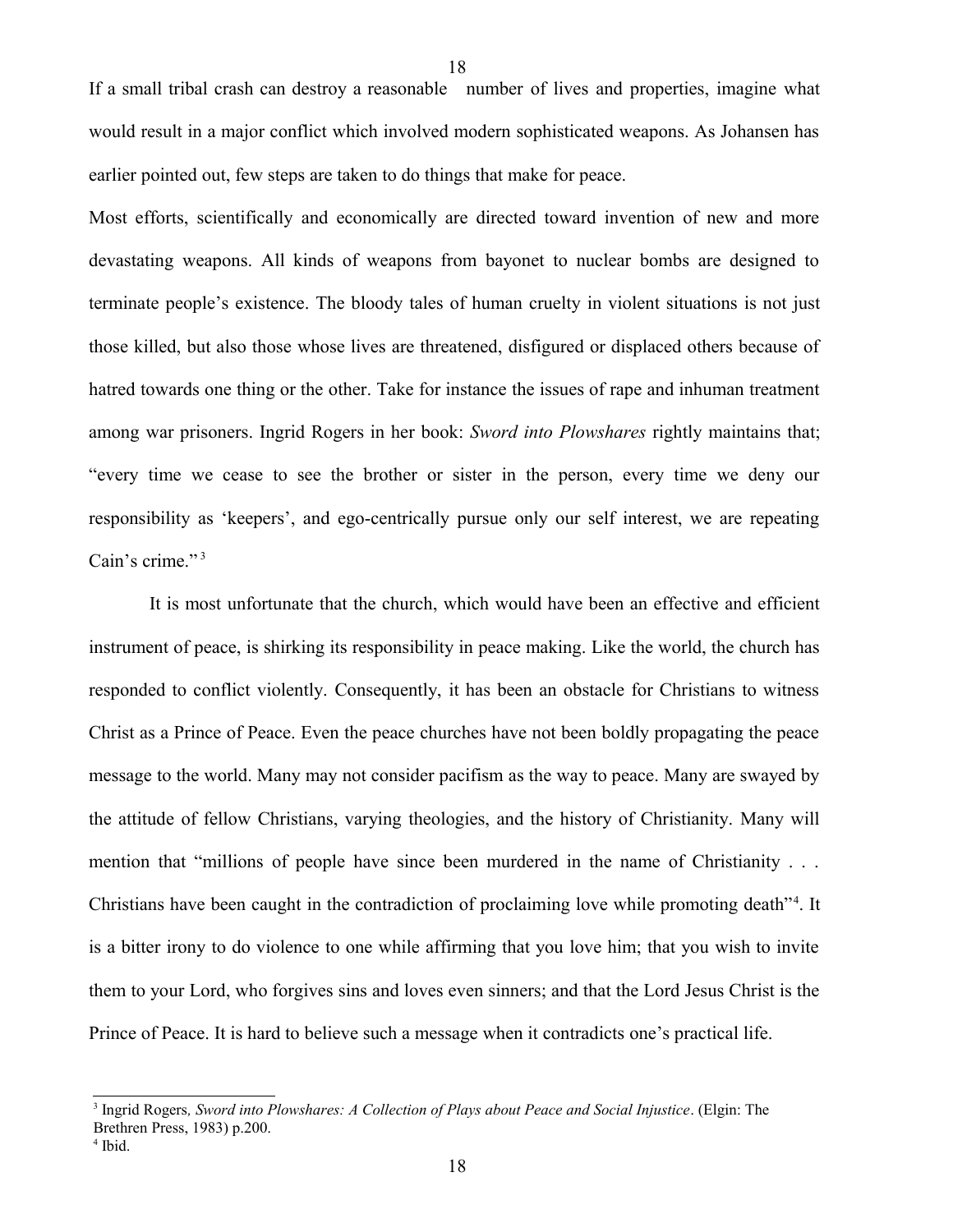Besides the obvious problem of a lifestyle contradicting the message of the Prince of Peace, Christians have conflicting views concerning the way to achieve peace. To some Christians, war and violence is a present reality, part and parcel of living in a broken world. There is nothing they can do about it, either to avoid or prevent it. Whatever happens they have to deal with violent confrontation with violence. This is the only way to crush the evils of the world. Those who hold to this idea of war as a reality take away Jesus' alternative way of dealing with crisis. They base their justification on human reasoning. The various interpretations of handling conflict are damaging to the unity of the body of Christ. Within the Christian faith there are many and various approaches in handling violent conflict ranging from the position of pacifism to the theology of the sword or just war. As a Christian one has to ask himself or herself "how would Jesus have reacted to this problem?"

19

Jesus says we should love our enemies and pray for those who persecute us. Jesus would not contradict himself. We see this clearly, when on the cross, Jesus forgave those who crucified him. Jesus could have responded in a violent way using his omnipotence. Consequently, our salvation would not have been achieved since it is only through the shedding of his blood were our sins atoned. Moreover, there would not have been a model for us to the practical side of peace making. It is clearly expounded in the life of Jesus why he did not react violently to his accusers. Jesus' life was not a merely calculated pragmatic response to political or social circumstances he faced; rather it was a normative principle of action for his followers at all times and in all circumstances. So why then do Christians have conflicting views on how to respond to a conflict, we that are called believers and followers of Christ?

The challenge for Christians is to do something today that will provide a promising tomorrow for us and our children. This will only be achieved through nonviolence and forgiveness, the ways of Jesus. I believe humanity is not meant for destruction. God takes no pleasure in seeing someone created in his own image destroyed. Why, then, should we destroy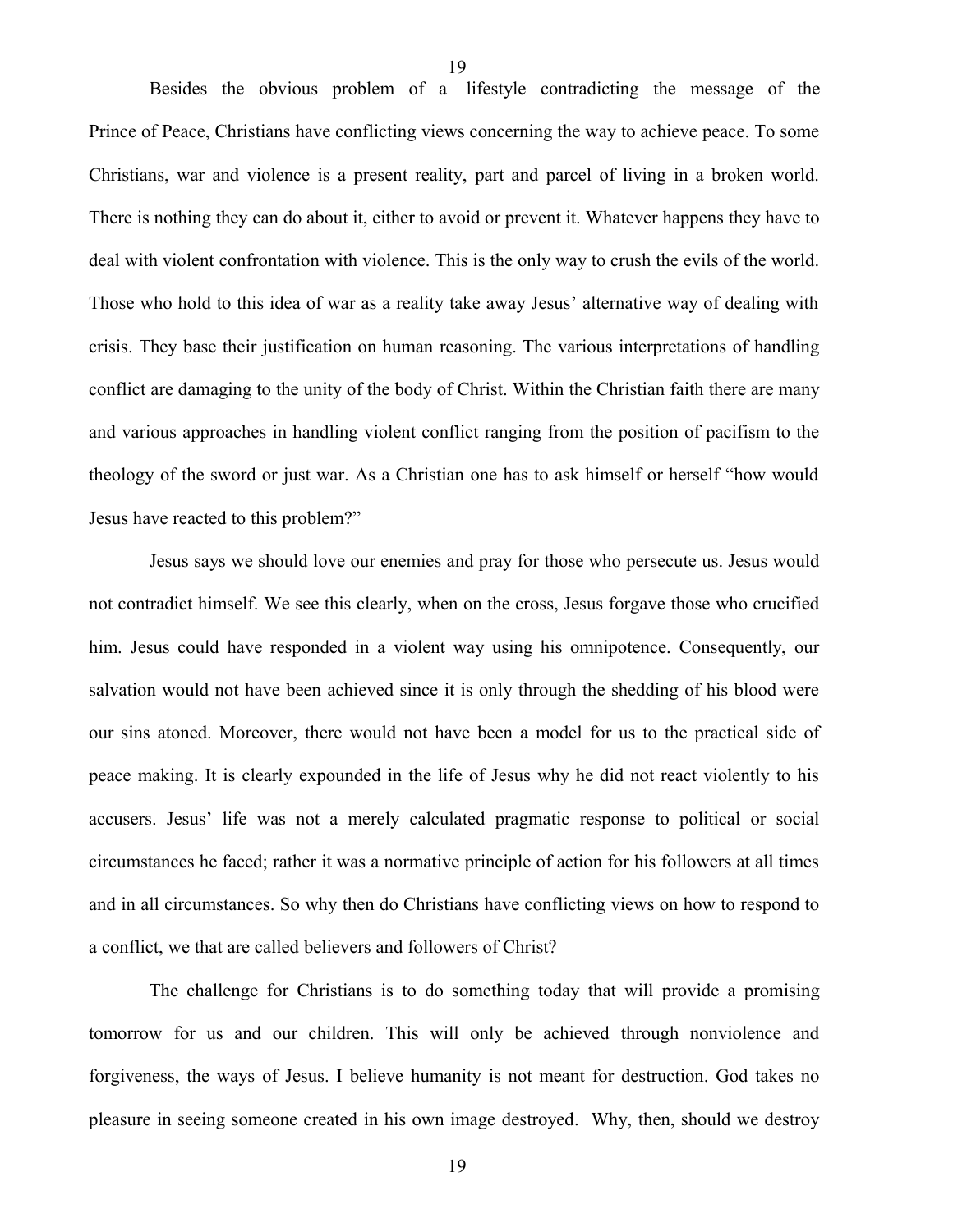our fellow human beings and in many cases be actually proud of doing it? Categorically, violence is not the only alternative by which conflict can be resolved, as we shall see in the subsequent chapters of this thesis.

#### **1.3 THE PURPOSE OF THE RESEARCH**

Based on the glimpse of the effects of violence we have seen so far in the preceding paragraph, it is evident that violence thwarts the progress of Nigerian society. Violence produces chaos in the presence and uncertainty of the future. For these reasons and many more, Nigerian Christians need an alternative that can better resolve conflict than violence. The primary purpose of this thesis is to discover the EYN concept of pacifism and its efficacy in resolving conflict. This thesis is aimed at offering a Biblically based alternative for Nigerians Christians who face inter-religious and socio/political crises. Pacifism is the Christocentric approach to conflict. It seeks to bring a transformation to the prejudices of many Nigerians who often quench their anger with violence. Many Nigerian Christians conceive that war is the way to peace. Not understanding that justice has already been defeated by adopting violence and other inhumane methods to achieve its goals. These kinds of actions normally give immediate but temporary results.

For instance, a group at a point may emerge with a victory in a certain clash based on their preplanned strategies or their strength at that particular point in time. They may assume that they had defeated their opponents and so their problem is solved. The vanquished on the other hand may seem too weak and quiet. Usually it is false pretence and the opposition is secretly mounting strength and momentum to retaliate. This vicious cycle perpetuates continuously repeat itself. It would surely bring a tremendous change in our society if one side decided not to retaliate. Pacifism breaks the otherwise vicious cycle.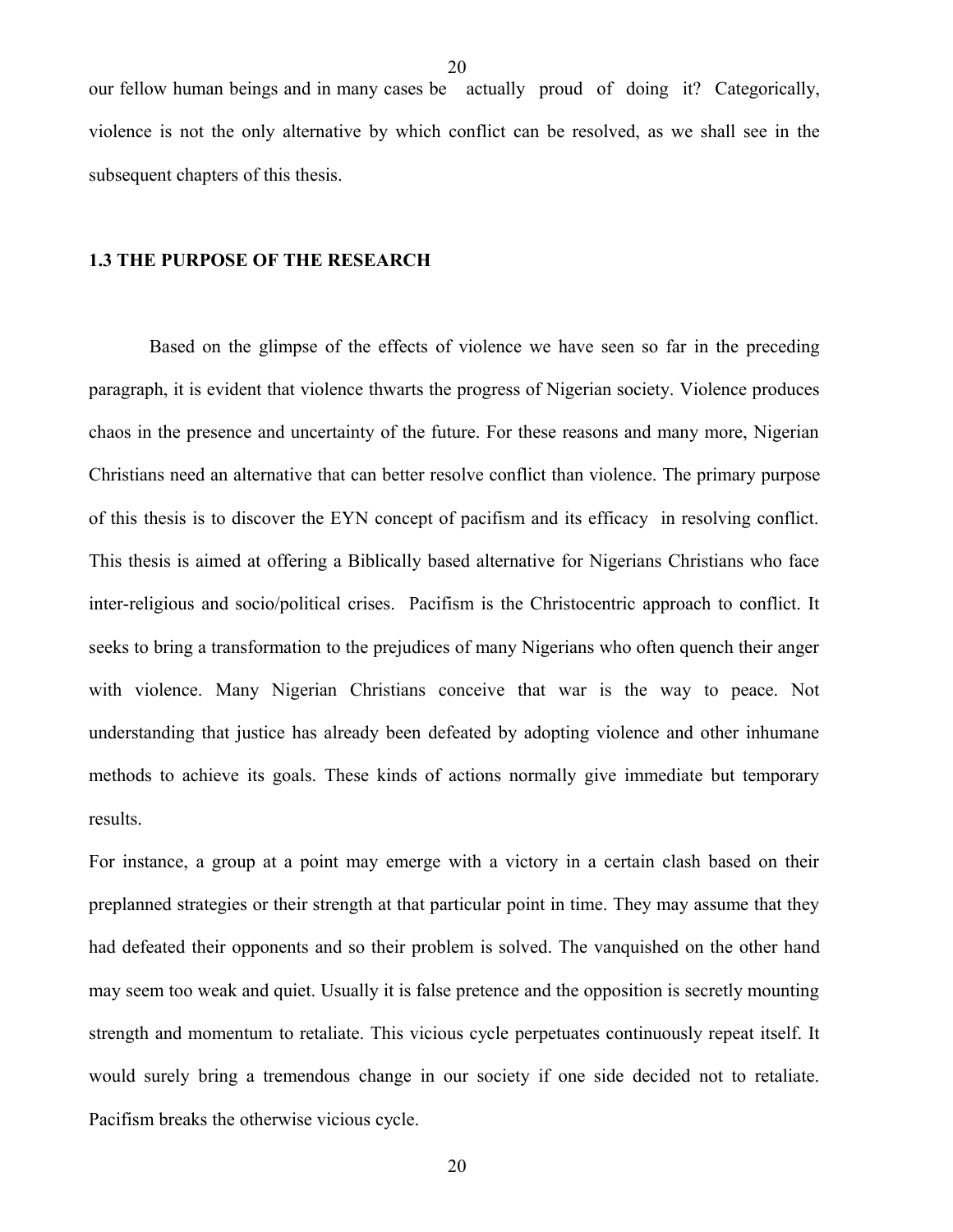Looking at the nature of this thesis from the outset, it undoubtedly promotes strategies and policies that enhance a peaceable co-existence in a multi tribal and multi-religious society like Nigeria. The need for pacifism in conflict transformation in Nigerian society cannot be overemphasized; looking at the perpetual increase of violence particularly in Nigeria. Therefore, considering the immense havoc that violence has been causing our society, a pacifistic stance would be the most reliable instrument to safe guard the present and the future generations from the impending possibility of annihilation. There is no better alternative that ensures and creates conducive environment than pacifism. No doubt pacifism can establish and sustain a lasting peace in our society. For if we agree that non- violence is the opposite of violence, certainly, the effects of both will also be opposite to each other. Therefore it is impossible to use violence and expect a non-violent result from it. For whatever one sows one expects to reap in kind. This is the reason the Nigerian society experiences perpetual violence. Violence is perpetually sown and little effort is made toward peace building.

This thesis also seeks to encourage continued efforts of peace making in the churches that hold to the peace position. These denominations are a minority in Christendom.

Many times these denominations feel discouraged due to the fact that their efforts seem to make little difference. Many feel that it is an impossibility to convince their Christian brothers and sisters to join them on the road to peace much less the task of transformation in the world. This thesis seeks to encourage peacemakers that the little they do does make a difference. The Nigerian church needs to devise strategies for peace building that is proactive rather than reactive. What the historic peace need to do as peace makers is to consider proactive measures directed toward policies and strategies that enhance peace building. By putting forth more efforts, they will influence other bodies of believers that have different views. The more united the Nigerian church is in purpose the more powerful we are in order to overcome the evil of violence. The church needs to wake up from her slumber to shine for Christ through preaching a practical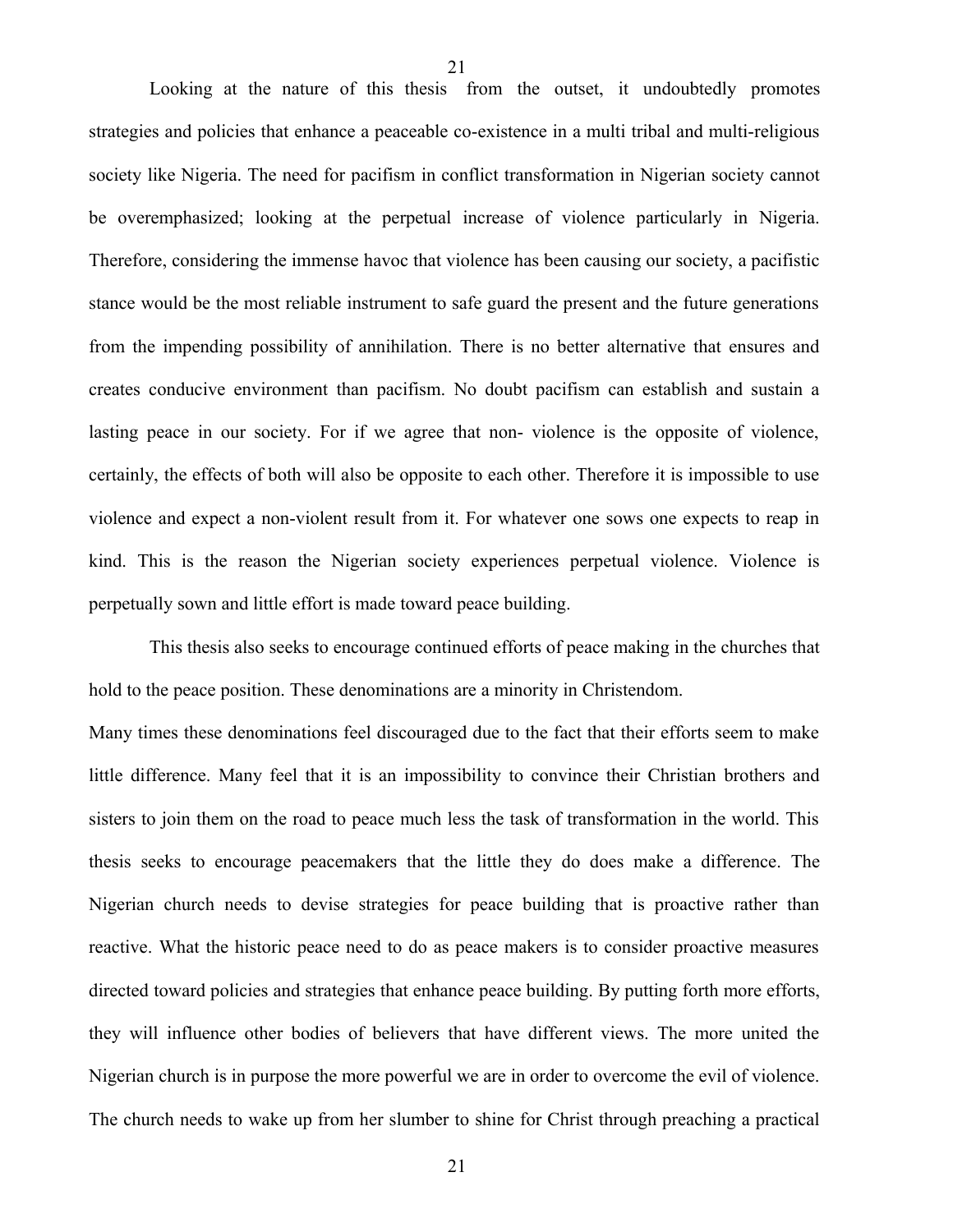gospel of peace. For it is only through the example of love for enemy that we will show a true Christ-like attitude. Anything else is misrepresenting Jesus here on earth.

22

Moreover, this thesis challenges both individual and groups to work for the good of everyone in a community. For if everyone in the community would respect his or her brother or sister as somebody who is lovely and wonderfully created in the image of God, certainly there would be a higher regard for the sacredness of life. This is a powerful instrument that would inevitably check out fears, premature death, damage, hatred, mistrust and all other vices that are generated by violence. In the absence of the fore mentioned things that steal humanity's peace there would emerge a favorable atmosphere that accommodates everybody irrespective of race, gender, and religion.

Dale Brown has something to say in accordance with the point just made. He says: "We believe that non-violence motivated by goodwill is more powerful than the sword; making possible the survival of both parties, while warfare insure the ultimate destruction of both"<sup>[5](#page-21-0)</sup>

The truth of this statement can best be understood or explained by someone who has experienced a war or violence of any kind. For instance, when sophisticated weaponry is used, both parties are vulnerable to elimination. Therefore, to safe guard humanity from such a massive destruction, antiviolence policies like pacifism that are focused towards peace building should be emphasized. We shall therefore see in this thesis the effort of Church of the Brethren in Nigerian (EYN) in sustaining and promoting pacifism in Nigeria which is perpetually threatened by ethnic/tribal, geopolitical and religious crises.

<span id="page-21-0"></span><sup>5</sup> Dale W. Brown, *Brethren and Pacifism*, (Elgin: The Brethren Press, 1970) p. 149 quoted in *The Minutes of the Annual Conference of the Church of the Brethren*, p 93.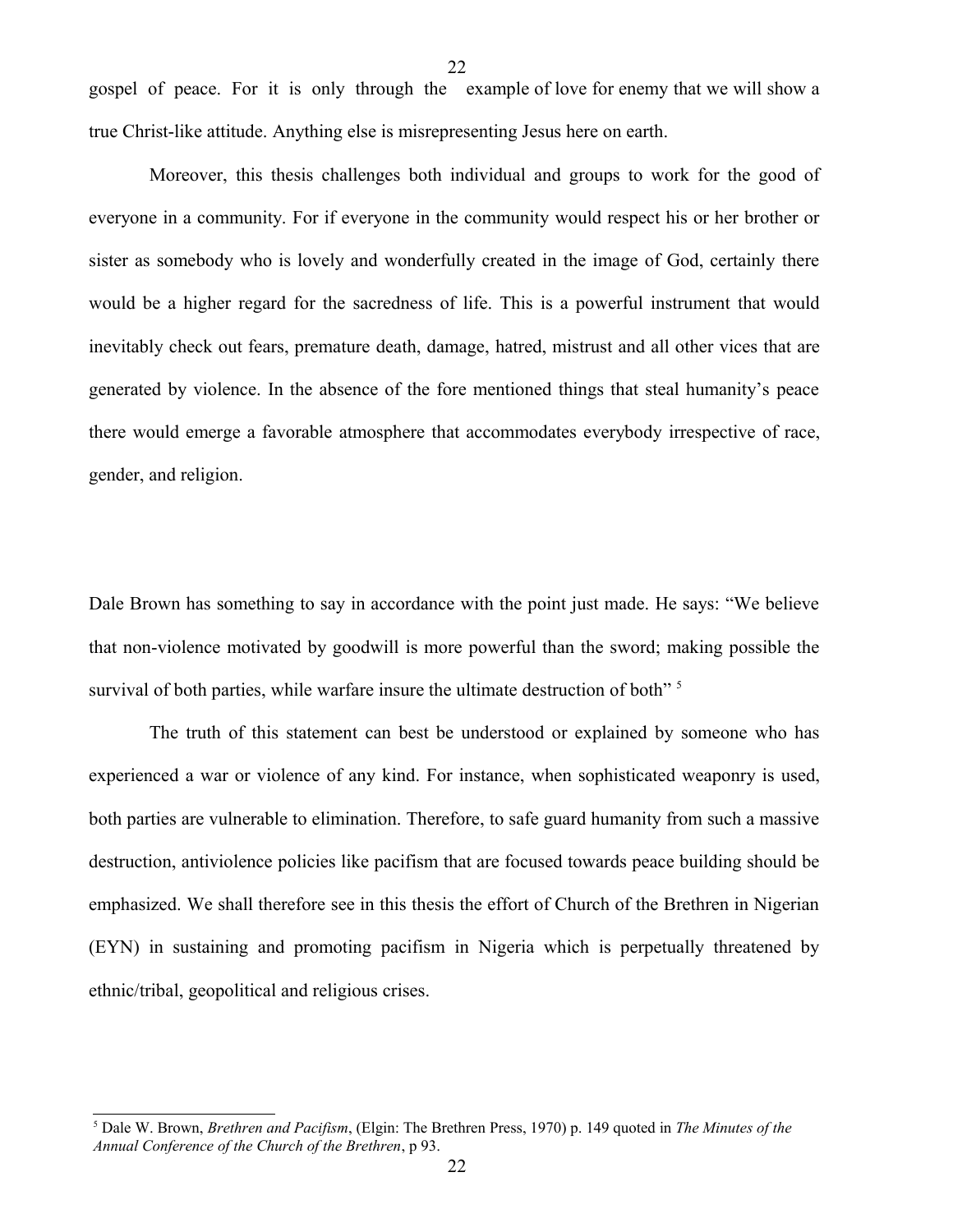### **1.4 SIGNIFICANCE OF THE STUDY**

 With the indication of the rate at which violence increases in Nigerian society, the church is challenged like never before. So the importance of peace study and its implementation cannot be overemphasized. This is because of the vital role it plays in creating conducive atmosphere for Nigeria as well as the global society. With the new development in communication technology, a crisis is not restricted to just to a particular geographical area in which the crisis is occurring. Kano in 1995 and Kaduna in 2000<sup>[6](#page-22-0)</sup> are good examples of how quick information is dispersed. The reactions to the crises in these places emerged in the south that might not have been affected. Therefore with the invention of mobile phone and other means of communication, violence can easily escalate to different places within a shortest possible time. Unlike in the primitive era when communication was not as available as in the present dispensation, the modern communication system has shrunk the world into a global village. Again, I point to the Danish cartoonist and the recent statement from the Pope and its negative effect on innocent people.

Therefore, there is a need for gross awareness of interdependence and tolerance in our contemporary society. And one of the ways to do that is by pointing out the danger of violence to our society and suggests an alternative to it. And this is exactly what I seek to achieve in this thesis. It is undeniable that nonviolent means of peace making is very essential in all sphere of

<span id="page-22-0"></span><sup>6</sup> Jan H. Boer, *Nigeria's Decades of Blood; Studies in Christian and Muslim Relations* (Jos: Stream Christian Publishers, 2003), pp. 46 and 63.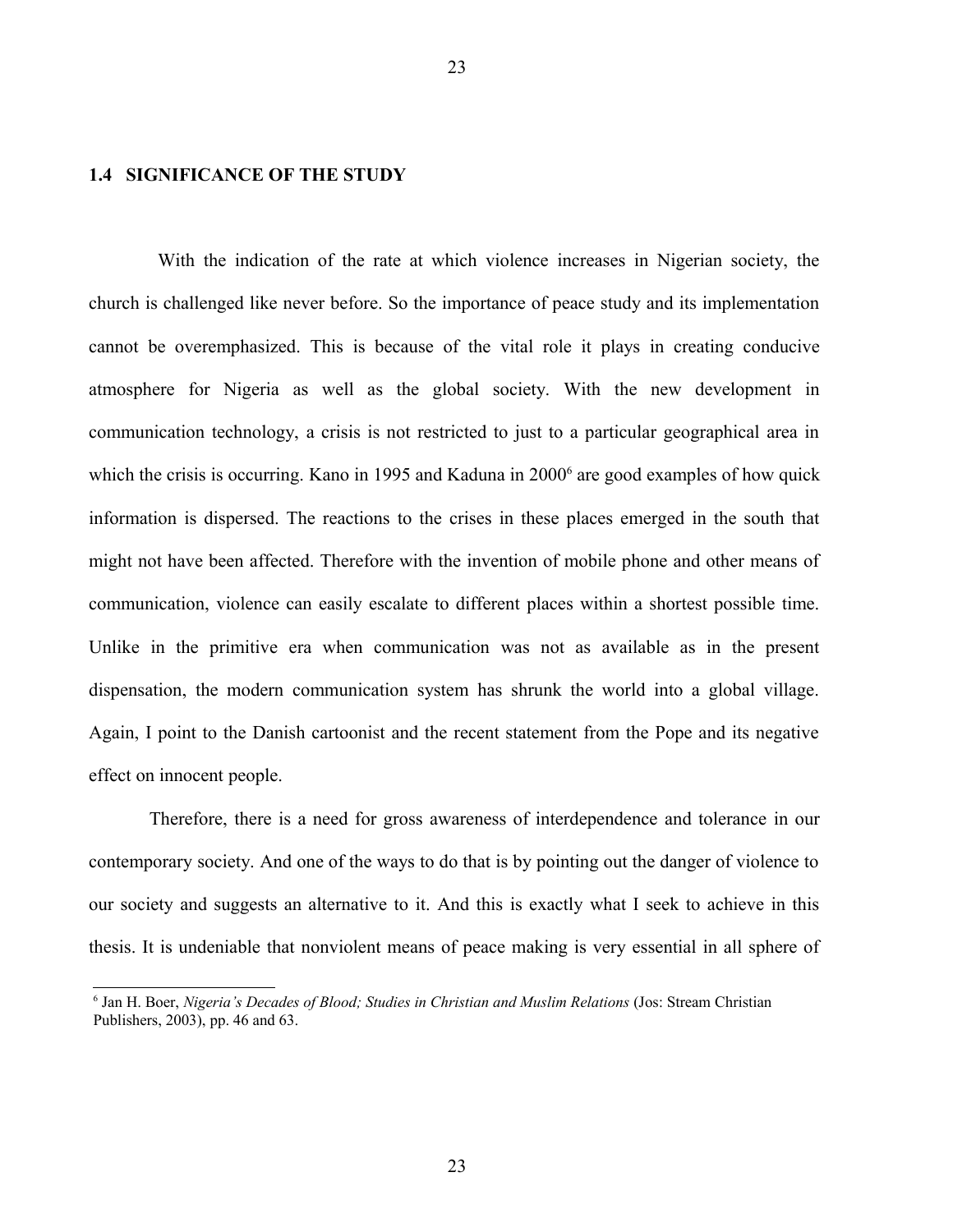human life namely religious, political, social and economical. Hence the good news the paper of this kind carries is that we can reverse the terrible vicious cycle in the Nigerian culture caused by violence. If the recommendations, as posited in this thesis, would be implemented, within a short time our turbulent planet could return to its former nature, a peaceable garden. Scripture affirms that when people willingly and decisively choose to solve conflict in a peaceful manner, the sword and the spear that are reserved for wars would be hammered into plowshare and pruning hooks (Isaiah 22.4). Imagine economic importance of the modern sophisticated weaponry converted into implements that would apply to efforts for the common good of all humanity. In addition to that if the huge amount of money that is spent on nuclear weapons and defense be diverted to agricultural or educational development what a gigantic step forward in the progress of humanity.

In order to transform the distorted human perceptions from egocentrism which is motivated by greed and self-interest to Christocentrism that emphasizes the interdependence of humanity, Christians must be empowered to stand firm to the principles of conflict resolution. In this transformation, evil which had been a menace to world peace would be reduced to a barest minimum. Consequently, many people who might have been a threat to others could take up the challenge and come to a full knowledge to the implications and effects of violent actions.

This thesis also seeks to advocate for comparative study of policies specifically between militarism and pacifism and fairly seek to know which has the worst consequence. People often take certain action without a thorough investigation and often this action leads them into a regrettable result. As Scripture says, "the discerning heart keeps knowledge" (Proverbs 15:14), likewise a wise man or women does not rush into a decision. Each of the differing policies needs to be studied and analyzed carefully; economically, politically, socially and religiously. Any policy that is relevant and can determine and ensure compatibility in all of the named perspectives, this policy is the way to peace. It is not enough to take a military action in a certain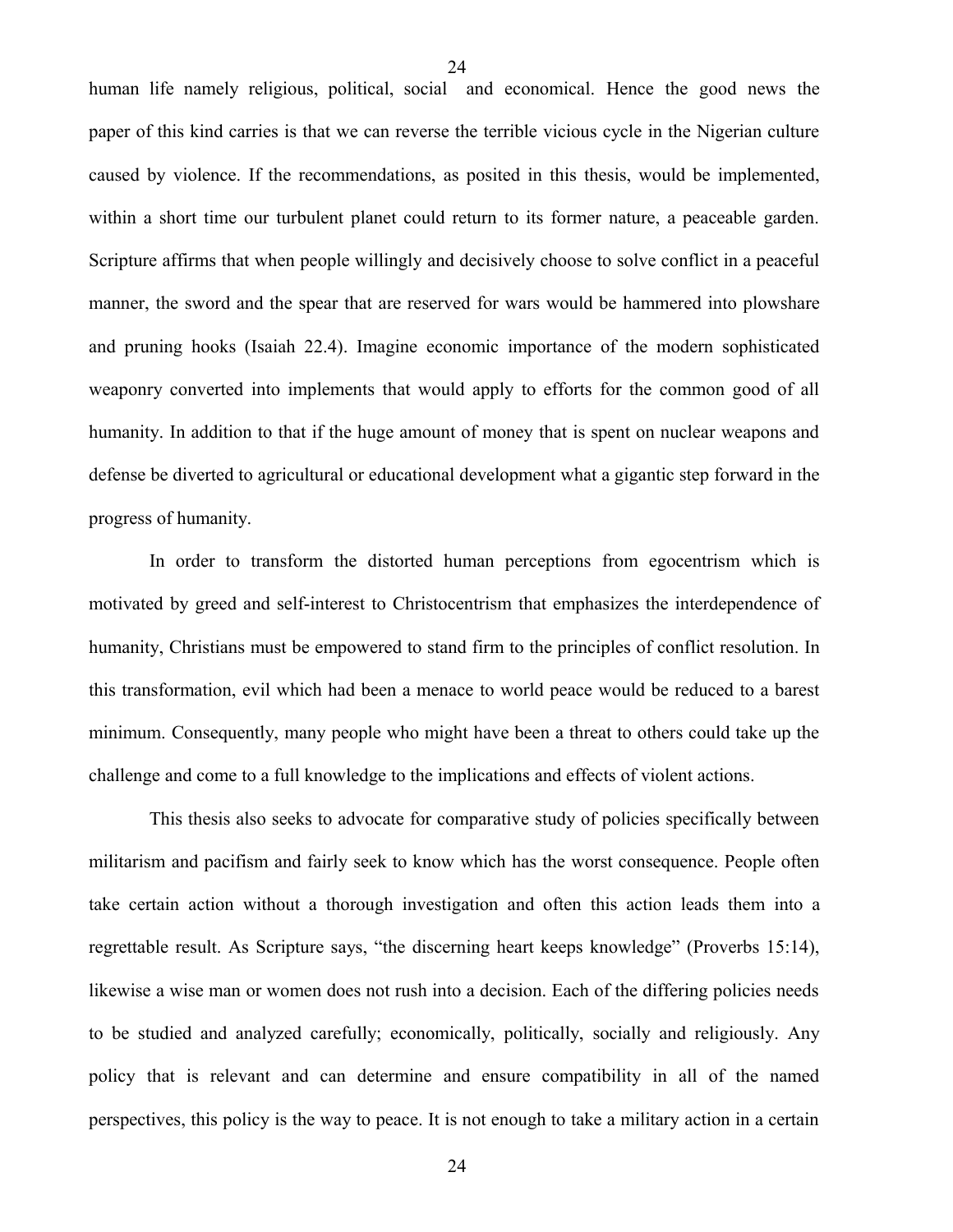situations just because it suits your political ambition or objective. It is essential to look at it in all other perspectives.

25

Another significance of this research concerning the church is that peace making can open doors for evangelism. Looking at the story narrated in the background of this research paper, many people would agree that the students that saved the Muslim boys have greater opportunity for evangelism than anybody from among the angry mob. The fact that these boys were in a traumatic situation does not mean that they were not listening to the argument of the two parties. If the reason for defense of the boys were religious, they would prefer to listen to the gospel that saves life than that of the other party that destroys life. Thus, a pacifist has a greater chance for sharing the gospel to the Muslim neighbors than the non-pacifist. It is always difficult to testify the love and mercy of the Lord to someone you have already harmed or put in a miserable condition violently. It is irrational and incompatible to be warriors and peacemakers at the same time. Therefore, this study is too vital in fostering peace. Alternatively, this study indicates that nonviolent peacemaking appear to be the most viable hope for an endangered species especially we in this present generation<sup>[7](#page-24-0)</sup> and our children's children in the future generation. Consequently, the effect of this thesis to the Nigerian church and society cannot be overestimated if widely read by pastor, laity and even non-Christians.

#### **1.5 THE SCOPE OF THE RESEARCH**

This thesis does not attempt to give a comprehensive history of the peace church or go into details about other theories that are antonyms to the word under study. Although references may be made to other views, thorough research would be done on the EYN concept of pacifism. In applying it to the wider Nigerian society no specific geographical area will be in focus. The

<span id="page-24-0"></span><sup>7</sup> Ronald C. Arnett, "Conflict Viewed from Peace Tradition" in *The Brethren Life and Thought*, 23 (Spring 1978, p. 103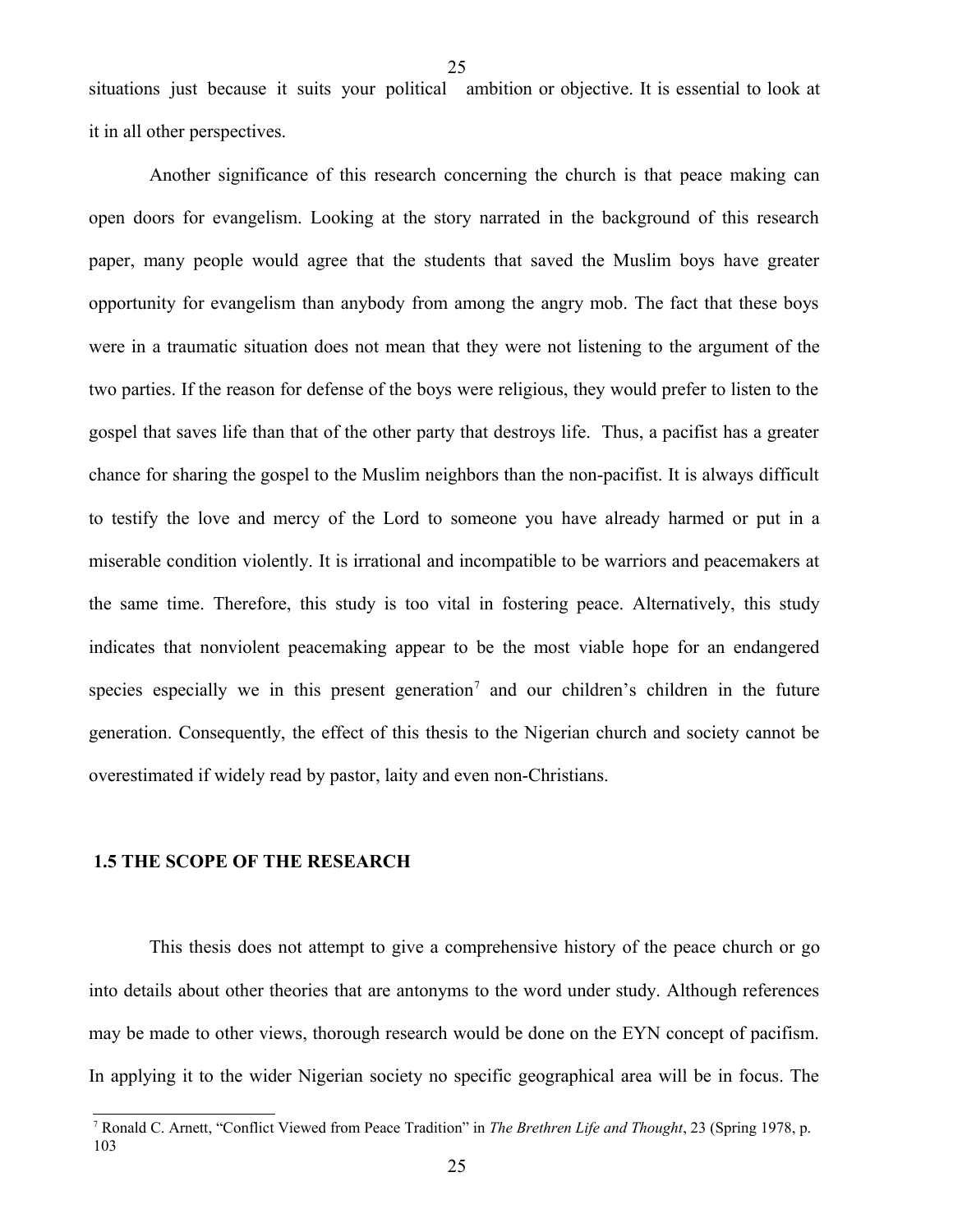reason is that violence caused either by religious, political or any other factors is easily escalated to different geographical locations with the introduction of the modern media of communication. In today's current information world it would be difficult to control crises from spreading to other places. This is the reason the scope cannot be narrowed to just one of few geographical locations.

Nevertheless, since I am dealing with a topic that some churches also identify with, for instance, the Mennonites, I cannot develop the general issues of pacifism for all the peace churches. Even though their aims and objectives may be the same, it is possible that their approaches differ. Except for the sake of reference, my focus will be on EYN in her context. Nevertheless, the methods for peace making defined in this thesis may be applicable to every context since it is Biblical. Where contextualization is needed it can be applied if it does not alter the meaning of the word of God. The effect of this thesis to the Nigerian church and society must not be underestimated.

#### **1.6 METHODOLOGY**

In achieving the goal of this research a study of the Church of the Brethren is made right from her inception, considering the factors that led to the formation of the church. Research is also made to find out why the church took a pacific position. Research is also carried throughout the length and breadth of the Church of the Brethren in Nigeria (EYN), to find out the concept of pacifism and how relevant it is to Nigerian society. Looking at the nature of the research, the historical part is dealt with in the library where some church historians, especially of the Brethren in American and Nigeria have documentation.

Written documentation is scanty concerning the EYN concept of pacifism. To gather current information I used a questionnaire and oral interview to find out the facts of how relevant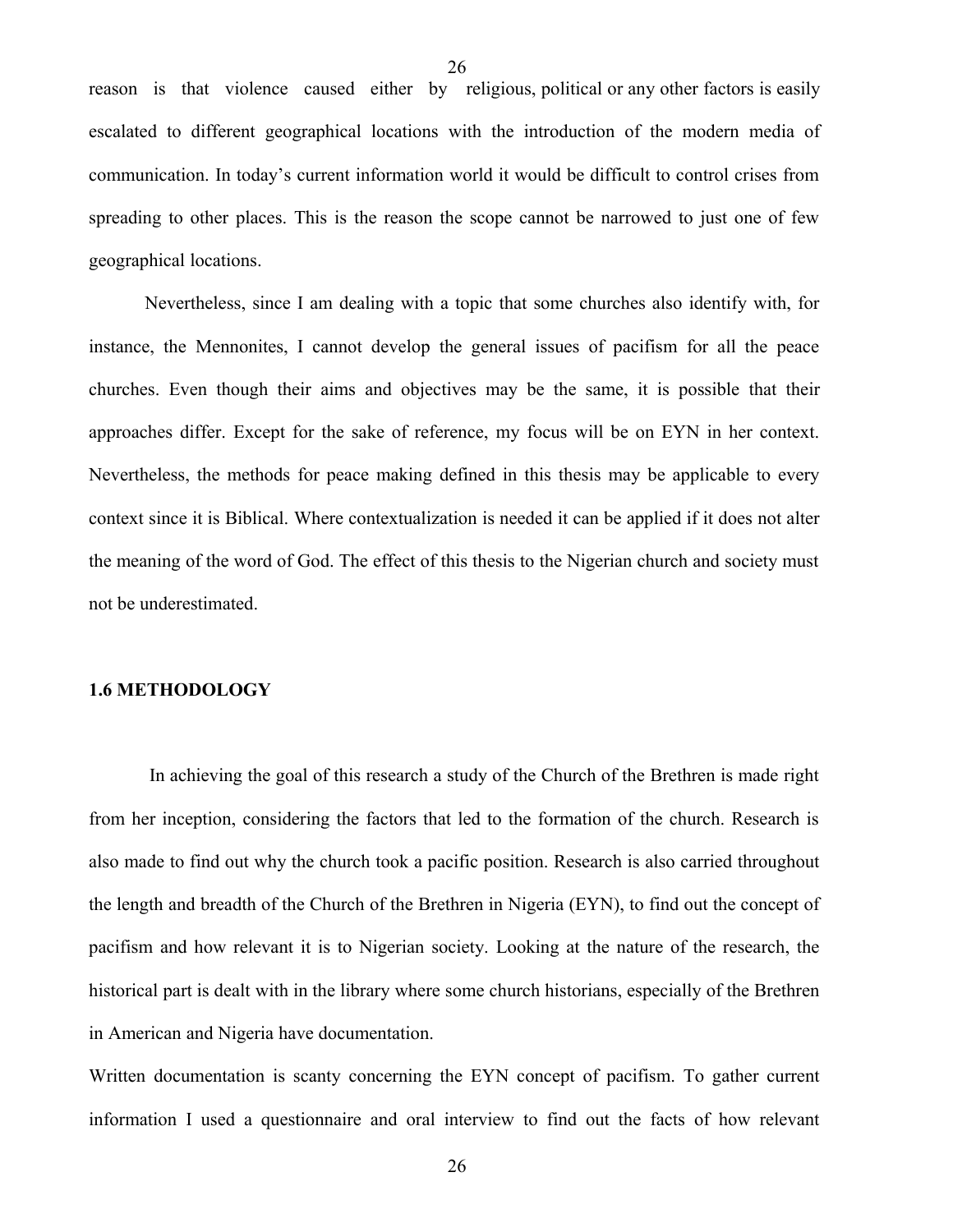pacifism is to Nigerian society. Looking at the nature of the research, it requires both library and field research. The historical past is dealt with in the library while the search for current relevancy by questionnaire and oral interviews. All the three methods have served the purpose for which I intended it. The oral interviews enlightened me greatly in the overall cause of the research. So in addition to the already documented information about the Church of the Brethren abroad and at home and their efforts in peace making, the information gathered in the oral interviews will be especially helpful for the present and future generations.

### **1.7 DEFINITION**

I would have loved to define all the words that appear in the title of this thesis, but to save time and space, I will define the most important one, pacifism. Even if the aforementioned reason may not be very sufficient, there are other reasons that should be considered. Firstly, the word pacifism serves as a core in the caption of the thesis. If pacifism is therefore understood by the reader all other words will not be a problem. Secondly, the word Ekklesiyar Yan'uwa a Nigeria, which would have been a problem to some people is briefly defined in the section that deals with the historical aspect of the thesis. Thirdly, and most importantly, pacifism is often misunderstood and thereby misinterpreted wrongly. People will perceive a new understanding when pacifism is defined accurately.

PACIFISM**:** In order to do justice to this research, pacifism has to be well defined. Too often people misinterpret and misunderstand pacifism. Consequently, Christians will not fully understand God's revelation as it relates to pacifism. Let us begin with the etymology of the word. Since many English words are borrowed from other languages, it would be wise to go back to the root. Failing to do that might lead to define a word with prejudices, biases, or assumptions.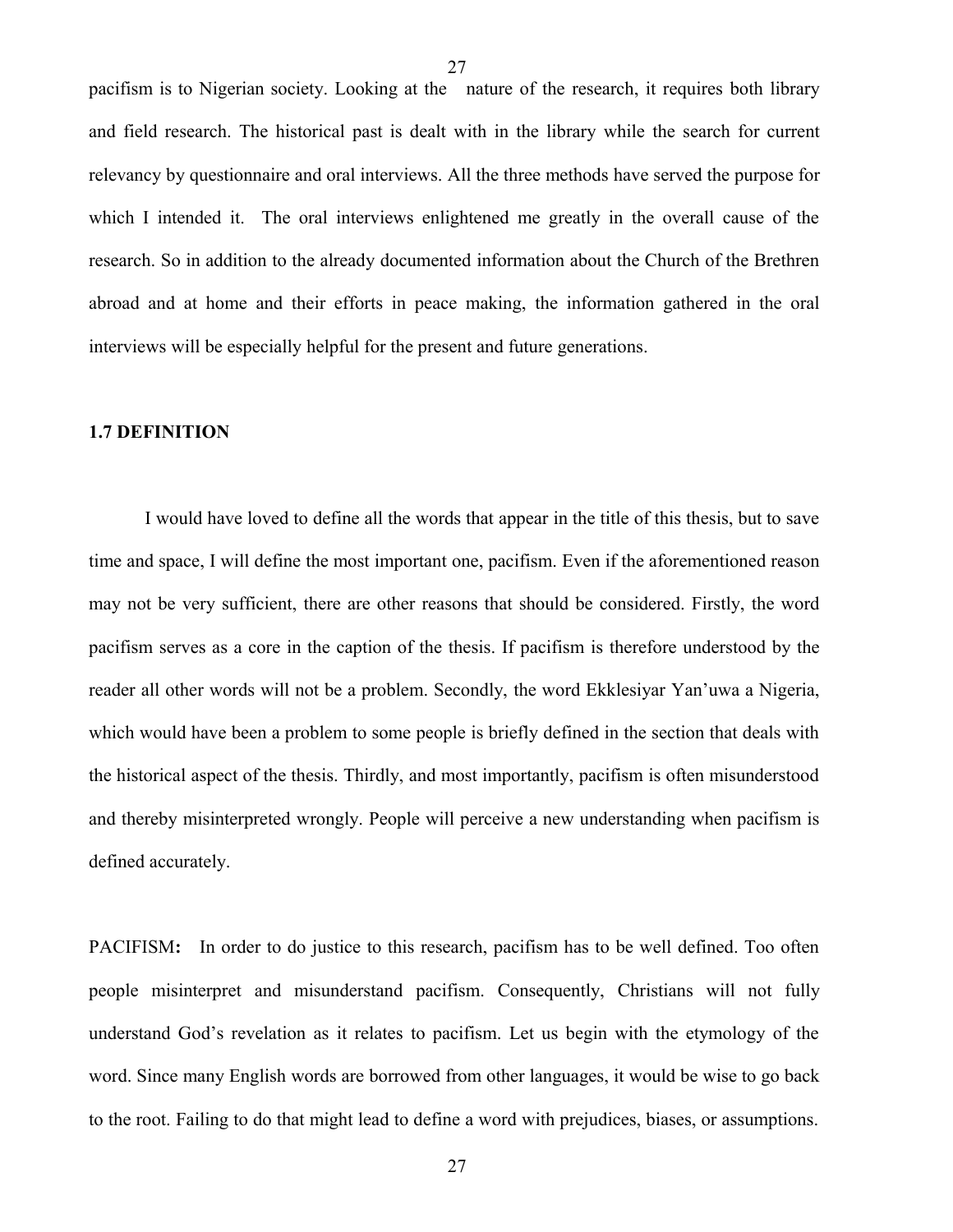To avoid this error, I would like to begin with the etymology of pacifism. Pacifism is derived from the Latin word *Pacificus*. It is a compound word consisting of *pa*x and *facere* which literary mean "peace" and "to make" or "to do" respectively<sup>[8](#page-27-0)</sup>. From this analysis, it is easy to comprehend what is meant by pacifism. It is a peace making process. To stop here will still make some people a bit misinformed or confused. For this research I am going to expatiate more using the two components that constitute pacifism. These are "peace" and "to make." First of all, it should be noted that a definition is always focused and related to the subject under study. For this reason, hardly a word can be defined that would be wholly accepted because of individual differences, biases and prejudices. However, the actual meaning of a word cannot be tossed despite the different analysis that one may use to interpret or define the word.

28

Hizkias Assefa in his book: *Peace and Reconciliation as a Paradigm* defines peace thus: "peace is not simply a state of general tranquility or an imposed order that suppresses discord, but rather a net of relationships full of energy and differences."<sup>[9](#page-27-1)</sup> This statement implies that even in the midst of crisis, peace is actively present. How? The second part of Assefa's sentence describes that, 'peace is a net of relationships full of energy and differences.' In such a situation, since a net relationship full of energy and differences is mentioned, it implies that while one side is activity violent towards the other side, the other side in response tries to calm the situation. Both sides are actively engaged in doing one thing but with different motives. That is reason Assefa points out that it is a relationship full of energy and differences. He argues his point thus: "Peace is a philosophy, and in fact a paradigm with its own values and precepts, which provides a framework to discern, understand analyze and regulate all human relationships in order to create an integrated, holistic and human social order".<sup>[10](#page-27-2)</sup> This statement clarifies the distinctions that exist between peace and violence. Each of them cannot be a means to achieve the result of the

<span id="page-27-0"></span><sup>8</sup> D.P Simpson "Pacifism", *Casell's New Latin Dictionary* (New York; Funk and Wagnall, 1960) p.342.

<span id="page-27-1"></span><sup>9</sup> Hizkias Assefa, *Peace and Reconciliation as a Paradigm: A Philosophy of Peace and its Implication on Conflict, Governance and Economic Growth in Africa* (Nairobi: Acis, 1993) p.18

<span id="page-27-2"></span> $10$  Ibid, p.5.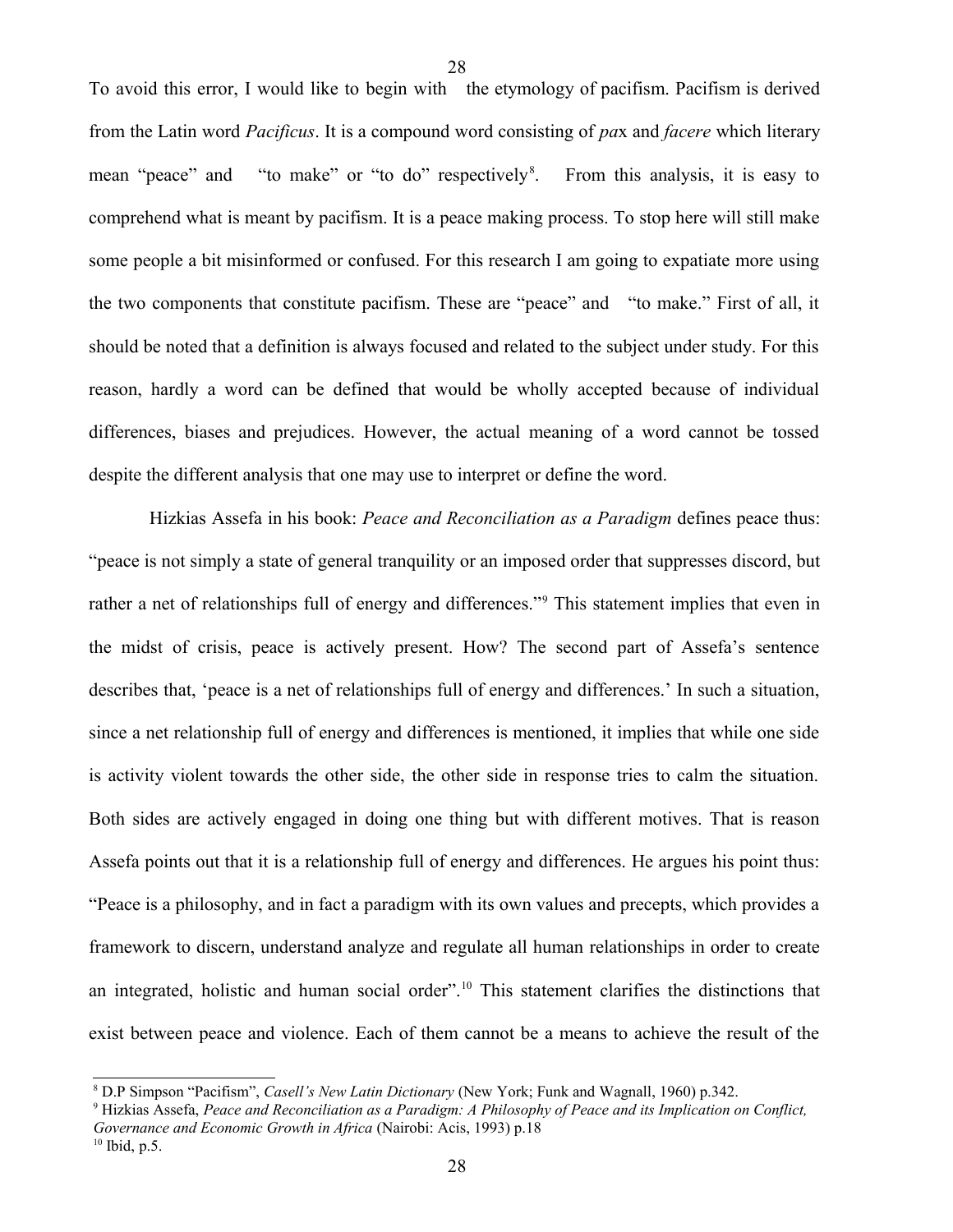other. In other words peace cannot lead to violence and vice versa. That is the reason Assefa said that peace is not an imposed order because the peace that is achieved through violence is an imposed one. On the other hand, a peace that is worked out using its precepts and values will surely lead to a lasting peace. The objective of peace as we can deduce from this definition bring opponents to a state of tolerance and respect for one another. From all indications peace tends to preserve the mutual co-existence in our society and bring to order any violent acts that may threaten the society.

29

Dean. C. Curry gives a more theological definition of peace than that of Assefa when he says: "to make peace is to engage actively in bringing God's redemptive purpose to bear in all our broken society."<sup>[11](#page-28-0)</sup> If God's redemptive purpose is going to be preserved in our society, we need to first of all know what God's redemptive purpose is and its significance for humanity. God's redemptive purpose is to reverse the devastating condition of man which he found himself in after the fall. Redemption is bringing humanity to its original state. That is a state of peace with God and fellow human being. In this process, God, who has been offended, is the initiator.

Likewise in implementing peace in our society, the offended should take the lead. If that is the case with peace process, it therefore negates the use of violence in order to achieve peace. If God had used violence in order to reconcile us to himself he would not have sent the Messiah but legions. And our salvation would have been an imposition rather than on the basis of faith. That is exactly what happens when force or violence is used as a means to peace. Even though there may be calmness for a moment it cannot promise a lasting peace. There is no way to peace except through peace. Peace, therefore, is sacrificial love. The Biblical principle of love and sacrifice is the only method to use in order to save the world from the epidemic of violence.

Another component of pacifism that we are going to consider is "*facere*" meaning 'to make' or 'to do'. The significance of the careful study of this word is to correct the view that

<span id="page-28-0"></span><sup>11</sup> Dean C. Curry (Ed) *Evangelicals and Bishops Pastoral letter*, (Grand Rapids: Eerdmans 1984), p. 29.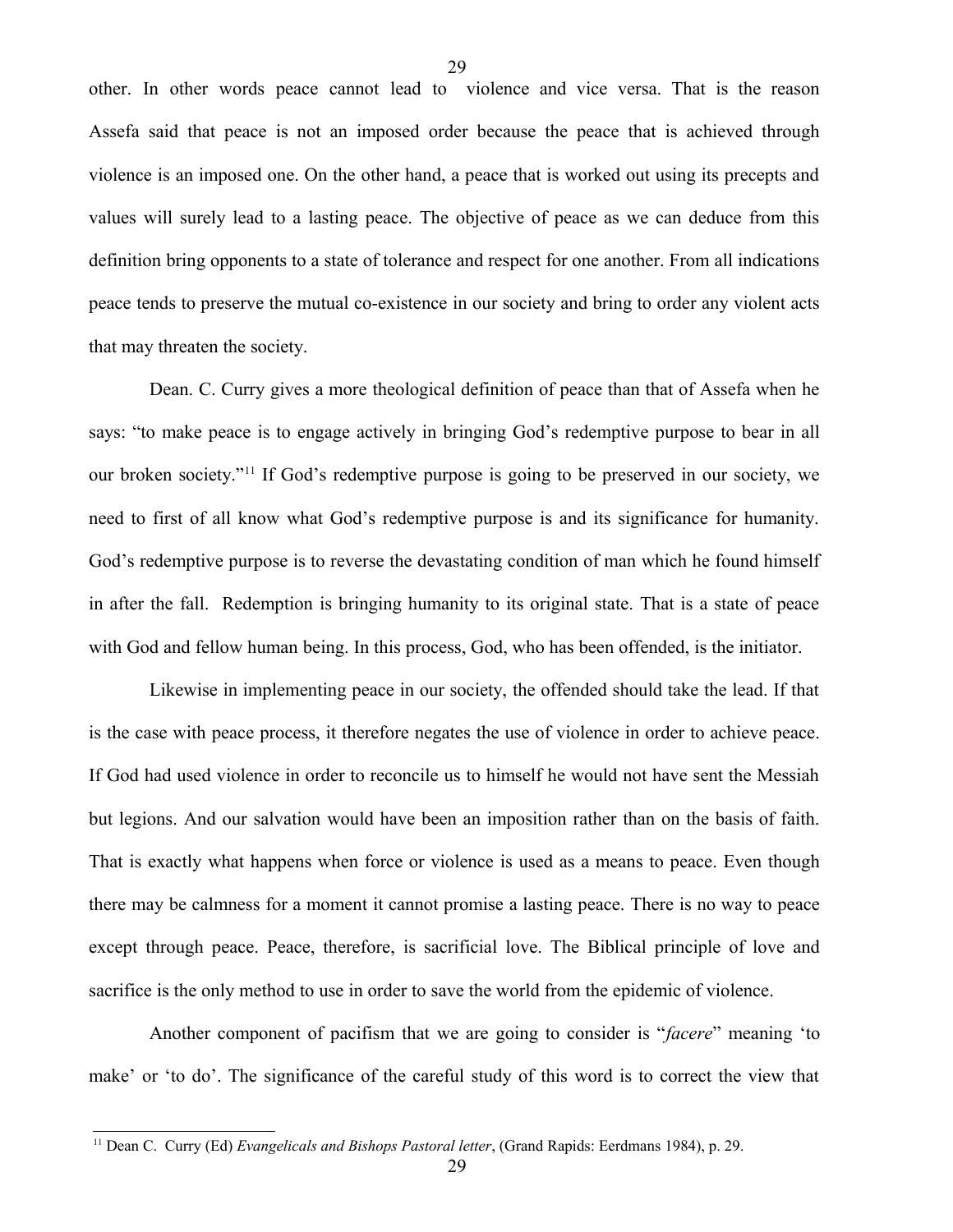pacifism is 'passive'. From the word study of pacifism, we therefore understand that it is an active not a passive word. This is confirmed in the statement of Dale W. Brown when he says: "nonresistance pacifism in an active witness, striving to make peace."<sup>[11](#page-29-0)</sup> History shows that some of the methods used by pacifists like: nonviolent action, nonresistance, non-cooperation and many others do not suggest passivity. Gene Sharp comments on one of these methods thus:

30

Nonviolent action is a generic term covering a dozens of specific methods of protest, non-cooperation and intervention, in all which the actionists conduct the conflict by doing or refusing to do certain things without using physical violence. [12](#page-29-1)

In refuting to equate pacifism to passiveness, Gene Sharp argues that despite the fact that violence arouses people's emotions, Christ-likeness in us helps to soften the grievances and graciously helps us to act nonviolently. According to Sharp, irrespective of the cause, the degree, and the scope, "nonviolent action is a technique by which people that sees struggle as essential can wage their conflict without violence."<sup>[13](#page-29-2)</sup> This explanation would be of great help to those people who often consider pacifism as similar or synonymous with passiveness.

Unlike passiveness, pacifism is actively moving towards a set of goals in order to halt the annihilation of human race by violence. Although its activeness could not be compare to that of violence either. While violence takes up arms to achieve its goals, pacifism on the other hand does not. One of those people who used this method successfully is Mahatma Gandhi in opposition to the British government. Sharp quotes Gandhi:

> You have great military resources and your naval power is matchless. If we wanted to fight you on your own ground, we should be unable to do so, but if the above submissions be not acceptable to you, we cease to play the part of the ruled. You may, if you like, cut us to pieces. You may shatter us at the

> cannon's mouth. If you act contrary to our will, we shall not help you; and without our help, we know that you cannot move one step forward.<sup>[14](#page-29-3)</sup>

<span id="page-29-0"></span><sup>&</sup>lt;sup>11</sup> Dale W. Brown, *Biblical Pacifism*. (Elgin: Brethren Press, 2003), p. 40.

<span id="page-29-1"></span><sup>&</sup>lt;sup>12</sup> Gene Sharp "Nonviolent Action an Active Technique of Struggle" in *The Politics of Nonviolent Action* (Boston: Porter Sargeant Publisher, 1973), p 64

<span id="page-29-2"></span> $13$  Ibid.

<span id="page-29-3"></span><sup>&</sup>lt;sup>14</sup> Ibid, p. 84 citing M.K Gandhi, *Hind Swaraj or Indian Home Rule*. P. 100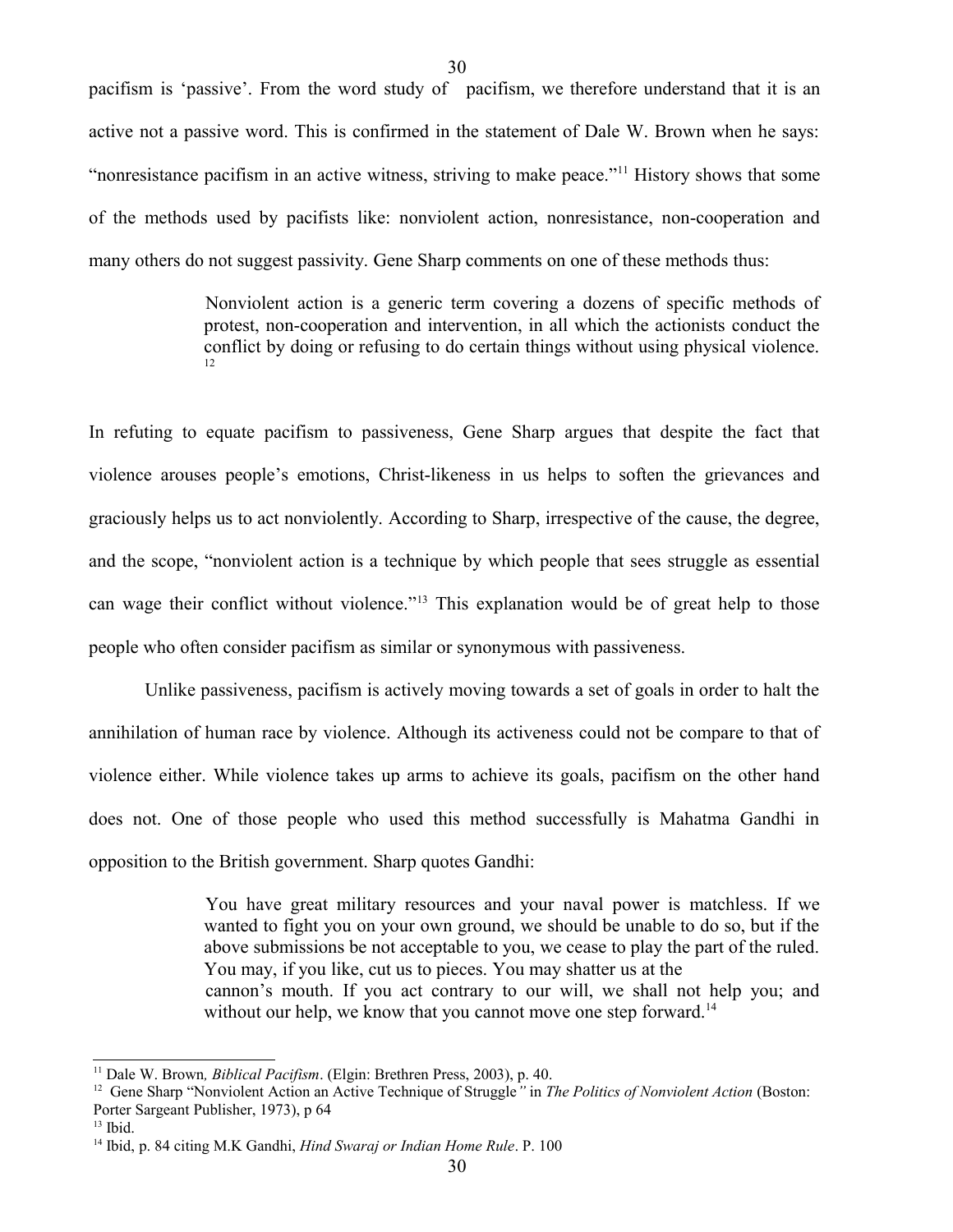The successes that can be achieved through nonviolent actions are immeasurable. But because some have negative concepts of it they consider it as ineffective. Like in the case of Jawaharlal Nehru who was a contemporary of Gandhi. He could not believe that Gandhi's method would have yielded a positive result for Indians. Nehru was initially against the nonviolent action of Gandhi. When he was made the Prime Minister of independent India, he conferred that:

31

In spite of its negative name, it was a dynamic method, the very opposite of a meek submission to a tyrant's will. It was not a coward's refuge from action, but a brave man's defiance of evil and national subjection. [15](#page-30-0)

From this statement it could be understood that pacifism is not a passive position.

Neither is a pacifist a coward trying to hide behind peace. A pacifist is one who engages actively in peacemaking at anytime and at any cost. So when we combine the two different component that constitute pacifism *viz*. *pax* meaning 'peace' and *facere* meaning 'to make,' we have peacemaking; an effort by an individual or a group to either endeavor in creating a peaceful coexistence in a community by managing a conflict or taking a non lethal steps in fighting injustice.

 In spite of its long history, pacifism is still relatively unused in conflict transformation. However, pacifism is called for in every situation. Peacemaking should be incorporated in our daily activities. Looking at it from that perspective would help us to cultivate the habit of peace making prior to emergency of any conflict. Unpreparedness in implementing peacemaking in our daily lives often allows crises to meet us unaware. This has restricted our peacemaking process to nothing more than reconciliation. The moment the crisis is over the peacemaking process is forgotten until another crisis strikes again. That is why pacifism remains underdeveloped. To save pacifism from this neglected position of only reconciliation to a position of more effective peace making, it should be incorporated in our daily lives.

<span id="page-30-0"></span><sup>15</sup> Ibid., p.87, citing Jawaharlal Nehru, *Toward Freedom,* p. 80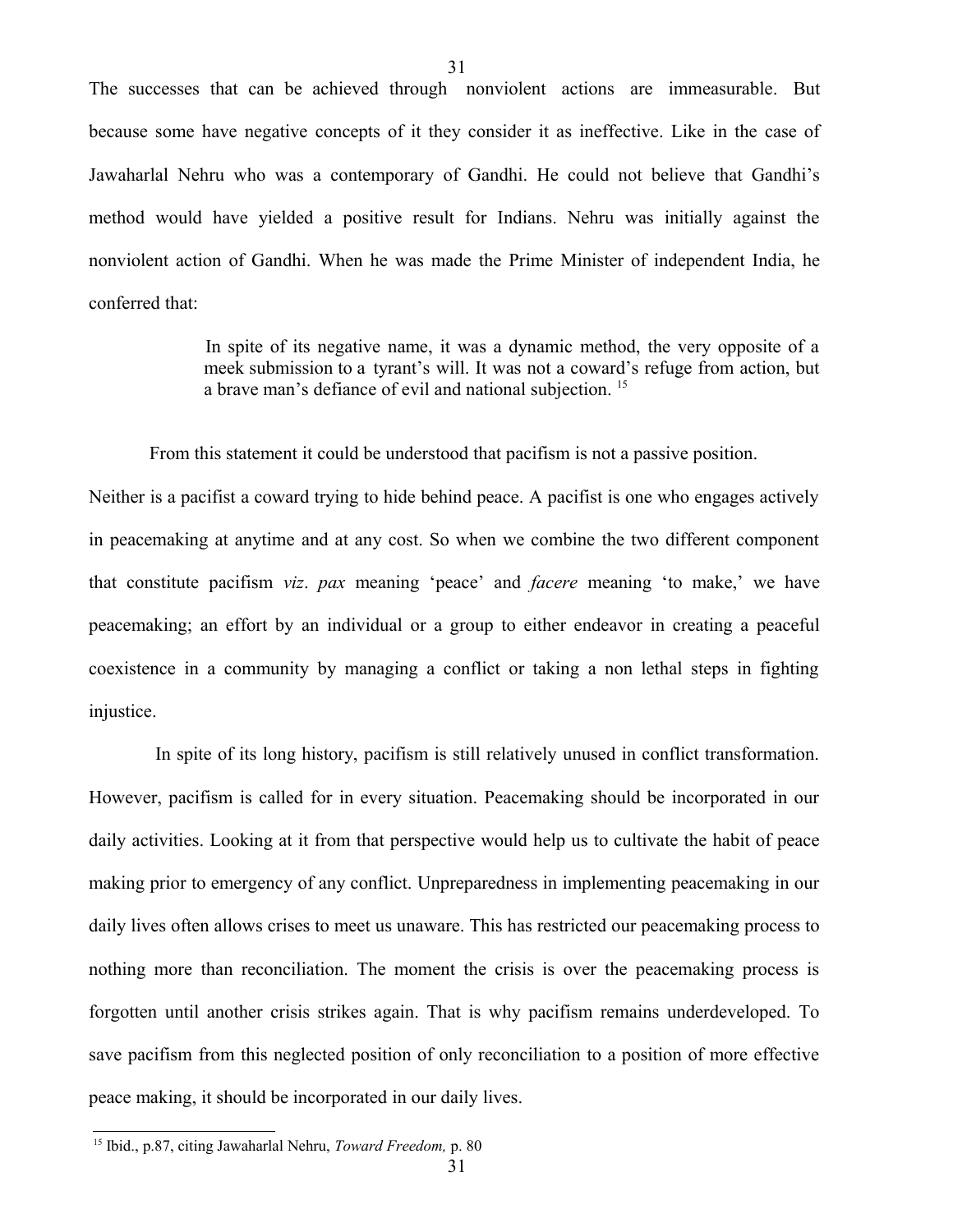Unlike what other people think of pacifism as passiveness, cowardice and any other negative names they often ascribe, Nigerian Christians have seen many examples of the opposite. Unlike the violence that it is a scourge on the society and its irreparable damages, pacifism has saved many lives and protected valuable property from damage. Pacifism therefore is workable in any given context. Pacifism is able to resolve a conflict and cultivates peace in our society.

These definitions help in giving insight to the study. Whatever prejudices or biases one might have hold against pacifism the true definition would help streamline his or her thoughts to a different direction. Moreover, it also clarifies the doubt and the ignorance, making possible the repositioning of one's preconceived mind towards pacifism in a new light. A closer examination of any philosophy or set of ideas help in knowledge and understanding. Any one who has carefully studied pacifism can be in a better position to criticize it than someone who has only surface knowledge of it.

From here I shall proceed in giving a history of Ekklesiyar Yan'uwa a Nigeria (EYN), Church of the Brethren in Nigeria. This includes the origin; the beginning and the expansion of the church in Europe and its formation in Nigeria.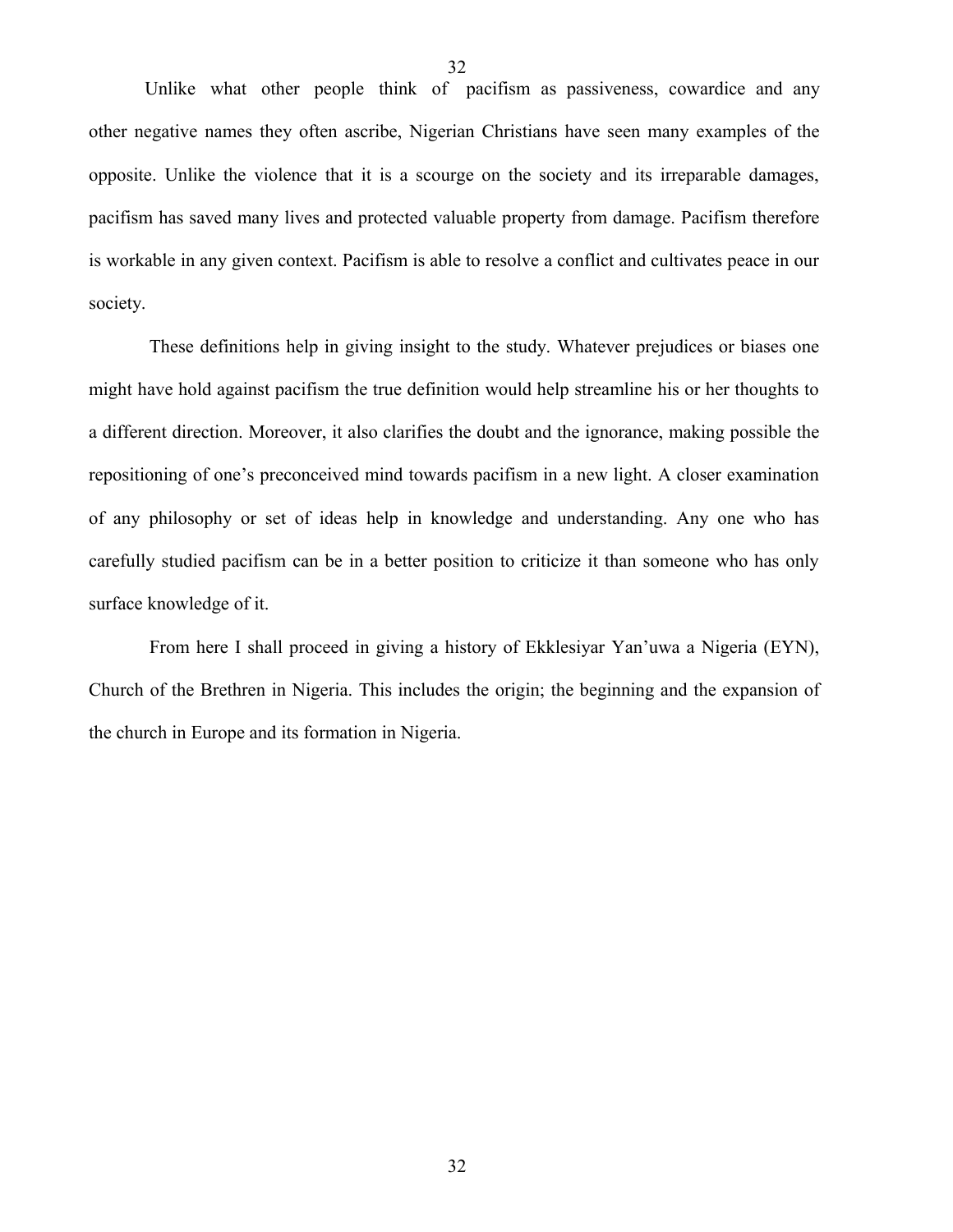### **CHAPTER TWO: HISTORICAL BACKGROUND OF EKKLESIYAR YAN' UWA A NIGERIA (EYN).**

### **2.1 THE ORIGIN OF EYN.**

The origin of what is called today the Church is traced far back to the day of Pentecostthat particular episode in the history of Christianity when the Holy Spirit descended upon the apostles. The episode left many in the audience awestruck and filled with suspicion. Then Peter filled with the Holy Spirit rose and gave an apologetic address to the audience. His statement invigorated the audience to repentance and three thousand believed and were baptized in the new faith on that day (Acts 2). That marked the birthday of the Church and confirms the statement of Jesus when he said,

> Blessed are you Simon son of Jonah for man did not reveal this to you. And I tell you that you are Peter, and on this rock I will build my church and the gates of Hades will not overcome it. I will give you the Key of the Kingdom of heaven, whatever you bind on earth will be bound in heaven, and whatever you loose on earth will be loosed in heaven" (Matt.16:  $17 - 19$ ).

 Consequently, everyone who confesses the name of Jesus Christ, believes in him, and accepts him as his personal Lord and Savior traces his root to the day of Pentecost. Nevertheless each denomination of the Church has its own specific birthday. Therefore in order to trace the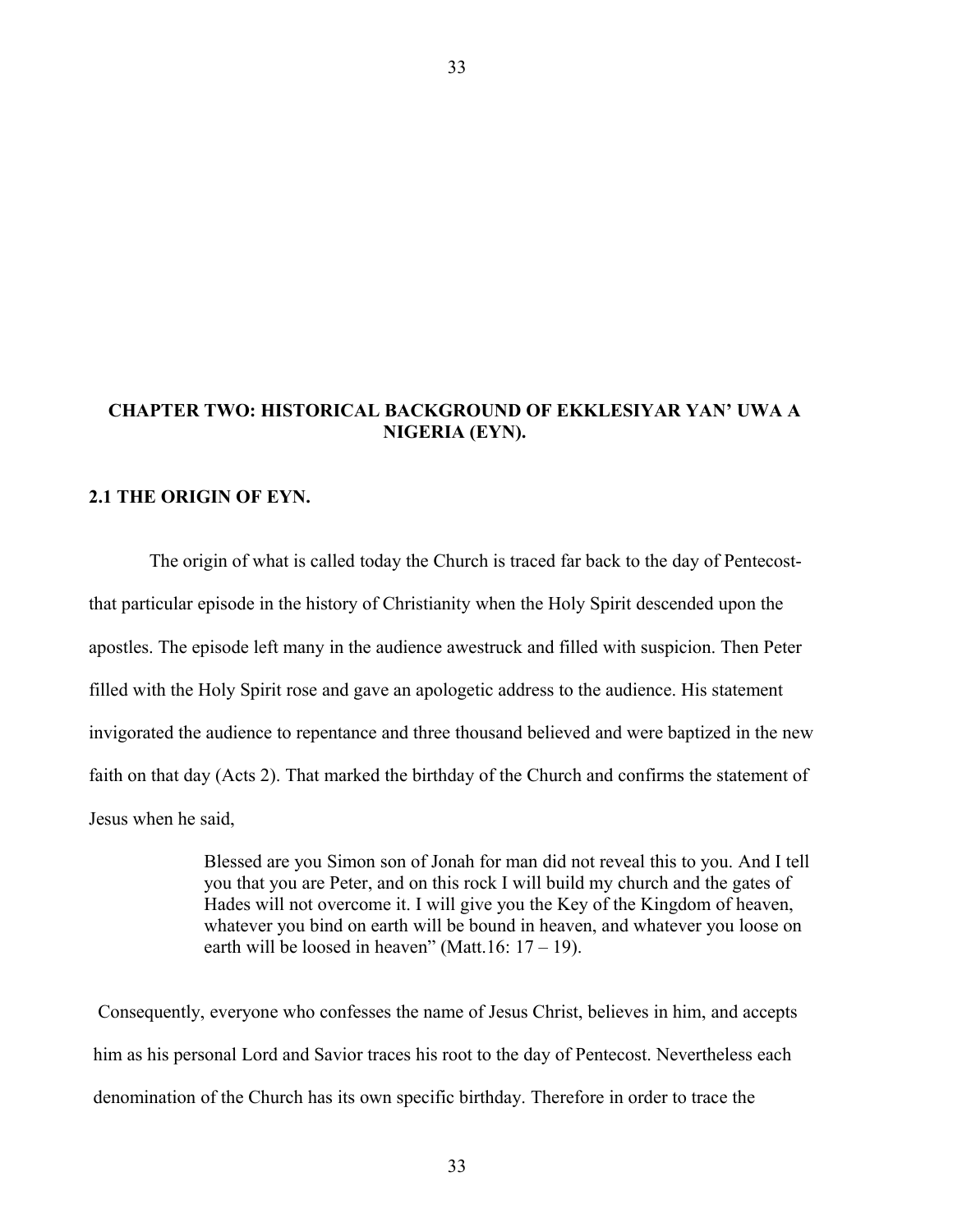formation of EYN it will be of paramount importance to trace the origin of the Church in general and also Church of the Brethren in specific.

34

Long before, the church had been under one roof with the Pope as the head. The first disintegration began after the chalcedonic council in 451 AD when the Monophysite – "one nature" of Christ was condemned<sup>[1](#page-33-0)</sup>. Those who held this view were predominantly Egyptians. The condemnation of this view and the consequent departure of the Egyptian church therefore led to the birth of the Coptic Church. Since then the Coptic Church was separated from the Catholic Church. This schism generated much controversy and enmity between the Catholic Church and the Coptic Church as would later be experienced during the Reformation in the  $16<sup>th</sup>$  century.<sup>[2](#page-33-1)</sup>

Martin Luther was rejuvenated with his deep devotion to the study of scriptures. He is considered to be the father of the Reformation Period. He discerned that the Church of his time was contrary to the New Testament Church he read about in the Bible. He felt that the Church was doing nothing less than turning people away from God because of the church's ineffectiveness in building up the faith of men in God. He therefore determined to unveil and oppose any polity that does not relate people to God.[3](#page-33-2)

Even though Luther's intention was not to break away from the Catholic Church, it became inevitable when the papacy was unable to accommodate Luther's teachings and convictions. Eventually the Protestant Church or Lutheranism grew out of Luther's vision of Church. This period became a gateway for the emergence of several other groups, too. Consequently, the theological tensions became not only Catholics against Protestants but also among the Protestants themselves. The crisis reached its peak when the religious conflicts were no longer differentiated from political conflicts. Considering the situation then, Edward Gibbon commented thus:

<span id="page-33-0"></span><sup>1</sup> William C. Placer*, A History of Christian Theology; An Introduction* (Philadelphia: West minister press 1983, p84

<span id="page-33-1"></span><sup>2</sup> Alan Thomson*, Church History: New Movements*, (London: Holy Trinity Church (SPCK) 1976) p.7.

<span id="page-33-2"></span> $3$  Ibid, pp. 6f.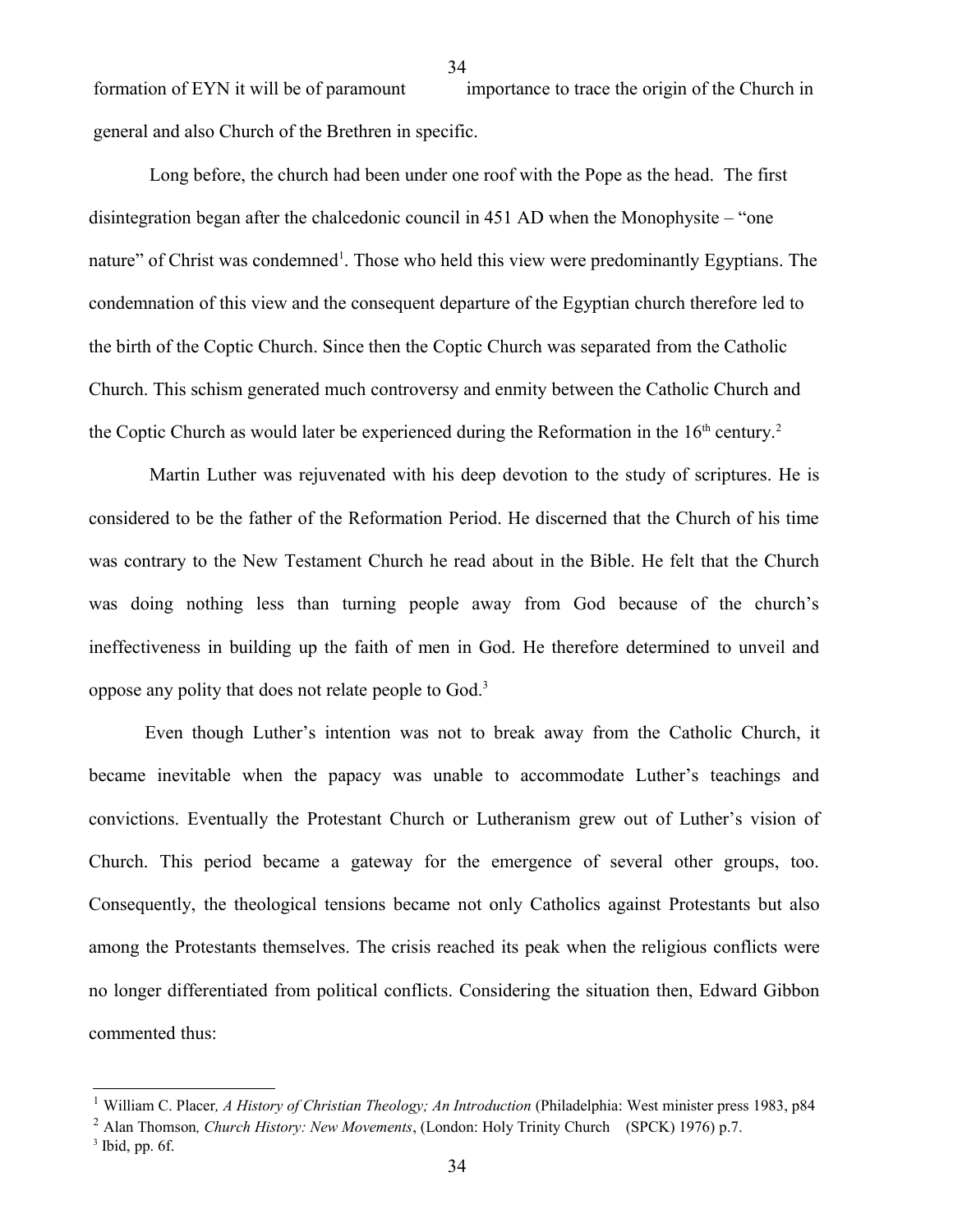The ravages of the barbarians whom Alaric led from the bank of the Sanube were less destructive than the hostilities exercised by the troops of Charles V, a Catholic prince; who called himself emperor of the Romans. [4](#page-34-0)

Even before the inception of the Reformation, the Church has experienced many dark periods in her history. There have been terrible deeds done in the name of Christ and the Church. Undeniably, "the war of religion does not form a happy or enlightening period Church history."<sup>[5](#page-34-1)</sup> Take for instance Thomas Muntzer who had in 1524 recommended the use of violence in order to bring total cleansing in the church. This resulted in the Peasants' War of 1524. In spite of how people applauded Luther for the job well done in effecting tremendous and unexpected change in the Church, the aftermath of the Reformation left many people unsatisfied. Many people maintained that the Reformation had left many stones unturned. That consequentially led to the emergence of various groups and movements within the Protestant movement as well as outside. The intention of these groups was to effect a complete change in the Church. Within this period of reform and change, the Anabaptists emerged, neither embracing the Mother Church or the newly formed Protestant and Reformed Churches.

Alexander Mack, recognized as one of the founders of the Church of the Brethren is said to be one of those who were not content with the result of the Reformation. He was born in 1679 at Schriesheim near Heidelberg, Germany. He was a member of the Reformed Church, but became dissatisfied with the religious condition in Germany observing, "the formalism, corruption, persecution and lack of piety in the state Churches."[6](#page-34-2) Mack observed that there was a great decay of true Christianity almost in every place<sup>[7](#page-34-3)</sup> and made up his mind not to follow suit. James Quinter summarizes Mack's conviction from his memoirs thus:

> Becoming dissatisfied with the religious system in which he had been brought up and being anxious to ascertain the mind of the Lord as revealed in the scriptures,

35

<span id="page-34-3"></span>7 Ibid.

<span id="page-34-0"></span><sup>4</sup> Ibid, p.31.

<span id="page-34-1"></span><sup>5</sup> Ibid, p.33.

<span id="page-34-2"></span> $6$  Rufus D. Bowman, The Church of the Brethren and War: 1708 – 1941 (Elgin: Brethren Publishing House, 1944), P1 25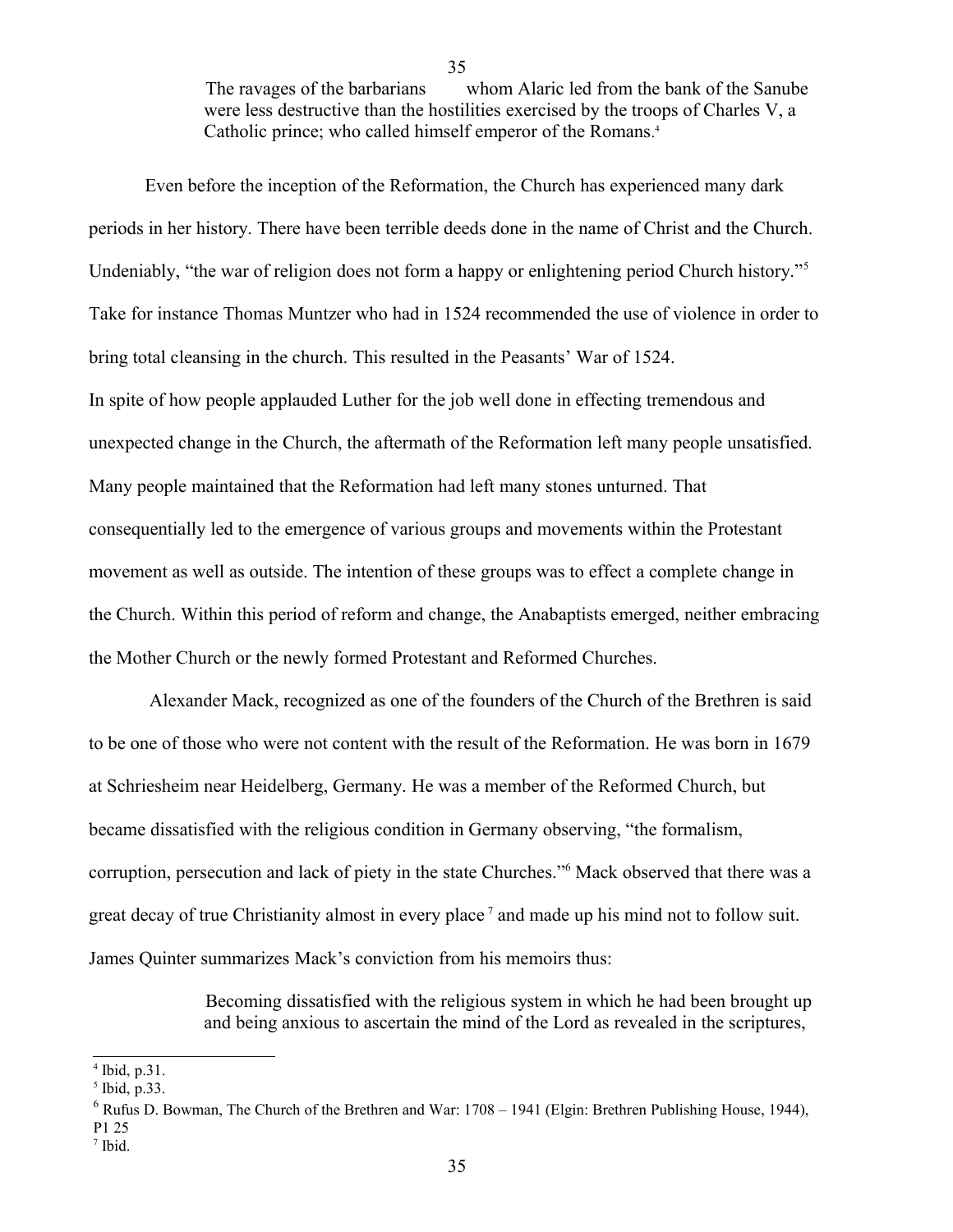to this source was his mind directed in search for old paths. He became convinced by his reading of scriptures that an immersion in water was the New Testament baptism and a believer the only proper subject for the ordinance and that the doctrines and practices defended in the following work are such as believers should receive and obey. Accordingly, he and his wife and six others in the year 1708, were immersed in the Eder River and covenanted together to walk in all commandments and ordinances of the Lord.<sup>[8](#page-35-0)</sup>

36

Eder River serves as the cradle for the Church of the Brethren, which subsequently became the mother-church of the Ekklesiyar Yan'uwa a Nigeria (EYN). This incidence took place at Schwarzenau in the province of Wittgenstein in what is now Germany. This was the province ruled by Count Henry who granted freedom of worship in his county.<sup>[9](#page-35-1)</sup> The eight persons were Alexander Mack and his wife, Anna Margaretta Mack, Joanna Noetinger Alexander Bone, George Grebe, Lucas Vetter, John Kipping and his wife, Joanna Kipping. Having evaluated the consequences of their action, Alexander and his colleagues still sought for an advice from a theologian Hochmann who was Mack's close friend. Hochmann told them "to count the cost".<sup>[10](#page-35-2)</sup> The reason to count the cost was because the state recognized only three churches, namely; Catholic, the Lutheran and the Reformed churches. These churches all practiced infant baptism. The Anabaptists who preceded the Brethren with adult baptism were badly persecuted by the church and also the state. Alan Thomson affirms: "there are official records of the execution of many hundreds of Anabaptists during the reformation".<sup>[11](#page-35-3)</sup> However this did not scare the Brethren from practicing what they had believed was biblical.

Expectedly, criticism was aimed at the Brethren from the church and the state when the news of their action was spread. The rulers of the surrounding territories criticized and persecuted the Brethren because they feared that what happened in the Anabaptist revival at Munster in 1535

<span id="page-35-0"></span><sup>&</sup>lt;sup>8</sup> Ibid, p. 26 citing Mack Alexander, A Plain View of the Rites and Ordinances, p. V

<span id="page-35-1"></span><sup>&</sup>lt;sup>9</sup> Donald E. Miller, A self – instruction Guide Through Brethren History (Elgin: The Brethren press, 1976) p.

<span id="page-35-2"></span><sup>1</sup>  $10$  Ibid, p. 6

<span id="page-35-3"></span> $11$  Thomson, p. 39.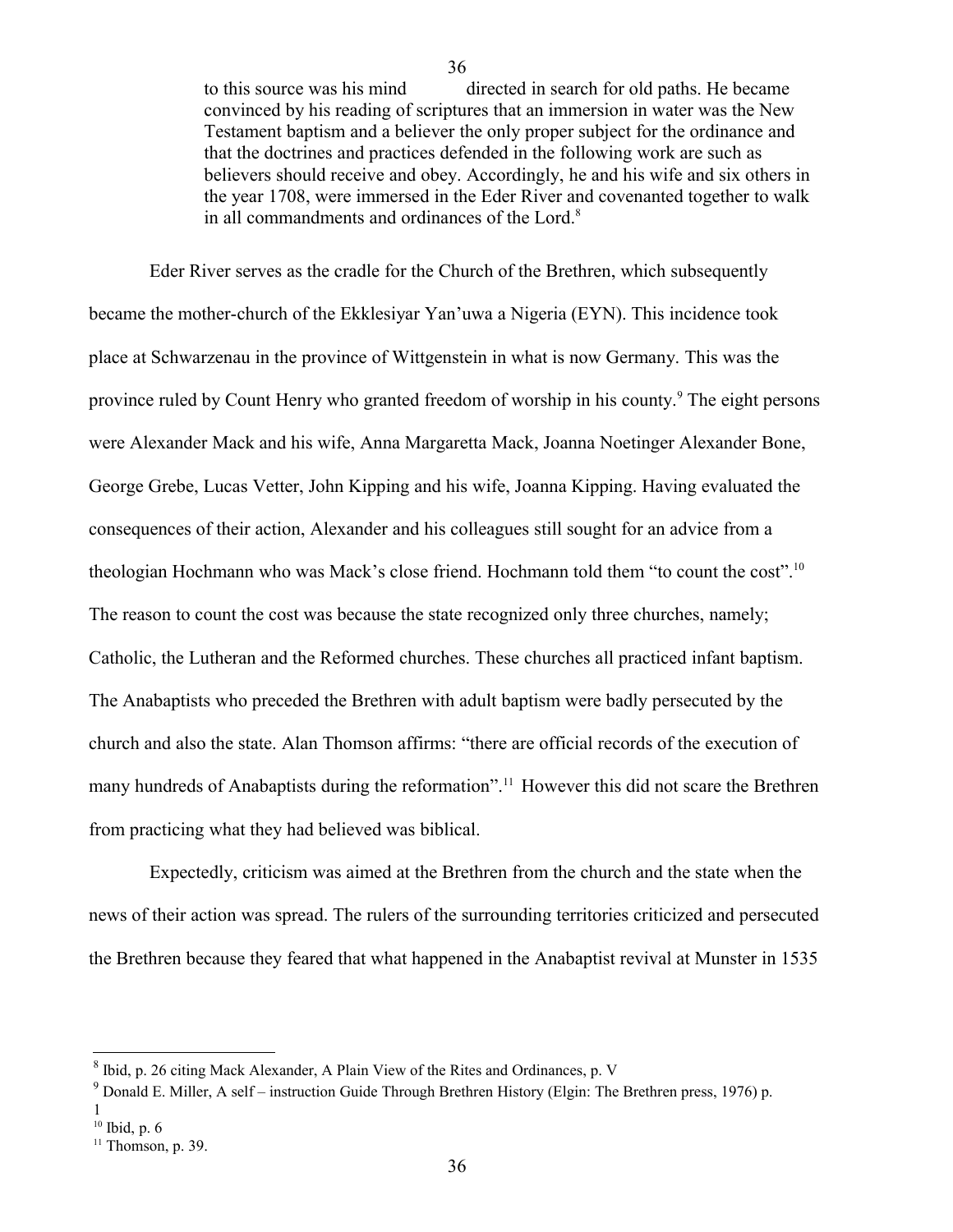to happen in their own territoies<sup>[12](#page-36-0)</sup>. On the other side of the theological debate were critics called Radical Pietists including Hochmann who looked at the Brethren formation as unfortunate, that they had sold out to the institutionalized church. The Radical Pietists reasoned, that since the Brethren organized themselves, practiced visible ordinances, they would repeat the same mistakes of the established churches all over again. The Brethren defended their position by writing treatises.<sup>[13](#page-36-1)</sup> In spite of the defense of their position their efforts to receive recognition was of no avail. The Brethren were persecuted and declared a prohibited sect rather than a church.

The lack of recognition did not seem to quench the zeal in the Brethren. Donald Durnbaugh describes how the movement was gaining strength among the pietists:

> At this time a special awakening arose in the heart of many among the friends in this land, who did not wish to remain longer in such division and indifference. They therefore began to unite in prayer and edify one another from the Holy Word. They were called new Baptists because they practised, among other well seeming ordinances, baptism of adults by immersion. They were mostly single minded and good souls. They displayed at first a great earnestness and zeal in their behaviour and conduct, through which many were moved and were drawn into their circle $14$

The group continued to increase in number even as opposition continued despite the good reputation as just described by Durnbaugh. The Brethren were loyal to the governing authorities except where their allegiances to God were compromised. Persecution grew intense. When they discovered that Count Henry, the lord of the feudal territory the Brethren lived within could no longer protect them, they had no alternative than to search for a more secure situation. Since they had increased in number, this sojourners' movement from Schwarzenau spread to several areas. Brethren moved to the areas of Marienborn, Creyfeld and Epstein. Alexander Mack and a few others remained behind at Schwarzenau until 1720 when they too had to leave because of severe

<span id="page-36-0"></span><sup>&</sup>lt;sup>12</sup> Donald F. Durnbaugh, "Early History" in *The Church of the Brethren Past and Present*, (Elgin: the Brethren Press, 1971), p. 13.

<span id="page-36-1"></span><sup>13</sup> Ibid

<span id="page-36-2"></span><sup>14</sup> Donald F. Durnbaugh, *The Believers' church: The History and character of Radical Protestantism,* (New York: Macmillan company, 1768), pp. 125f. Citing "European Origins", pp. 217ff.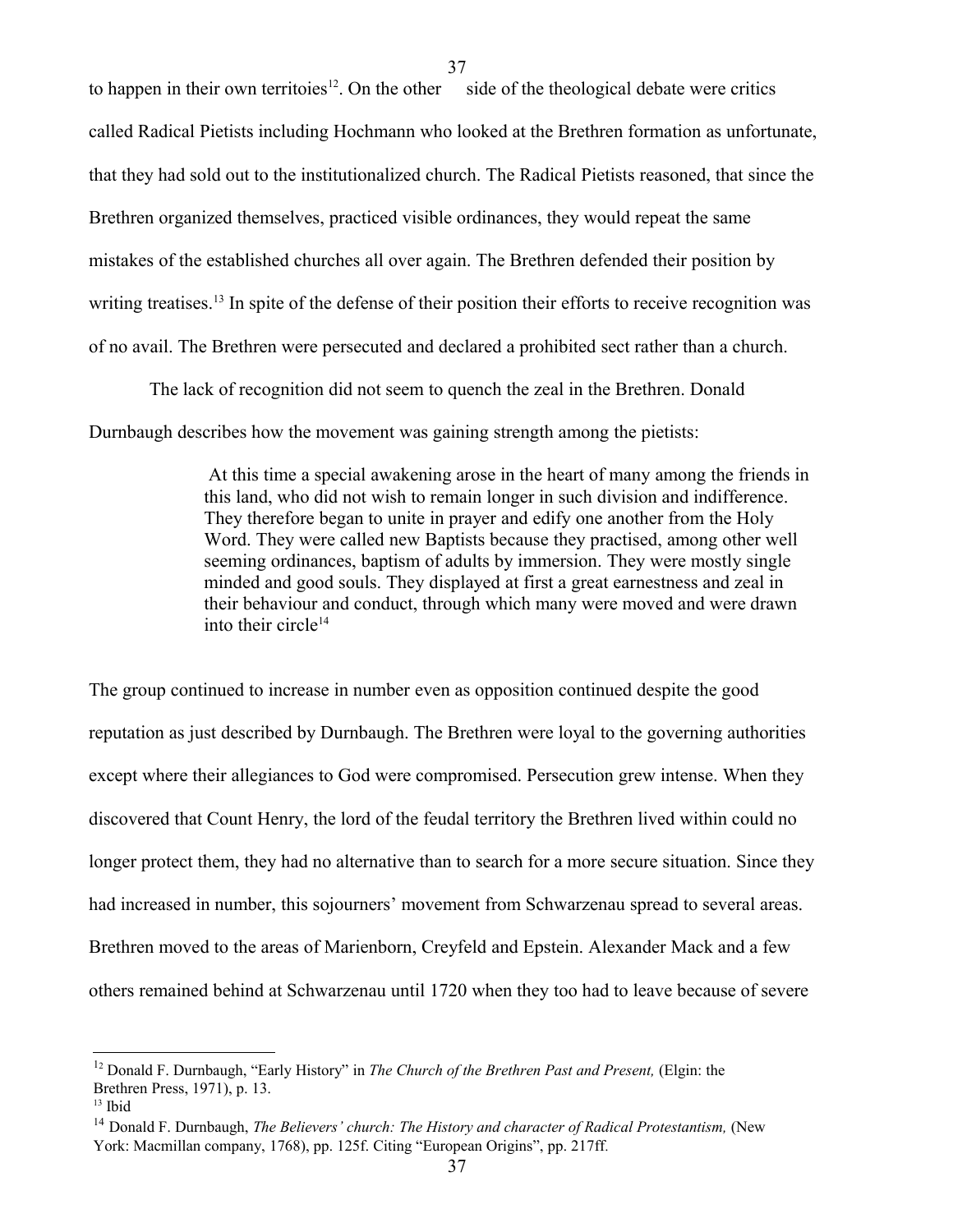38

persecution. They fled to Westervain in West Friesland, Holland. This congregation is known by more than one name; Surestervin or Surhuisterveen.<sup>[15](#page-37-0)</sup>

The movement of the Brethren to other safe havens did not yield absolute freedom from persecution. For instance in Holland, though they were accepted and assisted by the Mennonites, they were not granted a complete freedom of religion. In the Creyfeld area the Brethren encountered severe hardship. Some of them were put in prison while others were made to row in galley boats from years.<sup>[16](#page-37-1)</sup> However none of them denounced their faith as a result of persecutions or hardships. Their conviction was so strong that persecution, rather than weakening the Brethren, did nothing but strengthened them. The fact that many were drowned, burned at the stake, suffered life imprisonment, the persecution served as catalysts for the propagation of Brethren beliefs. Although we cannot dispel completely that persecution restrained or hindered them to achieve a greater success but had not stop them from pursuing what they considered biblical.

The Brethren hoped one day to be in a land that would guarantee a freedom of religious practice. Their desire was to be free from any harassment by the state and the state recognized churches.<sup>[17](#page-37-2)</sup> They desired to be liberated from any form of restriction. This led some of them to contemplate a move to the new world – the colonies of America. William Penn was establishing a new paradigm in which a colony of settlers could freely choose to worship as they pleased.

But why should the Brethren prefer a foreign land than their own fatherland? The truth is that, the Brethren were not persecuted in Europe because of their disloyalty to the governing authorities. They were not found wanton. Even the authorities acknowledged that the Brethren in Europe were morally sound and peace loving. Their character was confirmed in a statement of Count Henry's administrator:

<span id="page-37-0"></span><sup>15</sup> Virginia S. Fisher, *The Story of the Brethren*, (Elgin: The Brethren publishing House, 1957), p. 19.

<span id="page-37-1"></span><sup>16</sup> Ibid

<span id="page-37-2"></span><sup>17</sup> Durnbaugh, *The Believers' Church*, p. 127.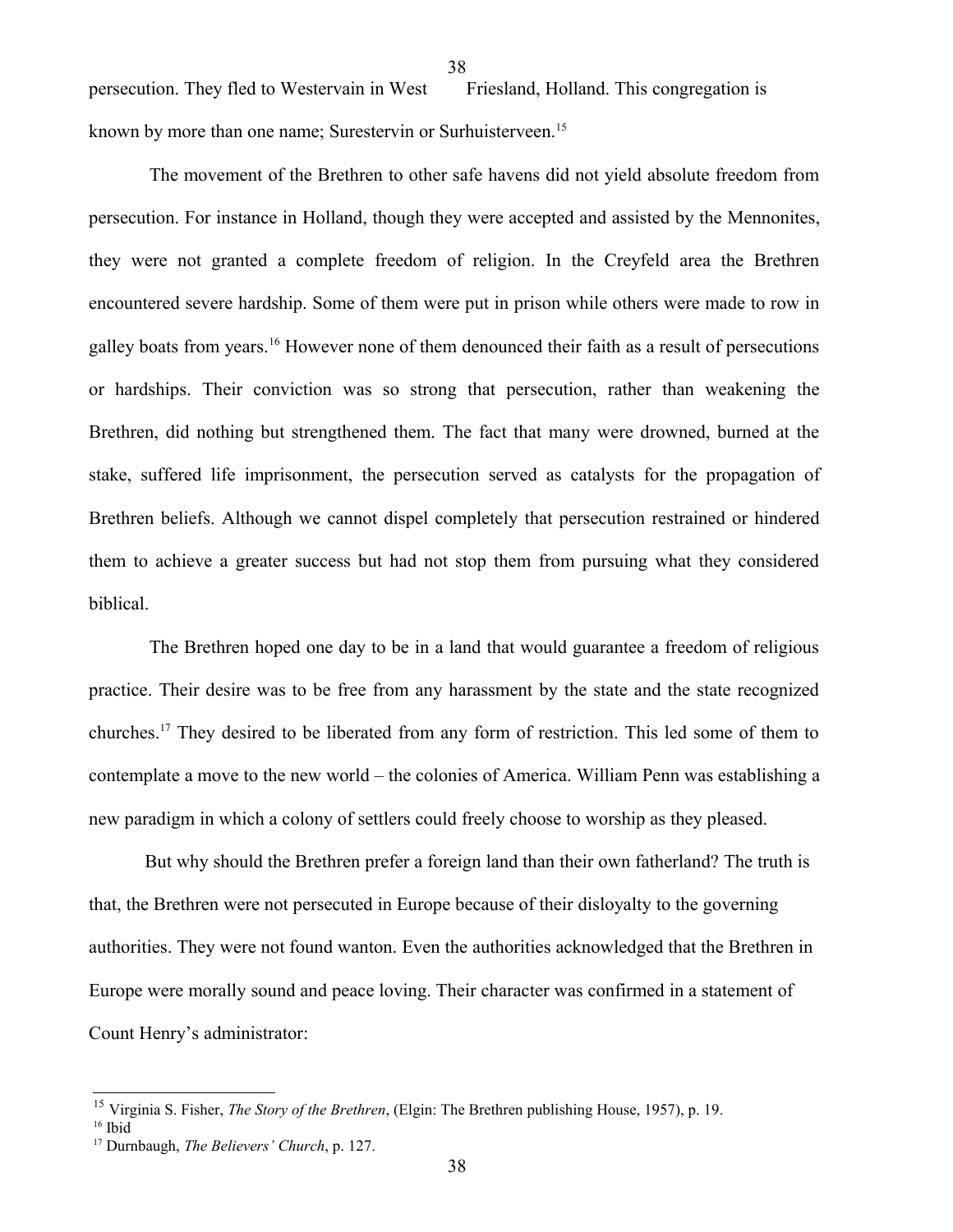...that for a while pious people have been living here of whom we never heard anything evil. They kept themselves very quiet and retired and no man ever makes any complaint of them. Lately forty families of them about two hundred persons have moved out of the country<sup>[18](#page-38-0)</sup>.

If the authority had truly recognized the Brethren and how they lived, their security would not have been at stake. This indicates that while in Europe, the governing authorities recognized the Brethren in principle but not in practice. That was the reason the Brethren were restlessly moving from one place to the other as Samuel Smith describes:

39

Since they could never gain strength enough in Europe to eat their own bread, although in Holland good friends were moved to assist them and actually did show them great love, they were continually longing for a place where by the blessing of God, they might be able to maintain themselves by the labor of their hands, and to pass the rest of their lives in perfect liberty of conscience, which no where in Europe they could enjoy together<sup>[19](#page-38-1)</sup>

Consequently, the Brethren had no other intention than to move to a safe place. Peter Becker led the first small wave of Brethren that sailed from Europe to America. Twenty families left Creyfeld in 1719 and settled in Germantown, Pennsylvania. It took four years before their first ordinances of Love Feast and Baptism. The reason was they had to work hard in settling down and organizing themselves.

They organized the first congregation in America on Christmas Day of 1723 after a duly consultation with other Brethren that were still in Europe.<sup>[20](#page-38-2)</sup> Peter Becker was chosen to be the first minister of Church of the Brethren in America.

In 1729, Alexander Mack led the second and the largest wave of Brethren emigrants to America. They were about fifty seven families with only fifteen children that were under fifteen, the total number of people were a hundred and twenty.<sup>[21](#page-38-3)</sup> Mack and the entire group were warmly received in Germantown by the Brethren that preceded them. Mack was made the elder (pastor)

<span id="page-38-0"></span><sup>18</sup> Martin G. Brumbaugh, *A History of the German Baptist Brethren in Europe and America* (Mount Morris: Brethren Publishing House, 1961) p, 52 citing Goebel, *Christliches Leben*, vol, ii, p. 776.

<span id="page-38-1"></span><sup>1</sup><sup>9</sup> Durnbaugh, p. 128 citing Samuel Smith, *History of the Province of Pennsylvania*, p.189.

<span id="page-38-2"></span><sup>20</sup> Durnbaugh, *The Believers Church* p. 128.

<span id="page-38-3"></span><sup>21</sup> Emmert F. Bittinger, *Heritage and Promise*,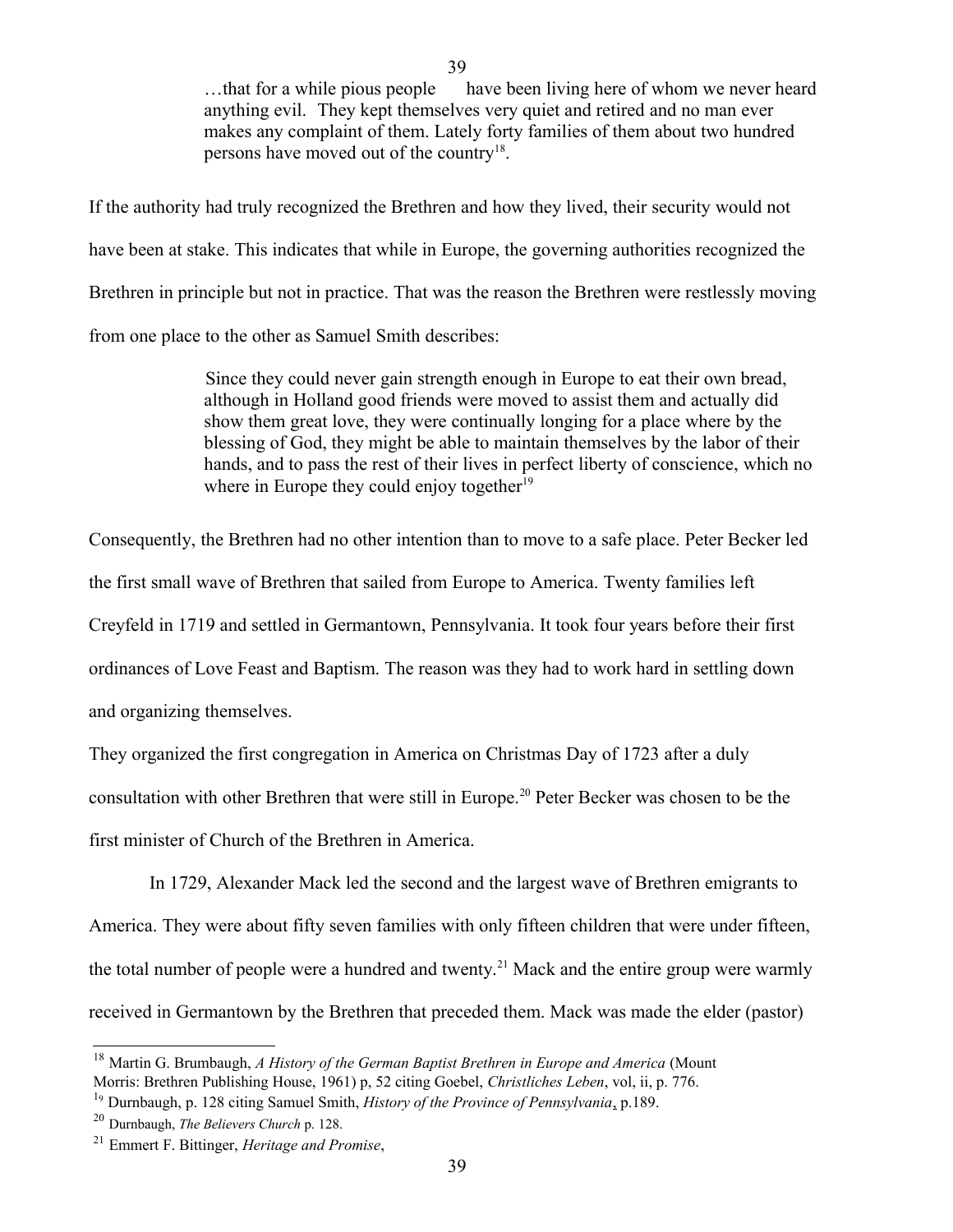of the congregation. There was no indication to whether the shift of power generated any tension between Mack and Peter Becker, the first leader of the Church of the Brethren in America. Perhaps it was because Mack was highly respected among the Brethren. The humility of Alexander Mack was demonstrated in the Brethren's initial baptism. No one knows the identity of the person who first baptized Mack before he baptized the rest of the Brethren in 1708. To this day nobody knows the person who baptized Alexander Mack. Mack's humility and generous spirit gave him Christ-like attributes for leadership.

In 1733 John Nass led the third and the last party of the Brethren migration to America. A few years after their arrival, precisely on  $19<sup>th</sup>$  February 1735 Alexander Mack died. <sup>[22](#page-39-0)</sup> By 1735 most of the Brethren had made the move to America. The few that were left in Europe joined with other churches.

The Church of the Brethren flourished well in America and by the year 1770 has eighteen congregations. Efforts were made towards reaching out with the gospel message.<sup>[23](#page-39-1)</sup> In respect to the authority of scripture, the Brethren prioritized the Great Commission; sharing their faith with others. Merle Crouse rightly comments on Brethren conviction when he said, "the Brethren have always been convinced that they have something Christian to do out there among the nations". <sup>22</sup>

Since many others church groups have began evangelism at home and in foreign land, Brethren deemed it necessary to complement such efforts in evangelizing the world. Africa was one of those areas that were desperately in need of the gospel. The Brethren embarked on foreign mission endeavors. The Brethren went to India and China in the late 1800s. In 1923 the Church of the Brethren Mission came to Nigeria. The following sections of this chapter will discuss the Brethren mission work in Nigeria from its formation, growth and autonomy.

<span id="page-39-0"></span><sup>&</sup>lt;sup>22</sup> Nvwa D. Balami, Fifty Years of the Church of the Brethren Mission in Nigeria (1923-1973); In a Nigeria Perspective. (Bethany: A thesis of Masters of Arts in Theology, 1983), p.3

<span id="page-39-1"></span><sup>23</sup> Samuel D. Dali, "The Church of the Brethren Mission in Nigeria 1923 – 1973" in *The Progressive History of the Church of the Brethren in Nigeria (Kwarhi: EYN* publications, 1998), p. 21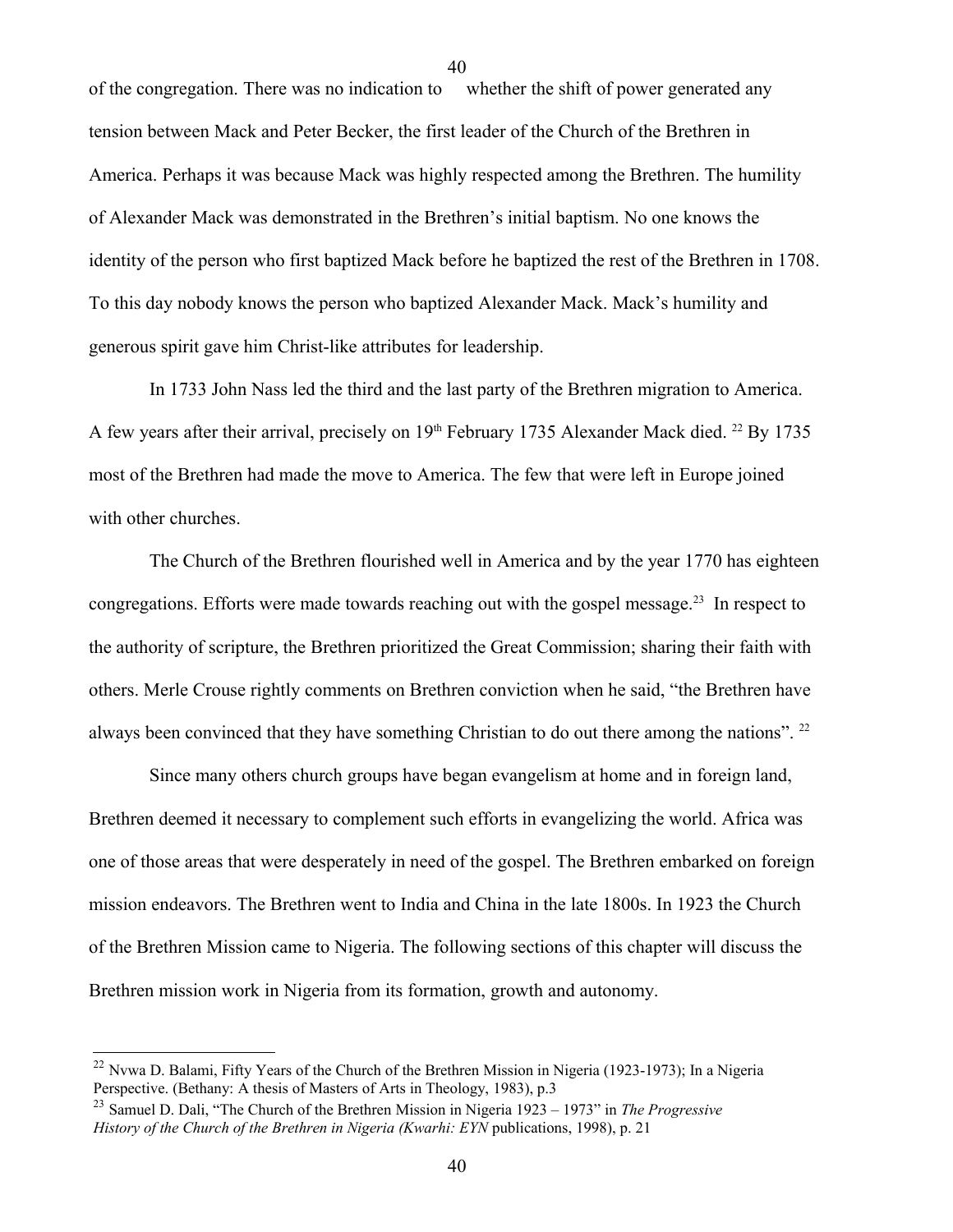#### 41

### **2.2 THE FORMATION OF EKKLESIYAR YAN'UWA A NIGERIA (EYN)**

The Church of the Brethren in America became developed and well organized. What they achieved in America is what they longed for in Europe, the freedom to express their belief without any restraint. They began to move beyond basic survival to evangelism. During this period as was the case with many denominations, the Brethren were swept up with a thirst for evangelism in the far reaches of the world. Being captured with the desire to reach out, the Church of the Brethren resolved to come to Africa, and specifically Nigeria, a region south of the Sahara. Dr Karl Kumm who was the General Secretary of Sudan United Mission (SUM) further motivated this desire. Dr Kumm was on missionary campaign in United States in 1916 when one day he was invited by the Manchester College Chapel (Church of the Brethren affiliated college) to give a lecture on October 23, 1916. At this occasion he challenged his audience for mission work. The Church of the Brethren heeded this challenge and quickened their earlier resolution. Unfortunately, the World War I altered the implementation of this resolution.<sup>22</sup>

At the Brethren Annual Conference of June 7 – 15, 1922 held at Winona Lake, Indiana Stover and Ruth Kulp and their colleagues Albert and Lola Bechtel Helser were presented as missionary candidates. The conference voted their approval for north-eastern Nigeria as mission field. A prayer was said for the missionaries at the conference to be effective vassals of God. Stover Kulp and Albert Helser agreed to come to Nigeria first without their wives in order to select a site. So they began their preparations to leave.

The early period of Brethren Mission in Nigeria was during the British colonial rule. It was necessary to go first to London for the initial approval, geographic selection, and demographic back-grounding. On 13, October 1922, Kulp and Helser left the U.S.A for London. They spent two months in London. On the 13<sup>th</sup> of December 1922 they left London and arrived in Lagos on December 29  $1922^{24}$  $1922^{24}$  $1922^{24}$ .

<span id="page-40-0"></span><sup>24</sup> Nvwa D. Balami, p.7 citing the Lagos News Papers *The Nigeria Pioneer* of January 5, 1923.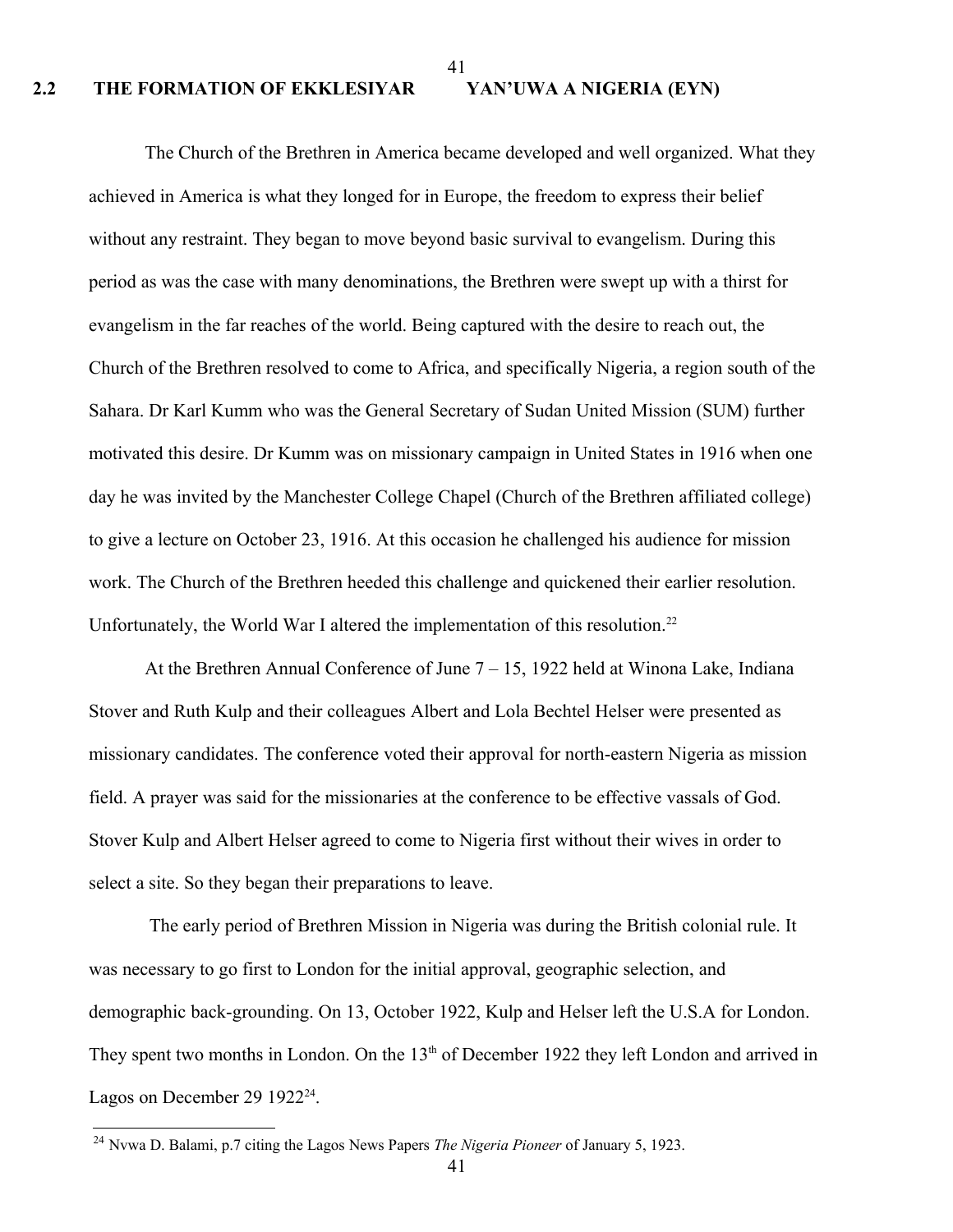During their few days in Lagos they contacted Sir Hugh Clifford, the British Governor in Lagos. The Governor not only gave a warm reception to the new missionaries but also gave them a letter of introduction to the Lieutenant Governor in Kaduna. This letter would later be an effective and important document for the missionaries' acquaintance, though it was meant as a mere introduction. In the same vein, the missionaries were well received in Kaduna by Mr. Gowers, the Lieutenant Governor. Mr. Gowers gave them a geographic area in the southern part of Borno Province to begin their mission efforts. He added that the missionaries should travel through Zaria and obtain information from the Church Missionary Society (CMS). <sup>[25](#page-41-0)</sup> While in Zaria, Kulp and Helser met Dr. Welter Miller who suggested the possibility of starting mission work in southern Zaria. The missionaries, however, desired to establish the mission work in northeast part of Nigeria. The Brethren's desire for southern Borno Province was instigated by the Lieutenant Government in Kaduna who had told them that there were about 200,000 pagans

42

living there. Having made up their mind they rejected the offer of Dr. Welter Miller. Before they left Zaria, they hired three men named Shehu, Garbed, and John to serve as guide, cook and interpreter respectively. On 19<sup>th</sup> January 1923, the missionaries and their helpers left Zaria for Jos.

Even though they had their first Brethren Sunday worship in Jos, Nigeria, this was not regarded as the genesis of their mission work in Nigeria. On 23, January, 1923 the missionaries proceeded to Bauchi where they spent two days visiting schools and European workers residing there.<sup>[26](#page-41-1)</sup> From Bauchi, the missionaries proceeded to Biu on horseback while their carriers trekked.

They arrived in Biu on February 12, 1923. From the welcome they received on reaching Biu, Kulp and Helser began to perceive the struggles they would encounter. Major Frank Edgar, the District Officer and Mai Ali Dogo, the Emir of Biu, were not happy with the arrival of the

<span id="page-41-0"></span> $25$  Ibid

<span id="page-41-1"></span><sup>26</sup> Samuel D. Dali*, The Church of the Brethren Mission in Nigeria* 1923 – 1973. Pp24f.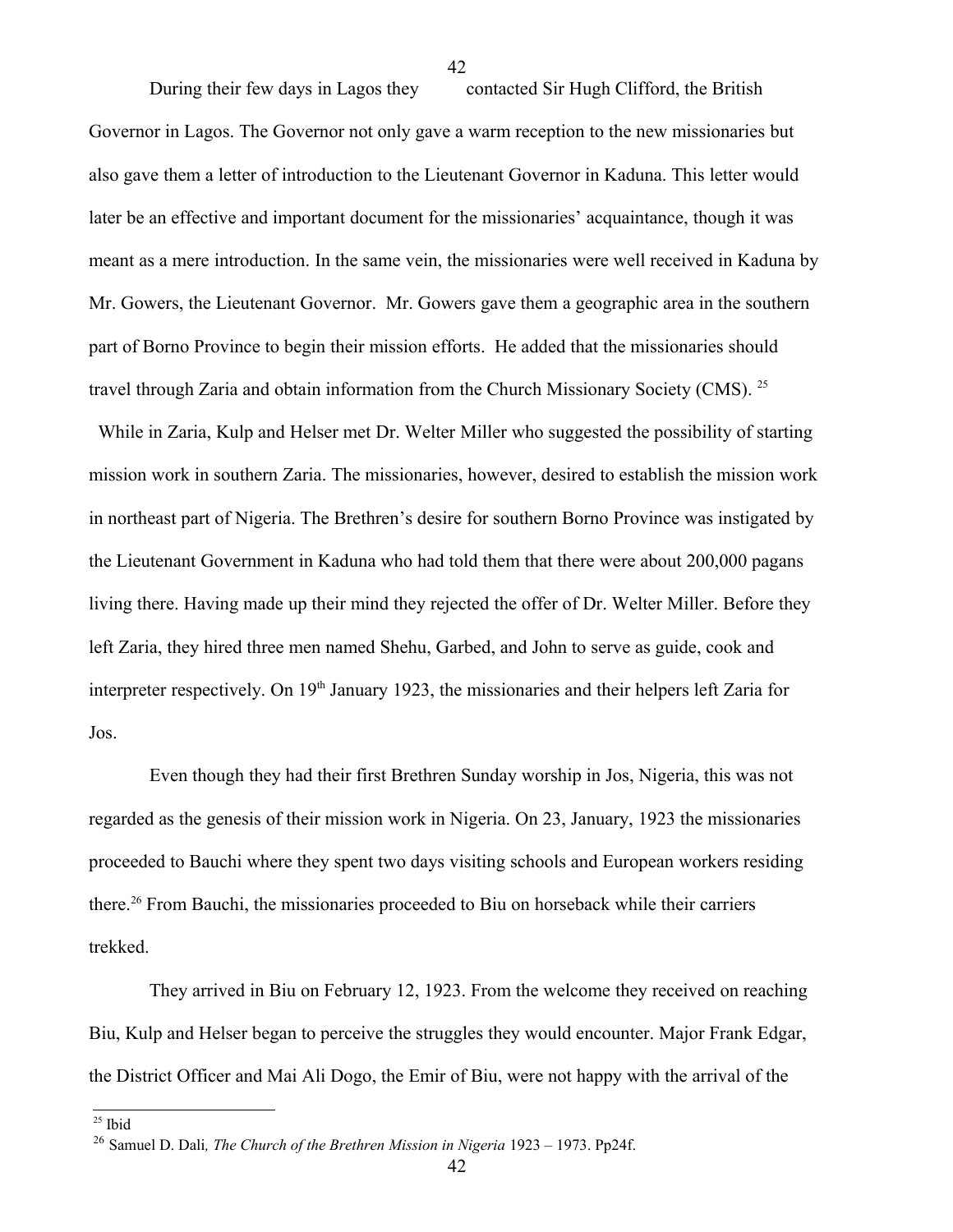missionaries. It is surprising to note that the Emir rejected the missionaries based on the influence of the District Officer.<sup>[27](#page-42-0)</sup> The Emir's action may be justified due to the fact that he was a Muslim. The D.O.'s claim to be Christian did not only oppose but instigated the Emir's decision. It has been documented that among the colonist there were indulgences such as alcoholism, adultery and injustice that the presence of missionaries' presence could stifle<sup>[28](#page-42-1)</sup>. This was vividly shown in the action of Major Frank Edgar towards Kulp and Helser. However, the missionaries were neither scared nor discouraged with this action, for they knew that the God who had sent them would not leave nor forsake them.

43

In order to cover up his disapproval, the District Officer told the missionaries that he was not in position to give any permit to them and so he sent them to Mr. H.R. Palmer, the Resident Officer of Borno Province. On meeting the Resident, the missionaries presented the letter earlier given to them by the Governor. Even though the Resident shared the same view with the District Officer, he had no option other than to grant the permission. He, therefore, sent them to establish their mission work at Garkida rather than the missionaries' original desired location. Garkida was at the edge of Borno Province. There was a plan by the British Rule to cut Garkida away from Borno Province and merge it with Adamawa Provice.<sup>[29](#page-42-2)</sup> Prior to the arrival of the missionaries at the Resident Officer's place, the District Officer already had sent a word not to allow the missionaries to settle in Biu. So the granting of Garkida as the site for the mission work carried accomplished two purposes.

First, placing the missionaries in Garkida satisfied the District Officer of southern Borno Province and the Emir of Biu. Secondly, it satisfied the Lt. Governor's request to place the Brethren Mission in southern Borno Province, though only temporarily. The missionaries left Maiduguri and arrived in Garkida, their designated area on 8, March 1923.<sup>[30](#page-42-3)</sup>

<span id="page-42-0"></span><sup>27</sup> Dali, p. 26

<span id="page-42-1"></span><sup>&</sup>lt;sup>28</sup> Ayuba Ndule, A Lecture Notes on Mission in Northern Nigeria, (Bukuru: TCNN, 2004).

<span id="page-42-2"></span> $29$  Ibid, p.11

<span id="page-42-3"></span><sup>30</sup> Ibid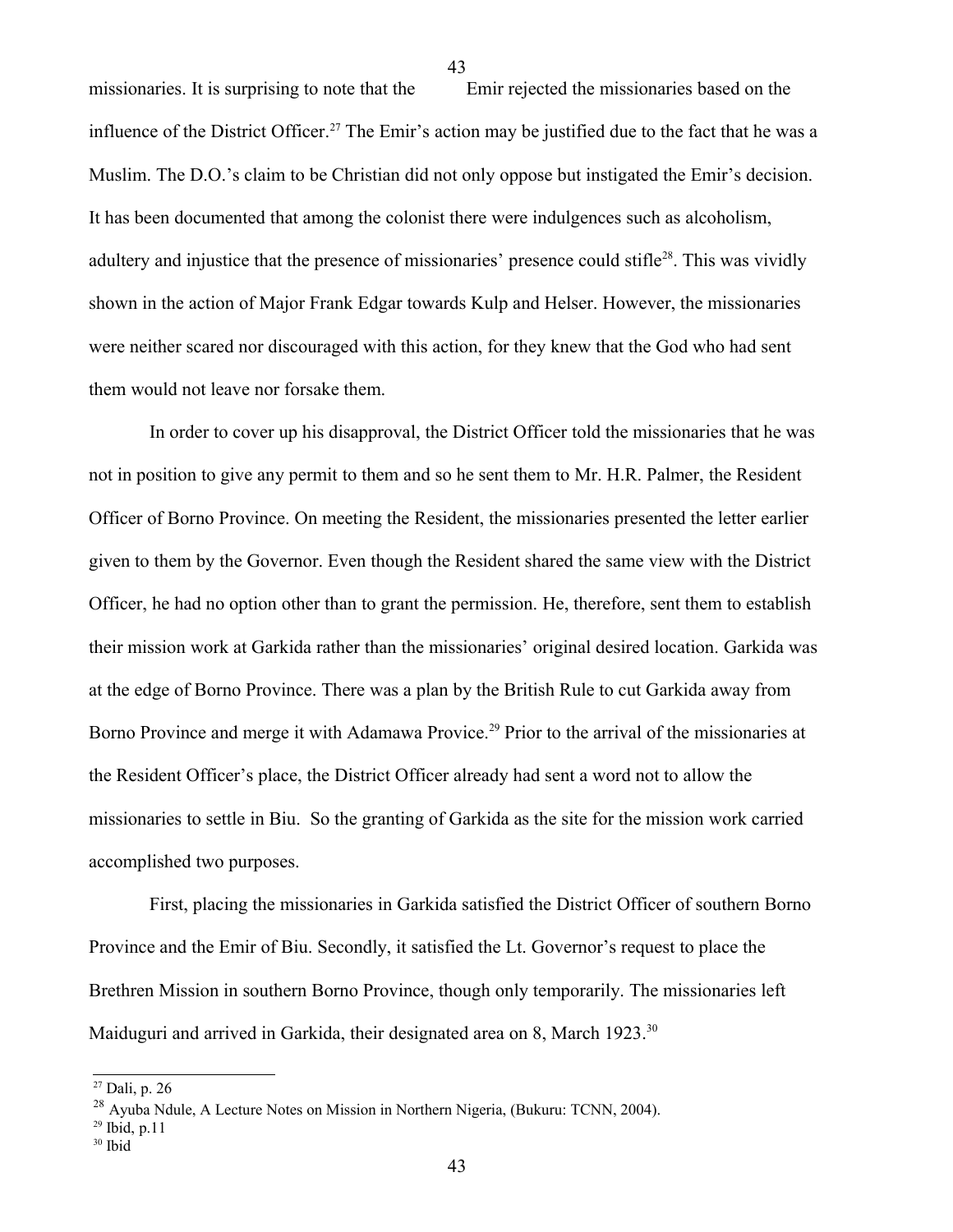44

When they finished surveying the area, they resolved to begin work on March 17,

1923. That was the ground breaking occasion for Stover Kulp and Albert Helser and marks the birthday of the Church of the Brethren in Nigeria (EYN). On this day the missionaries and over thirty laborers began the work as Kulp describes:

> This morning long before the sun was coming over the hill, the laborers came and we started work. Our boys and the headman and 30 laborers, we proceeded to the spot for consecration of the ground for our first house in this great land of need. I told the men through an interpreter that this house was not an ordinary house but one dedicated to the honor and glory of Jesus Christ. I read Ephesians 2:14 – 22 and Albert read II Corinthians 5:14 – 6:10. It was impressive to me very impressive. I hope these people, somehow, can get the spirit of our enterprise. Although it was in English and our two boys were all who understood us yet there is another voice that can speak to these men where our voice cannot be understood.<sup>[31](#page-43-0)</sup>

After the reading of these passages, they bowed on their knees and prayed. From that day forward, it has been the tradition of the missionaries and the workers that they begin each working day with prayer and brief worship service, and in the evening, Bible study.<sup>[32](#page-43-1)</sup>

Despite sicknesses and stresses, the missionaries and their workers were able to erect two houses. Kulp and Helser also participated in agricultural work during the planting season. They planted their own farms. Kulp started elementary instructions in reading, arithmetic, and religious instructions for the young boys who worked on their farms. Older men also benefited from the instruction. Unfortunately, Helser grew ill which led the missionaries to go to the hospital in Lokoja for treatment.<sup>[33](#page-43-2)</sup>

After the treatment, the doctor advised Kulp and Helser to travel to Jos for Helser's convalescence. So they took a leave and recuperated in Jos. Their leave coincided with their wives arrival to Nigeria from the United States. Since Albert was not strong enough, he stayed in Jos, while Stover traveled to Lagos to receive Lola Helser and Ruth Kulp.

<span id="page-43-0"></span><sup>31</sup> Dali pp. 29f citing Mary Ann Moyer Kulp, *No Longer Strangers*, p, 23.

<span id="page-43-1"></span><sup>32</sup> Ibid, p.23

<span id="page-43-2"></span><sup>33</sup> Ibid.p.31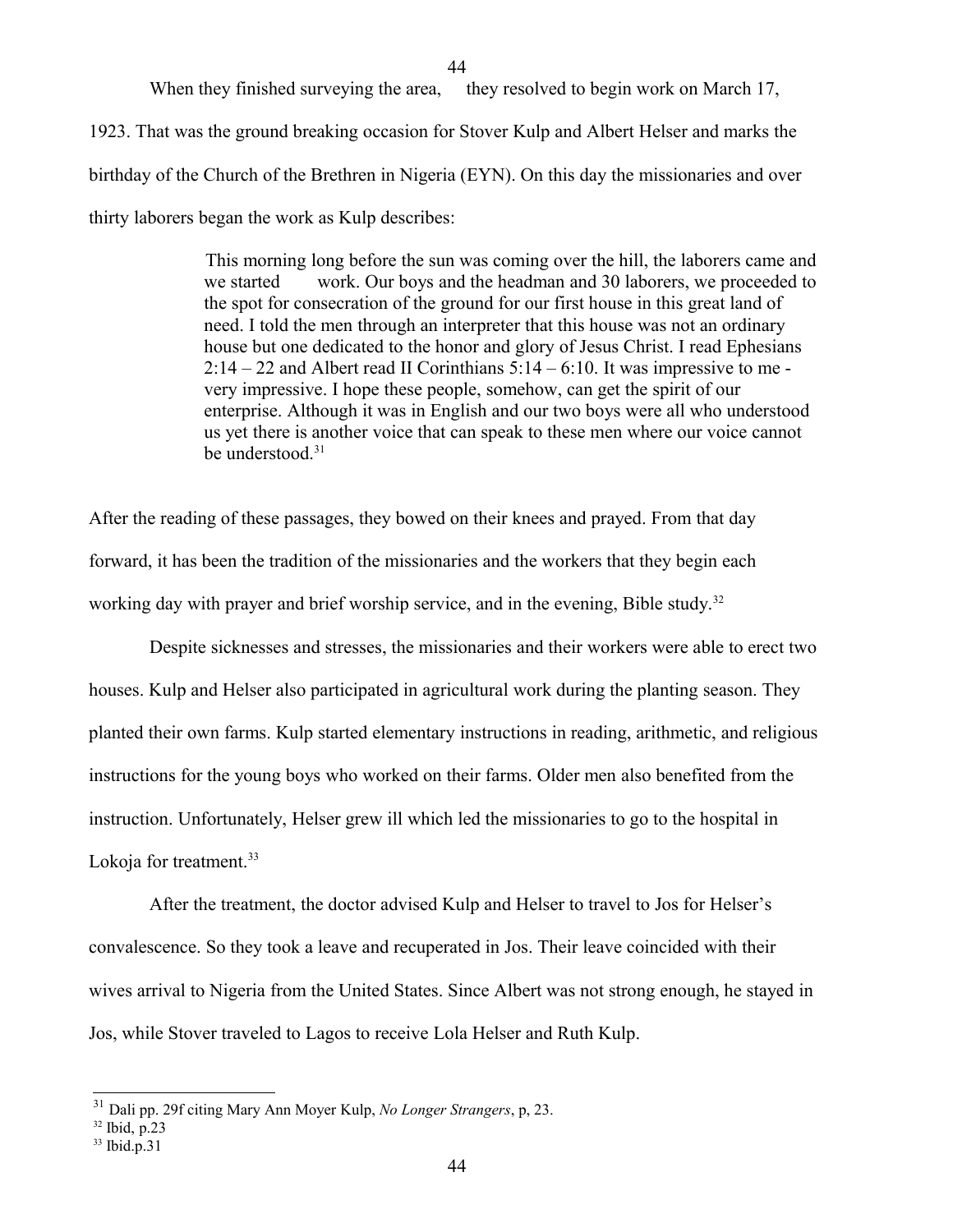45

They arrived in Lagos on October 18, 1923.<sup>[34](#page-44-0)</sup> While in Lagos, Kulp discussed with the Governor General about the issue of ownership of the land in Garkida. The Governor General categorically assured Kulp of the approval of land ownership. Later the missionaries were incredulous upon receiving a letter, said to have been written by the Resident Officer of Borno Province stating that the missionaries had to leave with immediate effect<sup>[35](#page-44-1)</sup>. The letter reads:

> I have today received an urgent telegram from the Resident, Borno Province, dated  $5<sup>th</sup>$ . Inst., instructing me to inform you that his honor, the Lieutenant Governor, has decided you cannot now be permitted to reside at Garkida. I am directed to inform you also that you should return to Bauchi forth with. I need hardly say that I shall be glad to assist you in any way in supplying carriers for your loads. To save time I suggest that you inform the clerk at Biu at once of the number of carriers you require and they will be sent to you<sup>[36](#page-44-2)</sup>.

Kulp and Helser pleaded with Major Frank Edgar to extend the time frame to enable them to contact the Governor. This request was followed by several other messages that required the missionaries to leave Garkida immediately. However the missionaries insisted on staying legitimately concerned for Mrs. Kulp inability to travel due to illness. Stover Kulp wrote:

> Sir: Memo 33T is at hand. Mrs. Kulp is seriously ill with what appears to be appendicitis. In her present condition it would be quite impossible to move her. We have the honor to be, Sir your obedient servants. $37$

Helser urgently went to Lagos only to discover that it was not the Governor who initiated the plan. It had been a secret plan of the District Officer of Biu and the Resident Officer of Borno Province. They had conspired against the presence of missionaries in Borno Province and had indirectly involved the Governor in their plan. They earlier sent to the Governor that the lives of the American missionaries were at stake because of the natives' hostility. As a result the Governor ordered that they should be relocated to Bauchi for security purposes. When the

<span id="page-44-0"></span><sup>34</sup> Ibid, p.32

<span id="page-44-1"></span><sup>35</sup> Ibid, p.33

<span id="page-44-2"></span><sup>3</sup><sup>6</sup> Raymond Hickey*, Christianity in Borno State and Northern Gongola* (Aachen: Institute of Missiology, 1984) pp.

<span id="page-44-3"></span><sup>21</sup>f 37 Ibid, p. 23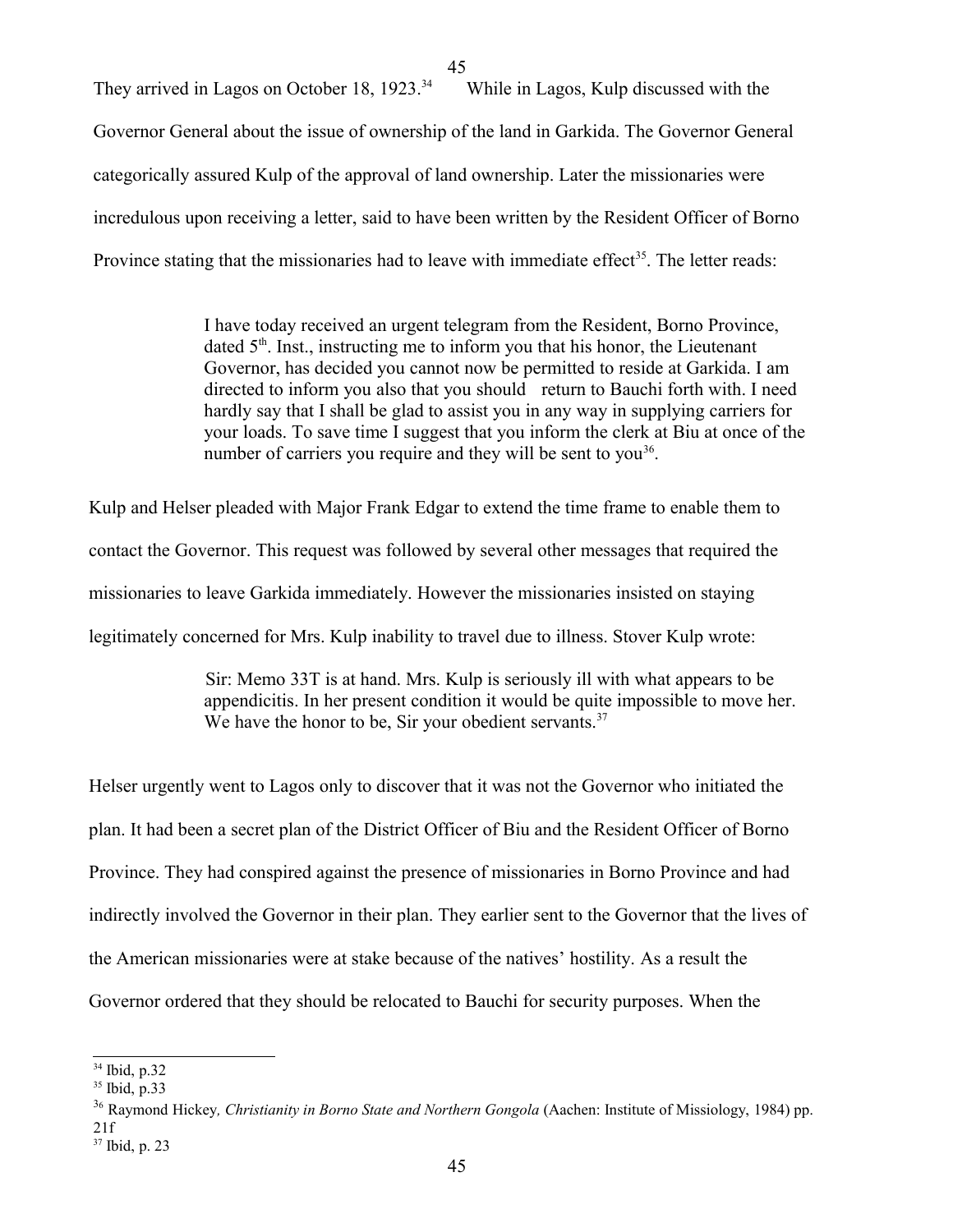Governor discovered that it was a plan of the D. O and the Resident, he scheduled to meet with them and the missionaries at Kaduna to give both sides a hearing.<sup>[38](#page-45-0)</sup>

46

When the missionaries and the colonial administrators convened at Kaduna, it was discovered that the D.O. and the Resident falsely contrived the danger of the missionaries' lives in Garkida. The Governor asked the missionaries if they would take the risk and return to Garkida. They agreed and returned to Garkida, <sup>[39](#page-45-1)</sup> relegating whatever evil plans that might further fashion against them. Fortunately the Governor took a wise decision by dismissing Major Edgar. Mr. Palmer, the Resident Officer, was transferred to Kaduna as the Lieutenant Governor.<sup>[40](#page-45-2)</sup>

The mission work in Garkida was further strengthened with the arrival of two additional staff: Dr. and Mrs. Homer Burke on 10<sup>th</sup> January 1924. The increase in the staff made the mission work easier. All health issues were transferred to Dr. Burke and his wife while Stover Kulp and Albert Helser focused on evangelism and education. However, tragedy struck the small and tight knit mission group with the death Ruth Royer Kulp, the wife of Stover Kulp. She died on June 15, 1924. Mrs. Kulp died after she gave birth to a pre-mature child on June 15, 1924. The baby developed a respiratory problem and died the next night. When Mrs. Kulp was told her child has passed away she uttered a few words and died the following day. While she lay dying, she prayed that God would save the Bura people. The deaths of Mrs. Kulp and her child were badly felt not only by the missionaries but also by the Garkida community. Many came from Garkida and the environs and paid their respects to Stover Kulp and the small mission community.<sup>[41](#page-45-3)</sup>

The Brethren mission effort was not defeated by this tragic event. Their evangelistic campaign was initiated in the very same year, 1924. Their evangelistic thrust began in such places as Gwabila, Ntawa, Gardemna, Kwanda and Lokoja along the Hawul River. These were all local villages in the vicinity of Garkida. The local response was not encouraging. Many locals

<span id="page-45-0"></span><sup>38</sup> Ibid. p. 23

<span id="page-45-1"></span><sup>39</sup> Dali, p.34

<span id="page-45-2"></span><sup>40</sup> Balami, *Fifty – Years of the Church of the Brethren in Nigeria (1923 – 1973),* p. 13

<span id="page-45-3"></span><sup>41</sup> Dali, p. 35.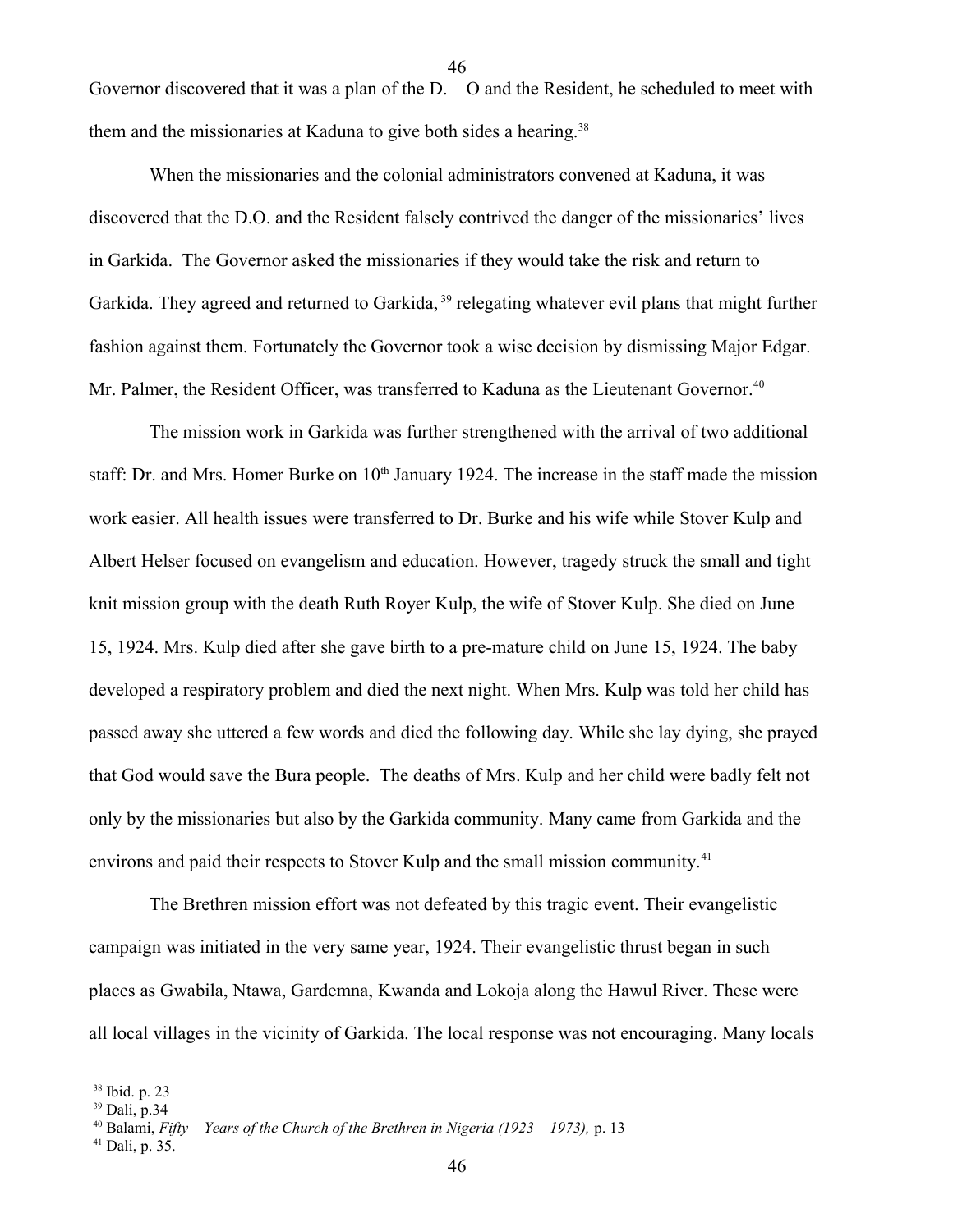turned away from the gospel due to the issue of polygamy. However, the missionaries were able to get few converts. The first Nigerians that were baptized by Church of the Brethren missionaries were: Risku Madziga, Plesar Sawa, Njidda, Gwari Kwajafa and Ibrahim Shallangwa. They were baptized in the Hawul River on June 12, 1927.<sup>41</sup> In spite of the handful of believers in nearly five years of toiling, the missionaries were not discouraged.

Instead a mission statement and goal was formed to enhance the evangelistic work of the church thus: "to bring all men and women to Christ so that they might acknowledge him as Savior and Lord over their life, and serve him in the fellowship of the church; to achieve the abundant life so that the kingdom of God shall be strengthened and enlarged."<sup>[42](#page-46-0)</sup> This mission statement served as a mission goal or objective that helped the Brethren Mission to clarify and focus, to expand or extend their work to other areas.

# **2.3 THE GROWTH OF THE CHURCH**

Despite the slow response of the local population to the Gospel, the early Brethren Mission endeavored to reach as many communities as they could. To make their message more meaningful and relevant, the missionaries developed programs that could elevate the physical, psychological, and spiritual welfare of the people. James Poling describes this endeavor in his statement thus:

> Creating and supporting structures that nurture holistic health and welfare. Developing institutions that respond with specialized health welfare care for victims of the breakdown of community. Joining in advocacy with those whose health and well being is threatened by the institutions and power that destroy community life, creating and developing alternative health welfare programs and institutions that lead to change in the nature of community itself.<sup>[43](#page-46-1)</sup>

<span id="page-46-0"></span><sup>42</sup> Balami, p.104

<span id="page-46-1"></span><sup>4</sup><sup>3</sup> Dali p 36 citing James Poling "Brethren Ministry of Health care", in *Brethren Life and Thought* 1988.17 p.10.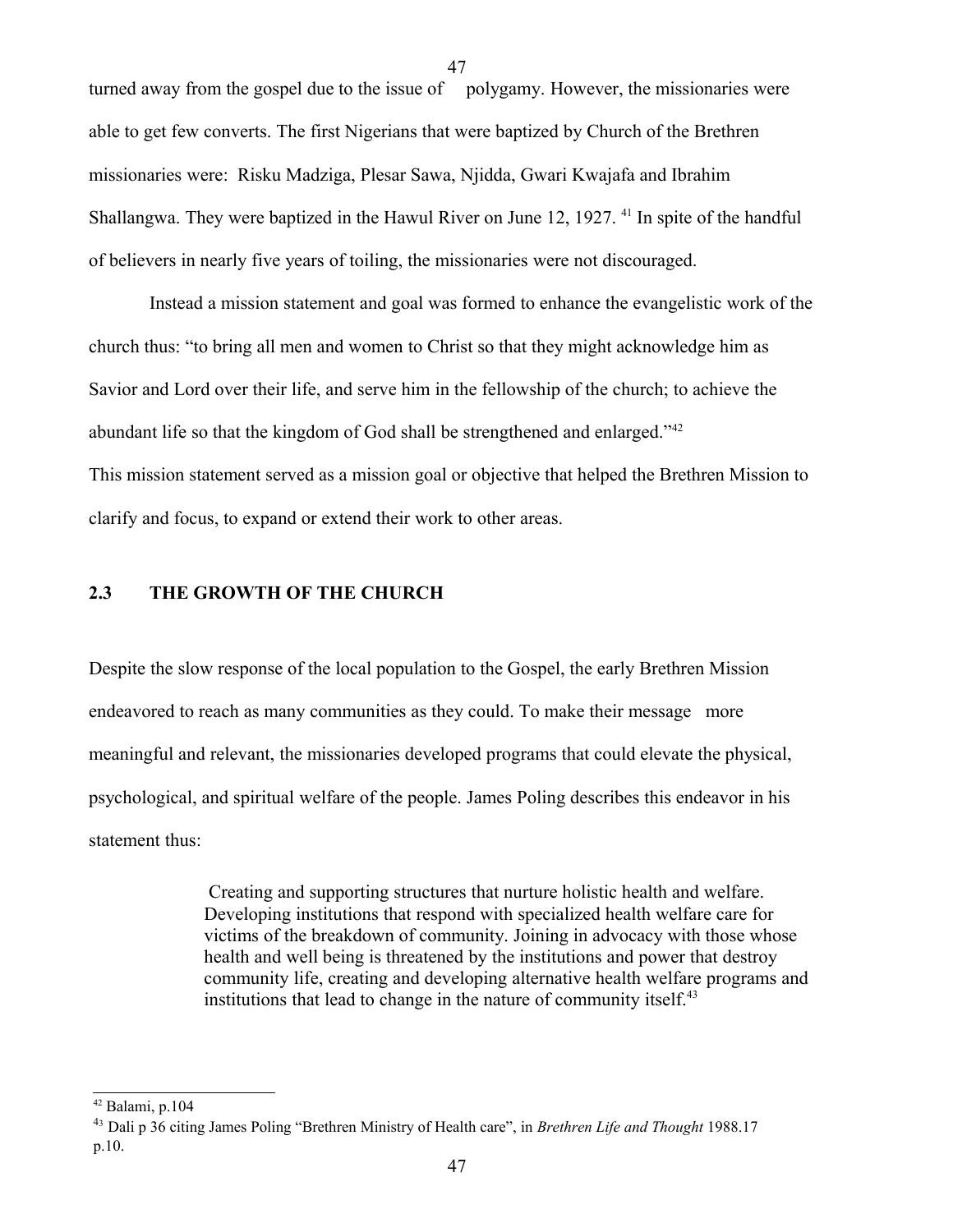The four-fold mission programs that served as machinery for the growth of the church were: evangelism, health care, education and rural development.

In the area of health, the Lafiya Program was initiated and directed by Dr. Homer Burke in 1926. Two other medical doctors, Dr. J. Paul Gibble and Dr. Howard Bosler joined the Lafiya Program. The establishment of the Virgwi Leprosarium in 1925 necessitated the coming of these two missionaries. And later Dr. Burke was asked to establish another hospital at Lassa among the Margi people<sup>[44](#page-47-0)</sup>. The hospitals at Garkida and Lassa and the leprosarium at Virgwi served as centers for evangelism. The late Rev. Mai Sule Biu and the late Daniel Mode both received Jesus as their Lord and Savor at the Virgwi Leprosy Hospital.

They later became prominent evangelists in the history of the EYN Church. In addition, Kulp and Helser established an elementary school for 15 Bura boys. This school was later development to primary school and was expanded to other areas. Subsequent development included the establishment of post primary school and middle school which opened in Garkida in 1947. Teachers' educational training was also started in Garkida 1949 and later transferred to Waka in Biu. A secondary school was added to it in 1959<sup>[45](#page-47-1)</sup>.

Due to the fact that evangelism was embedded in the health and education programs of the Church of the Brethren, the church grew at a fast pace. Church leadership became the scale of preference. In order to meet the spiritual needs of this fast growing church, the Brethren Mission established a pastor training school. In  $1950 - 52$ , a school was started in the Chibok area with Ira Petry as Principal. The first students were Hamanu Ngganjiwa, Madu Mshelia, Thlama Wakawa, Mai Sule Biu, Gwanu Tarfa, and Karban Mamza. It was among these students that EYN ordained as pastors. Karban Mamza and Madu Mshelia were the first Nigerian ministers. They were ordained in 1955. The second group of student from this school graduated in 1958. That year Mai

<span id="page-47-0"></span><sup>44</sup> Ibid, p.40.

<span id="page-47-1"></span><sup>45</sup> Ibid.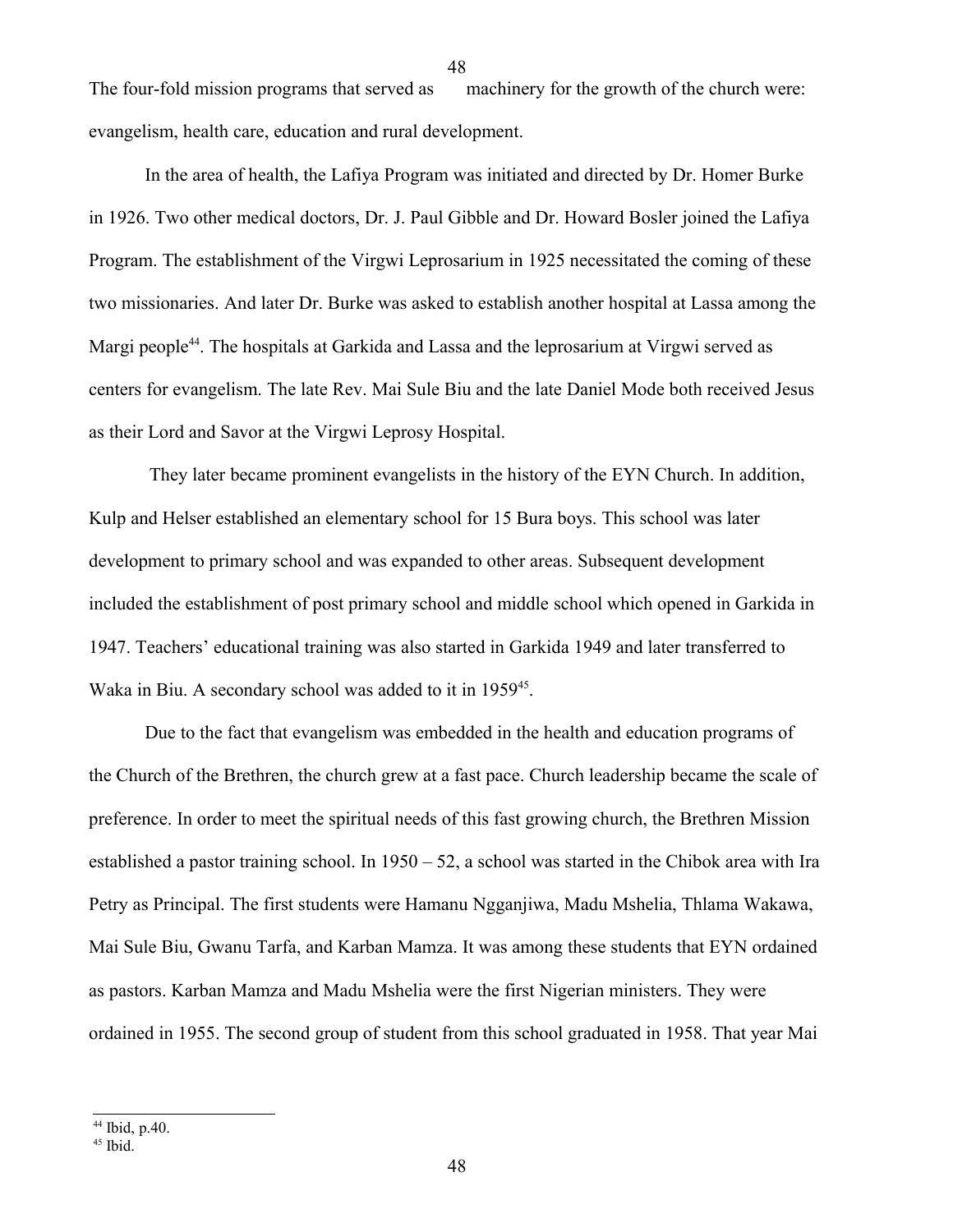Sule Biu was ordained. From there, the school moved to Mubi and was named Kulp Bible School in memory of the first Brethren Missionary<sup>[46](#page-48-0)</sup>

Another phase of the holistic ministry was the Rural Development Program. This program was established to boost the economy of the rural people. Harold R. Roger who came to Nigeria in 1930 began to plant trees for firewood and for fruits. Von Hall later succeeded him in 1957 and became the first Director of Rural Development Program<sup>[47](#page-48-1)</sup>. With the establishment of this program, the local people began to experience some changes in their community; new crops and modern methods of farming were introduced. This was also one of the ways of communicating the gospel to the people.

With this four-fold holistic ministry, the Church of the Brethren was able to establish congregations in the following locations:

49

| 1. | Garkida – 1923     | 6.             | Gulak $-1948$   |
|----|--------------------|----------------|-----------------|
| 2. | Lassa – 1927       | 7.             | Shaffa $-1950$  |
| 3. | Marama $-1931$     |                | Mubi – 1954     |
| 4. | $Chibok-1938$      | 9 <sub>1</sub> | Uba – 1955      |
|    | 5. Wandali $-1946$ | $10 -$         | Mbororo $-1957$ |

<span id="page-48-0"></span>46 Ibid, p.43.

<span id="page-48-1"></span><sup>47</sup> Ibid, p. 45.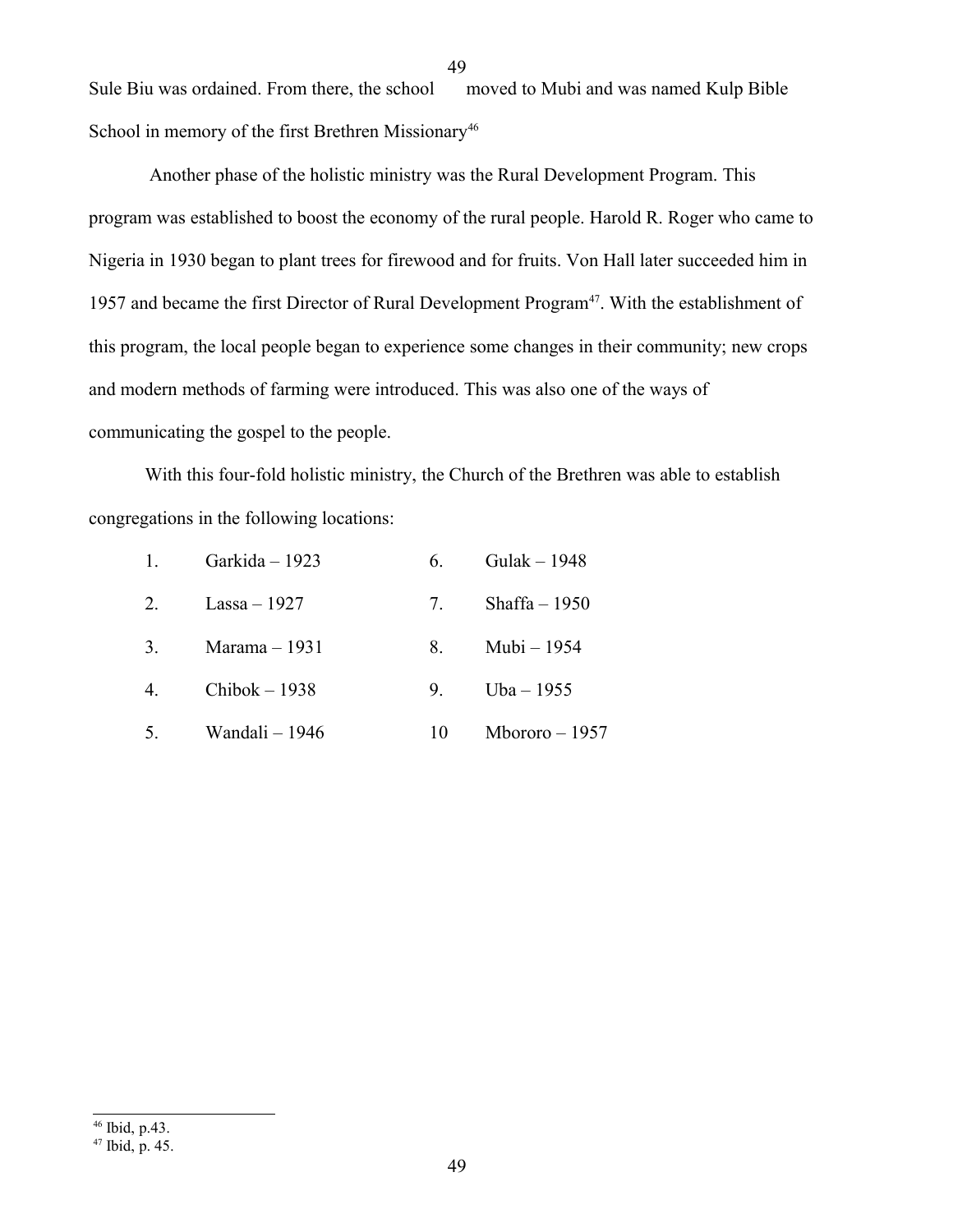The first Annual Conference of the Church of the Brethren in Nigeria was held February  $20 - 21$ , 1929. It was at this conference the church was organized into districts. The delegates that attended the conference were five Nigerians and three missionaries. The officials of the district were: M. Ngida Wari (Conference Clerk), M. Bukar Tarfa (Reading Clerk), M. Hyelandika Tarfa (Treasurer), while Stover Kulp acted as the first moderator.<sup>[48](#page-49-0)</sup>

 Two other mission bodies joined the Church of the Brethren Mission, which led to the rapid growth of the church. They were the Ashland Brethren, which began work among the Higgi people in 1940. The church among the Higgi communities experienced rapid growth. From 242 in 1958, the EYN church expanded to 3,337 in 1965. Bischof Kraft credited this rapid growth to the indigenous evangelists that were working with the missionaries then. As a result four strong local congregations were added to Mbororo and Kwaka. These were Watu, Mode, Kamale and Lughui. [49](#page-49-1)Unlike the western areas, polygamy in Higgi land has not hindered the spread of the gospel. This was because the leaders in that area came to a conscience that polygamist might be baptized if he believed and accepted Jesus as his Savoir. Even though this decision was contrary to the policy of the Brethren Mission, the indigenous leaders had to take such decision for the interest of the local people of whom Christ also died for.

One of the other two mission bodies that joined the Church of the Brethren was the Basel Mission based in the Gavva area. The Basel Mission before coming into partnership with Church of the Brethren Mission (CBM) had opened a station in Gavva in 1959.

The first missionary was Rev. W. Scheoni from Switzerland. The first two converts in the Gavva area were Rev. Filibus Gwama, the present EYN President, and Rev. Bitrus Fambiya a retired pastor. Scheoni baptized them with six other adults in April 1963. Due to boundary adjustments by the government of Nigeria and Cameroon, Basel Mission chose to amalgamate with Church of

<span id="page-49-0"></span><sup>48</sup> Ibid, p.50 citing Balami, 73rd year Founders' Day Celebration, Church of the Brethren in Nigeria, EYN Ikeja, Two other mission bodies joined the Church of the Brethren Lagos, 1996, p.4.

<span id="page-49-1"></span><sup>49</sup> Hickey, p.29.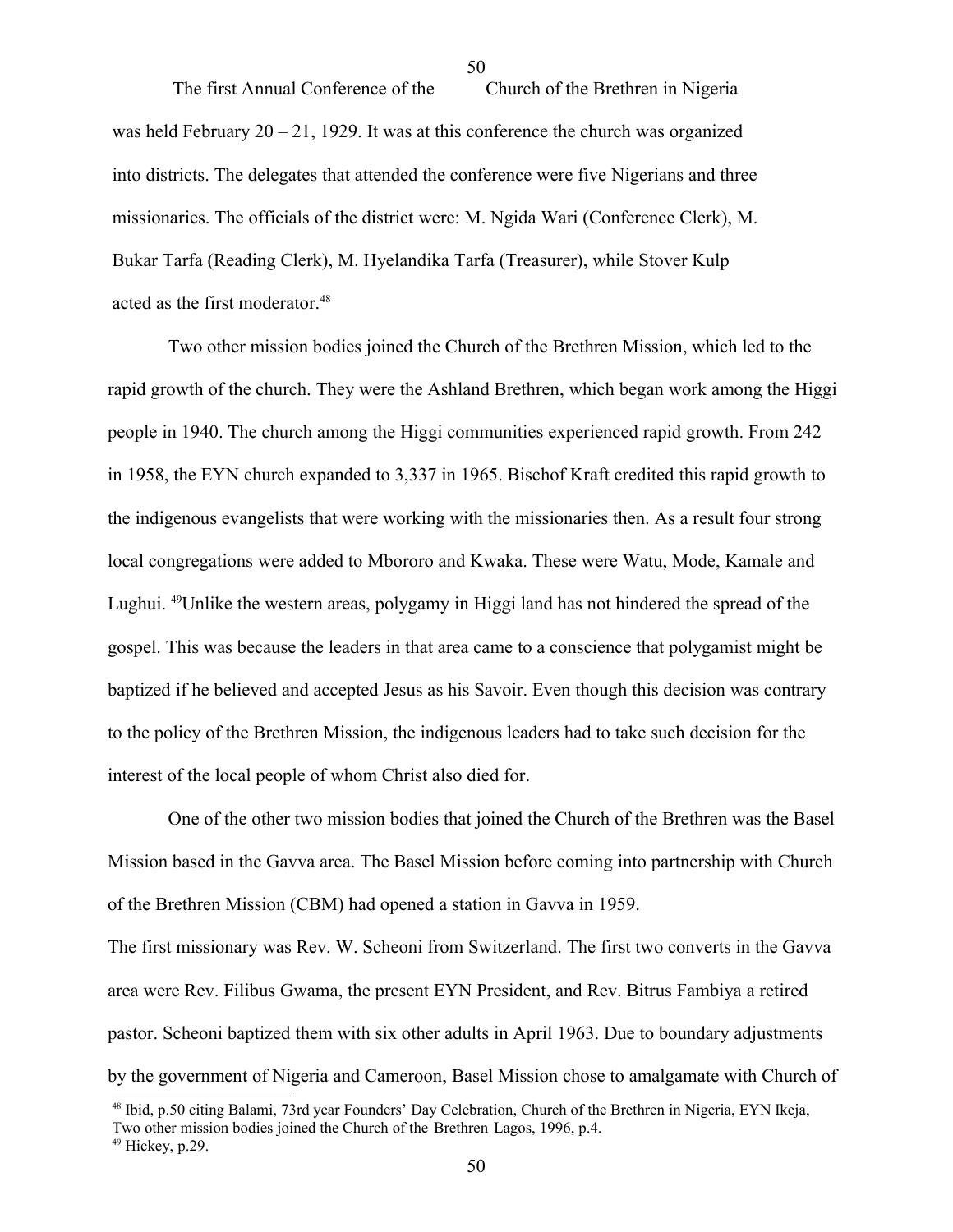the Brethren Mission in 1967. Henceforth the two mission bodies have been working together in developing EYN.<sup>[50](#page-50-0)</sup>

51

## **2.4 THE CHURCH AT INDEPENDENCE AND BEYOND**

The three mission bodies in partnership namely, Church of the Brethren Mission, Ashland Brethren, and the Basel Mission worked in harmony in nurturing what it is today called the Ekklesiyar Yan'uwa a Nigerian (EYN). On the first day of August, 1972, the Brethren Mission Board office announced the indigenization of Church of the Brethren in Nigeria. Subsequently a committee was inaugurated to draft the constitution. The draft of the new constitution was adopted in April 1972. However, that was not the year the autonomy was granted. The independence day of EYN was 17th March 1973, which coincidently occurred during the fiftieth year anniversary of the Church of the Brethren Mission in Nigeria. The mantle of leadership was passed to the newly elected indigenous leaders, Rev. Dr. Mamadu Mshelbilla, Chairman, and Rev. Wasinda B. Mshelia, General Secretary.[51](#page-50-1)

At independence, EYN had 18,000 members, 51 ordained pastors, 260 local churches and 750 preaching points. It possessed 16 districts also.<sup>[52](#page-50-2)</sup> Based on these statistics, the growth rate of EYN was 360 converts per year. Truly the evangelism under the effort of both the missionaries and native converts was commendable. For a farmer to get a bumper harvest on a virgin land, he had to work extra hard. This is how I can describe the effort of the missionaries and their first converts.

EYN has been a rural church. It spread out through the rural regions of the southern part of Borno State and the northern part of Adamawa state. In 1979, twelve members under the

<span id="page-50-0"></span><sup>50</sup> Hickey, p.30.

<span id="page-50-1"></span><sup>5</sup><sup>1</sup> Nvwa D. Balami "Fifty Years of Brethren Mission in Nigeria (1923-1973); A Nigerian Perspective" in *Brethren Life and Thought,* 1984; 29, p. 108

<span id="page-50-2"></span> $52$  Dali, "The Expansion and Growth of the Church of the Brethren During the Fifty Years Work in Lardin Gabas" in *Progressive History of Ekklesiyar Yan'uwa a Nigerian*.p72.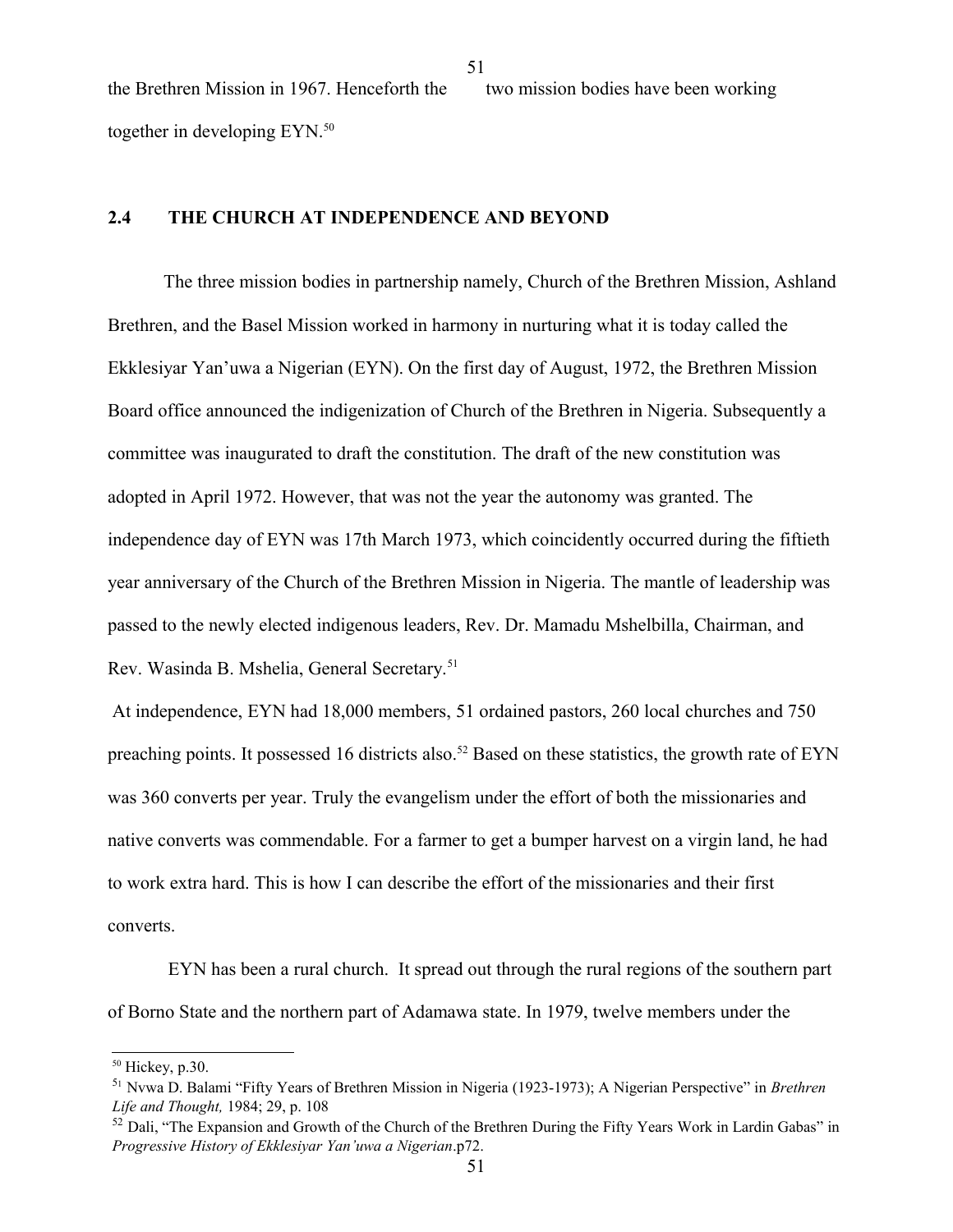leadership of late Rev. Jabani P. Mambula resolved to start an EYN congregation in capital city of Maiduguri, Borno State. This episode became a gateway to EYN into some cities in Nigeria. EYN members living in other cities of this country learned a lesson from the Brethren in Maiduguri. Eventually EYN started congregations in Yola, Jos, Kaduna, Kano, Abuja, Suleja, Lagos, Jalingo, Numan, Zaria, Gombe, Bauchi, Pokiskum, Damaturu, Bama, Lafia, Port Harcourt and Niger. Since then the numerical growth of EYN has been terrific. In the 1997 statistics, EYN had 230 ordained ministers, 36 districts, 140,000 communicant members, 240,000 average worshippers every Sunday with  $1,070$  places of worship.<sup>[53](#page-51-0)</sup>

The Cragos, retired statisticians, as requested by EYN made a more accurate statistical study of the strength of EYN in 2002. They came out with the following result:

Number of District Church Councils (DCC) = 42

Total number of Local Church Councils (LCC) = 396

Total number of Local Church Branches (LCB) = 602

Total number of Chapels  $=$  4

Total number of members = 148,771

Average worshipers each Sunday =  $133,651.^{54}$  $133,651.^{54}$  $133,651.^{54}$ 

 The figures given may be tentative due to the physical nature of the statistical research done which provides adequate information of the rate at which EYN grows. Take for example the latest statistics. If the membership of EYN in 1997 is 140,000 and in 2002 membership is 148,771, the increase in membership within this five year period is 8,771. The average yearly gain in membership is 1,754. With the total of 396 local congregations, the average growth per year in each local church is less than five persons.

<span id="page-51-0"></span><sup>5</sup>3 Jabani P. Mambula & Filibus Gwama, "EYN under The indigenous leaders" in *The Progressive History of Ekklesiyar Yan'uwa a Nigerian,* p. 79.

<span id="page-51-1"></span><sup>54</sup> Tom G. Crago and Janet N. Crago, Ekklesiyar Yan'uwa a Nigeria Statistical Report 2001-2002, (Kwarhi: EYN Headquarters 2002), n.p.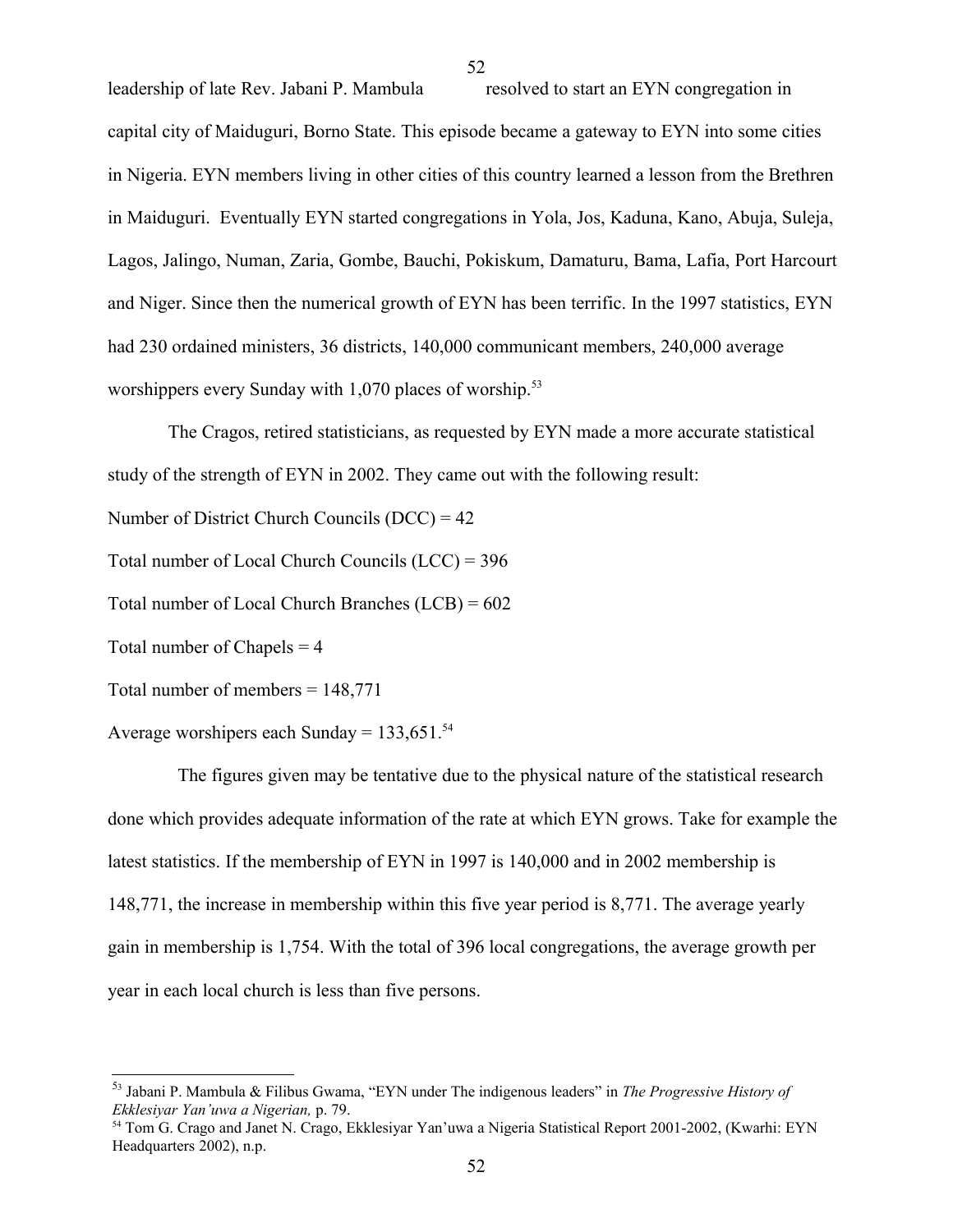Comparing this rate of growth with the growth experienced during the Brethren Mission era, we can categorically say that the church is advancing but at a lower pace now. The church needs to put more effort in evangelism in its cause for bumper harvest of souls for the Lord. EYN has passed through many stages of development since independence. For instance, the change of the EYN leadership title, formerly known as the chairman switched to the president. EYN also values other denominations that profess Christ despite the differences in doctrines. Therefore it became a member to the following organizations; Christian Council of Nigeria (CCM), Fellowship of Churches of Christ in Nigeria (TEKAN, Christian Association of Nigeria (CAN), World Council of Churches (WCC) Christian Education Advisory Council (CEAC), and Christian Health Association of Nigeria (CHAN).<sup>55</sup> With the tremendous developmental growth of the church, it is of paramount importance to discuss the impact the church makes on the society especially on the issues surrounding of peace. Since Church of the Brethren is known for her peace making efforts, other Christians in Nigeria need to know what EYN does in promoting peace. Rev. Nvwa Balami observes that "in some places waves of religious violence have occurred, calling for mediation and a tolerant position with the Muslim of our communities. The church of twenty-first century is thus challenged to teach Brethren the peace position."<sup>[56](#page-52-0)</sup> The church from the peace background like EYN should mediate in conflict resolution especially in times when Muslim fanatics are challenging the Christian faith. The tensions have reached a point when the patience of many Christians has waxed away. For when Christians would say words like "enough is enough" or "we have been pushed to the wall" or "both checks have been slapped" there is a clear indication of derailing from the truth of the scripture.

 What is EYN role as a member of the body of Christ in such a perilous time? EYN can do something within her own parameters to advocate peaceful co-existence in the society and eventually propagate it to other areas. The only thing that can determine the success of EYN

<span id="page-52-0"></span><sup>56</sup> Ibid, p.104.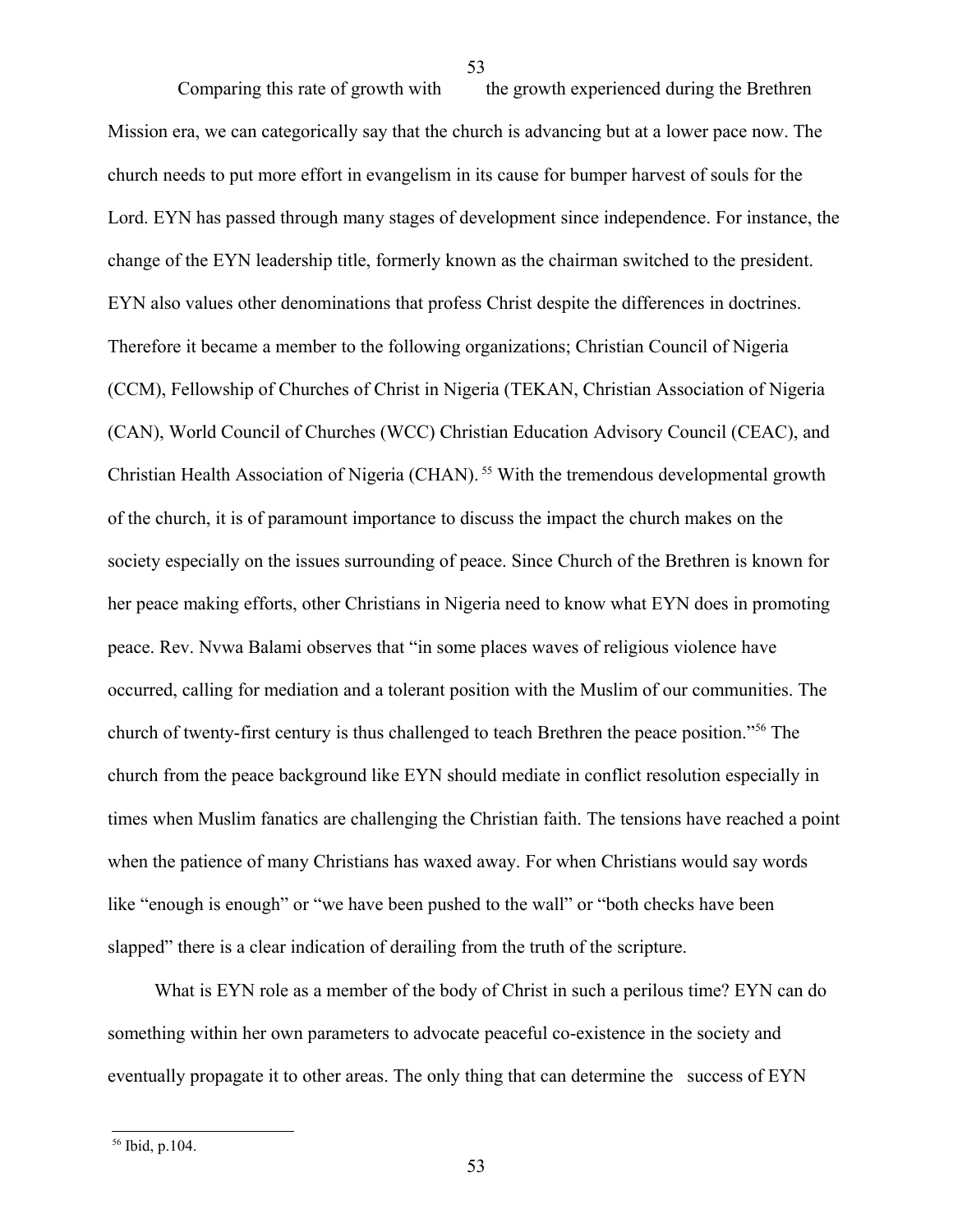peace effort lies in her concept of peace and how this peace message is propagated in principles and in practices. The next chapter deals with EYN views of pacifism. This will consist of basic concepts of peace from the traditional way of resolving conflict as well as the teachings the early Brethren missionaries brought. The next chapter will also look at the EYN understanding of peace today.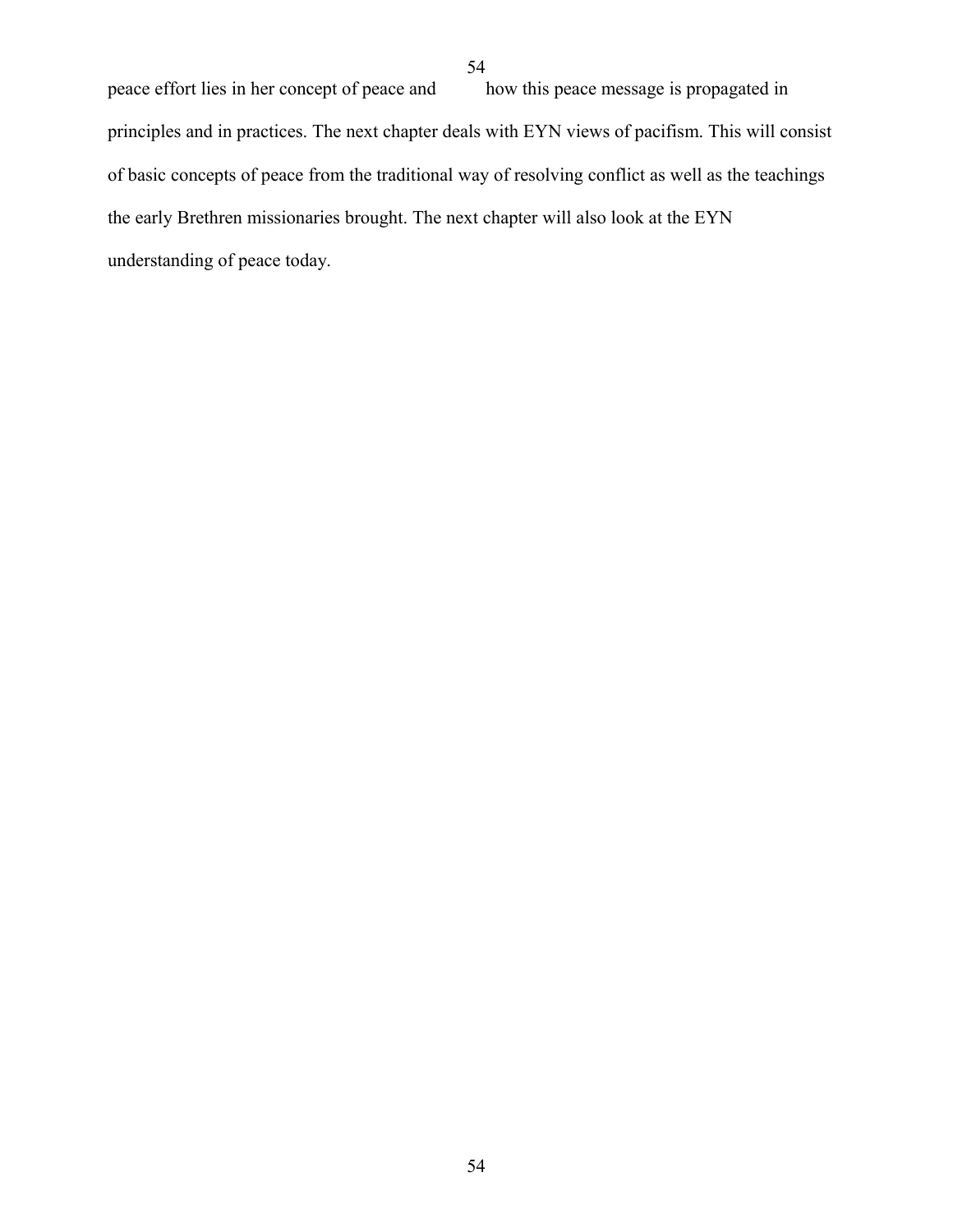#### **CHAPTER THREE: EYN VIEW OF PACIFISM**

55

### **3.1 THE EYN BASIS OF PACIFISM.**

Looking at the history of Ekklesiyar Yan'uwa a Nigeria (EYN) and society in general, we find multiple concepts of the word under study. Certainly every society has a concept of what makes for peace. The Nigerian traditions have understandings of pacifism. In EYN history we also have the introduction of Christian pacifism. The former and the latter concepts of pacifism convey the same idea but in different ways. The people under study might have had limited preknowledge of the subject matter before the advent of Christianity. This would imply that pacifism is a strange idea brought by the early Brethren missionaries. In view of the later hypothesis, I want to reason that it is doubtful to suggest pacifism as only an imported idea. As I have stated in the preceding chapter that people have a distorted view of pacifism. They perceive that pacifism is not a good method to manage conflict. This view suggests pacifism is a novel idea. I propose pacifism has been part and parcel of people of every generation in different forms. The method used by people of different generations may differ but all of it is aimed at one goal; to manage a conflict so that it would not be a menace to the peaceful co-existence in any community.

A respondent in my research stated that pacifism is a concept of some Christians in the western world. They live in a mono-cultural and mono-religious society. According to the respondent, we who live in a multi-cultural and multi-religious society should never let pacifism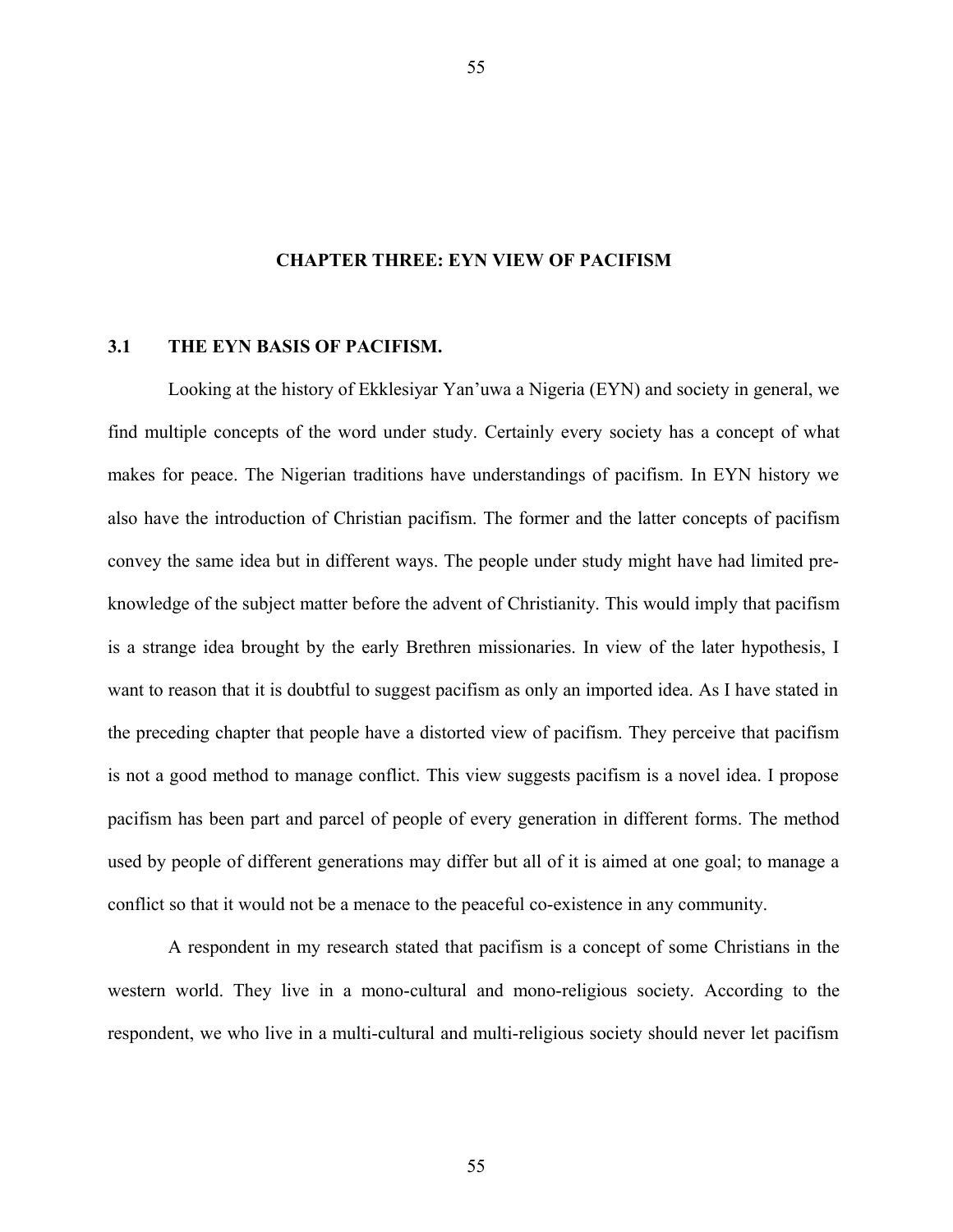be our approach. This respondent fears that embracing the position of pacifism, Christianity would be wept out<sup>[1](#page-55-0)</sup>.

56

I think this is the fear of many Nigerians, especially Christians living in the north who periodically experience religious crises. Most often references are made to North Africa and Asia, areas that were initially dominated by Christians but were later invaded and dominated by Muslims. Some think that it was as a result of a pacifist stance that the Church diminished in those areas. However, I posit the diminished Christian presence was a result of the Christians' negligence in the area of evangelism. Instead of the Christians in these areas to be united in purpose, they quarreled over doctrines and theology until the invaders caught them unaware. The implications suggest that the Church in Nigeria and elsewhere can be sustained through the unity of believers in carrying out the Great Commission. The Church cannot be sustained through our readiness to wage war against Muslims or whoever.

By using the definition of pacifism as presented in the first chapter of this thesis, one will understand that the issue of peace is part of the human social structure throughout the generations as earlier noted. This thesis affirms that pacifism is not an imported ideology. People have endeavored in different places and at various times to use their God given talents to manage conflicts within their own communities. In spite of the fallen human condition, there resides in humanity a conscience that gives a moral and ethical direction. No matter how barbaric a person or group of persons may be, they still possess a conscience in their behavior toward fellow human beings. The absence of a conscience relegates a person to something that is less than a human being. Often feelings are directed toward those who advocate for an alternative to pacifism. This is the reason pacifists are often accused with a lack of human empathy. Many people state that pacifists act nonchalantly toward the need of the oppressed against the oppressor. The question one may ask here is whether it is possible to rightly interpret a conscious? When someone has

<span id="page-55-0"></span><sup>&</sup>lt;sup>1</sup> A. P. Sawa, interview, June 2005.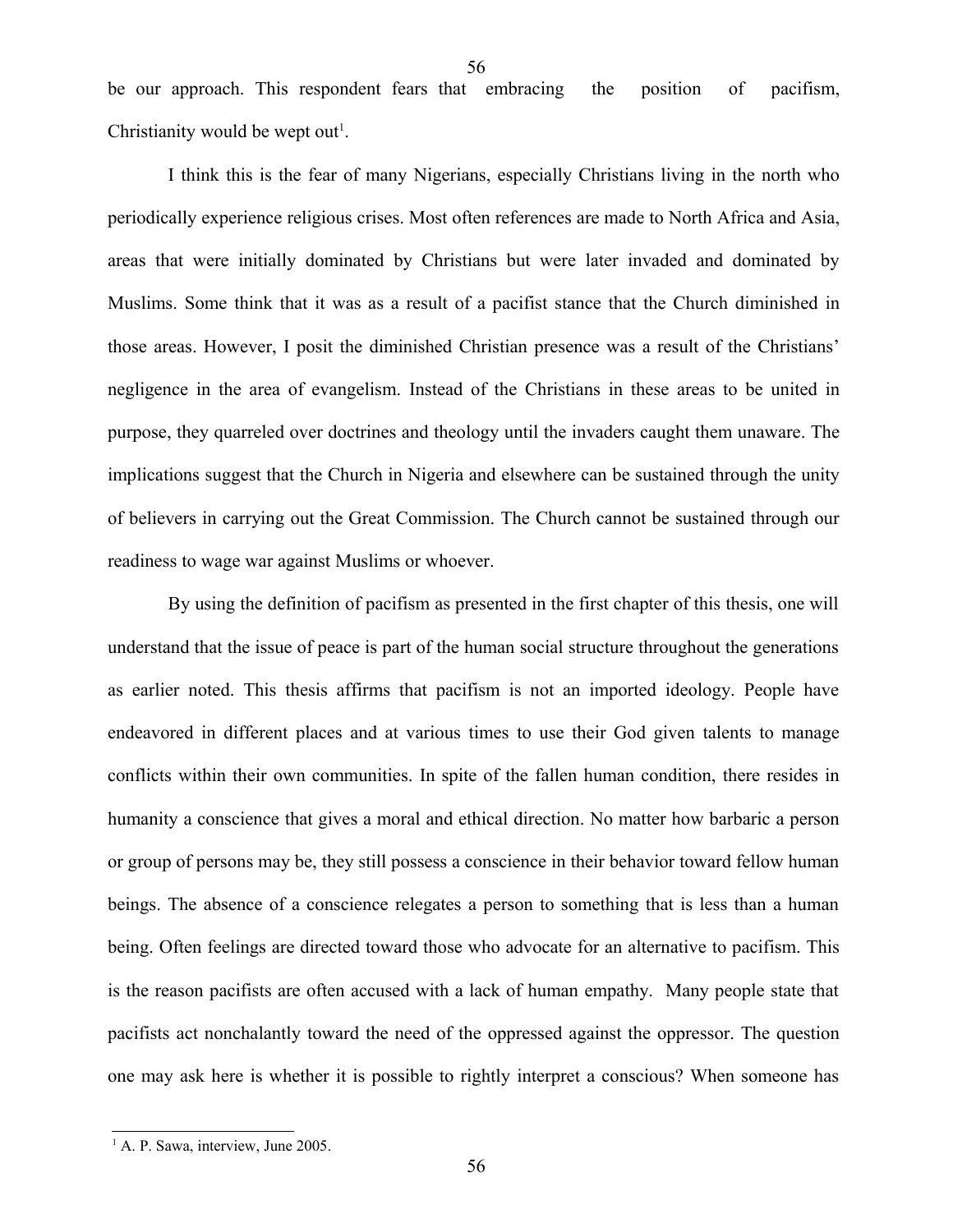committed an act of injustice toward you, your conscience discerns that the same act of injustice will create a similar reaction to them. Therefore, if our conscious condemns us from doing wrong to others, we are not far from the biblical teaching that the Brethren missionaries came to witness. I assert that Christianity did not meet Africa in a vacuum concerning the issue of peace making. I also assert that pacifism was not a new concept to the people whom heard the gospel as interpreted by the Church of the Brethren. All people groups have a conscience. They have organized social communities. They have values and precepts. They are all people who have dynamic cultures and unique concepts. I reaffirm my position that the region where the gospel was introduced by the Church of the Brethren had a previous view of pacifism.

I suggest the premise that pacifism is part of the social structure of any given society. The people group among which EYN was planted is not exception. We shall therefore look at the region's traditional view of pacifism. This section will look at how local people went about the peace process and study how effective their methods were in conflict management. In case variations are discovered between the concepts of peace held by the local people with that taught by the Brethren missionaries, the authority of scripture should take the lead in decision making.

# 3.1.1 Traditional method of peace making.

In any social institution, there is the inevitability of conflicts resulting from political, social, economical or religious factors. Though the level of conflict and its effect during the primitive era may differ from one that may occur in modern times, conflict of any kind is a challenge to people concerned. Similarly, before the coming of missionaries to Nigeria, the local people had encountered many conflicts and at the same time managed many conflicts using norms and values of their community.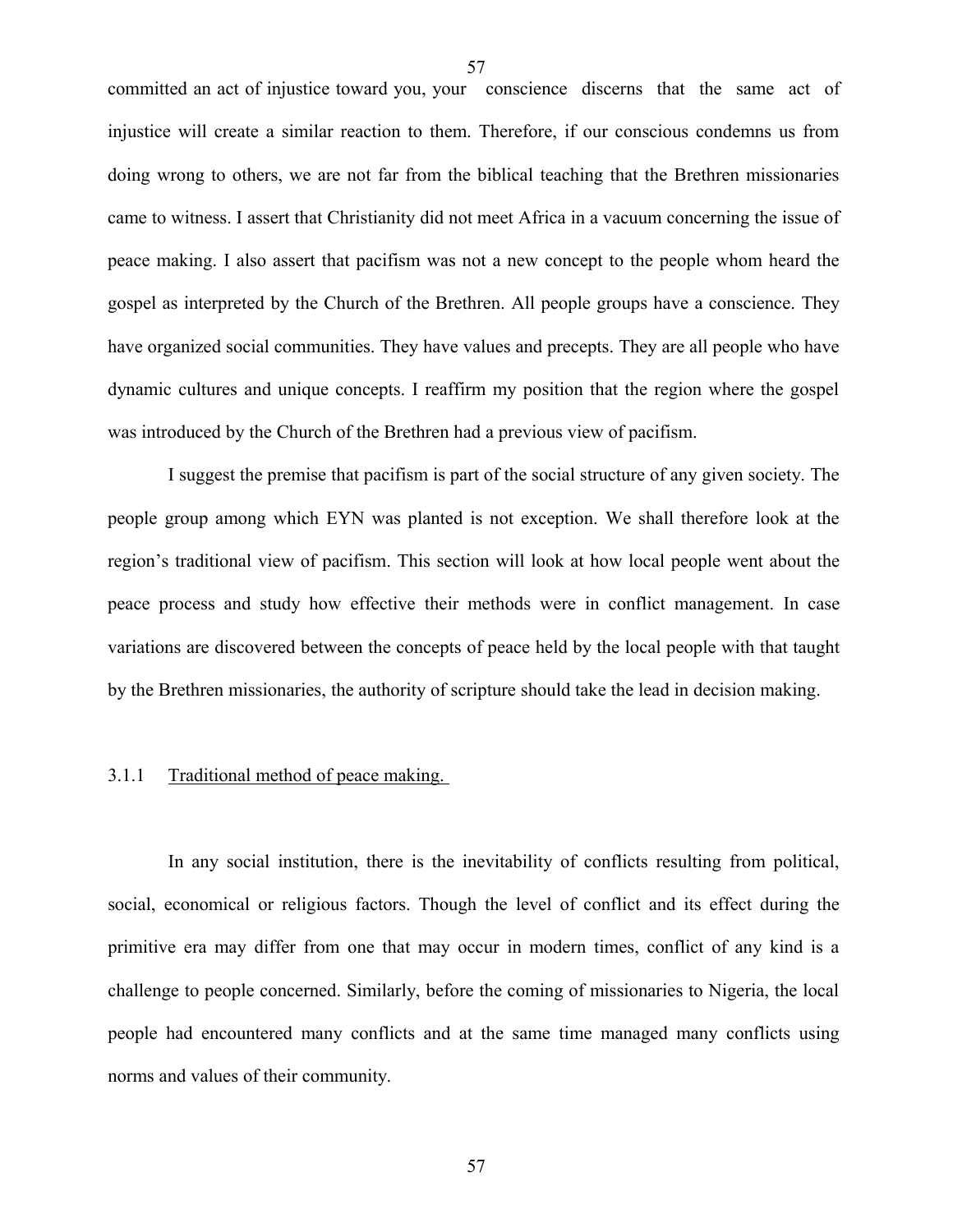Like most African societies, the people of the northeastern zone of Nigeria live in communities. The possibility of conflicts emerging out of life in community will often lead to crises. These crises may claim lives and properties. People are challenged to rise and seek to resolve their problems. This is because in any community, there are responsible, respected, and reasonable people that do not fold their hands and watch the situation get worse in their community. Therefore, basic patterns of conflict resolutions emerge among the communities using local norms, values and precepts. Jannie Malan observes that fighting or talking is typical of conflict resolution in Africa. He maintains that:

> For the greatest part of this long period, the setting of such conflicts and their resolutions must have been predominantly local. The events took place between individuals, village communities or tribes who lived in the same or adjoining areas. The people who became involved as interveners…mostly local elders and or tribal leaders.[2](#page-57-0)

Apart from the recent years of the evolution of multicultural communities with the migration of many people groups from the rural areas to towns and cities in Africa, communities were typically mono-cultural settings.<sup>[3](#page-57-1)</sup> For instance, Dr. Stover Kulp and Albert Helser first established a church among the Bura community in Garkida. Later, the church spread to the communities of the Margi, Higgi, Chibok, Kilba, Fali, just name a few.

The church met people with a different culture, language, system of thoughts, and traditions. Jabani P. Mambula and Nvwa D. Balami in describing the social structure of these communities in their article titled "Lifestyle of the People" assert:

> In the broadest sense of the term, anyone from one's own area or even one's tribe, especially if together in a distant town, will be regarded as a 'brother' or 'a sister'. Thus mutual aid and acts of kindness are spread out to a large number of fellowtribesmen.[4](#page-57-2)

<span id="page-57-0"></span><sup>2</sup> Jannie Malan, *Conflict Resolution Wisdom of Africa* (Durban: African Centre for Contributive Resolution of Disputes, 1997), p.14.

<span id="page-57-1"></span> $3$  ibid. p.16.

<span id="page-57-2"></span><sup>4</sup> Jabani P. Mambula and Nvwa D. Balami, "Lifestyle of the People", in *Lardin Gabas: a Land, a People, a Church* (Elgin: The Brethren Press, 1973), p.44.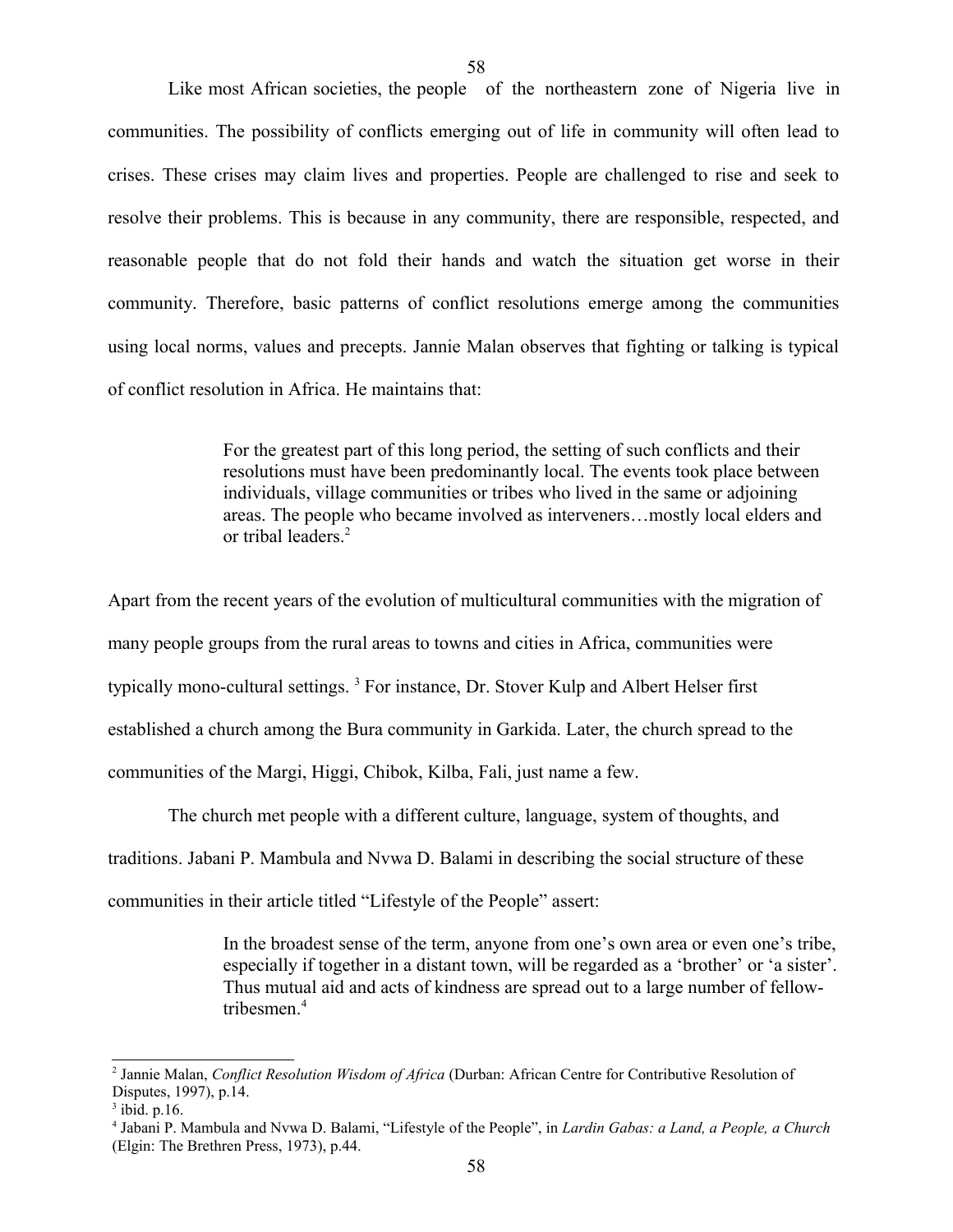This is typical of the African setting and somewhat unique from the modern western world. This kind of mutuality serves as motivational factor in fostering peaceful co-existence among the clans of certain tribes or villages. In a typical African community, elders or tribal leaders pilot the affairs of their community. One of the important functions of elders/leaders is to safeguard their communities from civil and social unrest.

Councils of elders therefore play vital roles in peace building among African communities. Research shows that the communities that the Church of the Brethren missionaries worked have similar methods in resolving conflict. For instance, among the Margi community, when there is a dispute between clans of a community or between two communities, the elders of the two parties are to take necessary measure at the early stage to avoid occurrence of any lethal action. If this early measure fails and the parties digress into physical combat, the elders never give up the process until peace is achieved. In order to reach a fruitful negotiation due process is followed.

When a life is claimed in a clash, the due process among the Margi community is that the offender will bring a goat and *hya ndalma -* a puppy. The goat is slaughtered and shared into two halves. Each party takes a half. The offended party takes the puppy and keeps it within the family of their clan. The presence of this puppy reminds them of the reconciliation that was made. The offended party may be angry for sometime and may attempt to provoke their opponent. The other party, having known that they are at fault, will try by all means to remain calm. When negotiations are unsuccessful, tit for tat philosophy is applied.<sup>[5](#page-58-0)</sup> Similarly, among the Fali people, elders play an important role in the peace process. There are times when elders counsel at the expense of their lives. This may occur when both parties are furious and no side is willing to compromise. The conflict will not be left alone without seeking alternatives lest it destroys the peace of the community. So other alternatives are tried until negotiation is reached. One of these

<span id="page-58-0"></span><sup>5</sup> Moses Thliza, an interview, March 2006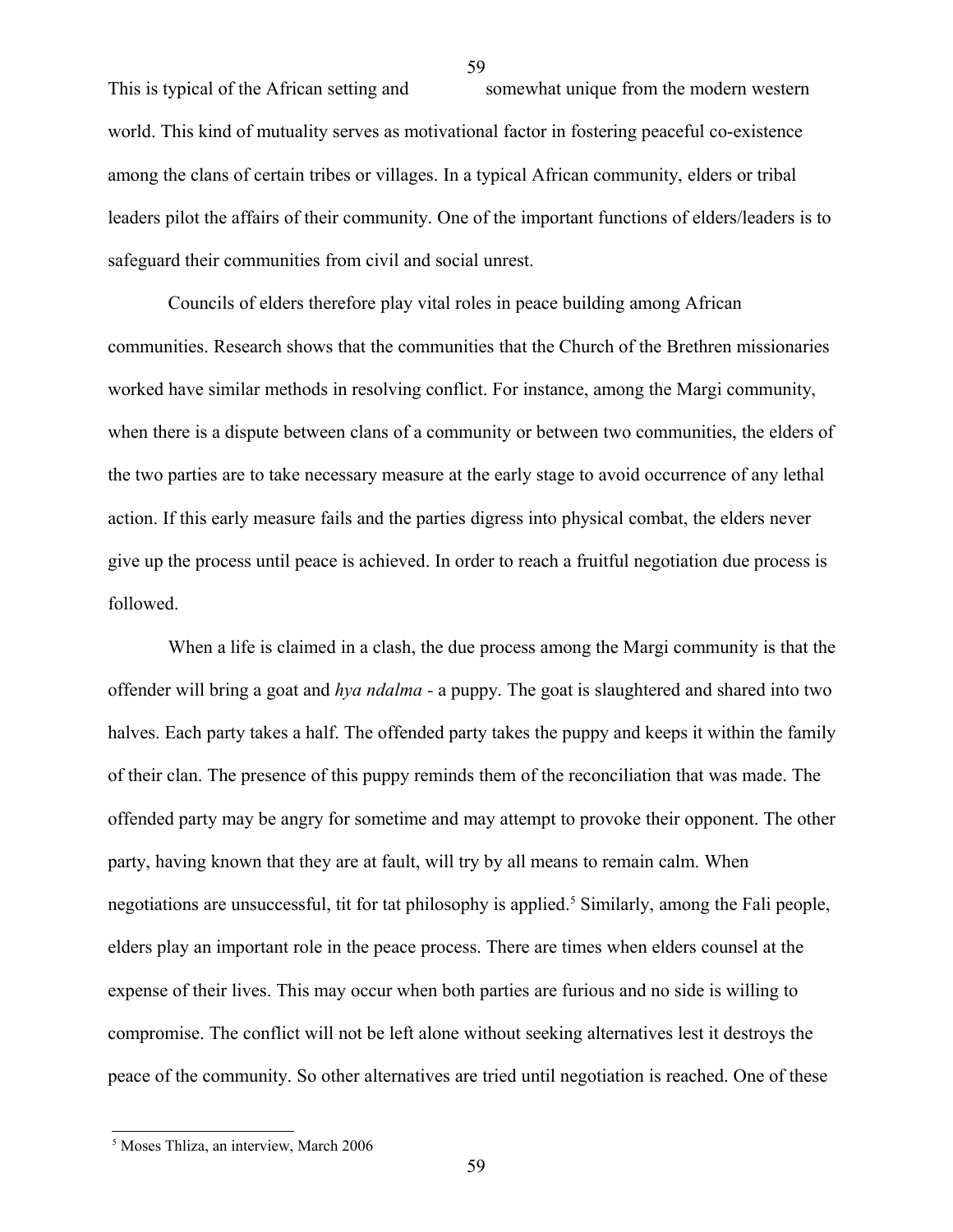alternatives used in peace building among Fali people is inter-marriage. Intermarriage is one of the bonds that bind clans, tribes, and communities in northeastern part of Nigeria. When there is a clash between two parties, if there is someone in one of the groups whose mother is from the opposing group, they may decide to send him for negotiation. This man would serve as a mediator. He is respected by each group and his voice and counsel will be heard.<sup>[6](#page-59-0)</sup> When violence has already occurred and casualties are recorded from both sides, elders still make efforts to calm the situation. If casualty is only from one side, similar to what is practiced among the Margi people; *Kelhi (*compensation*)* would be paid by the offending party. When compensation has taken place normalcy returns to the communities. This process checks out violence from being a routine among the Nigerian communities in the primitive era.

60

We have seen therefore how each community has an inborn propensity and potentiality to manage conflict. Even though the method may differ from one community to the other, each community strives towards promoting and sustaining peace in their community. In order to understand that Nigerian people cherish peace, there is a common belief that anybody who initiates trouble is not spared when violence breaks out.<sup>[7](#page-59-1)</sup> That is the reason we have diverse methods of resolving conflicts in Africa, which Malan describes as African practical and relational wisdom that have been rich, successful and rewarding. He posits that, even though these methods of resolving conflict have been successful and has sustained peace among the African communities, the methods are gradually fading away. Malan regards the decline as a result of the influence of methods of conflict management by professionals from the western world. He describes the situation as unfortunate.<sup>[8](#page-59-2)</sup> He appeals to Africans, "...we should not allow the appeal of such contemporary material to make us forget the time-proven methods, which originated on the African soil."<sup>[9](#page-59-3)</sup> This implies that before the coming of Christianity, Africans

<span id="page-59-0"></span><sup>6</sup> Victim Magai Vimtim, interview, March 2006.

<span id="page-59-1"></span><sup>7</sup> Nyampa T. Kwabe, *Messianic Themes in Psalm 72 and Jukun Kingship: An Enculturation Approach* (Jos: Shalom Publications 2005), p.13

<span id="page-59-3"></span><span id="page-59-2"></span><sup>8</sup> Malan, p. 16. <sup>9</sup> ibid.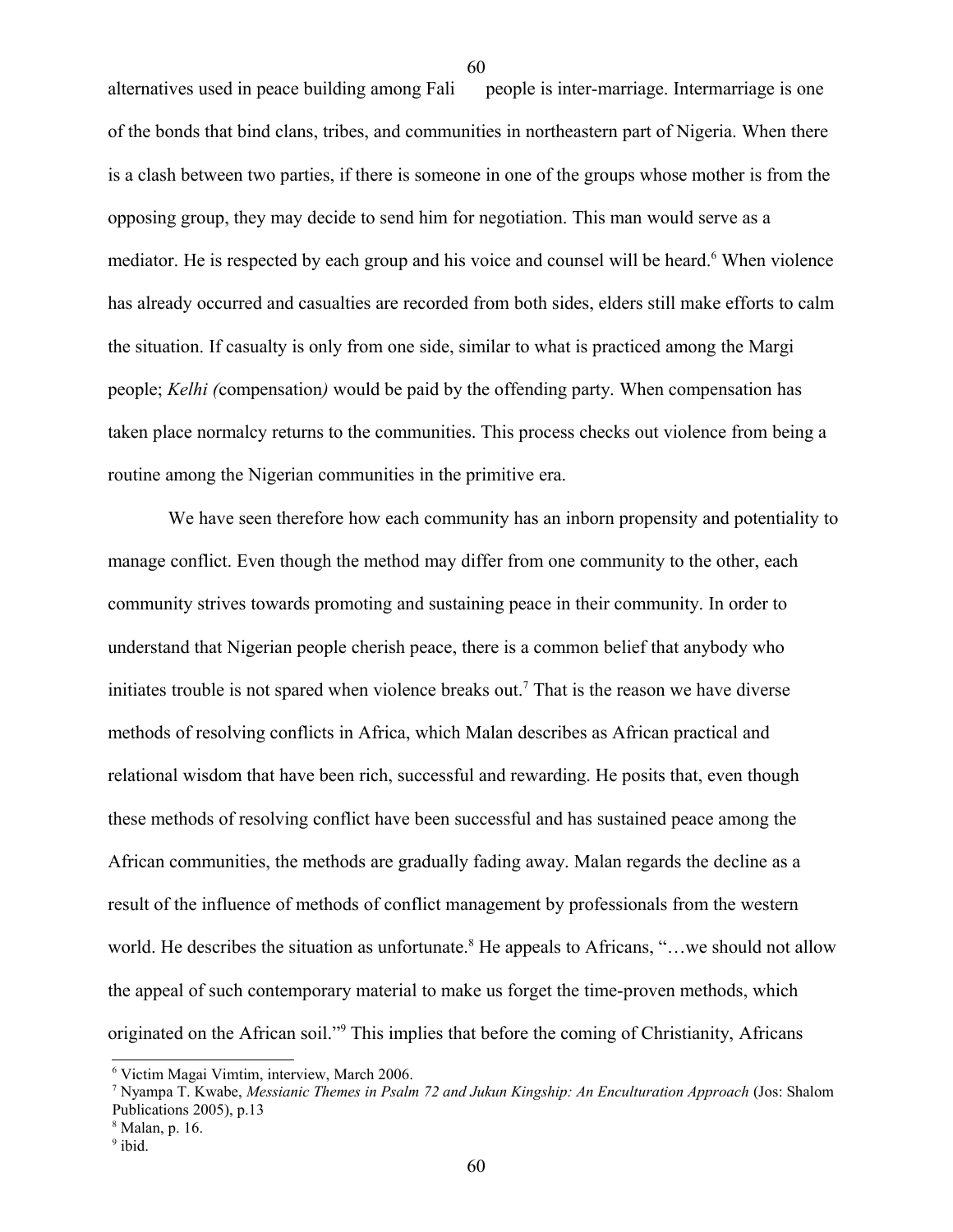have actively been engaged in peace process. In the next section we shall see the concept of the early Brethren missionaries on peace and how they conveyed this conviction to their Nigerian audience through their teaching and preaching.

## 3.1.2 The Teaching of the Early Missionaries on Pacifism.

There has been much discussion within the Brethren/EYN circles whether or not the early missionaries had accurately transmitted the peace position of Jesus and of the Brethren to their Nigerian converts. A look at this will help us to access the present peace position of the Ekklesiyar Yan'uwa a Nigeria (EYN). From our historical part of the discussion found in the previous chapter, we discovered that Church of the Brethren is one of the historic peace churches. A good example of their position can be found in the affirmation at the Annual Conference of June 8-15, 1916:

> The Church reaffirms its position in favor of peace even at the cost of suffering wrongfully, if need be, and its unalterable opposition to war and bloodshed under any condition of provocation, and all preparation for war as one of its primal teachings, maintaining that all disputes, national and international, not settled by those involved, should be submitted to a commission on arbitration as the highest and final appeal of nations. And since the government of the United States in its just dealings with its citizens has graciously provided for the free exercise of conscience in these matters, by the authority of this conference, copies of this resolution shall, if needed, be furnished to all members applying therefore which may be used in connection with the certificate of membership from the local Church in which one may reside, all of which may, if occasion arise, be presented to the authorities of our Government in seeking exemption from military service in accordance with any provision of United States law...<sup>[10](#page-60-0)</sup>

This assertion clearly tells us of the pacifist position of the Church of the Brethren in the United States. Surprisingly, no such strong assertion exists within any statements of EYN. However EYN claims a pacifist position. This creates a lot of confusion, questions and controversy within and outside EYN. Is EYN a pacifist church? Does it commonly share pacifism with its mother

<span id="page-60-0"></span><sup>&</sup>lt;sup>10</sup> Rufus D. Bowman, *The Church of the Brethren and War: 1708 – 1941* (Elgin: Brethren Publishing House, 1944), p.170 citing *The Minutes of the Annual Meeting*, 1916, p.12.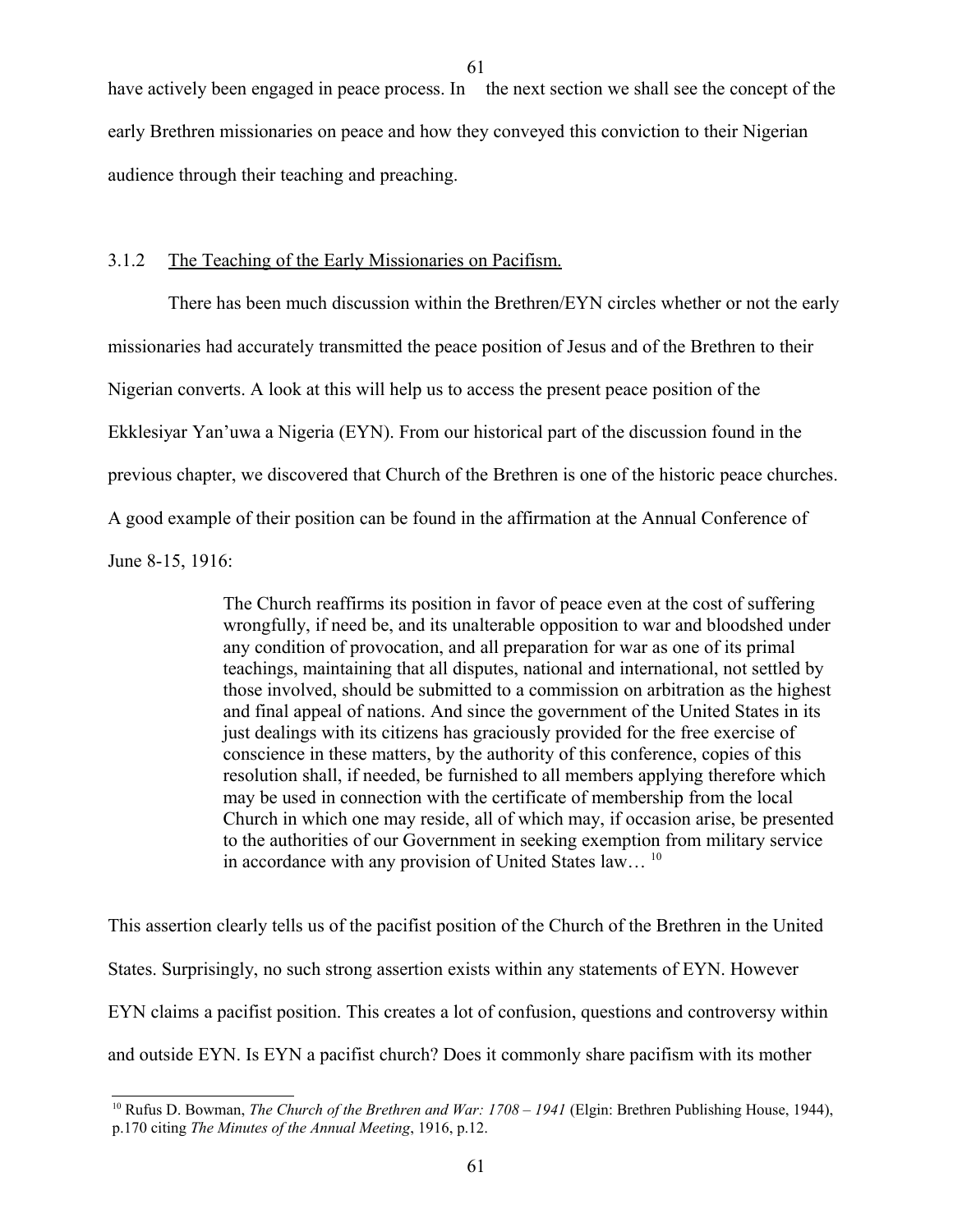church, the Church of the Brethren? Some of the confusion that creates doubt within and outside EYN: Firstly, unlike the Church of the Brethren in the States, EYN allows her sons and daughters to be enrolled in the armed forces and even ordains some members who have retired from military service. Secondly, pacifism has not been stipulated in the EYN constitution. Lastly, there is no document that positions EYN as a church opposing governmental or nongovernmental policies that seemingly creates tension in the society.

We have been reflecting that even before the coming of the Brethren missionaries, Nigerian communities had been engaging in some divergence of the peace process. Which one of the two methods of conflict management is presently maintained by EYN; the traditional ways of the local people groups, or the strict pacifist stance of the Church of the Brethren? From our observations we can state that EYN does not hold to the pacifist stance in equal proportion with the Church of the Brethren in the United States. Nor does the EYN church hold strictly to the traditional method originating from the local people groups. There are variations in the peace position of EYN with her mother church, the Church of the Brethren. There has been an interest by the American Brethren as to whether the early missionaries explicitly taught the Brethren peace position to Nigerian converts. According to the late Rev. Nvwa D. Balami, the early missionaries of the Brethren Mission in Nigeria discouraged military service from the beginning. Because of political reasons, they did not come out openly to stop the new converts from joining the military service during the World War II in 1939 to 1945. Balami argues:

> Being on British colonial soil, the Brethren chose not to be vocal about military service until they were asked to give counsel. The Brethren Conscientious Objectors were sent to Nigeria for a period of voluntary service. The contact of the Conscientious Objectors of the Church of the Brethren with EYN introduced the horror of war to the Nigerians.<sup>[11](#page-61-0)</sup>

<span id="page-61-0"></span>It is true that the westerners would have the better knowledge of the horror of war than Nigerians because of their access to modern communication media during the World War I and II. However 11 Nvwa D. Balami*, Fifty Years of Church of the Brethren Mission in Nigeria (1923 – 1973) in Nigerian Perspective (*Bethany: A Thesis of Master of Arts in Theology, 1983), p.143.

62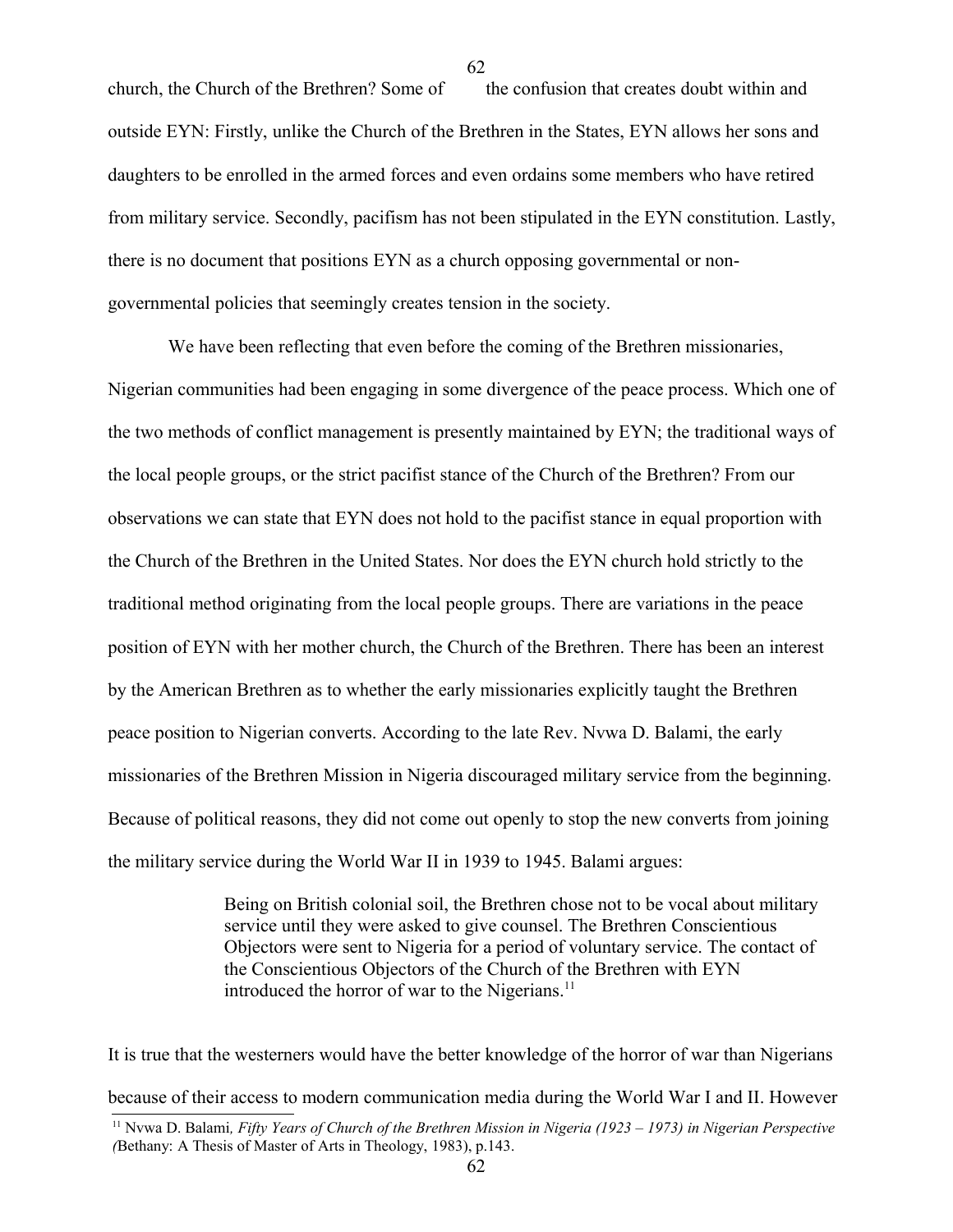they were not able to stop Nigerian youth from joining the military service. This was as a result of impression as Balami describes:

63

Military pageantry has an overwhelming fascination for even Christian youth, and the drilling of troops to the beating of drums finds a responsive chord in the hearts of the Nigerian youth. The army uniform, good pay, education and travel are very attractive, especially so because there is little expectation that it will ever be involved in actual warfare…[12](#page-62-0)

From this statement we can deduce that ignorance and lack of job opportunities were the driving forces in joining military service. And even today the latter could be one of the prime factors that drag many youths into military service. Another reason that some people enter the military is the fear of being dominated by Muslims. Those who adhere to this idea conceive that if Christians refuse to join the army, there will be a tendency whereby the Muslims would use their military skills and weaponry to destroy them in a clash.<sup>[13](#page-62-1)</sup> This does not therefore mean that the pioneer missionaries of the Church of the Brethren did not teach their early converts about pacifism. Robert Krouse similarly observed that pacifism is one of those teachings which Church of the Brethren emphasizes in the United States that were only partially accepted by EYN.<sup>[14](#page-62-2)</sup> Pacifism was taught by the missionaries but Nigerians took its teachings lightly, lightly in the sense that EYN permits her members to join the army.

Contrary to the aforementioned view, Patrick Bugu observed that the pioneer missionaries did not see the issue of pacifism as the first priority for the Nigerians. Instead preaching and teaching of the word of God were prioritized. The missionaries believed that the gospel is sufficiently powerful to transform the life of people. Bugu further argues that this does not mean that the pioneer missionaries were not pacifists nor did they intentionally neglect the Brethren pacifist stance.

<span id="page-62-0"></span><sup>12</sup> Ibid. pp. 143f, citing Pierce Beaver. *Envoys of Peace*, p.105.

<span id="page-62-1"></span><sup>&</sup>lt;sup>13</sup> Col. A. P. Sawa (Rtd), interview, June 2005.

<span id="page-62-2"></span><sup>&</sup>lt;sup>14</sup> Robert Krouse, interview, March 2005.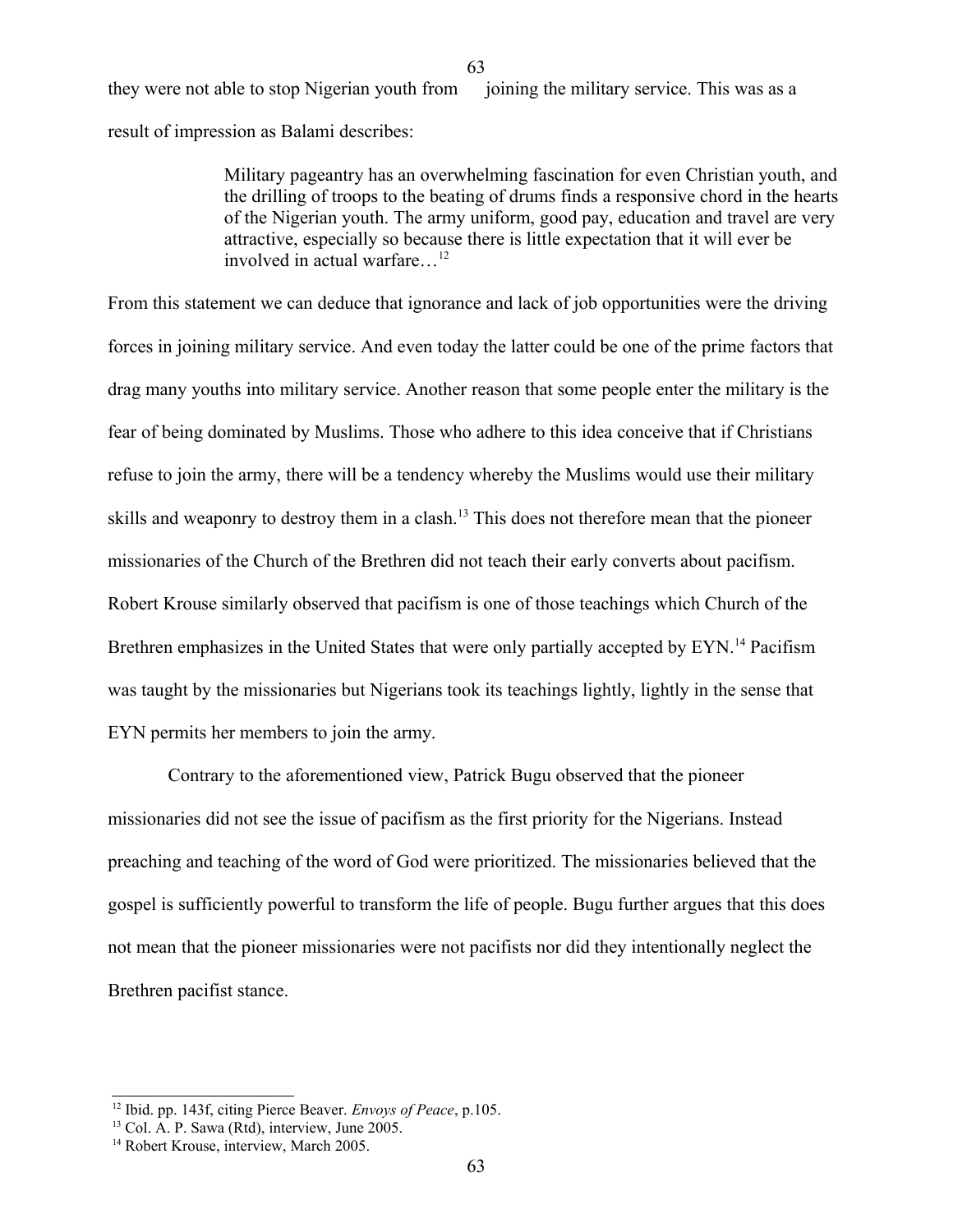Possibly, having studied the condition of the people, the missionaries perceived that the immediate needs were salvation, knowledge, and healing. Perhaps that was the reason they embarked on establishing local congregation, school and medical centers. Bugu continues:

> Although the Brethren in the United States did not teach peace and pacifism in the way of the Brethren in the United States, their way of peacemaking was very practical. It was seen and understood by believers and unbelievers alike. It was not a peace centered simply on nonviolence vs. violence but a peace deeper than external conflicts. Christianity for them was a way of life, they external conflicts. Christianity for them was a way of life, the believed was the way to peace and reconciliation.<sup>15</sup> believed was the way to peace and

This statement was further confirmed by one of the missionaries who were in Nigeria in the early sixties. He said that because of the political situation in Nigeria during the colonial regime, Brethren missionaries were hesitant in ushering a strict pacifist position to Nigerian converts. But the missionaries have never hesitated to exemplify their pacifist stance through their words and actions.<sup>[16](#page-63-1)</sup> The missionaries considered teaching, preaching and health services as effective methods to convey their pacifist position. That is the reason Bugu considers the Brethren methods as deeper than just mere external conflict management. It was embedded in their way of life and was expected to transform their converts' worldview.

In spite of their inability to publicly declare the pacifist position in Nigeria due to political reasons, the Brethren were able to share their idea with many people. For instance, some respondents testified how some missionaries expressed their bitterness when their Nigerian foster sons declared their intentions of joining the Army.<sup>[17](#page-63-2)</sup> One respondent said that his parents and their missionary friend mourned when he joined the Army<sup>[18](#page-63-3)</sup>. This would imply that the message of pacifism had been transmitted to Nigerian converts of whom the Brethren missionaries

<span id="page-63-0"></span><sup>15</sup> Patrick K. Bugu, "Reconciliation or Pacifism? The Nigerian Experience" in *Seeking Cultures of Peace: A Peace Church Conversation*, edited by Fernando Enns, Scott Holland, and Ann K. Riggs (Telford: Cascadia Publishing House, 2004), p.128.

<span id="page-63-1"></span><sup>&</sup>lt;sup>16</sup> Ralph Royer, interview, December 2005.

<span id="page-63-2"></span><sup>&</sup>lt;sup>17</sup> Nuhu Chiwar, an interview, May, 2006.

<span id="page-63-3"></span><sup>18.</sup> A. P. Sawa, an interview, March, 2005. 1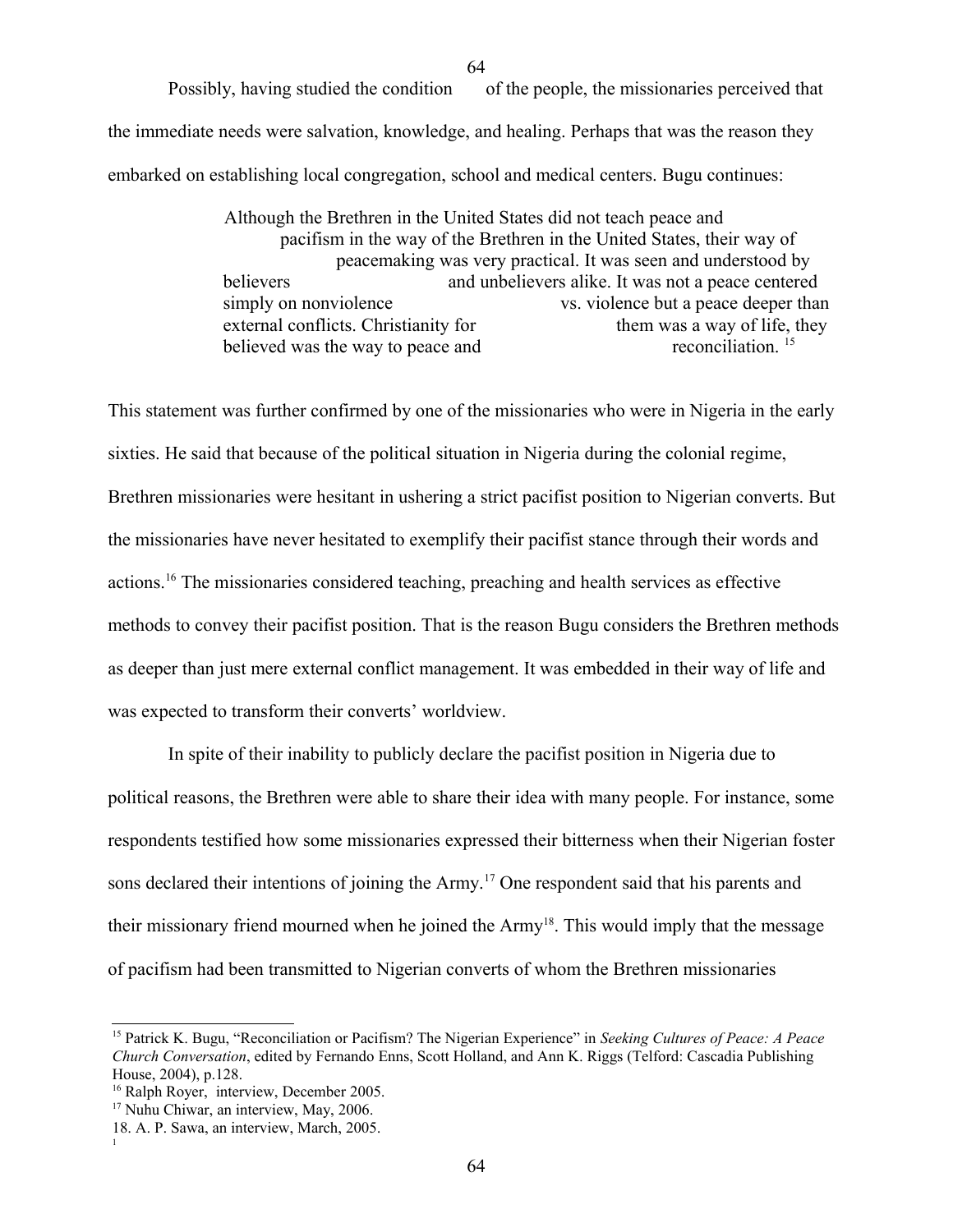witnessed. As we have said earlier, the missionaries did not meet these people ignorant of a peace process. Since the teaching was not enforced on the believers, they had the right to either, reject, accept or inculturate the teaching to fit their own situation. This eclectic view of pacifism is the makeup of EYN. In the following section a questionnaire and the use of oral interviews are the instruments used to carry out the research.

### **3.2 Survey of EYN Views on Pacifism.**

From the previous sections, we discovered that the local people who accepted Christian faith through the evangelistic effort of the Church of the Brethren missionaries were already actively engaged in conflict management. Coupled with their previous knowledge, the local people received new insight and perspective of peace process from the missionaries. The concept of the peace process in a traditional way differs in some ways from the biblically based one. For instance, the traditional way of peace building looks unto a council of elders for a solution to the conflict. The peace building the missionaries brought shows that peace is more than a solution to a conflict rather it is a way of life. It is the responsibility of every Christian to promote peaceful co-existence in his or her community.

This section focuses on the EYN peace position. If EYN is a pacifist church, how did it become pacifist and what practical examples prove that? Since there are no written documents that spell out the EYN pacifist position, I rely on the oral interviews and the responses from questionnaires dispatched to EYN leaders, clergies and laymen.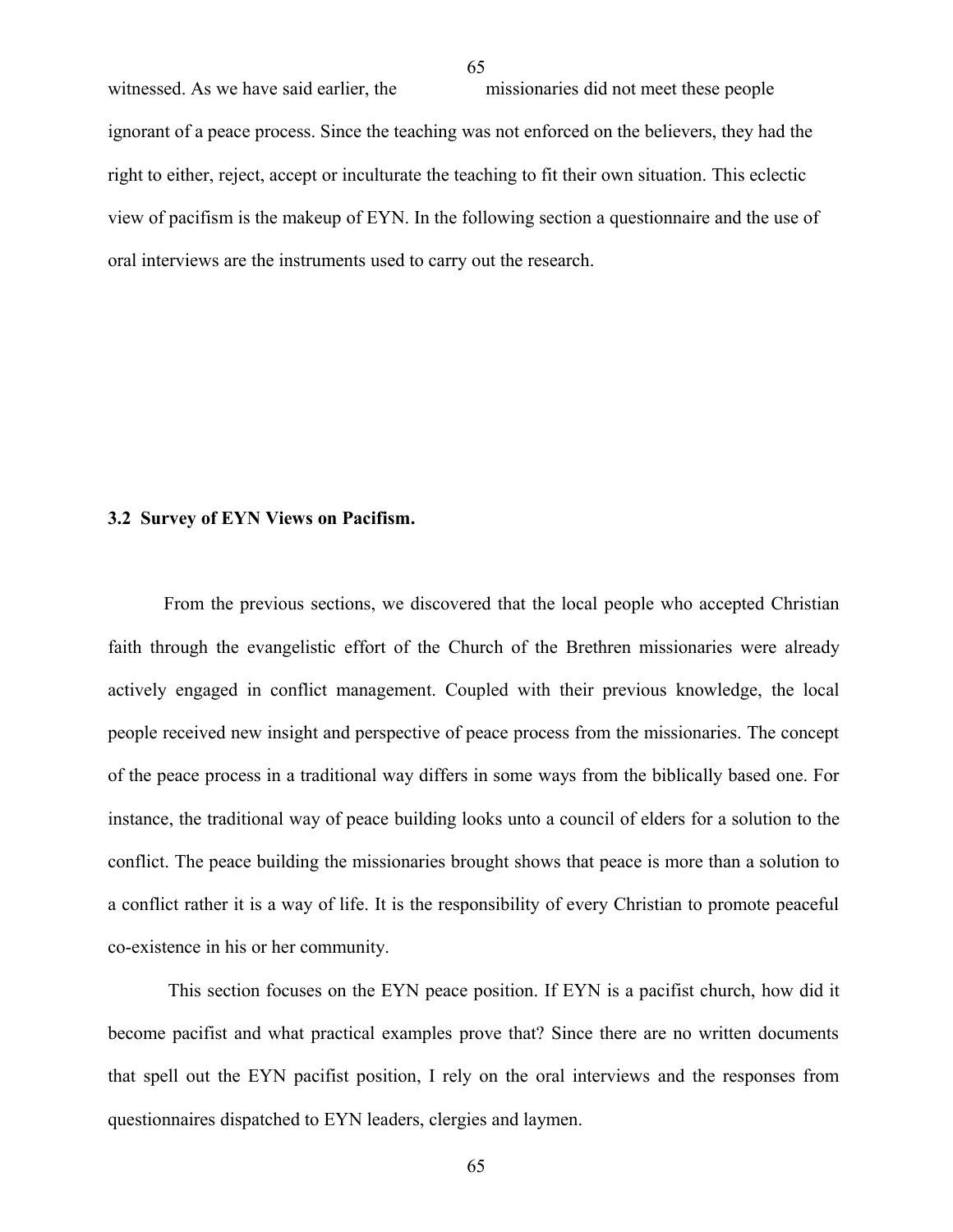The majority of the respondents maintain that EYN is a pacifist church. The reasons they gave was drawn from the fact that EYN was established by a church with peace background – The Church of the Brethren. In the previous pages I cited some examples of resolutions that prove the pacifist stance of the Church of the Brethren. Previously we also saw how the Church of the Brethren missionaries endeavored to influence rather than impose the peace message of their Nigerian converts. EYN continues to maintain the identity of pacifism as it has been received from the Church of the Brethren. EYN has never ceased to be identified as a peace church, even though the church has never made a public pronouncement of this position. What is it then that would enlighten the reader that EYN is a pacifist church?

I was privileged to discuss these issues with six EYN officers who had held a key office in EYN or is currently holding a key office. Four of the six maintain that EYN is a pacifist church. The reasons they gave were as follows:

- EYN is from a peace church background.
- EYN preaches and teaches peace.
- EYN played a vital role during the Nigerian civil war. EYN then sent some people to share relief materials to war victims.

EYN runs some programs such as Rural Health Programme, Rural Development program, Literacy Program and many others that offer humanitarian services without religious discrimination. To make these

programs more effective in meeting the needs of the society, the Rural Health

and the Rural Development were amalgamated into Integrated Community

Based Development Program (ICBDP). This Program sends extension

workers to various places to encourage team work that promote a peaceful

coexistence in a community.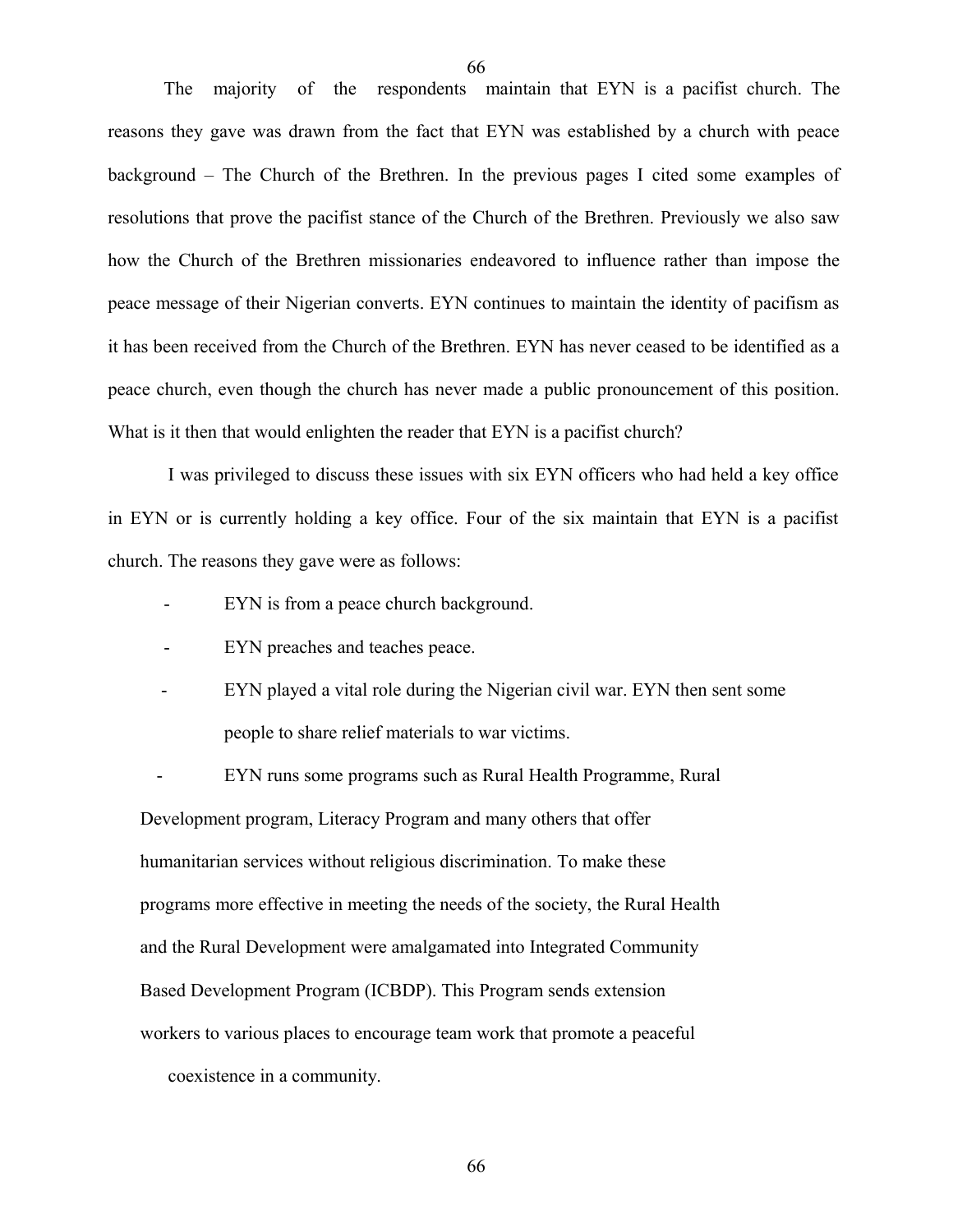- 67
- EYN leaders both past and present point out how EYN is well recognized as peace church among the TEKAN Churches. For this reason, EYN was involved in peace building during the Tiv/Jukun, the UMCN and the LCNN conflicts.
- There are some crises in Nigeria that EYN members were affected and did not retaliate towards the perpetrators.
- EYN placed the theme of peace for the 57<sup>th</sup> Annual Conference held in 2004. This serves as a reminder to all participants of the church's peace position.
- Also the recent inculcation of peace in the Curriculum of EYN Bible schools and seminary tells of the church's effort in peace building.<sup>[19](#page-66-0)</sup>

These points seem to conclude that EYN is a pacifist church. However, as it has been pointed out earlier, EYN pacifism is different from that of the Church of the Brethren in the United States. EYN leaders who maintain that EYN is a pacifist church do not consider this variation divisive. Nor does it make the two sister denominations have conflicting views. They argue their point that differences are inevitable since we differ in culture, background, societal policies, worldview, etc.<sup>[19](#page-66-1)</sup> Pacifist practice within EYN is not a carbon copy of that of the Church of the Brethren. EYN pacifism is a variation of the pacifism as practiced by the Church of the Brethren in America.

The other influence we heretofore recognized was the traditional concepts of conflict management before the advent of the missionaries. But which of the two concepts predominate in EYN today? If the people of EYN maintained their traditional way of conflict resolution that was practiced and passed on to them by their forefathers, what happened to the missionaries' new perspective of conflict management? To maintain that EYN is a pacifist church not originating from Church of the Brethren missionaries but from its traditional practices is questionable. There

<span id="page-66-1"></span><span id="page-66-0"></span><sup>&</sup>lt;sup>19</sup> Bitrus Kwajighui, David Malafa, Filibus Gwama, Karagama A. Gadzama.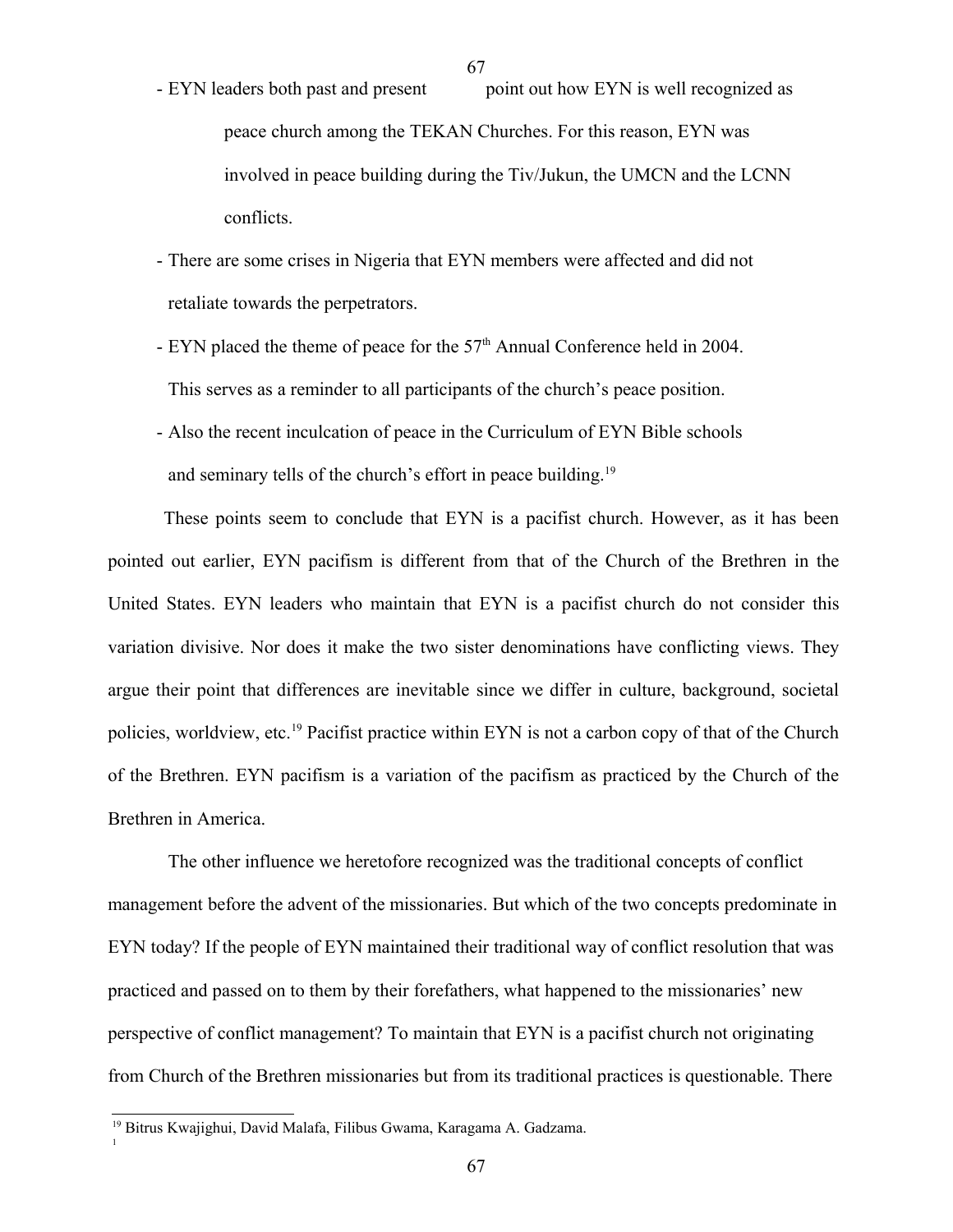are no other church denominations that claim a peace position within the region of northeastern Nigeria. Where EYN is predominant, there are other denominations that do not claim pacifism like EYN does, though they may have biological, cultural or geographical connections. By implication therefore, EYN could not be a pacifist church through any other means than Brethren Mission's influence. This would be the thoughts of many people who consider pacifism to be something alien to the African culture. For if these same people have made several efforts to manage conflicts in their communities, they, too, were doing nothing less than pacifism.

68

What the missionaries did then was to give it a new look. As Jesus would say; "You have heard that it was said, 'eye for eye, and tooth for tooth.' But I tell you, do not resist an evil person…" (Matt. 5:38f). Therefore, the Brethren missionaries were saying to their converts that they should not relent in their peace efforts. They should reform it by deleting the provision made for revenge in the traditional method of peacemaking and encourage the good side of it.

 Risku Madziga exhibited conflict transformation using the traditional methods that surprised the missionaries. One day they were out on evangelistic campaign and came across two ethnic groups that were ready to wage a tribal war. Since Madziga was conversant with the tradition of that people, he took off one of his shoes and held it over his head and headed towards them. This action instantly communicated a message to the parties. They immediately stopped. He was able to quell a rather volatile moment by becoming a peace mediator of the old tradition.<sup>[20](#page-67-0)</sup> The peacemaker used both the teaching of the missionaries that it is the duty of every Christian to make peace and also inculcated his cultural experience to help to resolve the conflict. The success of this method in solving that particular conflict lies in the understanding both the Christian responsibility of peacemaking and the cultural awareness. The method that Madziga used describes how effective the incarnation is in reconciling man to God. The people of Israel

<span id="page-67-0"></span><sup>20</sup> Galen R. Hackman, *Introduction to Brethren History* (Mubi: Ekklesiyar Yan'uwa a Nigeria, 1992), p.158.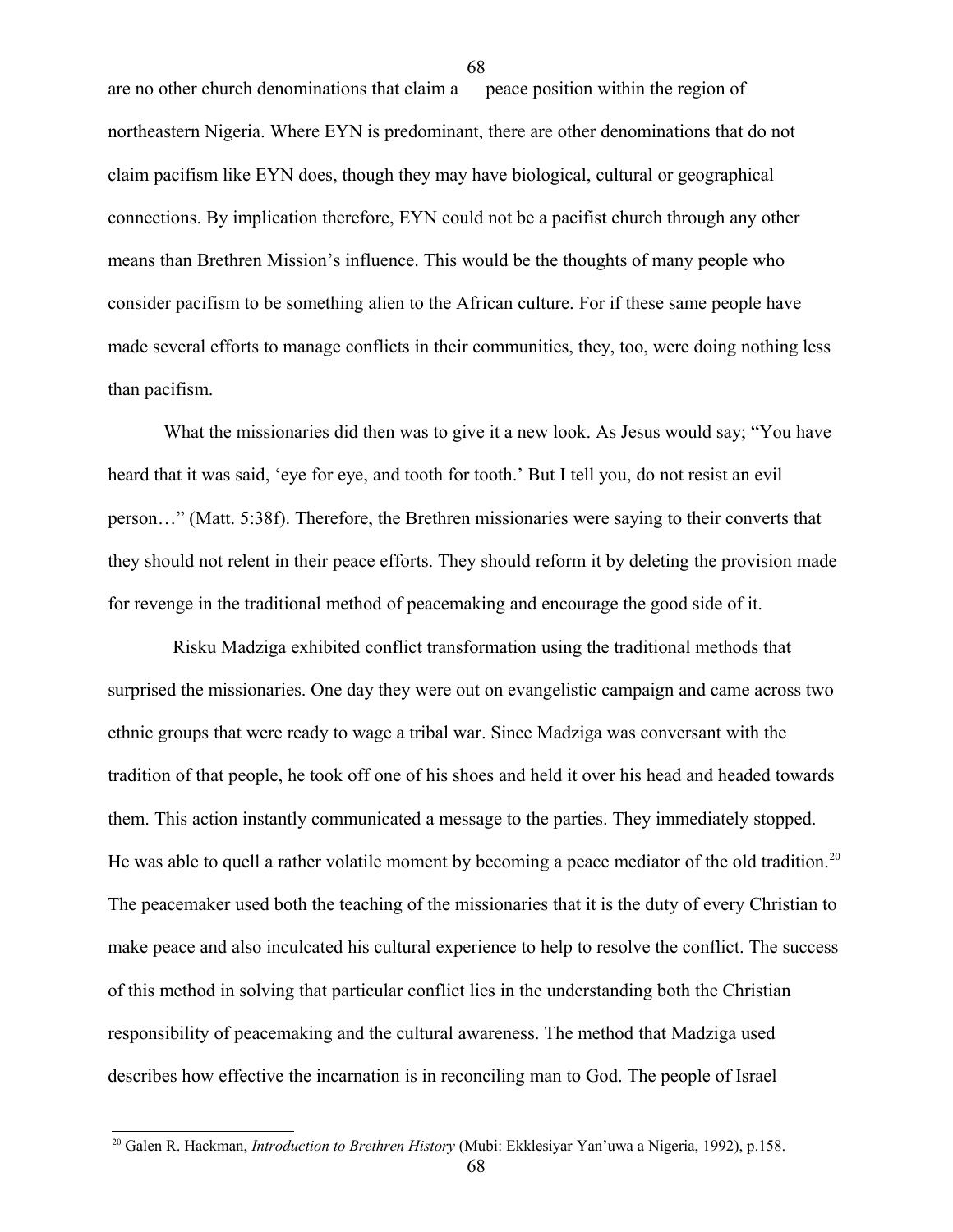withdrew back in fear when God visited them in His glory (Gen. 20). This is how it could have been if it were the missionaries rather than Madziga who approached the people. From the above story, we can see the importance of inculcating both the biblical teaching and the culture of the people in conflict management. It is evident that EYN pacifism is both rooted in their traditional worldview as well as the teaching of the missionaries.

As I stated, I interviewed six EYN leaders. Four of the six stated that EYN is a pacifist church. The other two leaders<sup>[21](#page-68-0)</sup> posit that EYN is a pacifist Church in principle but not in practice. To these leaders, claiming pacifism does not justify a person or group of persons to be pacifist. To make a policy and equally implement that policy justifies one's position. They argue that EYN has never designed any policy for their pacifist stance not to mention implementation. These two leaders maintain that EYN's inability to make a public declaration of her position as a pacifist church disqualifies her of that claim. Reasonably, one may ask this group of what they mean by principle. If EYN church is a pacifist church in principle it would denote a set of rules and regulations.

If I may expatiate more on the issue of policy, I would ask this group, what policies or principles could be designed for pacifists more than what is obtainable in the scriptures? What about public declaration of EYN pacifist position? I want to argue that it is not necessary. If we agree with the adage that "action speaks louder than words," public declaration is of less importance in EYN pacifist position. TEKAN member churches did not require public declaration before they recognize EYN as a peace church. I think that emerged from EYN's constant cry for peace and also from her practical life as a peace church. Therefore I cannot see concrete reasons raised by this group to argue their points that EYN is not a pacifist Church.

It is understood that there are two views among the EYN leaders; those that perceive EYN church as pacifist and those that negate EYN pacifist position. To further the inquiry in order to

<span id="page-68-0"></span><sup>21</sup> Bitrus Bdlia and Ibrahim D. Ashifa, interview.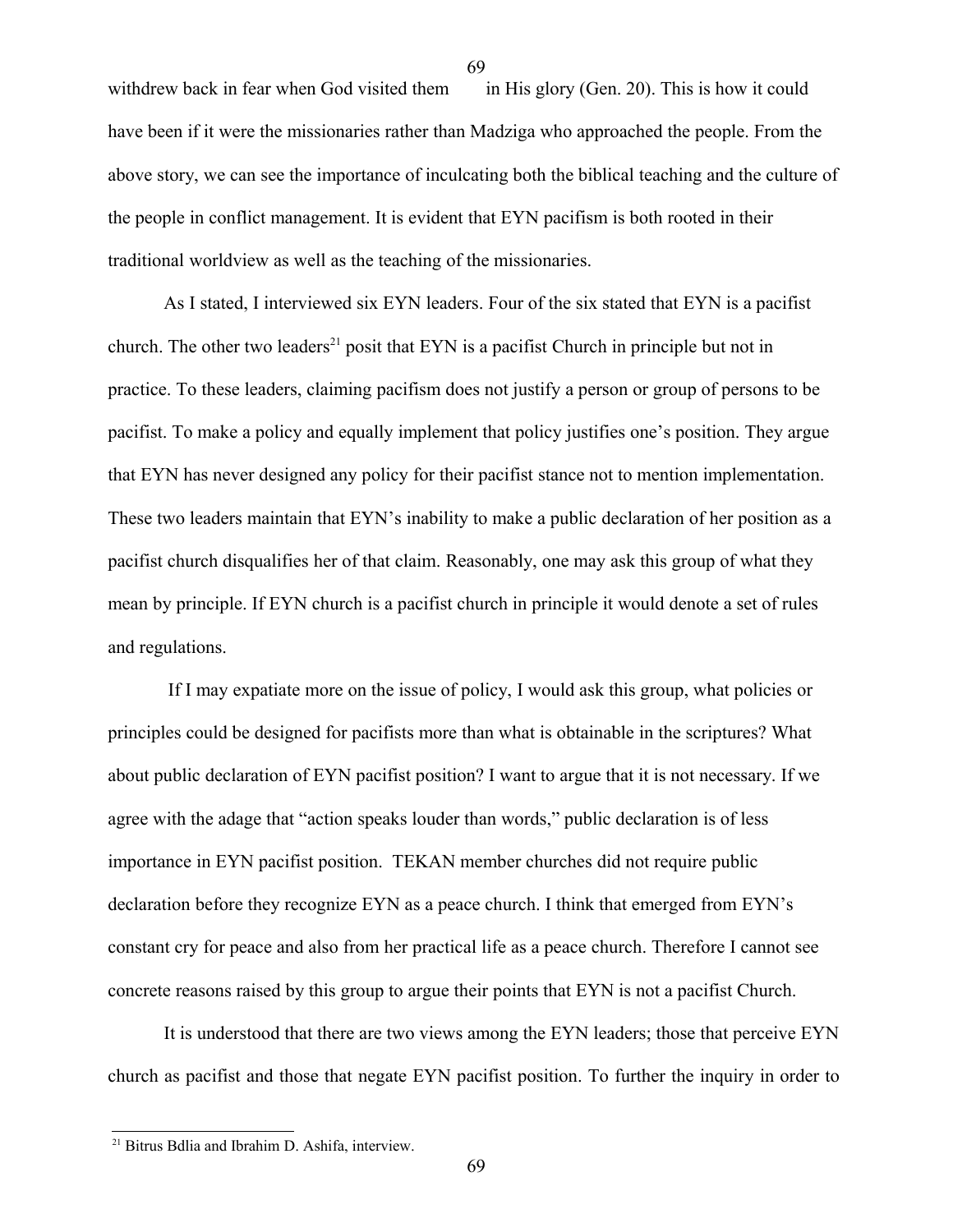determine the position of EYN on pacifism, it is of paramount importance to go beyond just the views of leaders. What is the general concept of EYN membership in regard to pacifism? The survey shows that 86% of the respondents said that EYN is a pacifist church in practice and they gave similar reasons with that of some EYN leaders. 12% of the respondents said that EYN is not a pacifist church. They relate EYN policies with that of the Church of the Brethren and conclude that EYN is not a pacifist church. 2% of the respondents did not know whether EYN is a pacifist church or not. This group did not give any reason why they took such a stance. Such minds often dangle between two forces. It is possible that this group may have searched for policies drawn by EYN on pacifism and could not see any. Or on the other hand this group may have seen evidences that show pacifism in practice. It became difficult for them to comprehend EYN pacifist position.

70

Another question that helped me to capture the mind of the people of EYN is whether pacifism is a good strategy for conflict management. 77% of the respondents to this question admit that it is a good strategy. 23% said that it is not a good strategy. Interestingly, when the question was given as to what degree is pacifism a good strategy, the result shows a slight shift in confidence. For 27% of the respondents said that pacifism is a good strategy to a large extent. 50% said that it is good to some extent. While 23% said it is good to a little extent. If 77% admit that pacifism is a good strategy, why should the percentage of those who said 'to some extent' surpass that of them who said 'to a large extent'? This may predict the level of commitment to pacifism when it comes from principle to practice or they are captivated by fear of elimination by Muslims as other people propound.

The next question makes pacifism closer and helps to determine the level of commitment rather than pacifism being just a theory. How applicable is pacifism in a pluralistic society like Nigeria? 65% hold to the view that pacifism is applicable to Nigeria. It is the only way violence can be dealt with. 31% of the respondents said that pacifism is not applicable to the Nigeria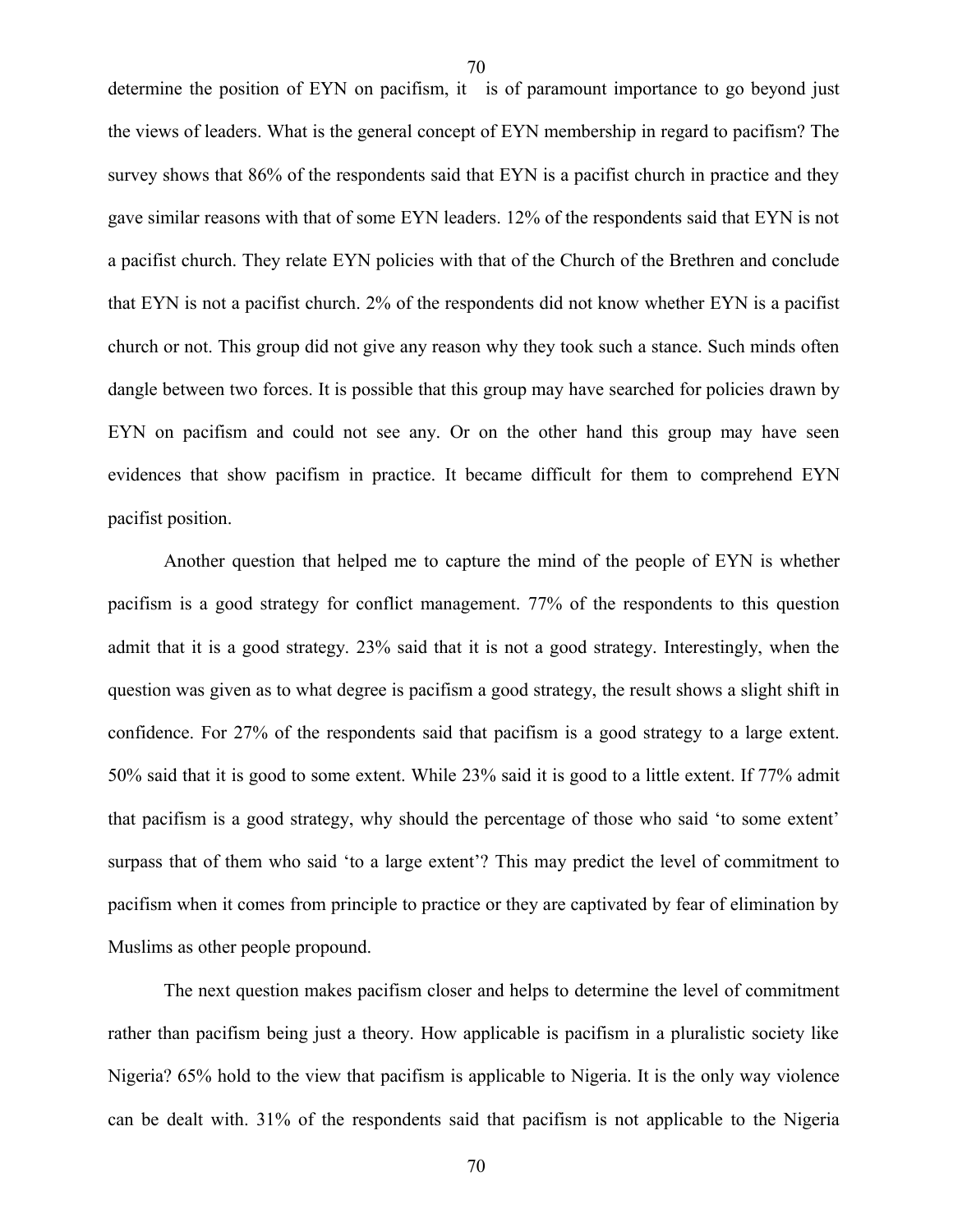situation. This group considered the heterogeneous mixture of Nigerian society. It would be detrimental to the existence of Christianity for Christians to hold to pacifism. Muslims could take advantage of Christians who embrace pacifism. This group added that there are situations that lack any other alternative than to fight. 4% of the respondents to this question did not know whether pacifism is applicable to Nigeria or not.

71

However, despite these differences, statistically there is an evidence of a commitment to pacifism among EYN clergy and laymen. With the increasing level of violence and conflict in Nigerian society, there is a possibility of fluctuation in the level of commitment to pacifism. Nevertheless, experiences have shown a sense of maturity and efforts towards peace building among the Nigerian Christians even those from non-pacifist background. Therefore, EYN as this survey has shown is a pacifist church. Similarly EYN should be in the forefront in leading the other Christian bodies in exhibiting a Christi-like attitude to violence.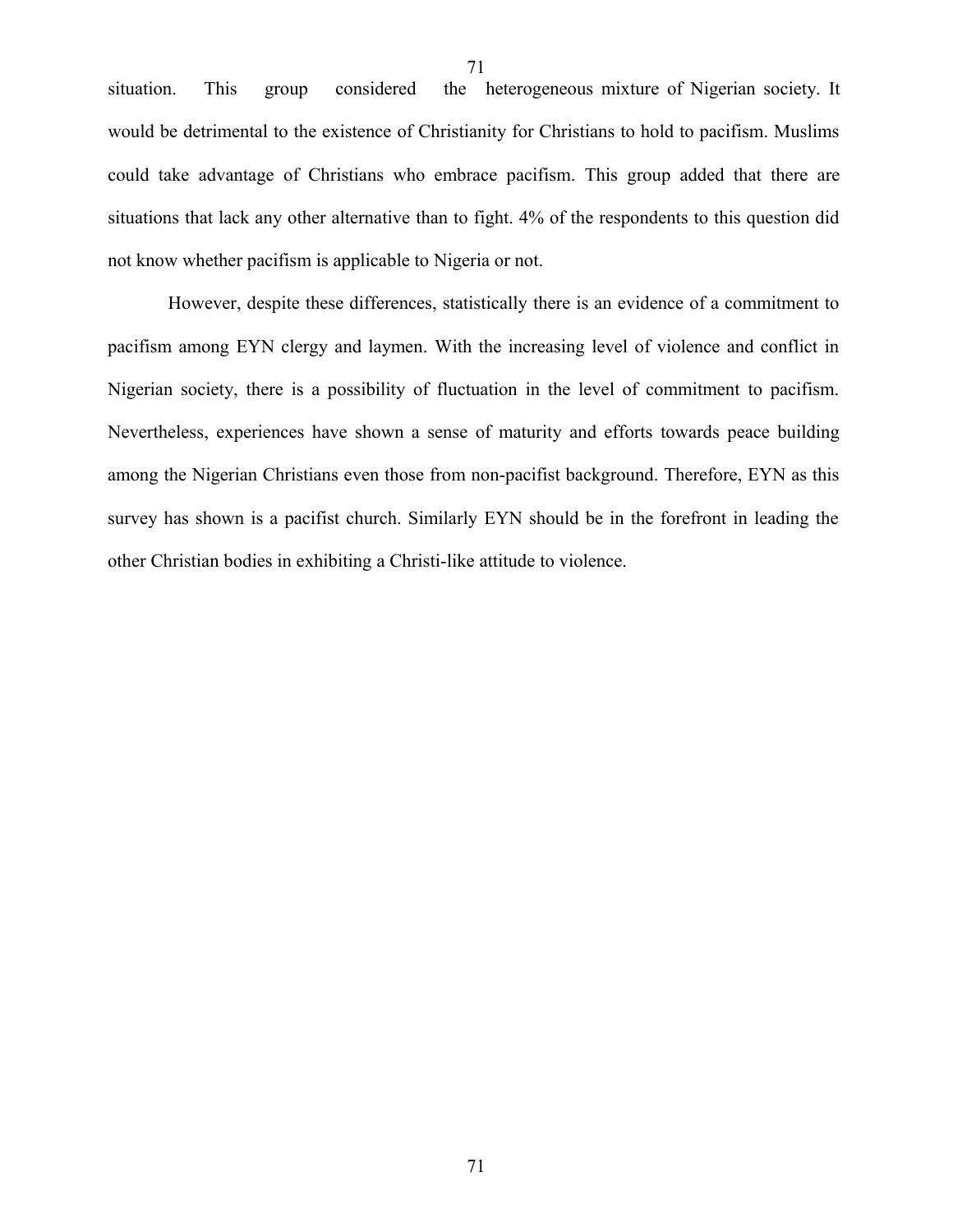### **CHAPTER FOUR: EVALUATION OF EYN VIEWS ON PACIFISM.**

72

## **4.1 SCRIPTURAL TEACHING.**

The preceding chapter has discussed the EYN basis for pacifism. It has been shown that the traditional method of reconciliation and the teaching of the Brethren missionaries shaped the pacifist position of the people of EYN. The Church of the Brethren maintains that their pacifist position is both scriptural and ethical. This conviction was clearly stated in an assertion made in 1932 when the church posited that:

> Therefore, we feel bound to avow our conviction that all war is out of harmony with the plain precepts of the Gospel of Christ, and that no plea of necessity or policy, however urgent, can be set up to release within an individual or any nation from the paramount duty which they owe to Jesus who enjoined all men to love their enemies. We express, in all humility, our firm persuasion that all problems, questions and exigencies incident to the well being of civil government and the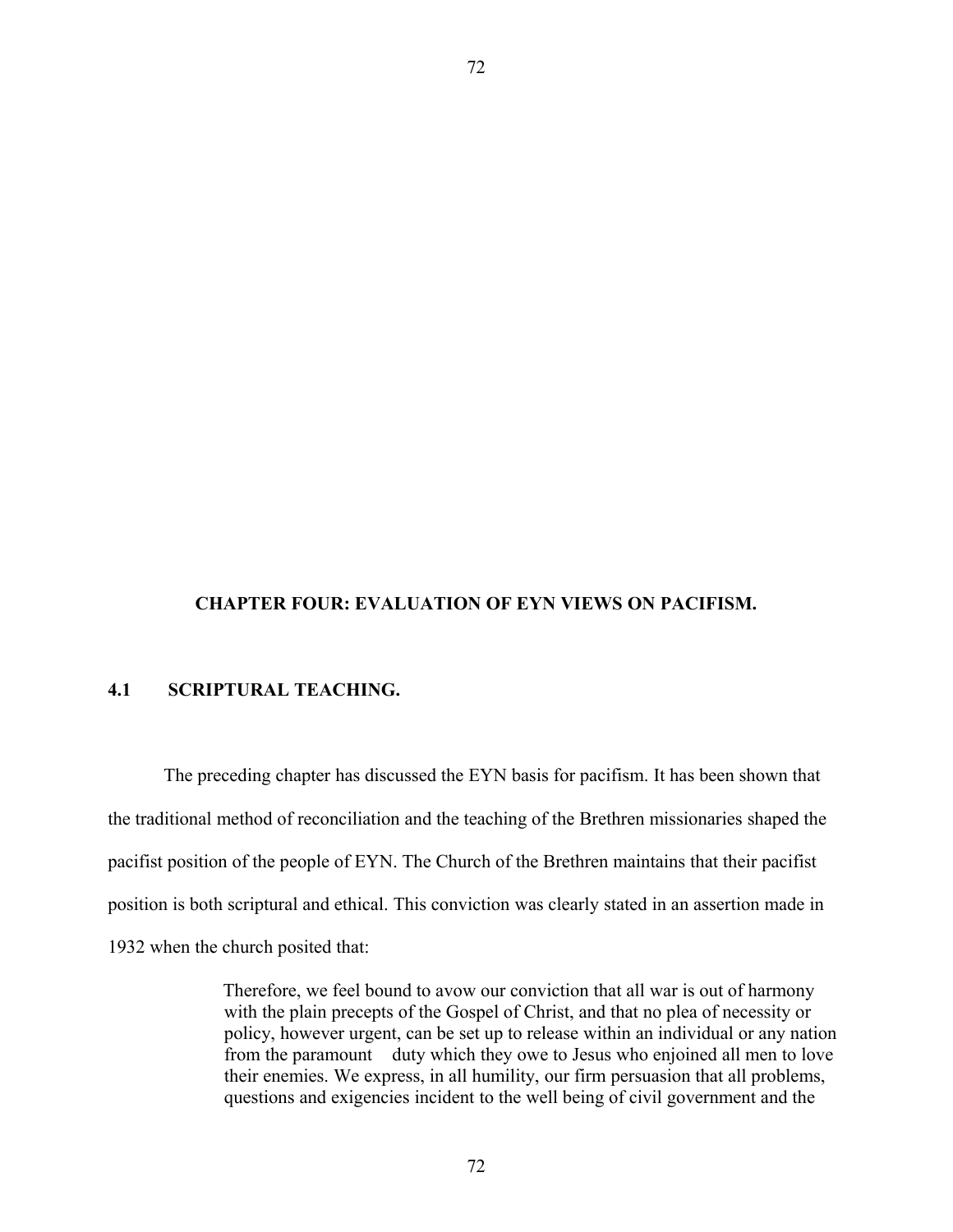social order can be settled under the banner of the prince of peace in strict conformity to his commands. $<sup>1</sup>$  $<sup>1</sup>$  $<sup>1</sup>$ </sup>

This assertion clearly describes the position of the Church of the Brethren on war. The statement points out that Christians are obliged to love their enemies unconditionally and further declares:

> The fundamental ground of our opposition to war is religious and ethical. Our position is one which attaches to the inherent nature of right which grows out of an abiding consciousness of the individual's obligation of what the enlightened soul ought to be. The Christ's way of life revealed in the Holy Scriptures, the voice of the conscience revealed in the soul, make our participation in war under any and all circumstances impossible.<sup>[2](#page-72-1)</sup>

This affirmation became a driving force for the Church of the Brethren peace witness. Even though the missionaries sent to Nigeria did not make such a strong public declaration as it was in the United States, they propagated the gospel of peace in many other ways. They believed that it is mandatory for any individual or group of persons that follow the foot steps of our Lord Jesus Christ to pursue peace. There was never any doubt about the scriptural basis of the teaching of the Church of the Brethren.

What about the traditional methods of reconciliation that was in practice by the local people before the coming of the missionaries? How authentic and compatible are the traditional methods with the biblical teaching on peace? From the previous studies we have seen how the tribal leaders endeavored to sustain peace in their domains. Such endeavors are nothing less than peace making. Though the traditional people may not have had the Law of Moses like the Israelites, they have conscience which condemns or confirms their actions. As the scripture says:

> When Gentiles who have not the law do by nature what the law requires, they are a law to themselves, even though they do not have the law. They show that what the law requires is written on their hearts, while their conscience also bear witness and their conflicting thoughts accuse or excuse them (Romans 2:14, 15 RSV).

<span id="page-72-1"></span><span id="page-72-0"></span><sup>&</sup>lt;sup>1</sup> Rufus D. Bowman, The *Church of the Brethren and War: 1708-1941* (Elgin: Brethren Publishing House, 1944), pp.237f. Citing *The Minutes of the Annual Conference of 1932* pp.47 – 48. 2 Ibid.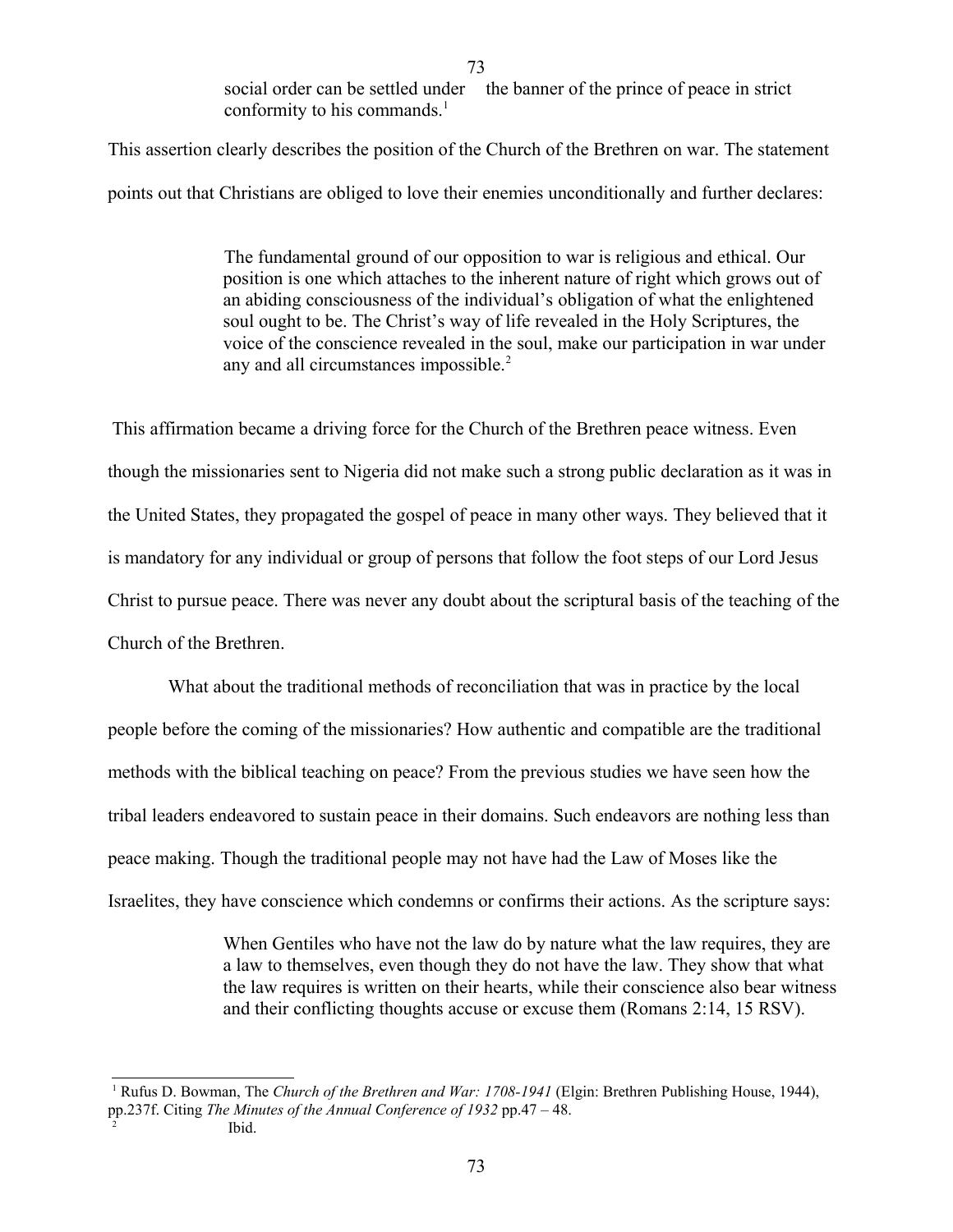The method of peace making which the people were practicing before the coming of Christianity is undeniably of God. John Parratt said that Africans claimed God's revelation in some degree in their cultural and religious heritage.<sup>[3](#page-73-0)</sup> The God that revealed his will through the prophets is the same God that put the conscience in the hearts of men. It is true that the revealed will of God revealed to the prophets is clearer than that of the conscience but conscience still accomplishes that purpose for which God made it. That is the reason why the Bible describes it as 'written law on the hearts of men.' Consequently, there is nothing wrong for EYN to recognize both the biblical principles and the traditional methods of peace making with the exception of retaliation that was warranted by the latter methods.

74

# 4.1.1 The Old Testament.

Those who argue against the position of pacifism find support from the Old Testament. If the EYN pacifist position claims a biblical basis how does it withstand the defense of war as found in the Old Testament? How does a pacifist explain the God of the Old Testament?

> Then he said to them, "this is what the Lord, the God of Israel says: 'Each man strap a sword to his side. Go back and forth through the camp from one end to the other, each killing his brother and friend and neighbor.'" The Levites did as Moses commanded, and that day about three thousand of the people died. Then Moses said, "You have been set apart to the Lord today, for you were against your own sons and brothers, and he has blessed you this day" (Exodus 32:27-29 NIV

If God could command the Levites to carry out such a massive killing of the Israelites and could also send Samuel to pronounce that:

<span id="page-73-0"></span>John Parratt*, A reader in African Christian Theology* (London: Holy Trinity Church, SPCK, 1997), p.147.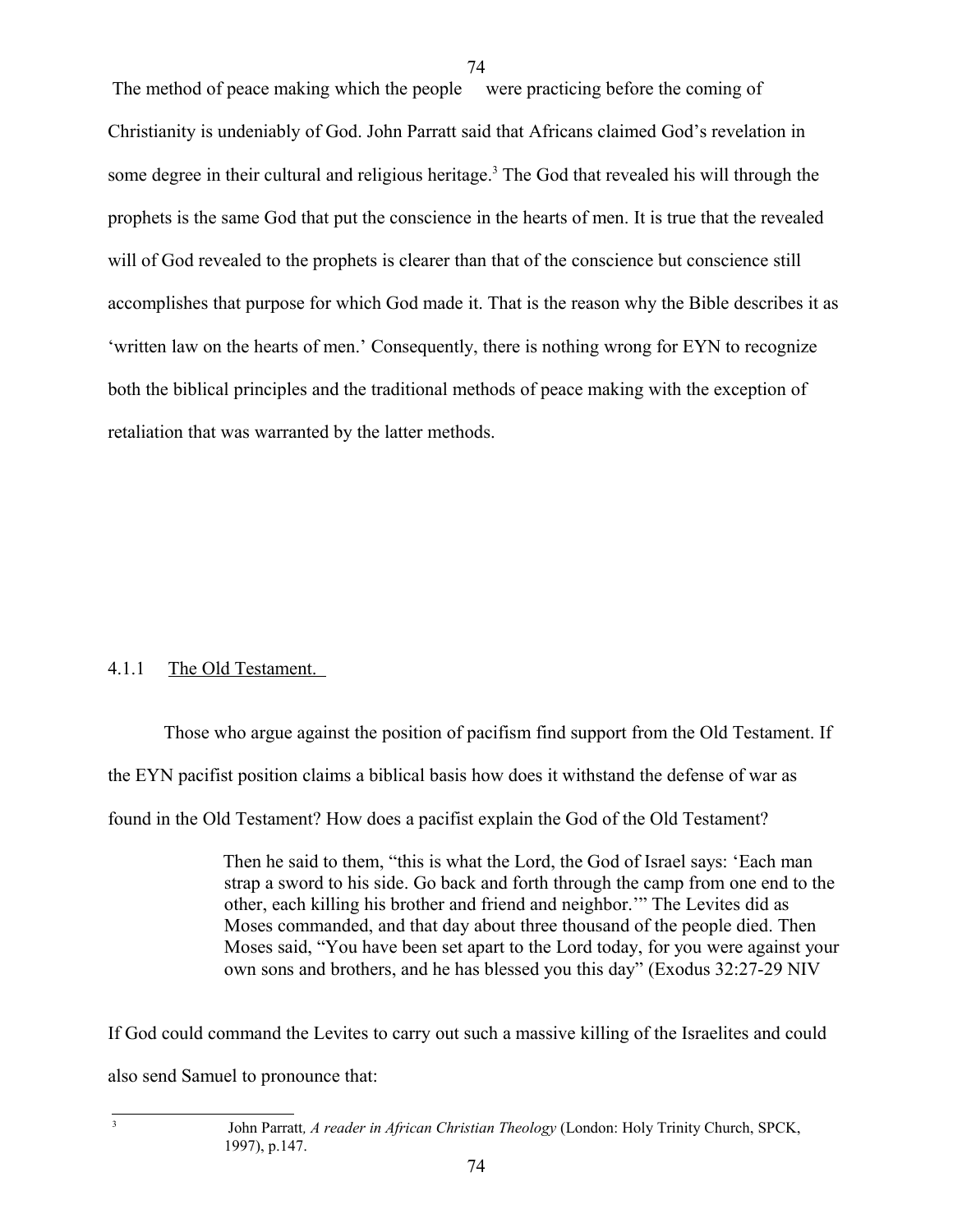This is what the Lord Almighty says: 'I will punish the Amalekites for what they did to Israel when they waylaid them as they came up from Egypt. Now go, attack the Amalekites and totally destroy everything that belongs to them. Do not spare them; put to death men and women, children and infants, cattle and sheep, camels

With such utterances many people conceive that there is no place for pacifism in the Old Testament. However, we should look carefully at God's initial plan for creating man in his own image. If God's initial plan was that creation should be in chaos, it would have been found in the Garden of Eden. But that was not the case. Adam and Eve lived peaceably even with the beasts of the fields. If God would have punished every sin or disobedience with death, the world would have been an empty space by now.

 Considering the incidence in the Garden of Eden, you will agree with me that sin alienated man from God because he disobeyed. Man became an enemy of God at the fall. Man would have been treated as an enemy in respect to the earlier pronouncement which says:

> And the Lord God commanded the man saying, 'You may freely eat of every tree in the garden; but of the tree of knowledge of good and evil you shall not eat, for in the day you eat of it you shall die' (Genesis 2:16-17).

When Adam and Eve discovered that they had sinned against God, they hid in the garden. Instead of God giving them what is due them, the penalty of sin which is death, he came with fatherly loving call, "Where are you?" A hostile voice to an enemy would have been "depart from me," or "woe unto you." Surprisingly, the man and his wife not only heard the voice of God but experienced God's love when he covered their nakedness.

Moreover, The Old Testament teaches that; "You shall not kill" (Exodus 20:13 RSV). And to make this law stronger in order to check out murder among his people, God still stresses the sacredness of human life when he says: "Whoever sheds the blood of man, by man shall his blood be shed; for God made man in his own image."(Genesis 9:6). Many people capitalize on

and donkeys' (I Samuel 15:2-3 NIV).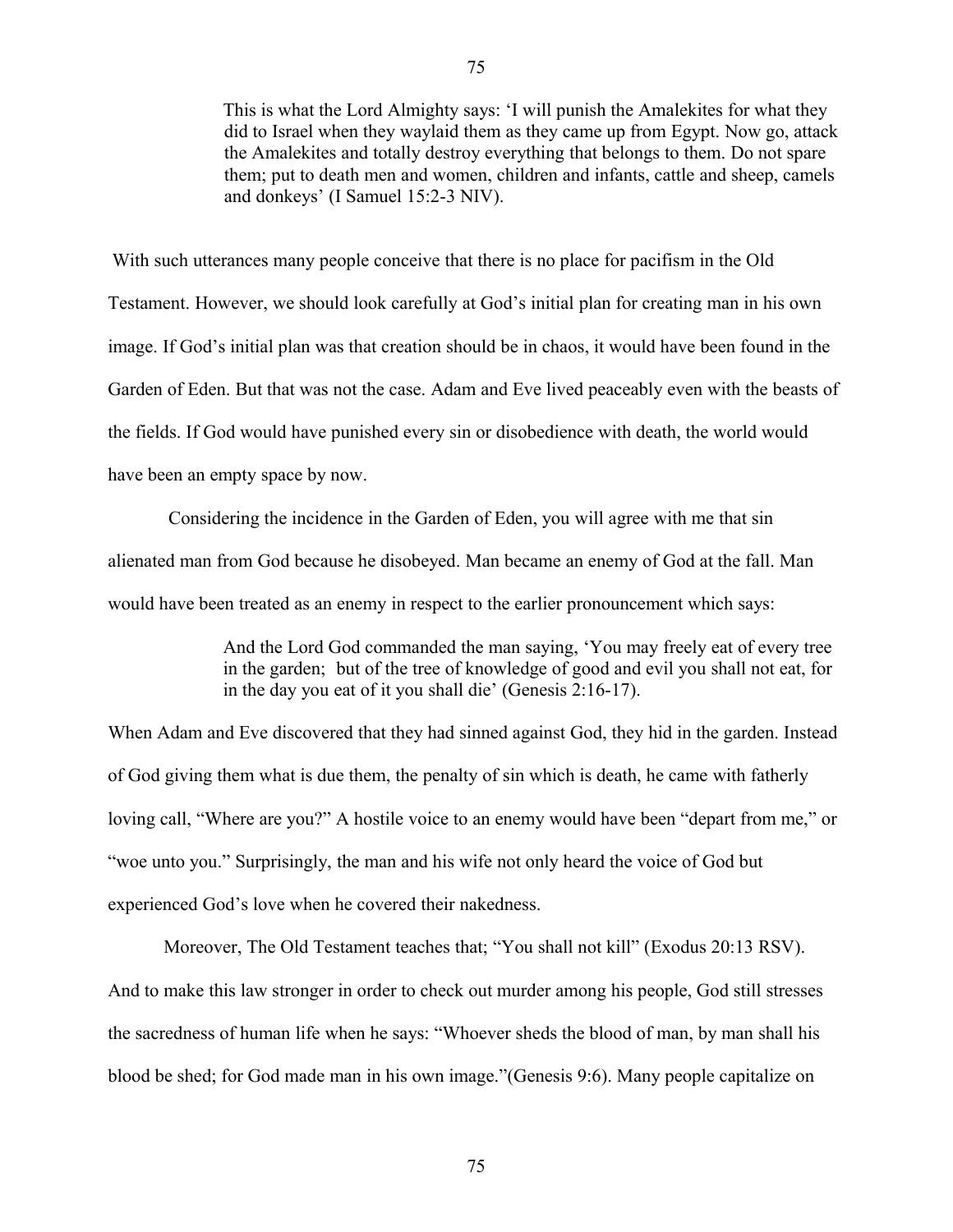this reading as just. Many state that this passage negates the issue of pacifism and promote retaliation.

 Let us look at the first murder committed in the Old Testament and try to see if the law was applied as it has been clearly spelled out. Cain murdered his brother and pretended to not know his whereabouts (cf. Genesis 4:8). Innocent blood has been shed. God could have killed Cain instantly because he had violated the law. Instead, God's mercy was bestowed upon him and he was only banished and left insecure. However, when Cain complained against this punishment God placed a mark on him. The mark served as a sign of security not as an announcement to his guilt. Justice served would have placed upon Cain the death sentence. On what occasion could justice be applied if not in a situation such as that of Cain? This is an example that God is not interesting in killing and counter killings.

Since peace was the initial plan of God for humanity, his will is to revert to a peaceful atmosphere for his people as the scripture asserts: "I will make a covenant of peace with them and rid the land of wild beasts so that they may live in the desert and sleep in the forests in safety" (Jeremiah 34:25 NIV). That was the type of atmosphere Isaiah that prophesied would be established with the reign of God in men's hearts:

> He shall judge between the nations, and shall decides for many peoples; and they shall beat their swords into plowshares, and their spears into pruning hooks; nations shall not lift swords against nation neither shall they learn war any more (Isaiah 2:4 RSV).

Many pacifists optimistically refer to this passage as a condition that could be attained in this life. Others think that this refers to the time of consummation when all evils shall be swept away. But the passage clearly describes this age not life after. It describes how the resources that are often wasted on weapons can wisely be used to boost the economy of any nation. That can only be possible when God reigns in the hearts of men, who are willing to listen to the voice of God:

> I am the Lord your God, who teaches you what, is best for you, who directs you in the way you should go. If only you had paid attention to my commands, your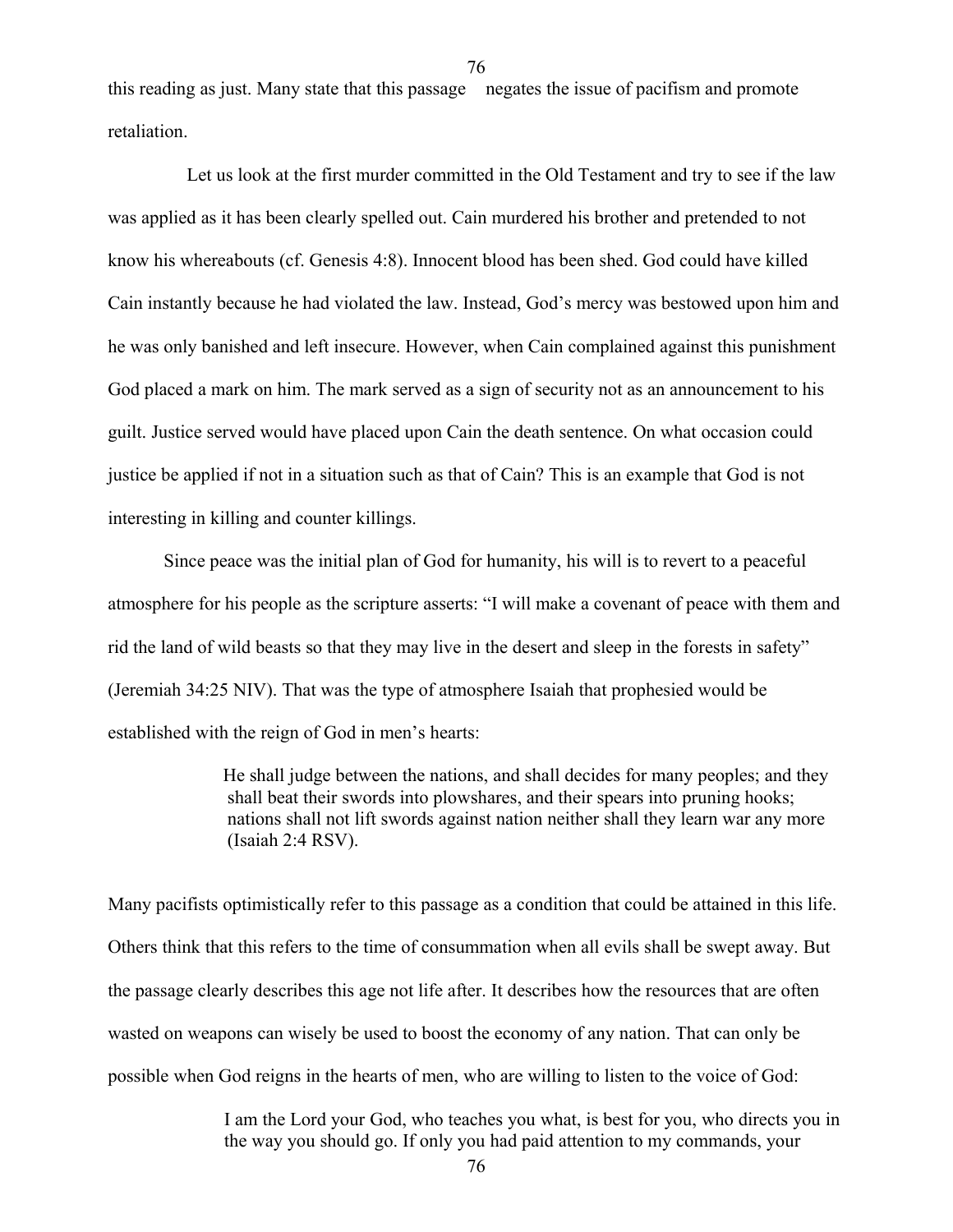77

sea (Isaiah 48:17-18 NIV).

peace would have been like a river, your righteousness like the waves of the

We notice in this passage that paying attention to God's commands makes one to live a righteous life and pursue peace. The scripture says: "when a man's ways are pleasing to the Lord, he makes even his enemies live in peace with him" (Proverbs 16:7). We could depict here that peace does not necessarily mean absolute absence of enemies. What is needed is the knowledge of God that can handle enemies rightly. Lack of listening to the voice of God makes one to device carnal ways of obtaining peace.

 Isaiah still relates peace with righteousness when he says; "The fruit of righteousness will be peace, the effect of righteousness will be quietness and confidence for ever" (Isaiah 32:17 NIV). If the fruit of righteousness is peace, the fruit of wickedness will be war. This implies that involvement in war is nothing other thing than wickedness. That is the distinctive feature of the peace that is obtained through God's way.

 So how do we reconcile the issue of peace and righteousness in the life of David? The Bible describes David as "a man after God's heart" (I Samuel 13:14). Even the wars David fought must have been approved by God. A man after God's heart will not contradict God in words and in actions. It came to a point that David thought it wise to build a temple for God. He became disqualified for no other reason than having blood stained hands. Many wars he fought had defiled him and he was not worthy to build a temple for God (cf. 1 Chronicles 28:3; 22:8). David was a man after God's heart, who had fought what many people call Holy Wars or just wars, is attributed with wanton behavior. This behavior made him unworthy to carry out the sacred assignment. Perhaps that is the reason why David later confessed: "…seek peace and pursue it" (Psalms 34:14), because he has discovered the folly of his violent action.

David had achieved a considerable peace during his reign because of his courage and military strength. However, from that experience he understood that violence could achieve only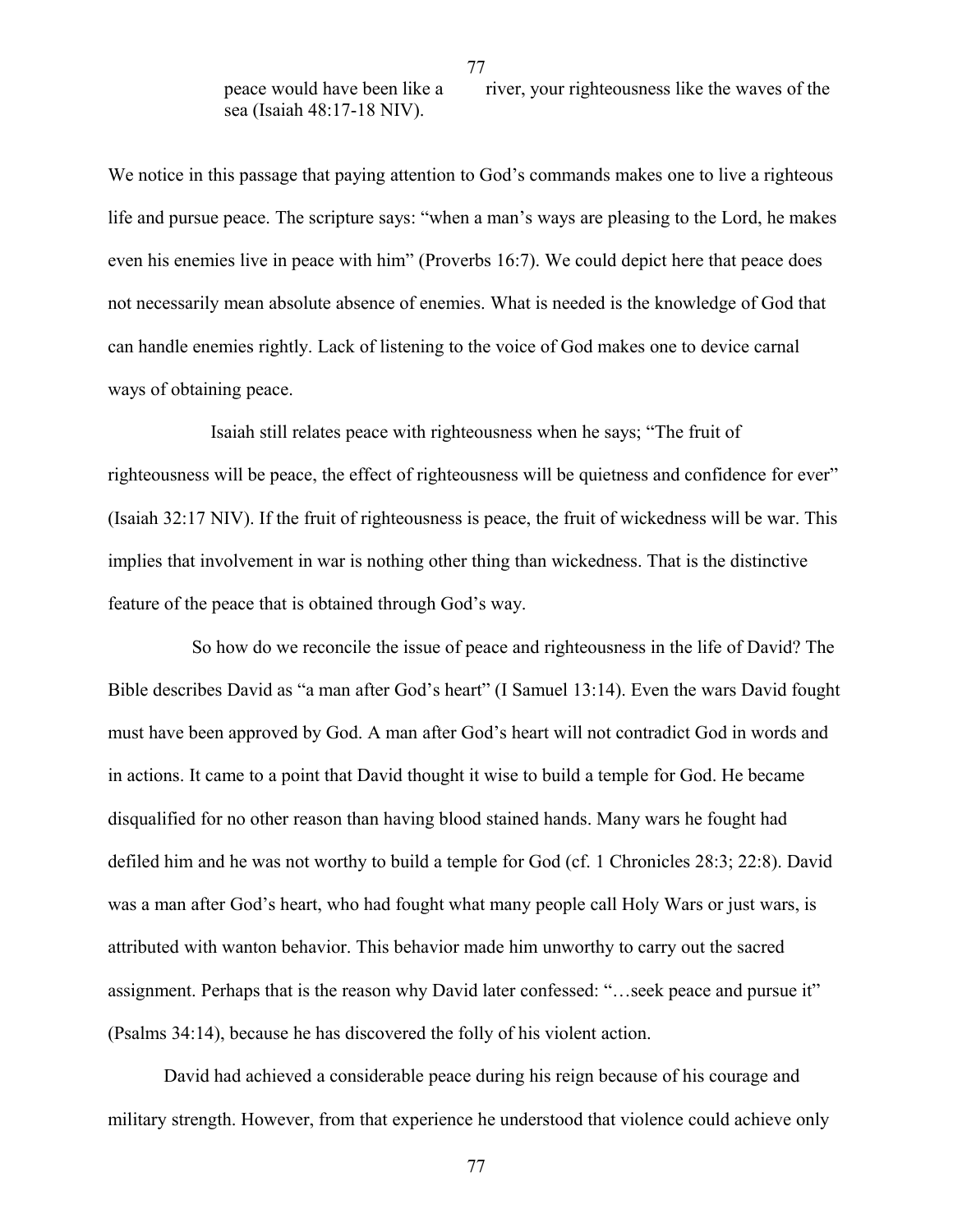temporary results. David recommended peace as something worth seeking and pursuing. There is nothing peace could not achieve. There is nothing violence cannot destroy. Moreover, nonviolence is able to sustain peace more than that which is obtained through violent action.

Let us examine how Elisha implemented a non-violent method in order to established peace between Israel and Syrians. The Syrian army had intended to destroy the Israelites. Their plot, however, was exposed by Elisha. The Syrians turned against him. Having the Syrian army blinded and taken into the center of the city of Samaria, Elisha refused the king to annihilate them. Instead, he asked the king to feed them and let them go. That was how the Syrians army were stopped from attacking the territory of Israel (cf. 2 Kings 6: 21-23). If violent action would have been taken against the army, there would have been a counter action from the Syrians. There are many other examples of pacifism in the Old Testament. These ones were cited just show that EYN pacifism has a scriptural backing of not only the New Testament but the whole Bible.

## 4.1.2 The New Testament.

Churches with peace background will often esteemed the Sermon on the Mount to stress biblical basis for their position. There are many passages in the New Testament that teach pacifism but the Sermon on the Mount serves as *locus classicus* to the biblical passages on peace. Dale Brown affirms the Sermon on the Mount "functions as a commentary on Paul's affirmation that the whole law is fulfilled in love"[4](#page-77-0) (c.f. Romans 13:10).

Pacifism is a biblical stance beginning with the reality and priority of membership in the kingdom of Christ. Emphasis is placed on the way of love, a spirit of brotherhood and reverence for life.<sup>[5](#page-77-1)</sup>

<span id="page-77-1"></span><span id="page-77-0"></span>

| You have heard that it was said, 'You shall love your neighbor and hate your<br>enemy.' But I said to who is in heaven; for he makes his sun rise on the evil and |
|-------------------------------------------------------------------------------------------------------------------------------------------------------------------|
| Dale W. Brown, <i>Biblical Pacifism (Elgin: Brethren Press, 2003)</i> , p.72.                                                                                     |
| Robert G. Clouse Ed. Four Christian Views, (Elgin: Intervarsity Press, 1981) p.86.                                                                                |
| 78                                                                                                                                                                |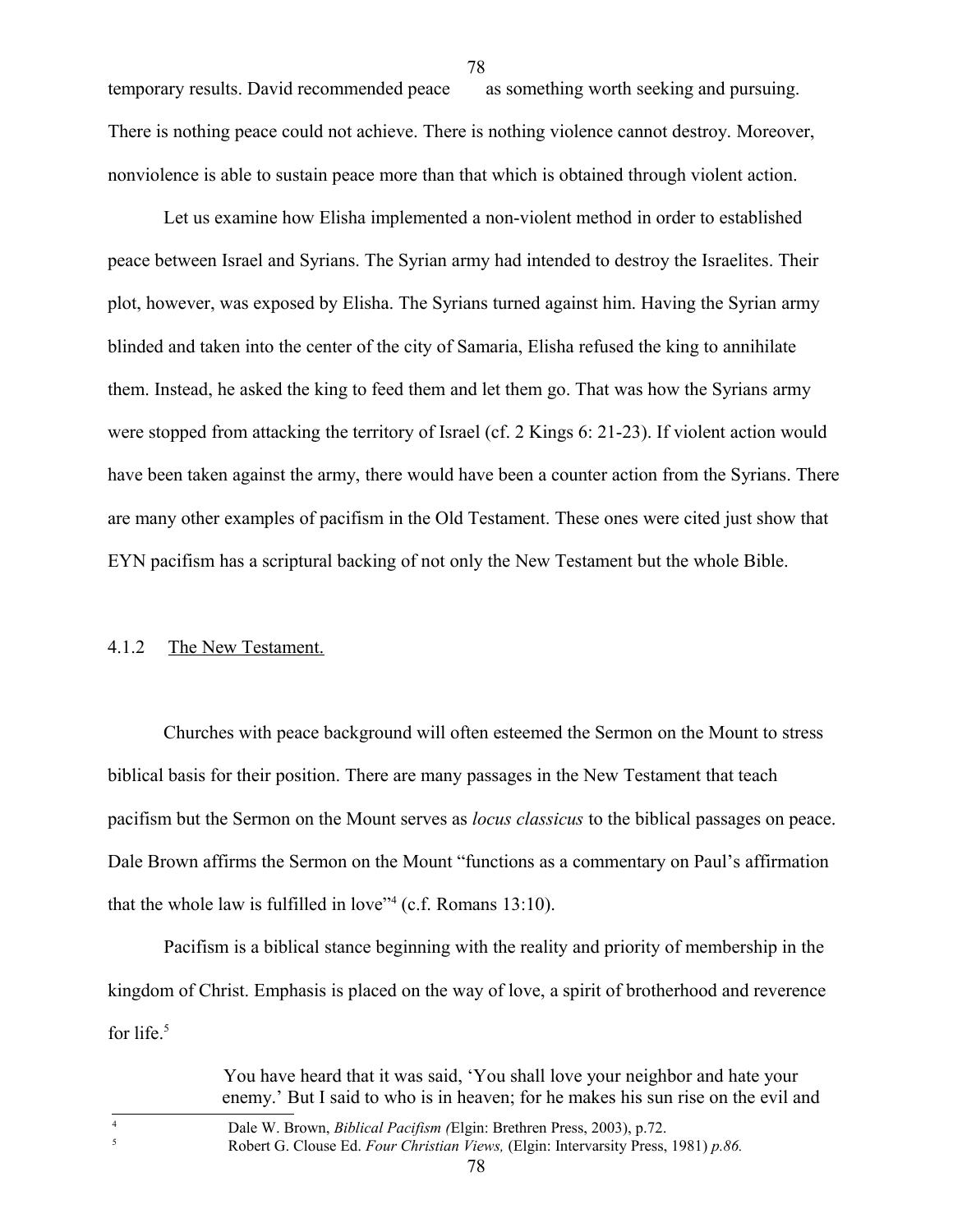the good, and sends rain on the just and unjust. For if you love those who love you, what reward have you? Do not even the tax collectors do the same? You therefore, must be perfect, as your heavenly Father is perfect (Matthew 5:43-46, 48).

79

Peacemakers have traditionally understood this passage as a call to nonresistance in the face of violence or oppression.<sup>[6](#page-78-0)</sup> In this passage Jesus moved the Old Testament law against killing in Matthew 5:38-39 to the more positive love toward all people. This new law does not permit paying back evil for evil but to overcome evil with good. Jesus showed the form of the true reality which dispelled the shadowy images left in the Old Testament.<sup>[7](#page-78-1)</sup> Jesus' command 'to love an enemy' is clarified in the latter part of the passage which says: 'that you will be children of your heavenly Father.' We are enjoined to do that which the heavenly Father equally does.

To justify his statement, Jesus practically exemplified what it means to love an enemy. Before his arrest, he told his disciples to sell their cloak and purchase a sword. If Jesus was suggesting readiness for war, he would not have said; "it is enough." Two swords to counter multitudes of people preparing for battle (cf. Luke 22:38)? But when the time came to use the sword appropriately, Jesus commanded: "Put your sword back into its place; for all who take the sword will perish by the sword. Do you think that I cannot appeal to my father, and he will at once send me more than twelve legions of angels," (Matthew 26:52f).

In addition to rebuking his disciples even of self defense, Jesus replaces the lost ear of an enemy. The servant of the priest that fell victim to the sword was an enemy since all that came that night were against Jesus. To prove wrong those who attribute weakness to pacifism, Jesus assured his disciples that he had the right to appeal for angels to defend him. Jesus condemns both retaliation and self defense in this episode. This example and many others serve as legacies Jesus left behind for his followers to emulate. The reason for such action is what Leyton Richards describes:

> <span id="page-78-1"></span>The way of war is destructive, of Christ is redemptive. War seeks to overcome evil by infliction of injury on evil doer or agents. Jesus Christ on the cross by the

<span id="page-78-0"></span><sup>&</sup>lt;sup>6</sup> Church of the Brethren 1991 Annual Conference, p.7. 7 William Keeney, *Lordship as a Servanthood: Thirteen Lesson on Biblical Basis for Peacemaking*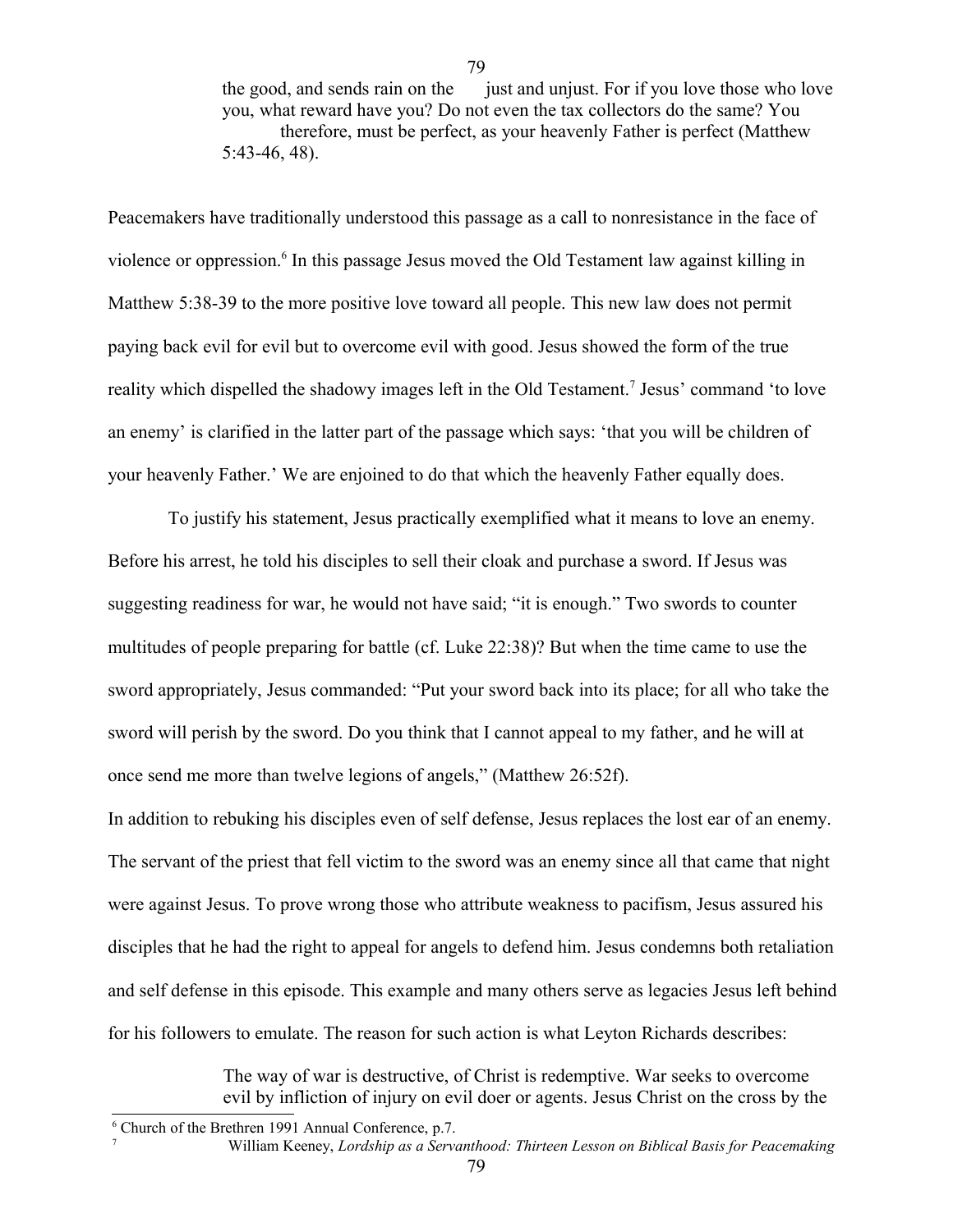endurance of the utmost injury that evil doer cares to inflict. War treats men as things, Jesus always treated them as living souls capable of responding to the love of God; war operates by killing the enemy, Jesus sought to kill the enmity; war crushes men in order to achieve victory, Jesus lost the battle in order to win men.[8](#page-79-0)

This is the power that resides in nonviolent action. Zechariah, the father of John the Baptist, prophesied about Jesus as the one "to guide our feet into the way of peace" (Luke 1:78b).

Clarence Jordan distinguishes the way of Jesus from the old law. In his book, *Sermon on the Mount*, he describes the scope of the old law which permits one to inflict more injury than received or limits the retaliation to the exact damage done according to the law of Moses (cf. Exodus 21:23-25). Jesus gives a significant change to this perspective; "You have heard that…", "But I am telling you…" Jordan describes love as the adult stage of the Christian life. Love makes a man to outgrow childish and acts maturely.<sup>[9](#page-79-1)</sup> He argues his point thus:

> To talk about unlimited retaliation is babyish; to speak about limited retaliation is childish; to advocate limited love is adolescence; to practice unlimited love is evidence of maturity…It is the desire of the father that his son becomes adult like him. $10$

The love which is unconditionally shown to the enemy is that which is regarded as maturity. This kind of love that is aimed at pursuing peace is also expressed as the wisdom that comes from above (cf. James 3:17). This love equally relates to righteousness as earlier pointed out in the Old Testament. (James 3:18; cf. Isaiah 32:17). From this analysis we could see the reason the Church of the Brethren considers pacifism as a religious policy. So it is never a mistake to hold to it without giving a second thought since both the Old and the New Testament approve of it.

## **4.2 Nigerian Context**.

<span id="page-79-2"></span>9

Considering what pacifism can accomplish as described in the scriptures cited above, we are going to examine how compatible pacifism is with the heterogeneous type of society like

<span id="page-79-0"></span>8 Geoffrey F. Nuttal, *Christian Pacifism in History(* Berkeley: Basil Blackwell and Matt Ltd.,1971),p. 84

<span id="page-79-1"></span>Clarence Jordan, *Sermon on the Mount* (Valley Forge: Judson Press, 1952), p.64. 1 0  $^0$  Ibid., p.69f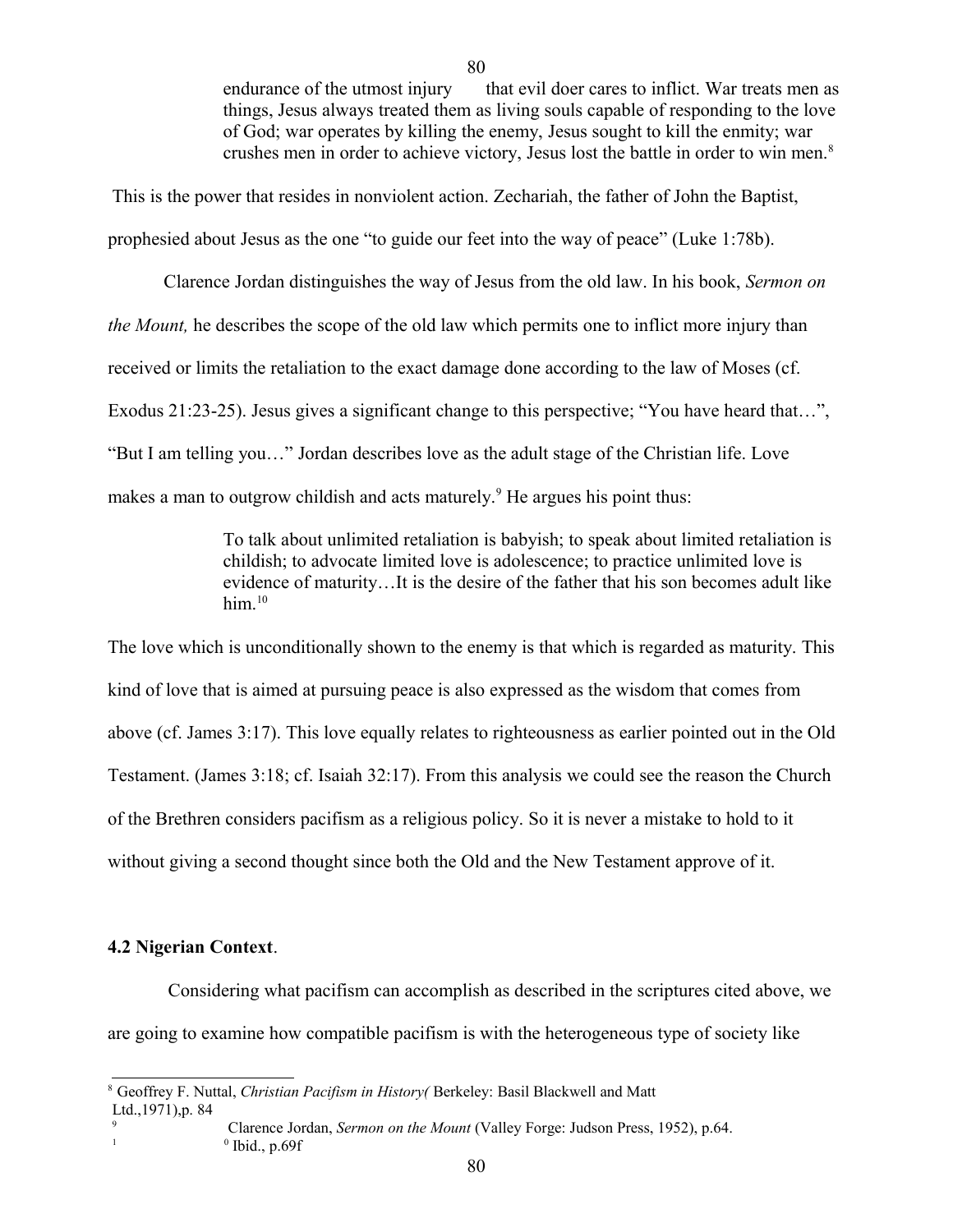81

Nigeria. In spite of the diversity that is found in the Nigerian society, there is a commonality in the ethnic groups in the EYN region. For instance, the various ethnic groups of *Lardin Gabas[11](#page-80-0)* claim *M'buma* ancestral origin and therefore are akin to one another. This commonality is described thus:

> The soundest proof of the common ancestry of all the people of *Lardin Gabas* lies in the similarities among their languages. Linguists attest that they all are a closely related group characterized by an almost identical sound system, a great similarity in morphology and syntax, and high percentage of identical vocabulary…before the introduction of Hausa, the people of *Lardin Gabas* had little difficulty in understanding each other or in learning each other's language.<sup>[12](#page-80-1)</sup>

Far more than just a claim of common ancestral origin, Nigeria, like most of Africa, is communal in nature. This mutual relationship and peaceful coexistence of these ethnic groups are demonstrated in sharing the joy in the naming ceremony of a new born baby, marriages, and other festive moments. Death also brings people together sharing sorrow over the demised. Few other contexts like Nigeria can easily accommodate pacifism because of the communal life in our culture. For that reason peace is our culture because communal life can hardly be operated in a turbulent atmosphere. This is what EYN pacifism aims for; to remind Nigerian Christians what is inherent in our culture and confirmed right by the Scriptures – that pacifism is a peaceful coexistence in the presence of diversity.

## 4.2.1 Nigerian Culture

Nigerian culture like any other culture is dynamic. This does not mean that there is nothing peculiar about Nigerian culture. Biyang Kato affirms that and says:

Admittedly, certain characteristics may distinguish Africans from non-Africans; such as a formers' practical approach to problems, solving problems more often by compromise than by conflict, and the emphasis on a communal life as  $\qquad \qquad$  a family or tribe.<sup>[13](#page-80-2)</sup>

<span id="page-80-0"></span><sup>&</sup>lt;sup>11</sup> Lardin Gabas is the name designated to the autonomous Church in north-eastern Nigeria by Church of the Brethren Missionaries and partly by Basel Mission. This name was later changed to Ekklesiyar Yan'uwa a Nigeria. <sup>12</sup> Chalmer E. Faw, Ed. *Lardin Gabas: a Land, a People, a Church* (Elgin: The Brethren Press, 1973), p.30

<span id="page-80-2"></span><span id="page-80-1"></span><sup>&</sup>lt;sup>13</sup> Biyang H. Kato, Biblical Christianity in Africa, (Nairobi: Africa Christian Press, 1985), p.40.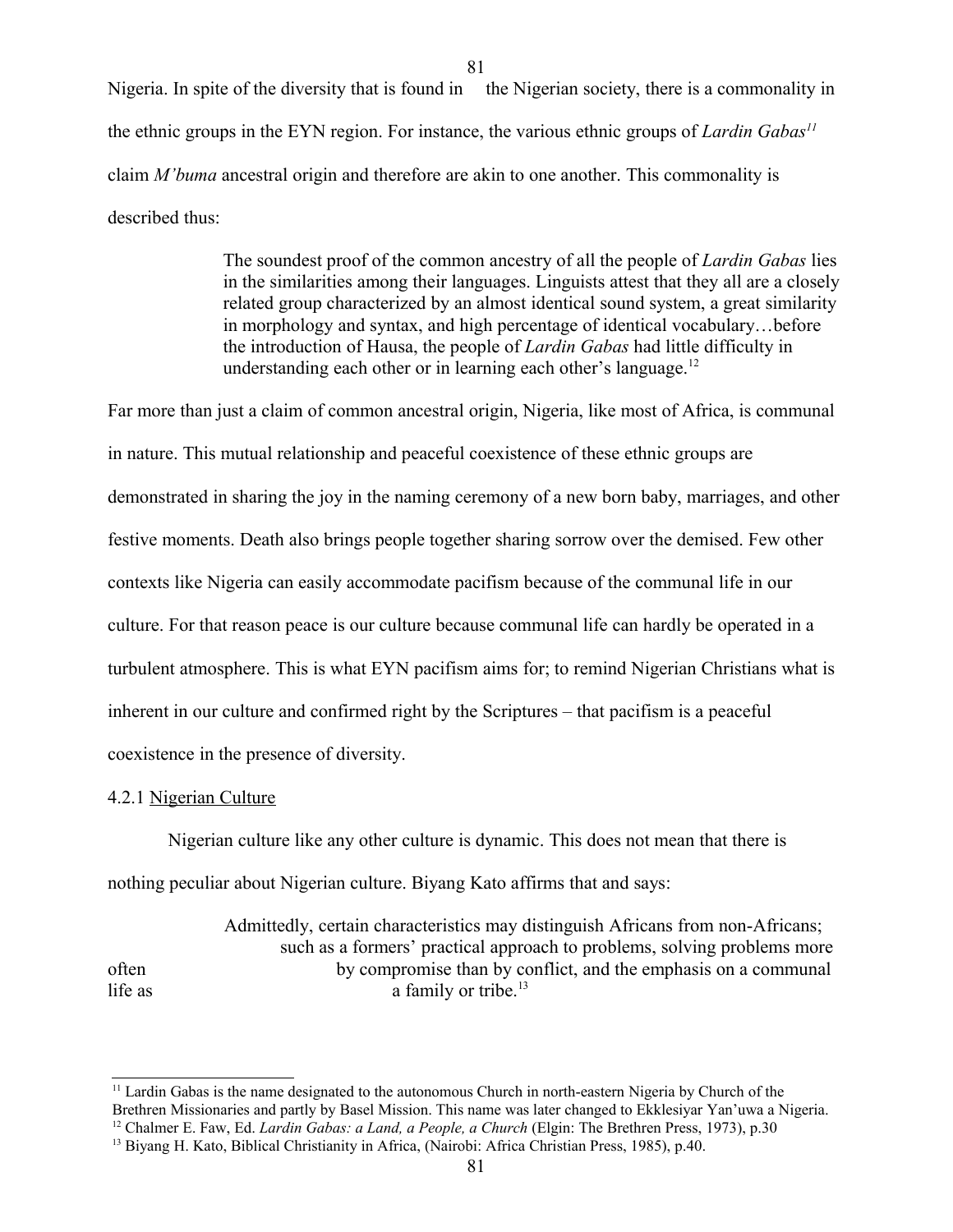I have earlier mentioned communal life which characterizes typical African society. This communality binds the people to act as one people despite the diverse clans and families. That is the reason a Nigerian calls someone from his village a brother. A brother to him does not necessarily mean a biological brother but any person that shares his joy and sorrow. From this perspective it is much easier to transmit the message of peace to the people of Nigeria than any other culture. Since Nigerians identify with brotherhood, this concept can be broadened further into the biblical concept of brotherhood. Consequently, ill will against people is reduced and results in minimal violence.

82

African culture therefore needs to be appraised in order to communicate issues of value such as pacifism. Excluding culture from the peace dialog, we miss the potentiality of Nigerian cultures' conduciveness toward pacifism. Tite Tienou describes what culture is and what it does:

Culture is an integral system of beliefs (about God or reality or ultimate meaning), of values (about what is true, good, beautiful and normative), of customs (how to behave, relate to other talk, pay dress, work, play, trade, farm, eat, etc), and institutions which express these beliefs, values and customs (government, law courts, temples, or churches, family, schools, hospitals, factories, shops, unions, clubs etc) which binds a society together and gives it a sense of identity, dignity, security and security and continuity.[14](#page-81-0)

When we connect the thought of Kato who describes Africans as those who solve problems more often by compromise than by conflict with what is described in this quotation, we can conclude that African culture is compatible with biblical pacifism. So if culture is way of life, <sup>[15](#page-81-1)</sup> we can categorically say that peace is way of African culture.

Since culture outside the Bible depends absolutely on the general revelation, there is a possibility of deficiency. The biblical teaching of pacifism can bridge that gab. For instance, when culture gives as a last resort to retaliate, the gospel of Jesus is there to echo, "You have heard that it was said…but I tell you." However, I concur with Tite who says; "we need to

<span id="page-81-0"></span><sup>&</sup>lt;sup>14</sup> Tite Tienou, The Theological Task of the Church in Africa, (Nairobi: Africa Christian Press, 1990), p.20. Citing LCWE, *The Willow bank Report,* pp. 6, 7.

<span id="page-81-1"></span><sup>15</sup> Kato, *Biblical Christianity in Africa,* p.40.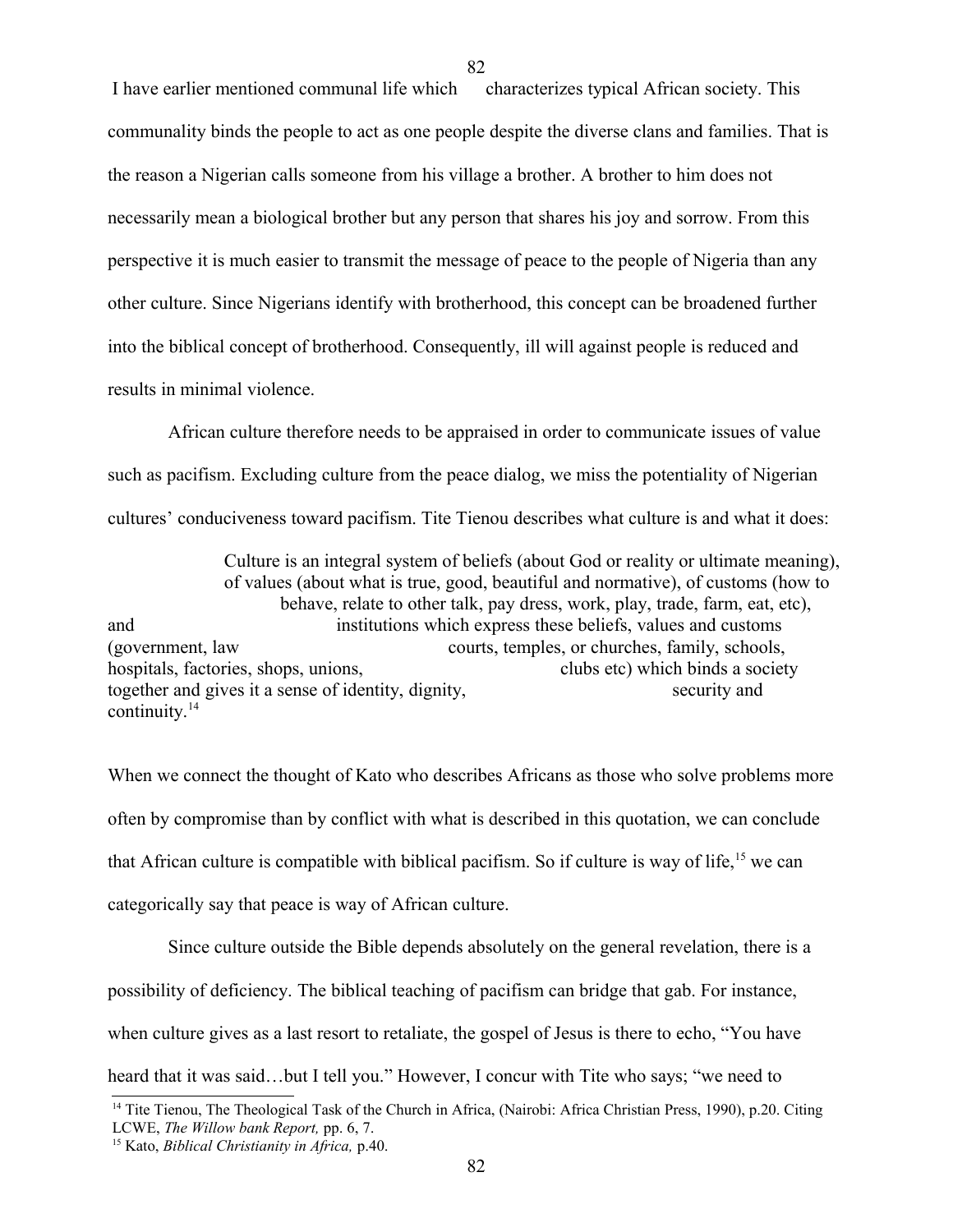examine African culture very closely to see what elements are compatible with the Gospel message."[16](#page-82-0) There are many good things in Nigerian culture if rightly utilize will enhance peaceful coexistence among the diverse ethnic groups and religions.

4.2.2 Crises

The disintegration of ethnic groups of the *Lardin Gabas* began with the invasion by the Fulani from the south and the Kanuri from the north. Life was made miserable for the local people. They were using a policy known as 'divide and rule,' which made them to succeed in destroying the local dynasties of the local people. Whenever they were coming to invade a village, they would first inform the neighboring villages that they had nothing against them. The villages that were told they would not be harmed would fold their arms and watch their neighbors being attacked.<sup>[17](#page-82-1)</sup> Initially, the attacks were for "raiding for slaves and exacting power."<sup>[18](#page-82-2)</sup> Later the motives turned to Islamic proselytizing of the people furthering disintegration of community with these ethnic groups. This fueled a series of religious conflicts. Consequently, religious intolerance became the norm. Nigeria is left with suspicion, ill-will, and hatred among one another and among the Christians and Muslims. One could ask how pacifism can be practiced in such a situation. When we critically examine the root causes of the crises, we understand that external factors constitute just a part, while internal problems take the rest. Therefore, if the internal crisis can be resolved, the external force can be dealt with as well. When Nigerians, men and women, Hausa and Igbo, Muslim and Christian can recognize and embrace our common cultures and traditions, can celebrate our commonality, crises can be reduced to its barest minimum.

<span id="page-82-0"></span><sup>16</sup> Tienou, *The Theological Task of The Church in Africa,* p.23.

<span id="page-82-1"></span><sup>&</sup>lt;sup>17</sup> Doma Nukura, Interview.

<span id="page-82-2"></span><sup>18</sup> Ibid., p.37.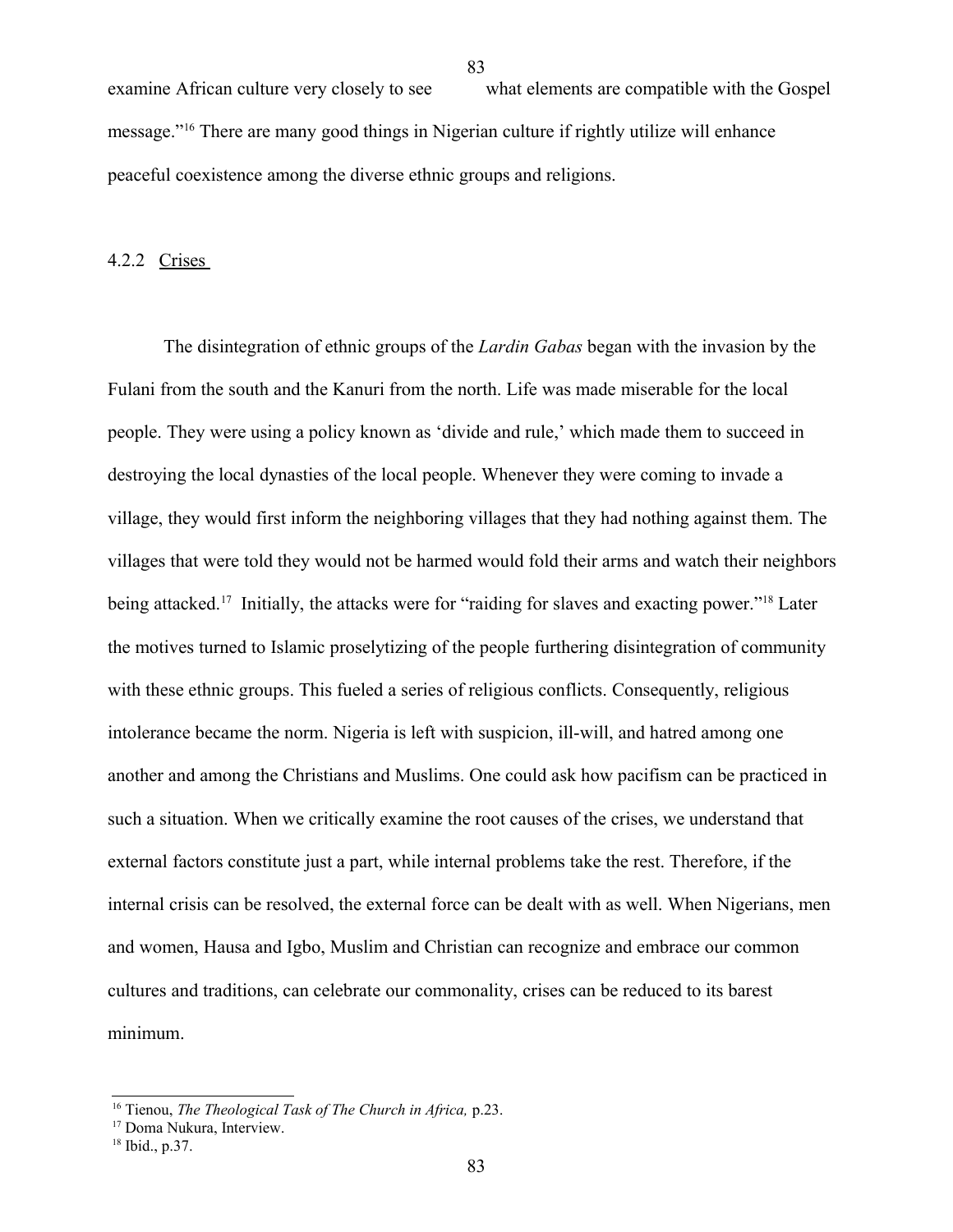84

#### 4.2.2.1 Ethnic crises.

The common causes of conflicts among ethnic groups are economic, political, or religious. In a developing country like Nigeria when population growth has outweighed economic strength, conflicts develop over limited resources. With the overwhelming increase of migration of people from rural communities to towns of Nigeria, has created a heterogeneous type of society. Having lived in such a community for a period of time, some people who might not be the indigenes may claim equal right with the indigenes. They may like to have a share of the economic opportunities or wish to occupy political offices. Consequently, struggles between competing groups and interests for control of power erupt and often develop into violent conflict.<sup>[19](#page-83-0)</sup> Paradoxically, the little resources that are fought for are more often than not destroyed during the crises.

However, the multi-ethnic community in Nigeria did not start with the proliferation of towns and cities. Unity in diversity is typical of African society. A village may have several clans living together. EYN stresses that in spite of our diversity we should to tolerate one another and live together. There is no sense in one ethnic group desiring to survive while terminating the existence of the other ethnic group.

#### 4.2.2.2 Religious Crises

For quite a number of years Nigeria has been known for religious tolerance. Every faith was accorded its due. Muslims respected the sanctity of the church while Christians respected the sanctity of the Mosque.<sup>[20](#page-83-1)</sup> However, upheavals of religious disturbances have changed the story. Both Christians and Muslims have raised arms against one another. This new development has

<span id="page-83-0"></span><sup>&</sup>lt;sup>19</sup> Shedrack Gaya Best, *The Challenges and Prospects of Peace Building on the Plateau* (Jos: a Paper presented at

<span id="page-83-1"></span>Annual Conference organized by Centre for Peace Advancement in Nigeria, September, 2006), *p.5.*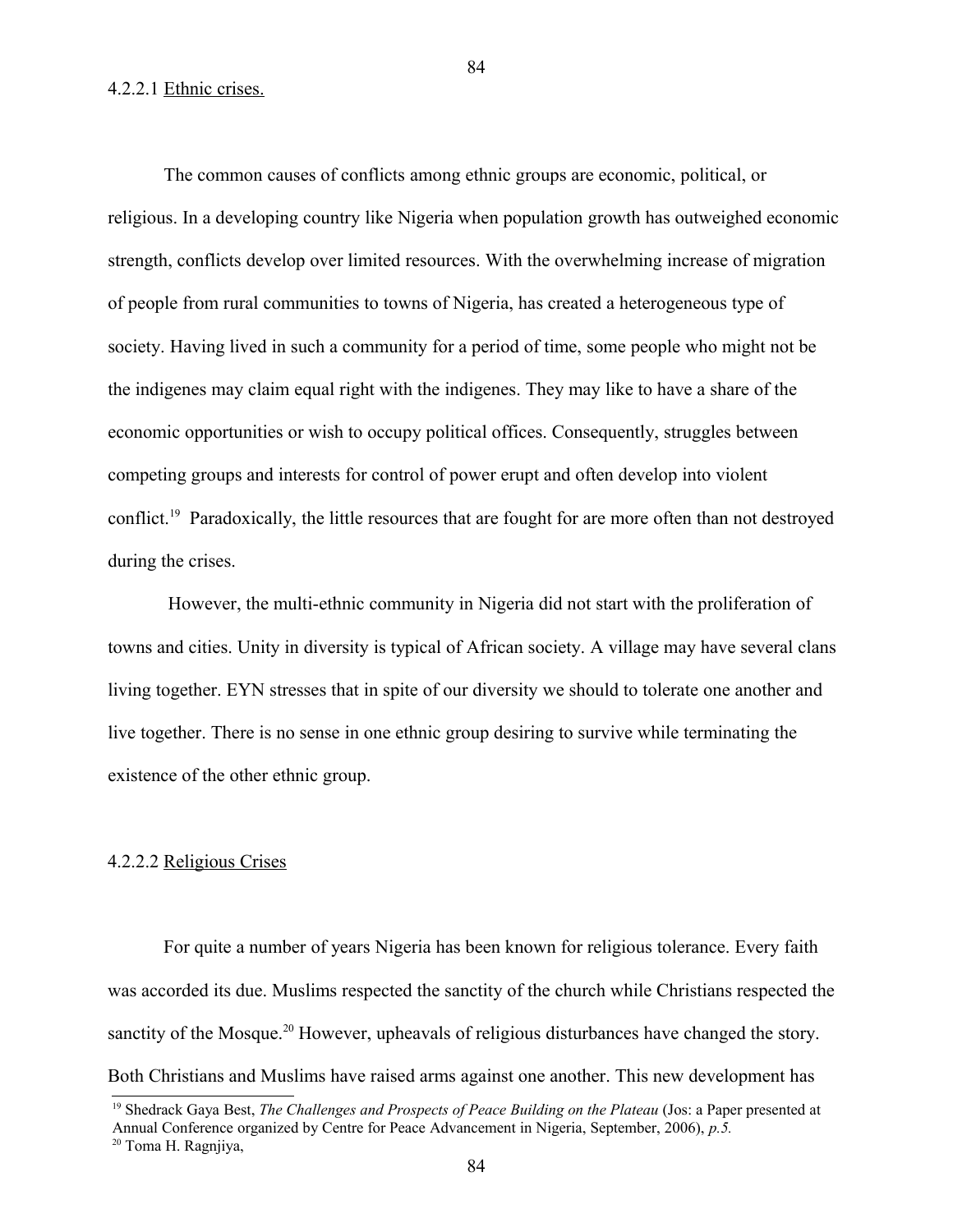deteriorated the Christian –Muslim relationship. As a result, people began to ask how reliable is pacifism in ensuring the future existence of the church? Even though some Christians have reacted violently to the actions of the Muslims, the church is still constantly targeted for destruction. This situation makes some people maintain that if the church dares to uphold the teachings of pacifism we will be at the mercy of the Muslims.

When we look at the history of the persecuted church of the first three centuries, we find no record showing the church attempted to retaliate. The church survived. Eusebius described one of the episodes in the life of the church in Phrygia: "A church was surrounded and set on fire with its congregation, the whole village, inside it."<sup>[21](#page-84-0)</sup> Instead of the church ceasing to exist in such terrible periods, the Christian faith was maintained and passed to us in fulfillment of the word of Jesus: "…and on this rock I will build my Church, and the gates of Hades will not overcome it" (Matthew 16:18).

 It was not persecution that threatened to terminate the existence of the church. It was what Eusebius describes as "danger of worldliness, misuse of power, lowering of moral standards and existence of many heretical and schismatic groups even among its own leaders."<sup>[22](#page-84-1)</sup> The church that had grown stronger even in the face of persecution was reduced to nothing when Christians lost focus and grabbed vain things. The history proves therefore that the church should not fear pacifism. It should fear the infiltration of worldliness. The EYN concept of pacifism is timely and relevant in Nigerian context because it ensures the survival of the church.

## 4.2.2.3 Political crises.

The politics is another factor that creates doubt of the efficiency of pacifism in creating a peaceful coexistence. It seems difficult to differentiate between political crisis and the religious

<span id="page-84-0"></span><sup>&</sup>lt;sup>21</sup> John Foster, *Church History: First Advance AD 29 – 500* (London: Holy Trinity Church, SPCK, 1972), p82. Citing Eusebius. 2 2

<span id="page-84-1"></span><sup>&</sup>lt;sup>2</sup> Ibid. p. 85.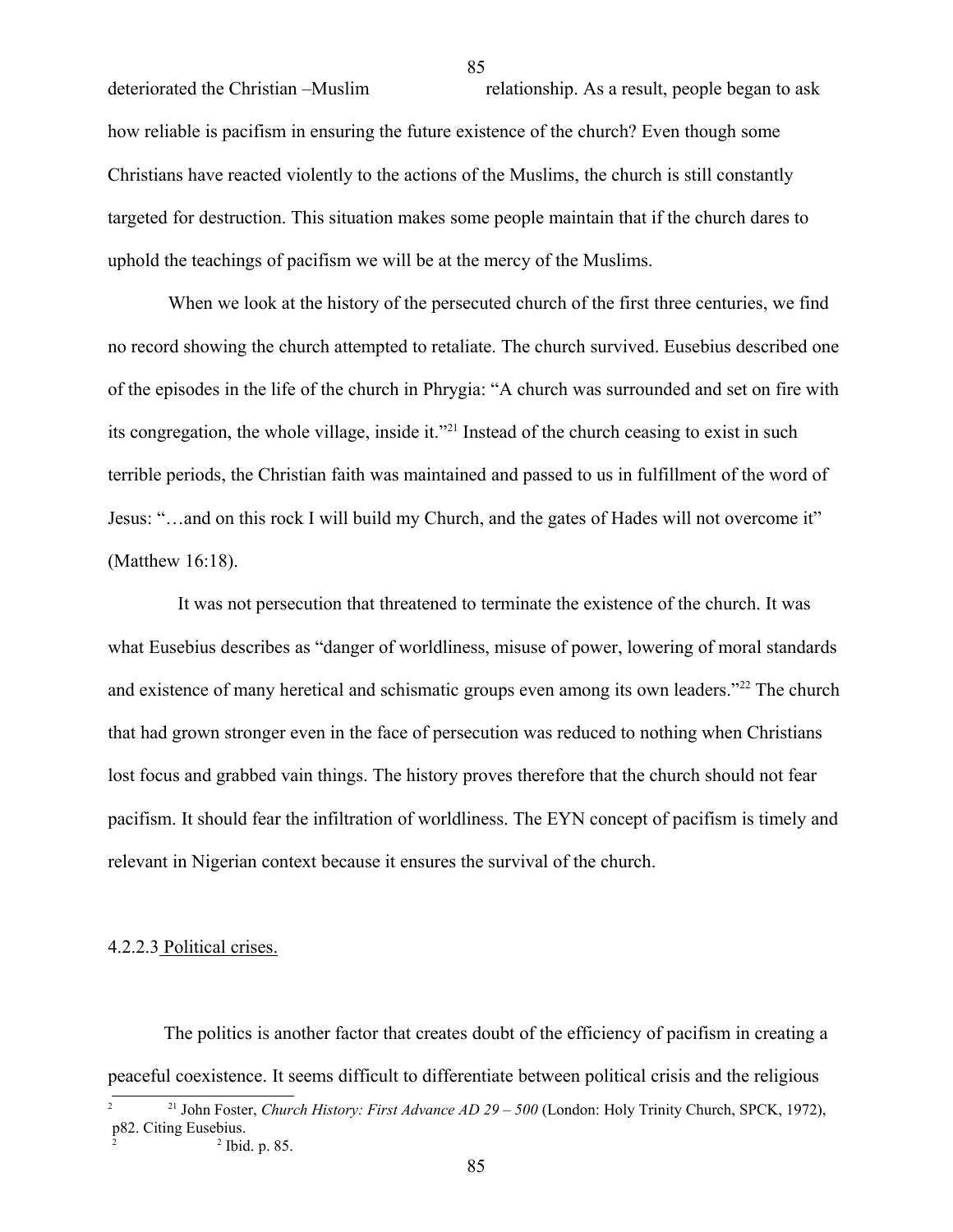crisis because of how religion is often used as a tool in politics.<sup>[23](#page-85-0)</sup> Gaya Best concords with this fact when he states:

86

It is because of the failure of the elite to achieve their political ambition of controlling the tradition and the bureaucratic source of power plus the accompanying privileges, that cause them to invent and utilize ethnic, religious and citizenship forms of identity.<sup>[24](#page-85-1)</sup>

The failure of the politicians to achieve their goals through political policy will often make them blame mistakes on religious and tribal affiliations. The politicians' objectives are to control both the economic and political powers, consequently, enriching the politician and placing their beloved in available positions at the expense of other citizens. Should Christians be involved in this kind of power struggle? We should not. When we begin to ask which religion is the majority, what often comes to our mind is which religion dominates? But this is not what is needed in a country like Nigeria. What is needed of Nigerian religions is not which religion is superior, rather the ability of each religion and its policies to gear towards the transformation of human society through cordial human relationship.<sup>[25](#page-85-2)</sup> When we peaceably live in our heterogeneous society we begin to experience heaven on earth.

EYN pacifist stance advocates for such mutual coexistence in our diverse faiths. The secularity of Nigeria calls for all religions to tolerate and accommodate one another as provided in Article 40 of the Constitution of the Federal Republic of Nigerian:

> Every person shall be entitled to assemble freely and associate with other persons, and in particular he may form or belong to any political party, trade union or any other association for the protection of his interests.[26](#page-85-3)

This provision prohibits the imposing of ideas of a person or group of persons on another. Since individuals have freedom of choice, we should use opportunities to associate with people of other faiths and learn from one another. More importantly, a Christian should use Christ-like manners

<span id="page-85-0"></span><sup>2</sup> 3 <sup>3</sup> Ragnjiya, p.3.

<span id="page-85-1"></span><sup>2</sup> 4  $4$  Gaya Best, p. 7

<span id="page-85-2"></span><sup>&</sup>lt;sup>25</sup> Mary Gerard, *Christianity and The Nigerian Legal System*, A paper presented at WAATI National Conference (Nigeria Zone), Ilorin, 2001.

<span id="page-85-3"></span><sup>2</sup> 6 Constitution of the Federal Republic of Nigeria, 23.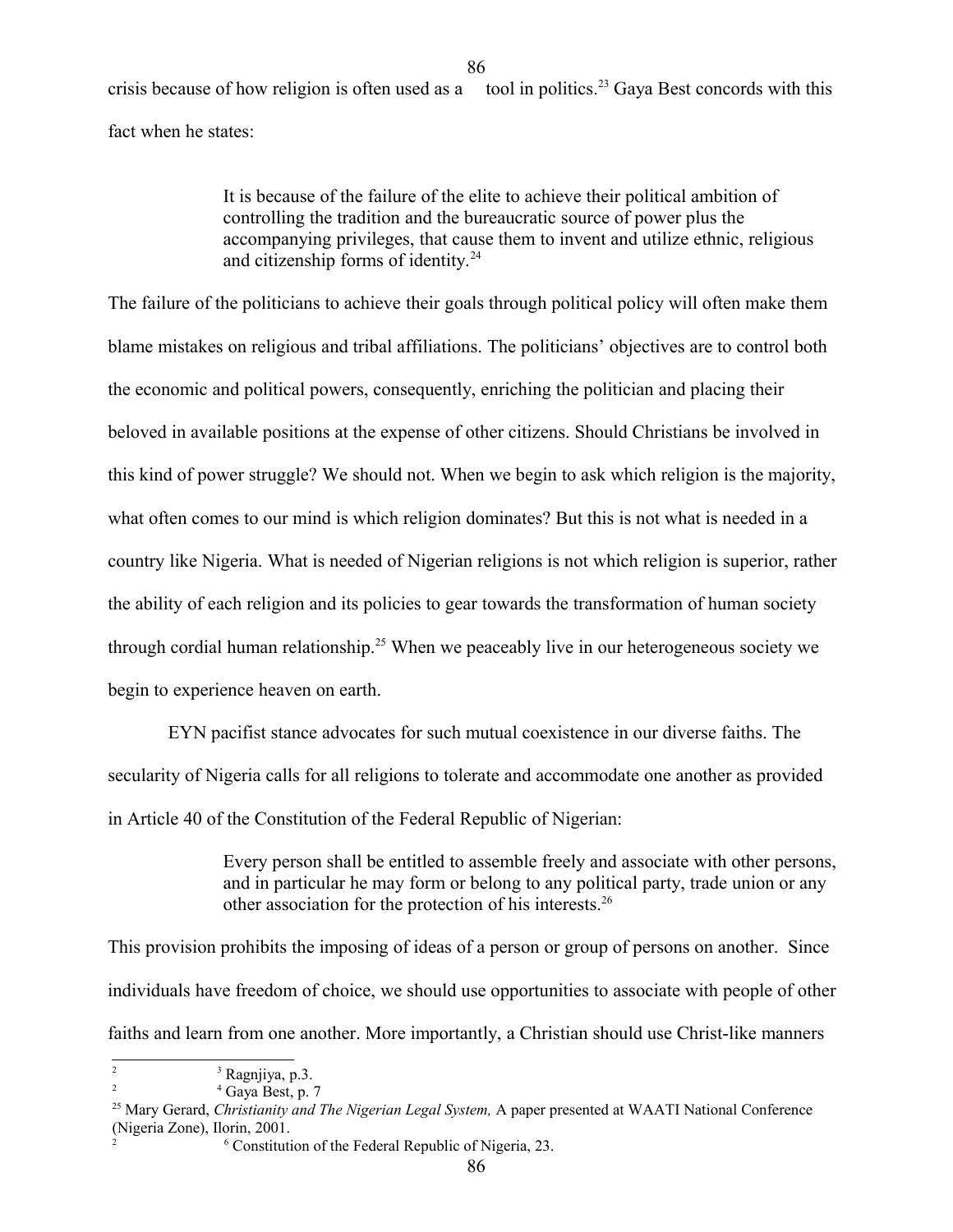to lay a good legacy in their party by not attacking their opponent for any selfish

ambition.

4.2.3 Sharia.

Jan Boer rightly observed the situation in Nigeria when he described it thus:

The 1980s in Nigeria were marked by horrendous religious riot that continued throughout the 90s and have already taken us into the new millennium. With the adoption of Sharia in a number of northern states in Nigeria, new tensions and even riots have flared up- a process to which at this moment no one can foresee the end.<sup>[27](#page-86-0)</sup>

The implementation of Sharia in some of the northern states in Nigeria did not only fuel violence

87

but also questioned the secularity of Nigeria as stipulated in section 38(1) of the Constitution of

Nigeria:

Every person shall be entitled to freedom of thought, conscience and religion, including freedom (either alone or in a community with others and in public or private) to manifest and propagate his religion or belief in worship, teaching, practice and observance.<sup>[28](#page-86-1)</sup>

The above declaration has been violated with the implementation of Sharia in those states. Julius

Adegbola explains the implication of Sharia on Christianity:

Christian who try to witness to Muslim or Muslims who attempt to change their religion must be punished until they die. New Churches cannot be built; the old ones cannot be rehabilitated. Religions cannot be displayed publicly and processions by Christians would be strictly forbidden. Any loud playing of Christian music, public preaching, etc. will be banned.<sup>[29](#page-86-2)</sup>

The silence of the church in Nigeria over this development may be the termination of its

existence. This is what motivated Christians in Kaduna to protest against the implementation of

<span id="page-86-0"></span><sup>&</sup>lt;sup>27</sup> Jan H. Boer, *Nigeria's Decades of Blood: Studies in Christian and Muslim Relations* (Jos: Stream Christian Publishers, 2003), p.24.

<span id="page-86-1"></span><sup>2</sup> 8 <sup>8</sup> Constitution of the Federal Republic of Nigeria, 1999, 22.

<span id="page-86-2"></span><sup>&</sup>lt;sup>29</sup> Eunice O. Abogunrin, *Freedom of Religion: A Nigerian Reality*. A Paper presented at West African Association of Theological Institutions (WAATI) National Conference – Nigerian Zone, Ilorin, 2001, p.14, citing Julius O. Adegbola, *The Sharia and its Implications for Christians and other Non-Muslims in Nigeria.*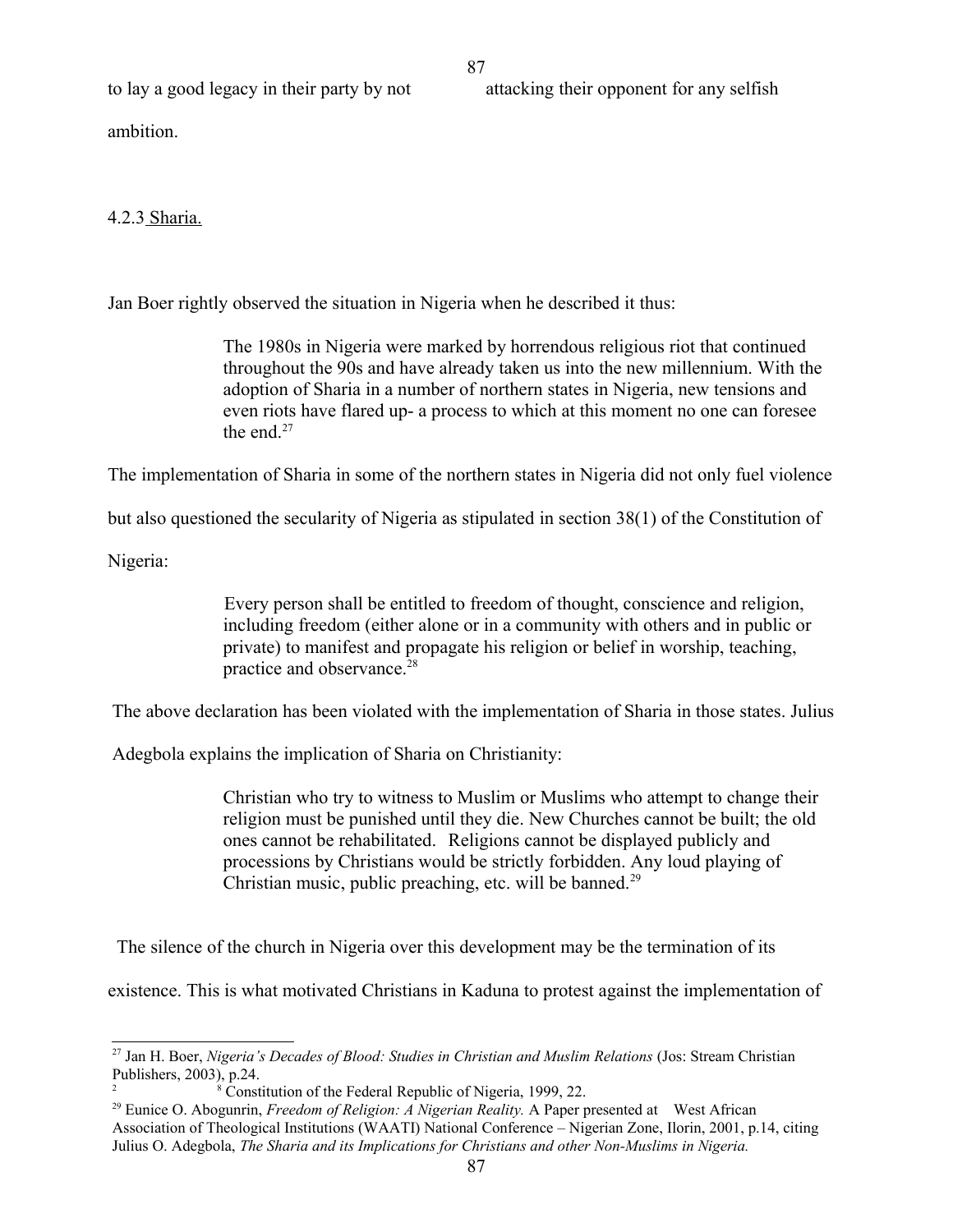Sharia in that state. This led to a crisis with claims hundreds of lives and destruction of properties.<sup>[30](#page-87-0)</sup> Other happenings in several places with similar religious backgrounds placed a big question mark on the security of Nigeria. Besides that, the proliferation of religious crises in Nigeria raises doubts in the minds of many Christians about the peaceful coexistence with Muslims. If Christians are denied their rights to the freedom of speech or protest against certain policies in Muslims dominated areas and suffer persecution for it, what will happen if they do not act for their right? That is the question many Christians ask who are skeptical concerning the effectiveness of pacifism in managing conflict.

In respect of the on going situation, some Christians think that with the implementation of Sharia in certain states in Nigeria, pacifism would not ensure future existence of the church in those parts of this country. As we have stated, external forces cause little damage to the church. While the external oppression causes unity and historically can make the church stronger, the internal pressures will bring division and instability to the church. If the church should fear anything it should fear internal strife rather than external oppression.

If the church is actively involved in seeking and pursuing peace, Christians who were at the Constitutional Amendments Forum would have taken precaution against inserting an article that may have different interpretations. For instance, Section 275 of the Constitution of the Federal Republic of Nigeria affirms any State that desires to have Sharia Court of Appeal. Though the Constitution spelled out clearly the limitation of Sharia Court, adherents of Islam may have different interpretation to suit their purpose. Pacifism therefore endeavors towards the direction of actively building peace in calling for clarification of Section 275.

## **4.2 Summary.**

<span id="page-87-0"></span><sup>30</sup> Boer, *Nigeria's Decades of Blood,* p.121.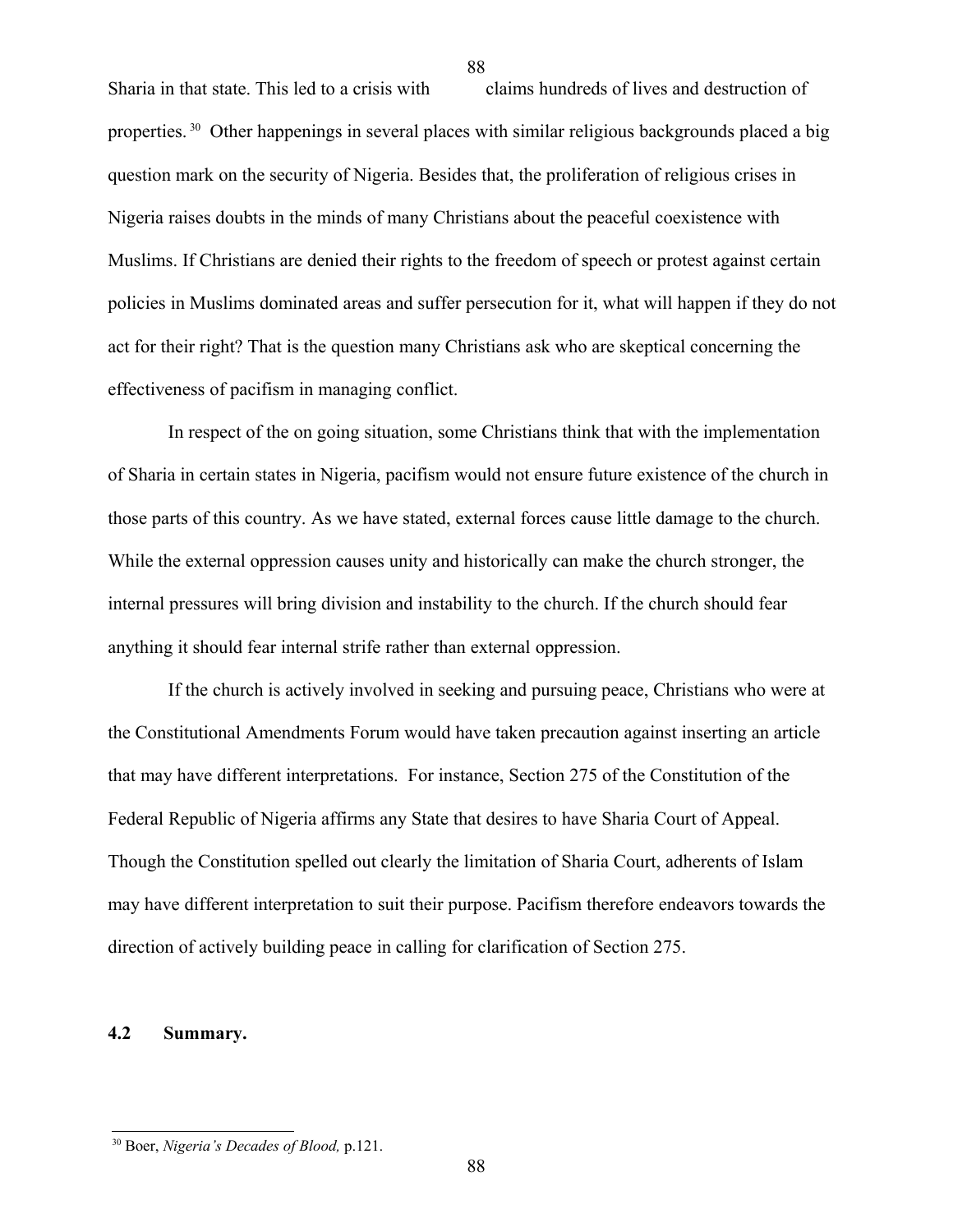From the study of the scriptures and a review of the Nigerian context, we are made to understand that peace cannot be overemphasized or over stressed. Peace should be the scale of preference in our day to day affairs. If the traditional people who are guided by conscience pursue peace, how much more will the church will be expected to seek peace. The revelation of God in Jesus: "Peace I leave with you; my peace I give you. I do not give to you as the world gives…" (John 14:27 NIV). This is not the kind of peace that is obtained through violence as the world would advocate for. With the ethnic, religious and political crises in Nigeria, pacifism is the viable way that will promote mutual and peaceful coexistence in Nigeria and any given society.

The church should not be pessimistic in regard to the way of peace. This is the way of our Lord Jesus as it was demonstrated in the garden of Gethsemane. What is expected of us as disciples is no more than to follow in his steps. Jesus has clearly stated that the world will hate us. Jesus has not further elucidated the point that we should hate the world. The Nigerian church should only follow the cited passage where Jesus enjoined his followers to love their enemies and pray for those who persecute them. EYN considers this as the vital role of the church in the evil society. The church is to propagate the gospel of peace in spite of the cost. Pacifism will aim at leading the Nigerian society into what God has designed it to be.

#### **CHAPTER FIVE: CONCLUSION.**

**5.1 Summary**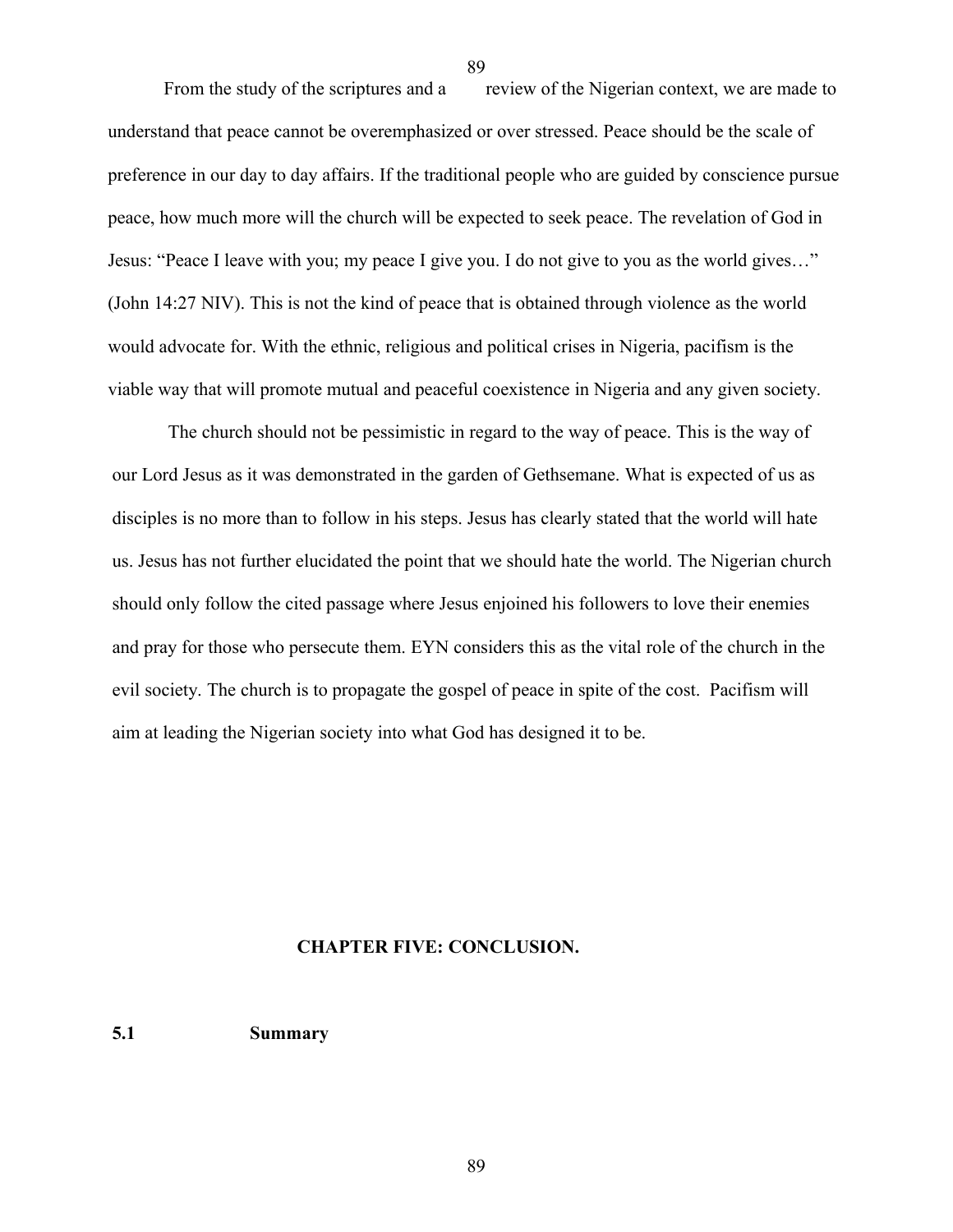Christianity should be a religion that advocates and prays for peace in the world. As a result of this, humanity could establish an environment that is conducive; where mutual coexistence is experienced. However, this mutual coexistence is violated through the fallen nature of man with an ever-increasing rate of violence around the globe. The abundant gifts of natural resources are misused. Instead for man to use these resources to boost the economy that would have alleviated people from poverty, these resources are used to invent different kinds of missiles that can terminate human life. As a result, poverty, suffering and death increase at an alarming rate. Earth which would have been the fortunate planet among the planets of the universe is on a path to self destruction. Man was fortunate enough to be created in the image of God. He would have used his God's given potential to develop the earth. But reverse is often being the case. Wars, clashes of different kinds and violence of different sorts dominate our media today indicating that the world is in a serious chaos. The amount of destruction that is caused by violence makes an indelible mark on the world. It makes one to ask where the world is heading. The church would have been the hope for the world in such a deteriorated situation. Sad to say that the church does not only shied away from its responsibility, but has assimilated to the order of the world in responding to conflict. It appears that the church considers the way of Jesus as outdated and ineffective in solving the problems of this warring age. Both the church and the world have adopted violence as a way to achieve peace. From all indications the situation is getting worse because violence is never the way to peace.

<span id="page-89-0"></span>Wars and counter wars have not achieved what is expected of them. Rather it has put the world in a dilapidated condition. Humanity needs to look for an alternative. Humanity needs an alternative that gives a promising future, where mutual coexistence of people would be realized. <sup>[14](#page-89-0)</sup>This is what EYN concept of pacifism suggests as a solution to the Nigerian situation. Nigeria is a country that is so often threatened with violence. Since the method of pacifism in responding

90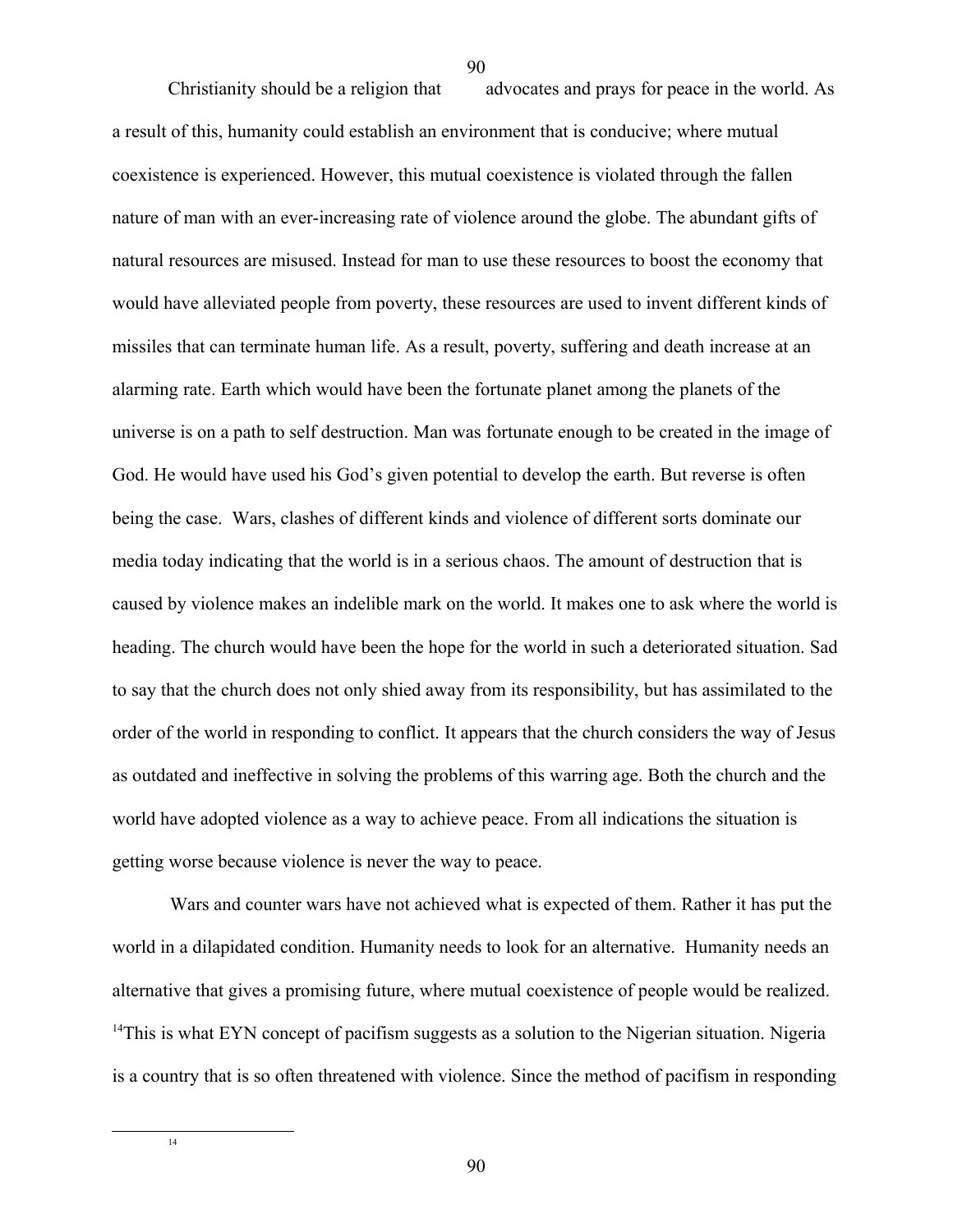to evil was taught and practiced by our Lord Jesus Christ, EYN considers it as best for those who are his disciples. And the reason for this study is to introduce this method to the other parts of the body of Christ. The diversity of doctrinal issues found within the body of Christ opens the door for others to conceive that they can fight the evil with evil. The issue of pacifism is neglected and the adherents to it are regarded as cowards. I took considerable time to define pacifism and its significance in peace building because of the importance in its meaning.

In tracing the origin of EYN, it has been discovered that the Church of the Brethren was formed shortly after the Thirty Years' war in Europe. The experiences of the pioneer Brethren during this period and their serious engagement in the study of scriptures shaped their worldview. This worldview made them to maintain that war is contrary to will of God and to the teaching and lifestyle of Jesus. This conviction moved the Brethren to advocate non-violence as a feasible method in approaching conflict. The Nigerian Brethren were among the beneficiaries of the gospel of peace that was propagated by the Church of the Brethren missionaries.

It has been pointed out that this message of peace did not meet the people completely ignorant of peace process. Consequently, EYN accepted the scriptural values of peace and incorporated the positive aspects of the traditional way of peace making with the scripture. From the survey of both the traditional and scriptural teachings of peace, it is made clear that both are from God. The general revelation of moral principles as perceived through the conscience and the special revelation as recorded in the scriptures are both from God. That is what makes pacifism not only applicable to the Nigerian context but can be cultivated and harvested on Nigerians soil. If Christianity is a religion that was brought to us from another culture and confirms our peace process, peace therefore is worth pursuing. Moreover our communal and cultural heritage depicts how necessary pacifism is to Nigerian society. A society with multireligious and multi-ethnic set up like Nigeria can only obtain unity in diversity through embracing pacifism. Therefore the solution to Nigeria's religious, ethnic and political crises is

91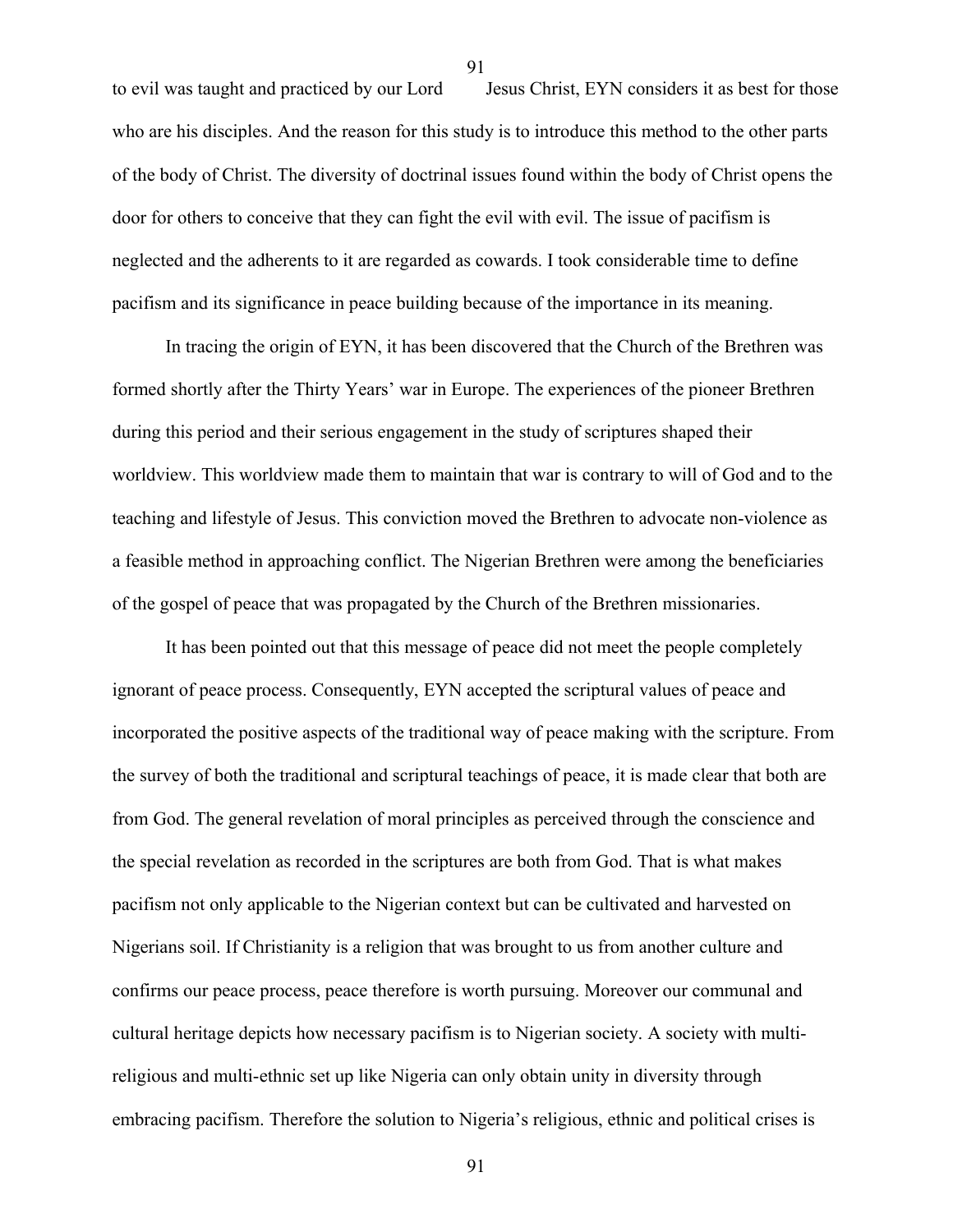pacifism. For any society to make a considerable progress economically, politically and otherwise must consider pacifism indispensable. Without it violence will persistently be a routine in our society.

#### 5.2 **Suggestions and Recommendations**.

Having seen how essential pacifism is in making our planet a habitable place, there are still more things to consider in making it more effective. The purpose of the suggestions/recommendations in this section is twofold: First to encourage EYN to recommit herself to the task of peace building with all seriousness. It often happens when majority of people is on the other side, the minority gets discouraged. But with the issue of peace we have to take a radical approach, no matter what other people might say. Peace is something that we all need. Where the difference lies is how to achieve it. Some people conceive that they can get peace through violence. For Brethren, peace is the way to peace. Peace churches like EYN should be encouraged to continue advocating for the nonviolent peace process.

Secondly, I ardently seek to call all believers to follow in the footsteps of our Lord Jesus Christ in managing conflict. The voice of Jesus echoes to our antagonistic generation:

> You have heard that it was said, 'You shall love your neighbor and hate your enemy.' But I said to you, love your enemies and pray for those who persecute you, so that you may be sons of your father who is in heaven; for he makes his sun rise on the evil and the good, and sends rain on the just and unjust. For if you love those who love you, what reward have you? Do not even the tax collector do the same? …You therefore, must be perfect, as your heavenly Father is perfect (Matthew 5:43-46, 48).

In order to be obedient disciples of Jesus, we have to abide by his word despite the cost. The way may not be convenient for us in a given situation. We must obediently say 'let your will be done.'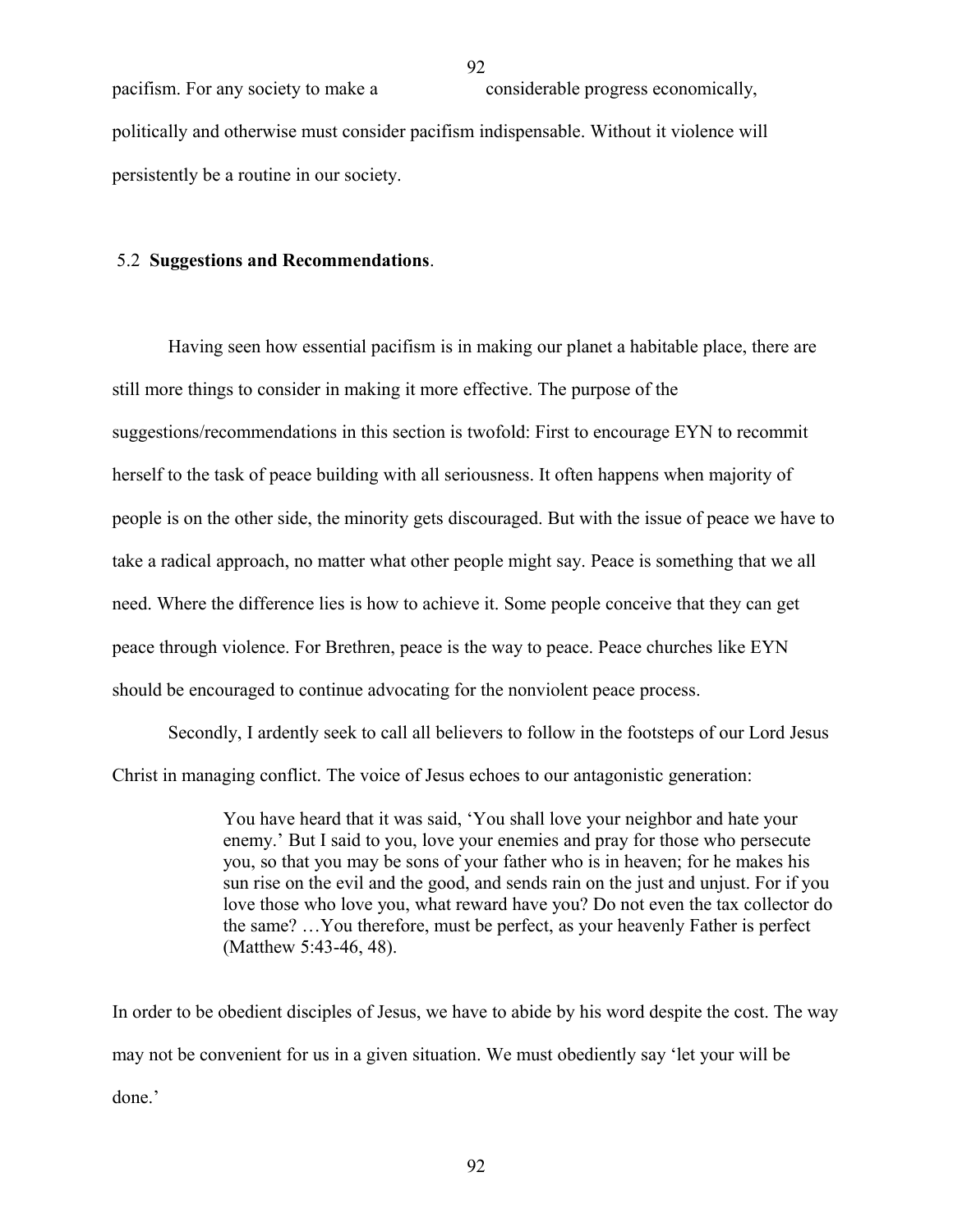From the survey, I pointed out the diverse views that exist even among the people of EYN in regard to the pacifist stance of the church. On one hand people conceive that EYN pacifism is more of a principle than a practice. On the other hand some people see it more as practice than principle. I side with those who maintain the pragmatic approach of EYN pacifism than the principle. The ideal situation is to keep both in balance. EYN needs to articulate its position on pacifism as the policy of the church. EYN needs to go out and to practice it. What is found currently is that preaching and practicing pacifism is at one's own proposal since it is not in the constitution of the church. This problem started from the outset with the missionaries' failure to incorporate it in the curriculum of KBC as well as in the policy of the church before they handed over indigenous leadership. Therefore to make EYN pacifism stronger and more appealing to EYN members and non- EYN, the following recommendations should be considered:

- EYN should incorporate the issue of peace in her constitution so that it becomes a policy for her members. The absence of pacifism in the constitution of the church makes it optional. That could be the reason why the diverse views exist in regard to the pacifist position of the church. In addition, the inculcation of pacifism in the constitution of the Church will enable the outsider to know the position of EYN. For instance, Church of the Brethren is known of her pacifist position because of the many resolutions and statements made in her annual conferences on peace. For that reason no one would doubt her peace position. Therefore, EYN should make a public statement that would prove her pacifist position. This is much easier with the proliferation of mass media such as the internet, television, radio, magazines and newspapers.
- EYN also should improve on her method of transmitting the peace message to her members. There is a need to teach pacifism in the church right from childhood by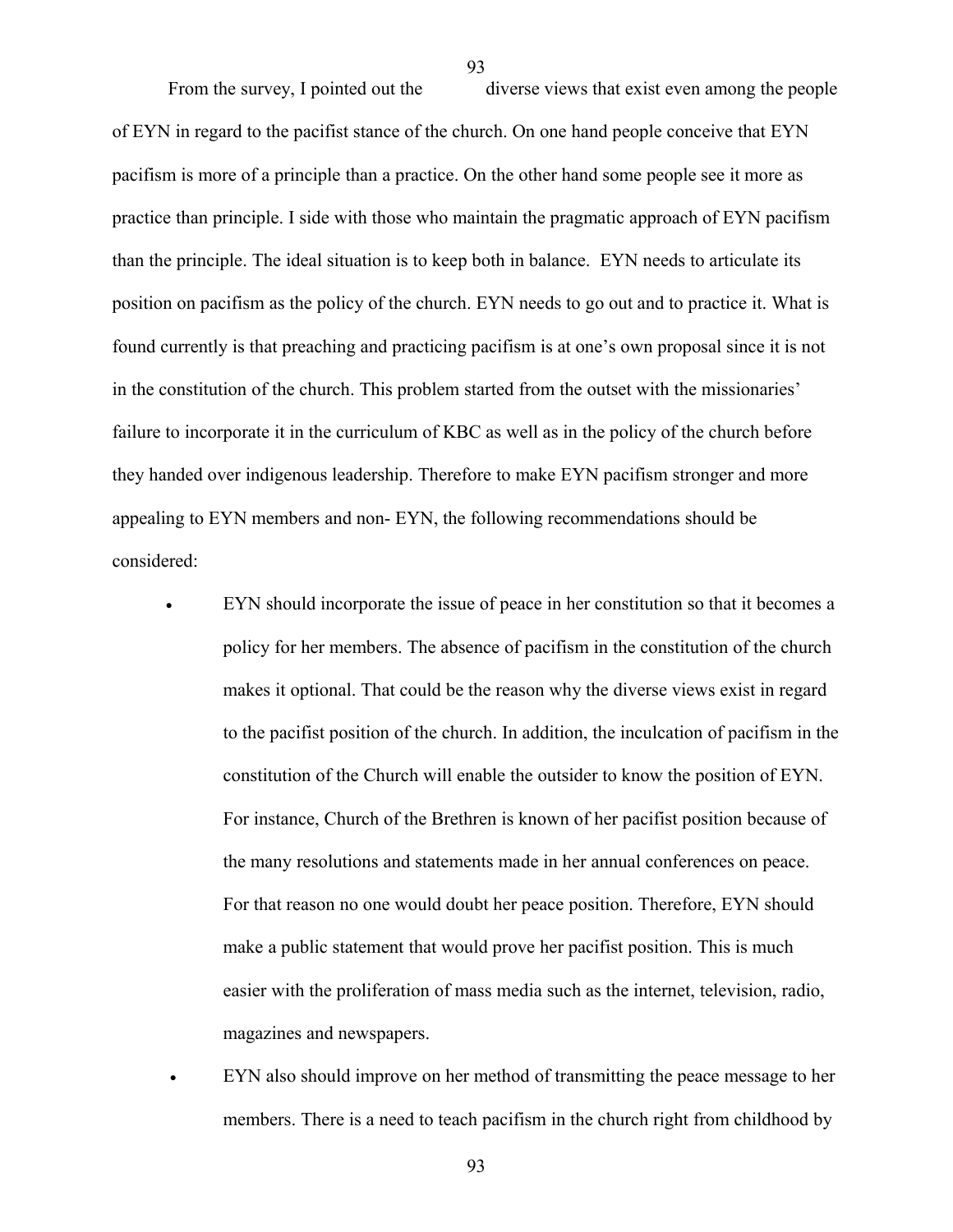the parents and the church at Sunday school. Moreover, a teaching can be organized for youth at National, District and Local level stressing the effectiveness of non-violent action in the peace process. That would help the youth to participate in the peace process. And as they grow, that concept develops stronger in them. As the scripture says: "Train a child in the way he should go, and when he is old he will not turn from it," (Proverbs 22:6). The issue of peace should be stressed among youth because they are the most vulnerable to violence in the society. The politicians, the nationalists and even the church sometimes use the youth to achieve their own ends. If these youths can be motivated to invest their strength, which they often waste in violence into peacemaking, imagine the immense good it will do the society.

- The other parts of the body of Christ that use violent means as the way to achieve peace need to correct their conception of pacifism. Most often pacifism is related to passivity. However in reality, pacifism is completely different from passiveness. Pacifism as it is defined in the first chapter of this thesis is an active word. Passiveness is an inactive word. While a pacifist is actively involved in that which brings peace, a passive person submissively allows to be acted upon. Therefore pacifism should never be considered synonymous to passivity.
- The church should be actively involve in things that promote peace in the local community as Jesus wished for in Jerusalem:

As he approached Jerusalem and saw the city, he wept over it and said, "if you, and even you, had known on this day what would bring peace, but now it is hidden from your eyes" (Luke 19:41, 42).

The first and foremost step for the Church in regard to pacifism as a viable instrument in handling conflict is to have a comprehensive knowledge of it. A wrong concept would make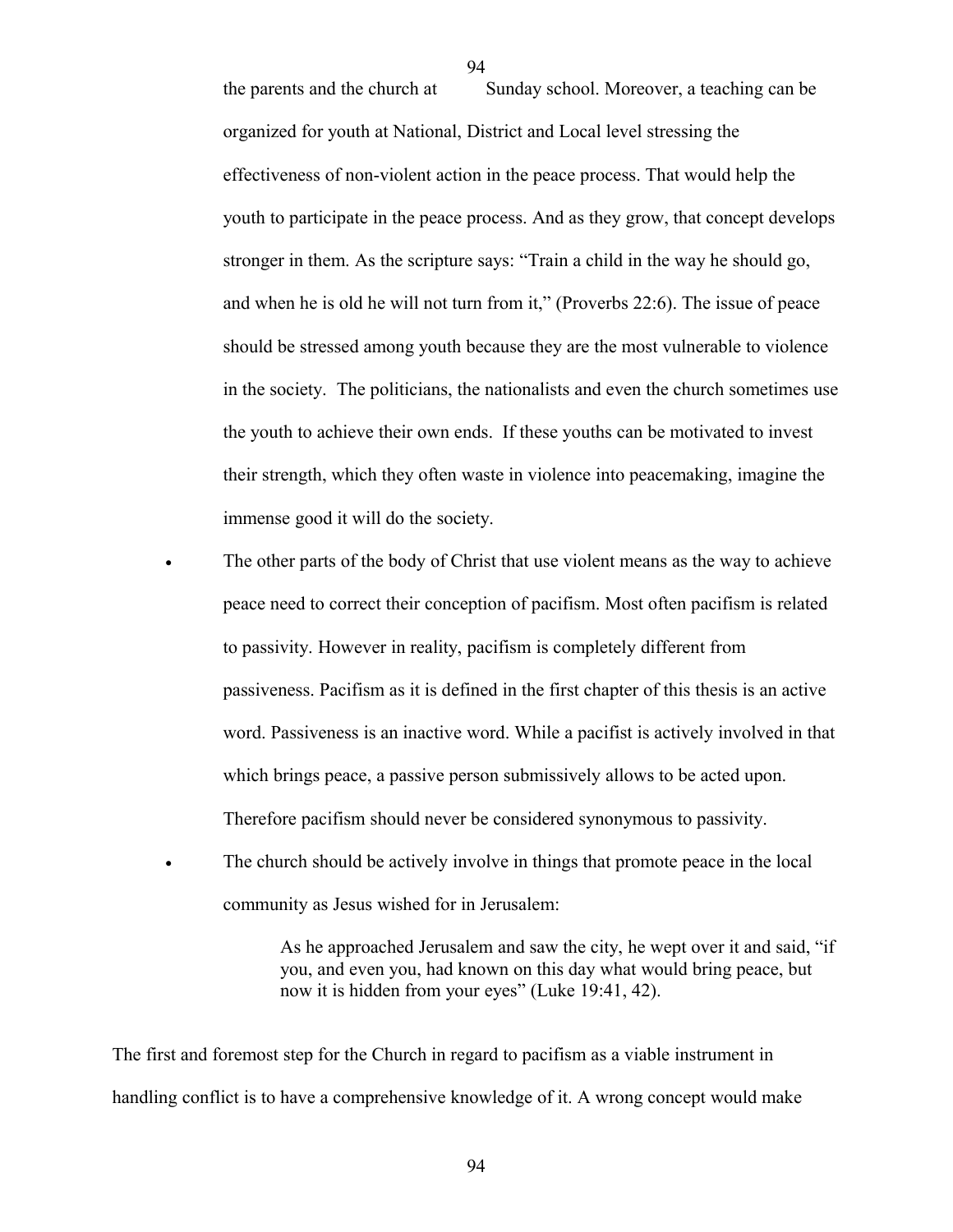someone approach an idea with prejudice and bias mind. It could be assumed therefore that some Christians disagree with pacifism because they relate it to passivity.

95

Another important concept that can be deduced from the definition of the Latin word *pacificus* that is translated 'peacemaking' is its tense. It is in a present continuous active tense. This implies that peace should be part of our daily business. Pursuing peace only when there is a crisis cripples the efficiency of the peace process. It makes the peace process to perform only one of its functions, which is reconciliation. Whereas to make the peace process function fully, it needs to be implemented in three stages: Pre-conflict stage, conflict stage and post-conflict stage.

Pre-conflict stage in the peace process involves creating awareness about the significance of mutual interdependence in multi-cultural and multi-religious community. Emphasis of the process is on tolerance, forgiveness and love. This is the stage where people would avoid the condition that Jesus observed when he said "if you had known what would bring peace." The "if" in this statement can be avoided only in this stage of peace process. People are encouraged to refrain from anything that would create tension like altering abusive or provocative words to one another and encouraged to work towards things that would promote a peaceful coexistence.

In a community where pre-conflict management is in session, it is easy to know who is to be warned and what needs to be reported to the appropriate authority. When the pre-conflict peace process is duly implemented, it is easier to manage conflict in the next level. But when this is not done, it makes conflict management harder. The reason is that the situation has not been studied and therefore everything seemed to be complex. And possibly dialogue with people involve has not been taking place. You are starting a peace process at a level when a party or both parties have been affected by tensions. Each side is filled with explosive anger. In the preconflict management where peace process is carried out prior to the emergence of violence, the situation is much more manageable even if crisis erupts. That can make the next step in peace building much easier.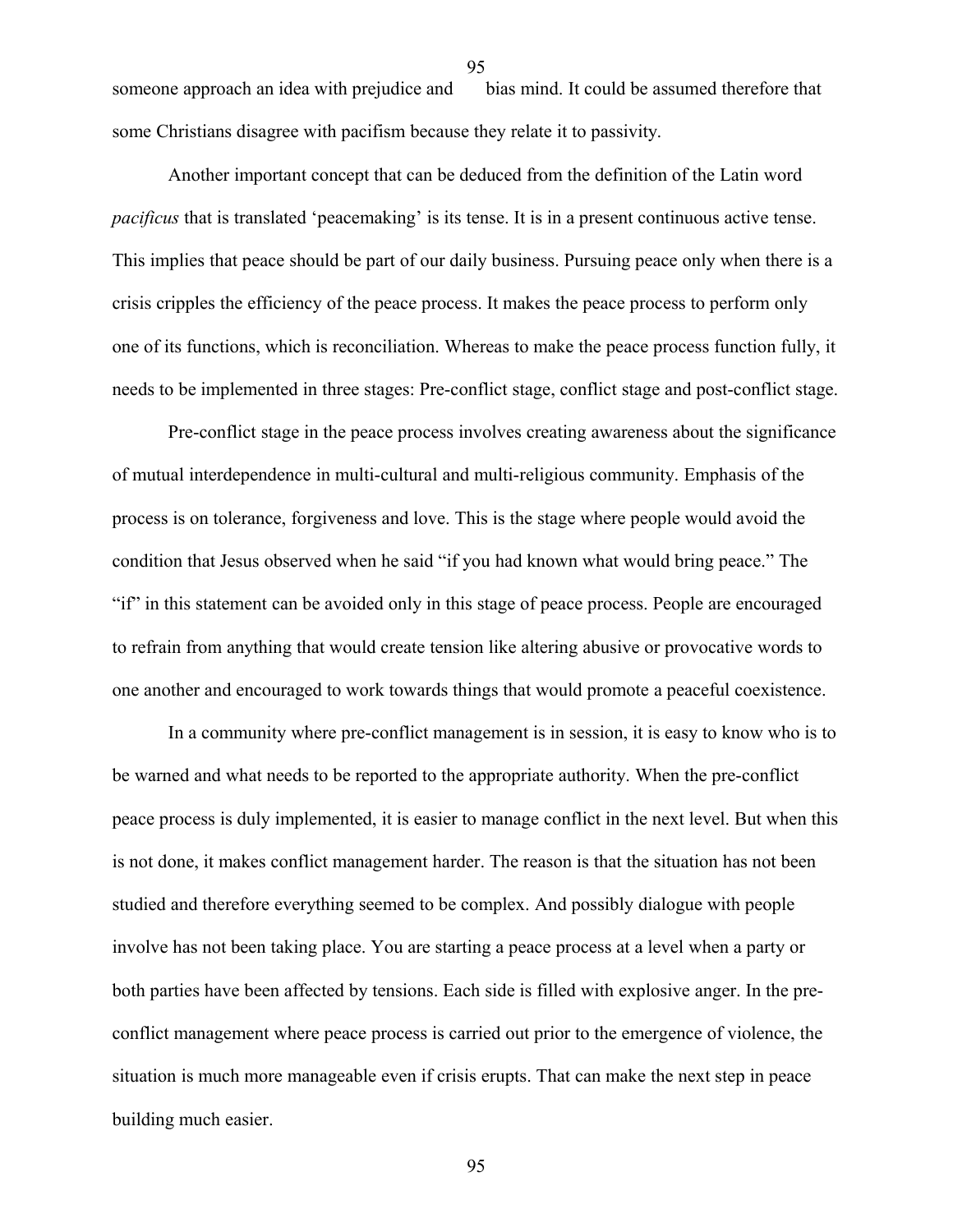The second stage of peace building can be implemented during a crisis. This seems to be the most difficult one because lethal action is involved. This peace that can be experienced even during a crisis justifies the definition of pacifism in the previous chapter. Peace does not mean the absence of conflict. In this stage people lose patience and begin to act mercilessly on their fellow human being. If we consider the popular adage that says 'two wrongs cannot make a right', it is important therefore for any of the parties to make peace. A pacifist can play a vital role in this stage to calm the situation. This is possible because a pacifist will involve in a nonlethal action irrespective of the action of his opponent. The non-pacifist will utter words like, 'enough is enough,' or 'we are pushed to the wall,' or 'both cheeks have been slapped.' Such utterances make one to use violence presumptuous to achieve "peace."

Experience has shown that both parties can hardly ever come to agreement because of their differences through violent action. In the best circumstance a third party or a mediator may be involved to calm the situation. When a third party is called for one has a choice as whether to bring in police or to bring in a peace-building team. The church can serve to offer the world the gospel of peace in Jesus. Our peacemaking should not be meld in the way of the world. We should give the world what we have received from Jesus. The scripture clearly tells who we are and what is expected of us:

> No good tree bears bad fruit, nor does bad tree bear good fruit. Each tree is recognized by its own fruit. People do not pick figs from thornbushes, or grapes from briers. The good man brings out of the good stored up in his heart, and the evil man brings out of the evil stored up in his heart. For out of the overflow of his heart his mouth speaks (Luke 6:43-45).

This is what Christians should consider in regards to conflict management. Since a thornbush does not bear figs, it is impossible for violence to beget peace. If the church continues to hold to violent response to violence, the people of the world will continue to set a pace for us in conflict management. And if the people of the world are acting that way because that is what is found in their philosophy, from which philosophy does the church draw on for her own violent reaction?

96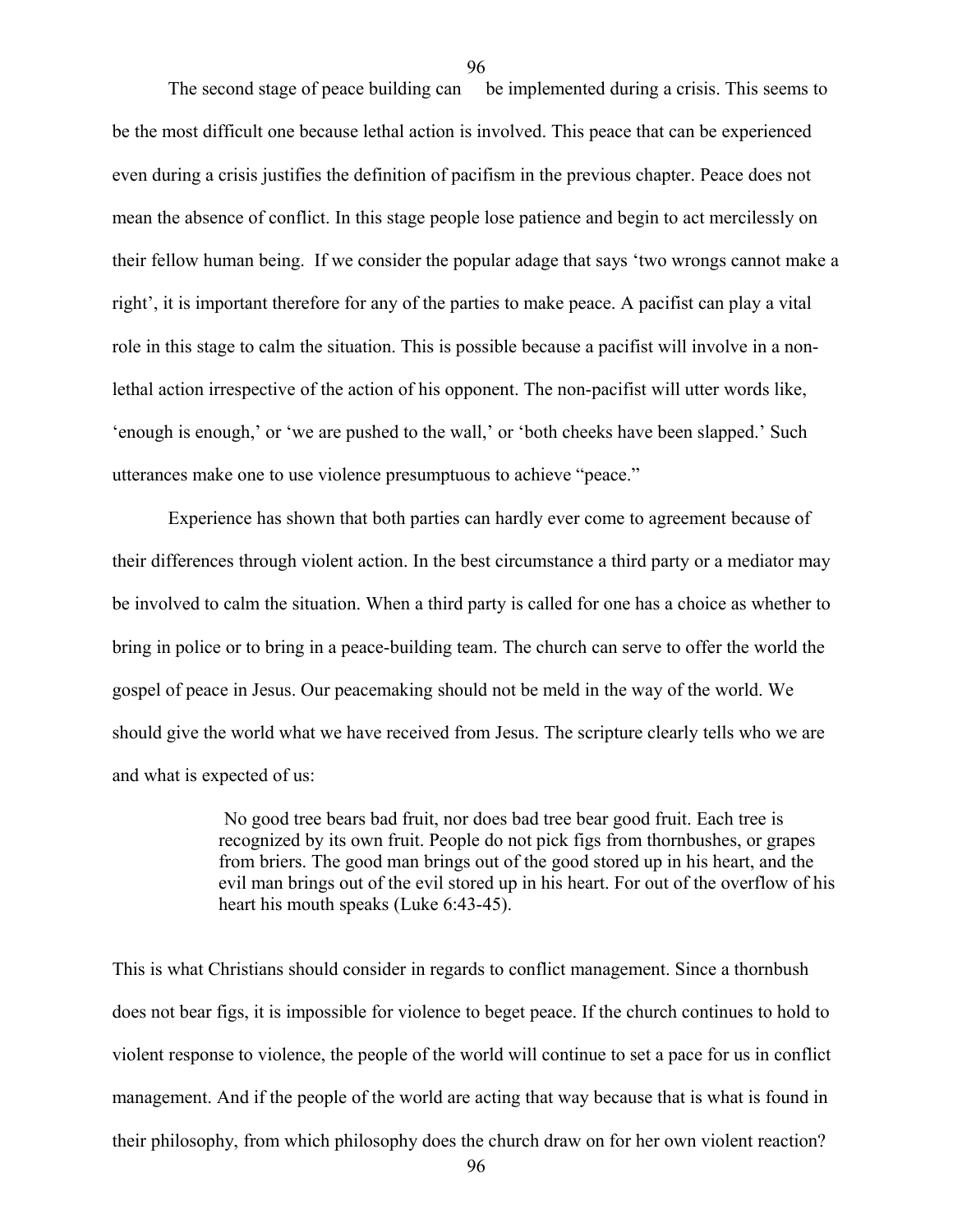kingdom.

Our Lord is the Prince of Peace and his subjects should abide by the ethics of his

The third stage of the peace process is the post conflict management. This is popularly

known as reconciliation after the parties have involved in physical combat. It is a process of bringing back together the parties that have been separated by violence. The main concern here is to convince the offender to accept fault and the offended to forgive. Even though that is the ideal situation, people have been using such an arena to shift blame and assuming selfrighteousness even if they were wrong. When both sides are involved in violence, it is often hard to blame any side. This is where non-violence is advantageous over violence because it wouldn't be difficult to know who should be called to book for any action. And when it comes to forgiveness, one has to forgive even if they are badly affected. However, reconciliation should go further than just a process of fault finding and forgiveness between parties. As Robert Johansen observed:

> To truly reconcile people living in unjust structures requires not only resolving an immediate conflict. It also means transforming institutional relations that are inherently unloving and unfair such as slavery in the past history, child soldiers, or sex slave, or oppressive political system today. [15](#page-96-0)

Reconciliation that brings complete transformation in a community is that which work towards interpersonal and institutional relationships. Any attempt to neglect one of these would make reconciliation partial. For instance, if interpersonal relationships are built but institutionally biases continue to be in place, reconciliation is still far removed. A Muslim and a Christian may be at good terms with one another, or a person from one tribe may be at good terms with someone from another tribe. If from a wider perspective, people continue to be animus to one another, reconciliation has not been absolutely reached.

97

<span id="page-96-0"></span><sup>15</sup> Robert C Johansen, *Church Mission and Peace Evangelism* (Elgin: Brethren Press, 2006), p.14.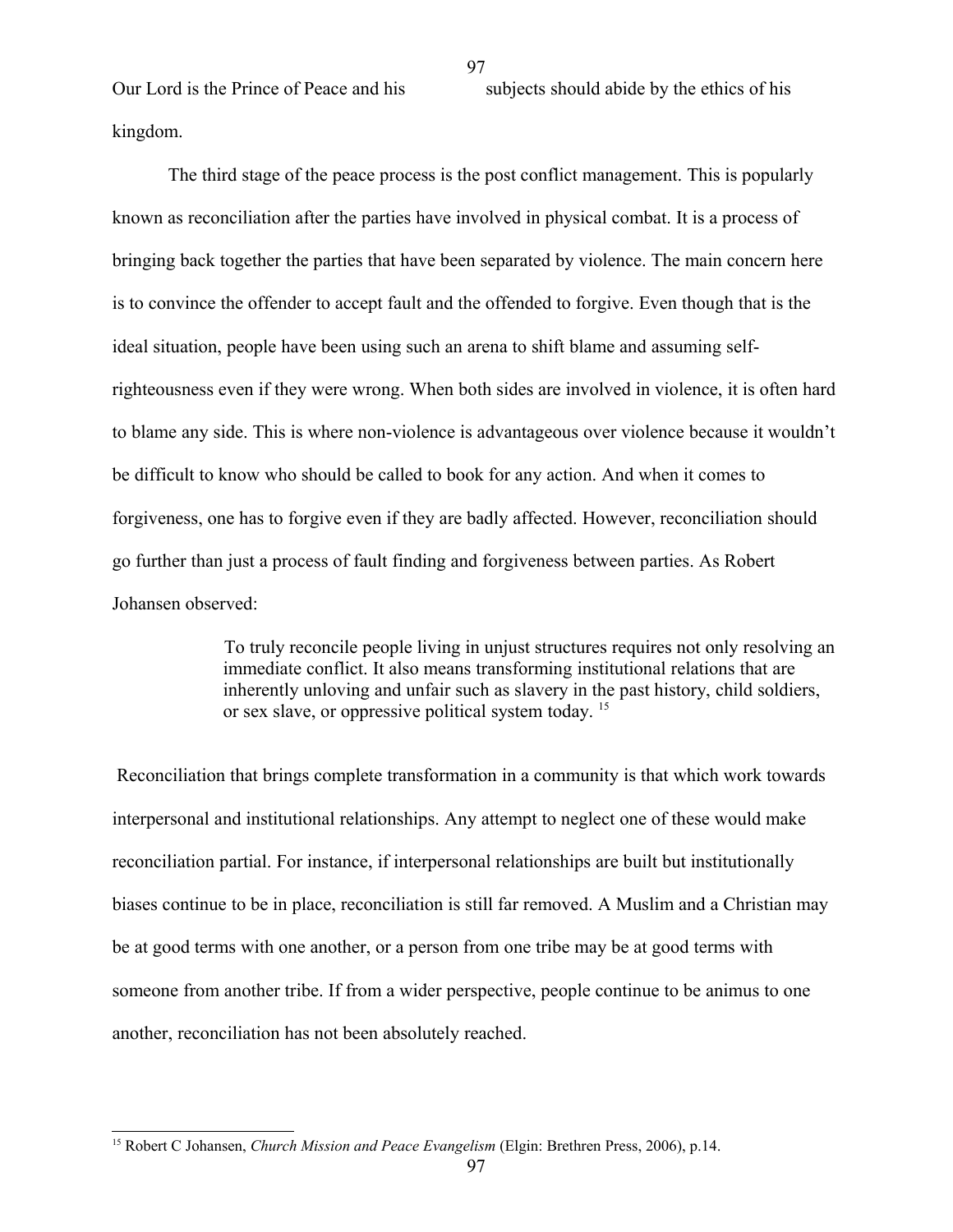The way peace can be effective in a community is through negotiation. Christians and Muslims living in the same environment can negotiate among themselves and come to an agreement that they will not kill one another. They can make this agreement stronger with a promise that they would unveil anyone coming from outside to cause tension in their community. Moreover, a law can be enforced in a community on the possession of lethal weapons. Yet a community needs to devise means to stop unlawful use of weapons. When that is done, violence can be reduced. The only way to succeed is through the embracing the Prince of Peace. We must find ways to approach conflict non-violently. This is confirmed in the statement of Robert Johansen who said since the world is becoming a global village and that weapons of mass destruction are within the possible reach of even developing nations, the Brethren non-violence should be highly valued.<sup>[16](#page-97-0)</sup> Martin Luther King, Jr. stated that through our scientific and technological genius, we had only succeeded in making the world a neighbourhood. Less is done towards ethical commitment that enhances brotherhood.<sup>[17](#page-97-1)</sup> King stresses that we have no choice than learn to stay together. He argues his point thus:

98

We are tied together in a single garment of destiny, caught in an inescapable network of mutuality. And whatever affects one directly affects all indirectly. For some strange reason I can never be what I ought to be until you are what you ought to be. And you can never be what you ought to be until I am what I ought to be. This is the way God's universe is made; this is the way it is structured.<sup>[18](#page-97-2)</sup>

Pacifists are looking at human relationships from that angle. Man has ignorantly invented nuclear weapons without considering its reciprocal effect. Though this mistake has been made, we still have the opportunity to sustain our existence when we stop using weapons on our fellow man. This is possible only when we embrace one another in love irrespective of religion, race or whichever barrier that separates and actively address ethical issues non-violently.

<span id="page-97-0"></span> $16$  Ibid. p. 12.

<span id="page-97-2"></span><span id="page-97-1"></span><sup>&</sup>lt;sup>17</sup> Martin Luther King, Jr. Internet: http://www.standford.edu/group/about\_king/warandpeace/wpquotes.htm. p.2 <sup>18</sup> Ibid.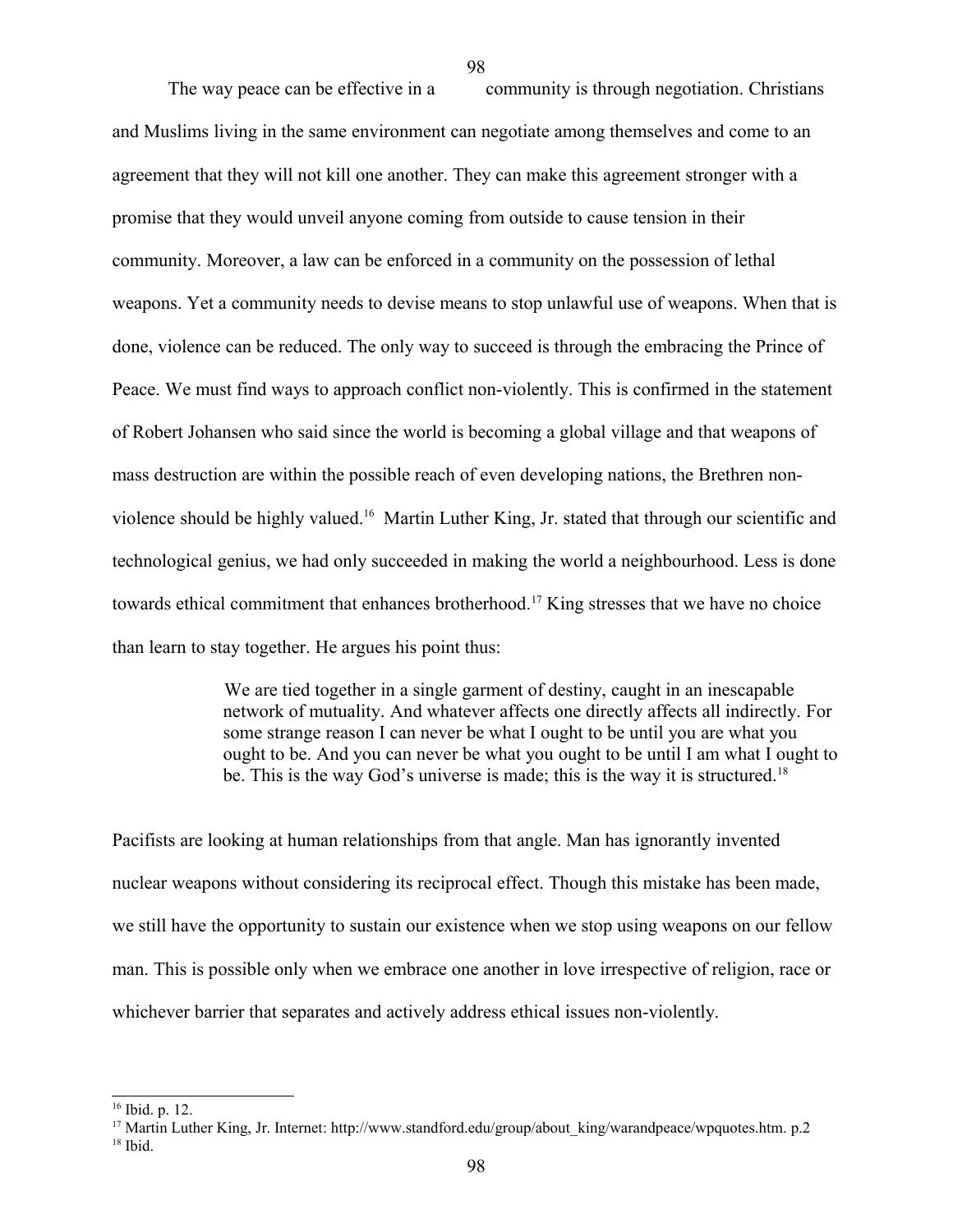Therefore, the level of awareness about the necessity of pacifism as a workable means of approaching violence should be strengthened. This could be done through, peace seminars, workshops and other relevant teachings. A training of this sort, in which non-violence is encouraged, helped to change the perception of people in a crisis situation.<sup>[19](#page-98-0)</sup> Therefore a periodical teaching on the significance of non-violence would be helpful for church leaders, which would enlighten them about the role they can play in peace building in their community. Another seminar can be organized for different classes of people in a community such as the youth, women, men, Muslims, Christians and Traditionalists. Evaluation can be done after the seminar to see how each of the groups mentioned could manage conflict. This would give a clue to the level of understanding for conflict resolution in that community. It would also give a sense of direction towards the next step.

In conclusion, this study would not achieve its purpose without the readers' deep reflection of what is happening in Nigeria and the global society. Killing, looting and destruction are the common order of the day. Some people no longer seem to see the sanctity of human life. Someone can just slaughter his fellow human being like chickens. The most unfortunate part of it is that those who do all sort of violence do so in the name of religion. Probably other religions of the world may justify their violent action based on the fundamental teachings of their religion, but a Christian cannot justify violent action. As the subjects of the kingdom of the Prince of Peace, we should be distinguished from the people of the world. As the scripture rightly enjoins us: "Whoever claims to live in him must walk as Jesus did" (I John 2:6). We ought to love our enemies as Jesus did and also preached to the world to put their sword back into its sheath. We have no option than direct all our efforts towards peacemaking. Martin Luther King, Jr. says, "*It is no longer a choice…between violence and non-violence. It is either non-violence or nonexistence.* Think about this; what would have been the reaction of Muslims if those boys were

<span id="page-98-0"></span><sup>&</sup>lt;sup>19</sup> Adrian A. Helleman, *Active Nonviolence: The Only Viable Alternative*. A Paper presented at the TEKAN Peace Commitment Seminar, Jos 2002, p.6.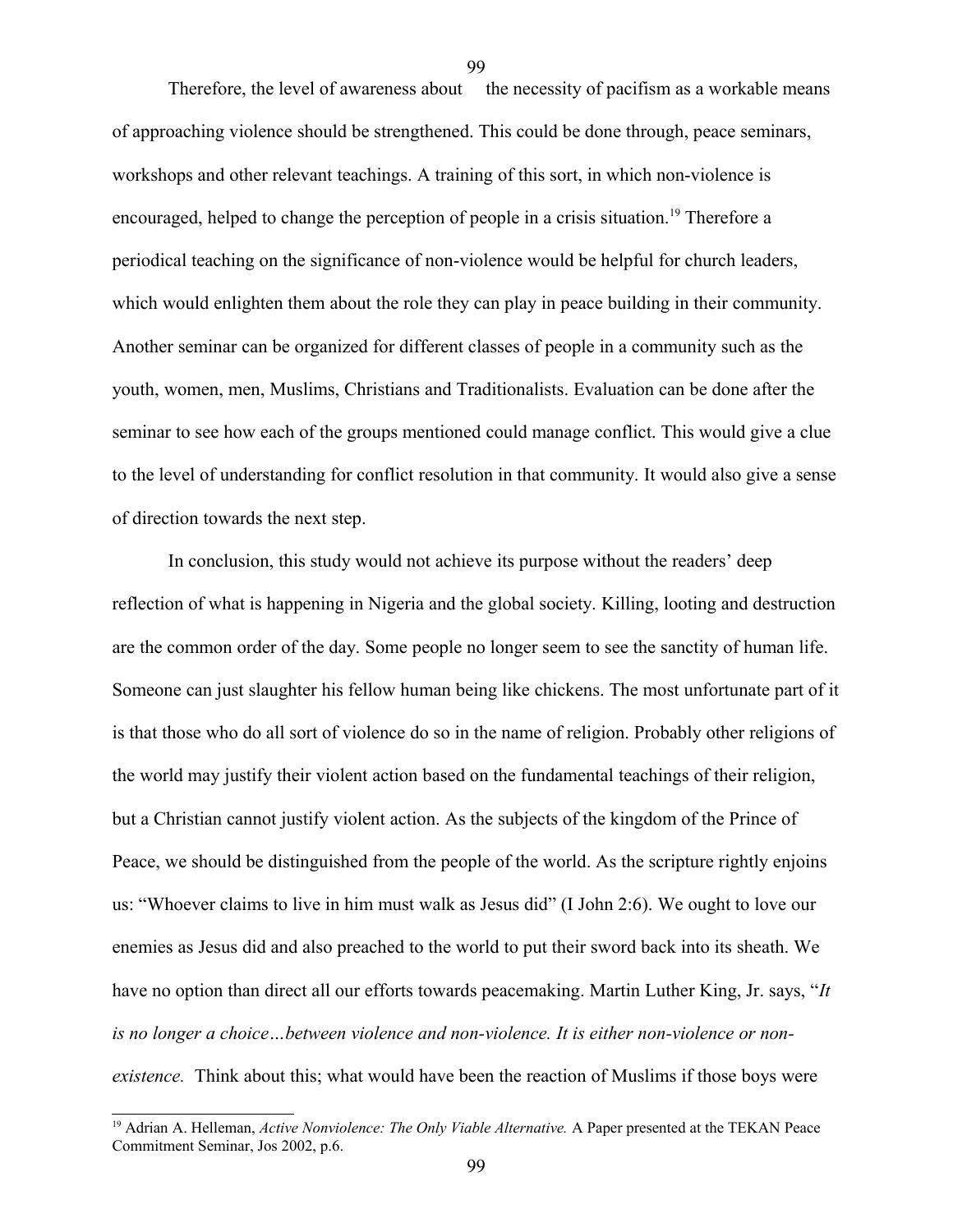killed within TCNN premises? If you are left to choose now, what is the best approach to violence in our society, Nigeria? I hope this study has opened your eyes to see the menace of violence on our society. Evidently, pacifism can transform the situation for better.

# **APPENDICES. xxxx**

# **Interview with EYN Leaders**

I am writing a thesis entitled **The EYN concept of Pacifism and its Relevance to the Nigerian Context.** It is in this regard that I wish to request for your opinion on the following questions. Please feel free to express yourself as you wish in answering the questions. Thank you for your cooperation.

## **Rev. Anthony A. Ndamsai; (MTh. Student, TCNN Bukuru).**

*Personal Identification of the Informant (Optional).*

- 1. Name……………………………………..
- 2. Age………………………………………..
- 3. Rank………………………………………
- 4. Occupation…………………………………
- 1. What is EYN peace position?
- 2. In What ways does EYN exhibit her peace position?
- 3. What role did EYN play during:
	- a. The Nigerian civil war?
	- b. The Maitatsine riots?
	- c. Ethno-religious clashes?
- 4. Has EYN as a Church ever approached secular government authority and stated her peace position against any government policy that may likely create tension?
- 5. Has EYN officially declared her peace position in one of her conferences or in her Constitution?
- 6. Is peace teaching included in the curriculum of EYN Bible schools?
- 7. What is the contribution of EYN towards peace making among the TEKAN churches and the society at large?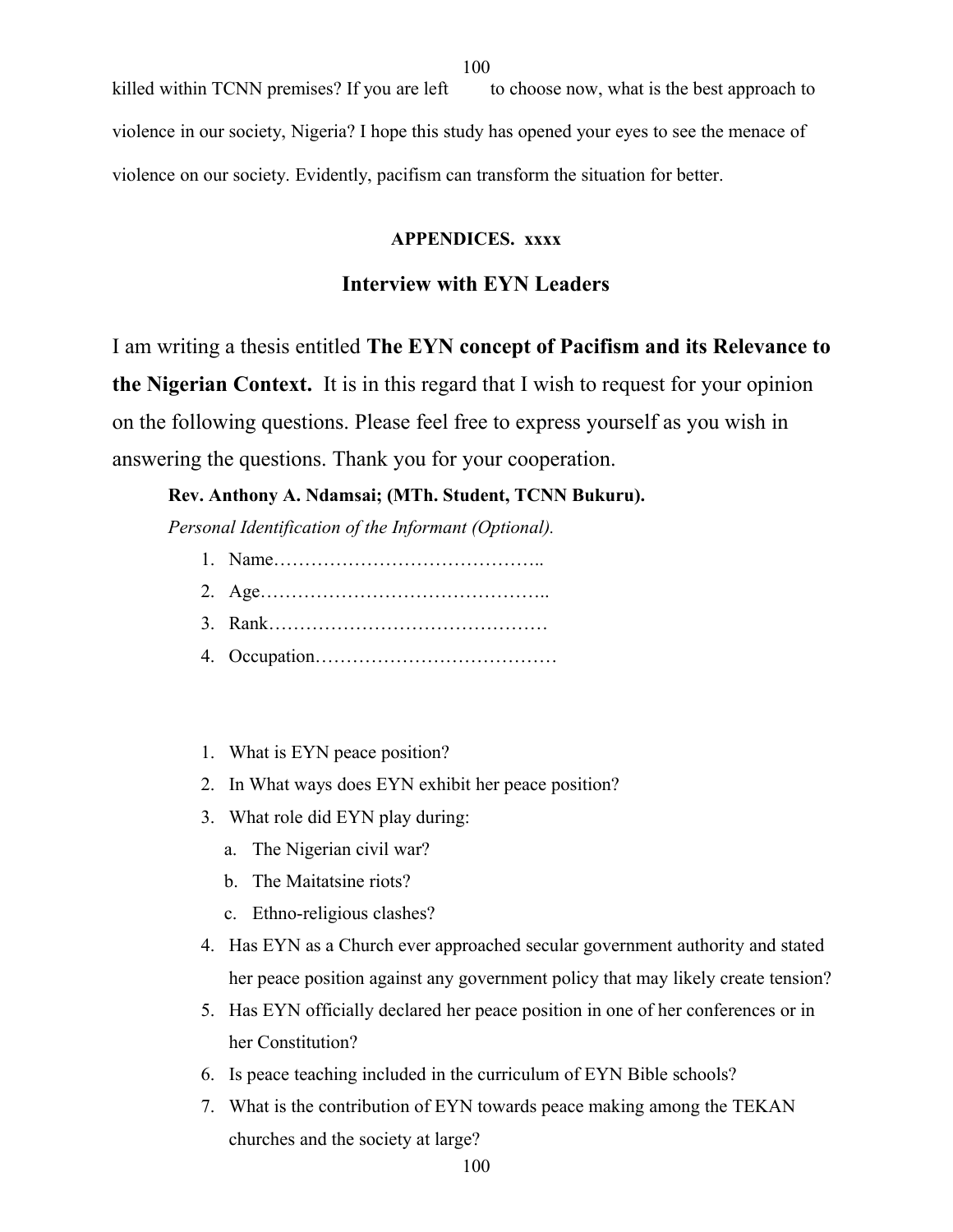8. What are the challenges facing EYN peace position especially in the religious tension in Northern Nigeria?

# **Questionnaire for EYN Theologians**

I am writing a thesis entitled **The EYN concept of Pacifism and its Relevance to the Nigerian Context.** It is in this regard that I wish to request for your opinion on the following questions. Please feel free to express yourself as you wish in answering the questions. Thank you for your cooperation.

# **Rev. Anthony A. Ndamsai; (MTh. Student, TCNN Bukuru).**

*Personal Identification of the Informant (Optional).*

- 1 Name…………………………………….. 2 Age………………………………………..
- 3 Rank………………………………………
- 4 Occupation…………………………………
- 1. Is pacifism a good strategy for handling conflict in a pluralistic society such as Nigeria?
- 2. To what extent is pacifism relevant to Nigerian context? (Please tick and give reasons for your answer).
	- a. To a large extent.
	- b. To some extent.
	- c. To a little extent.
- 3. Is EYN a pacifist Church? Yes/ No (Please tick and give reasons).
	- a. If yes, to what extent?
	- b. If no, why?
- 4. If EYN is a peace Church, of what importance is it to Nigerian Church and society?
- 5. What do you observe as weakness of EYN peace position in crisis situation?
- 6. In which ways can EYN peace position be improved for the benefit of Nigerian society?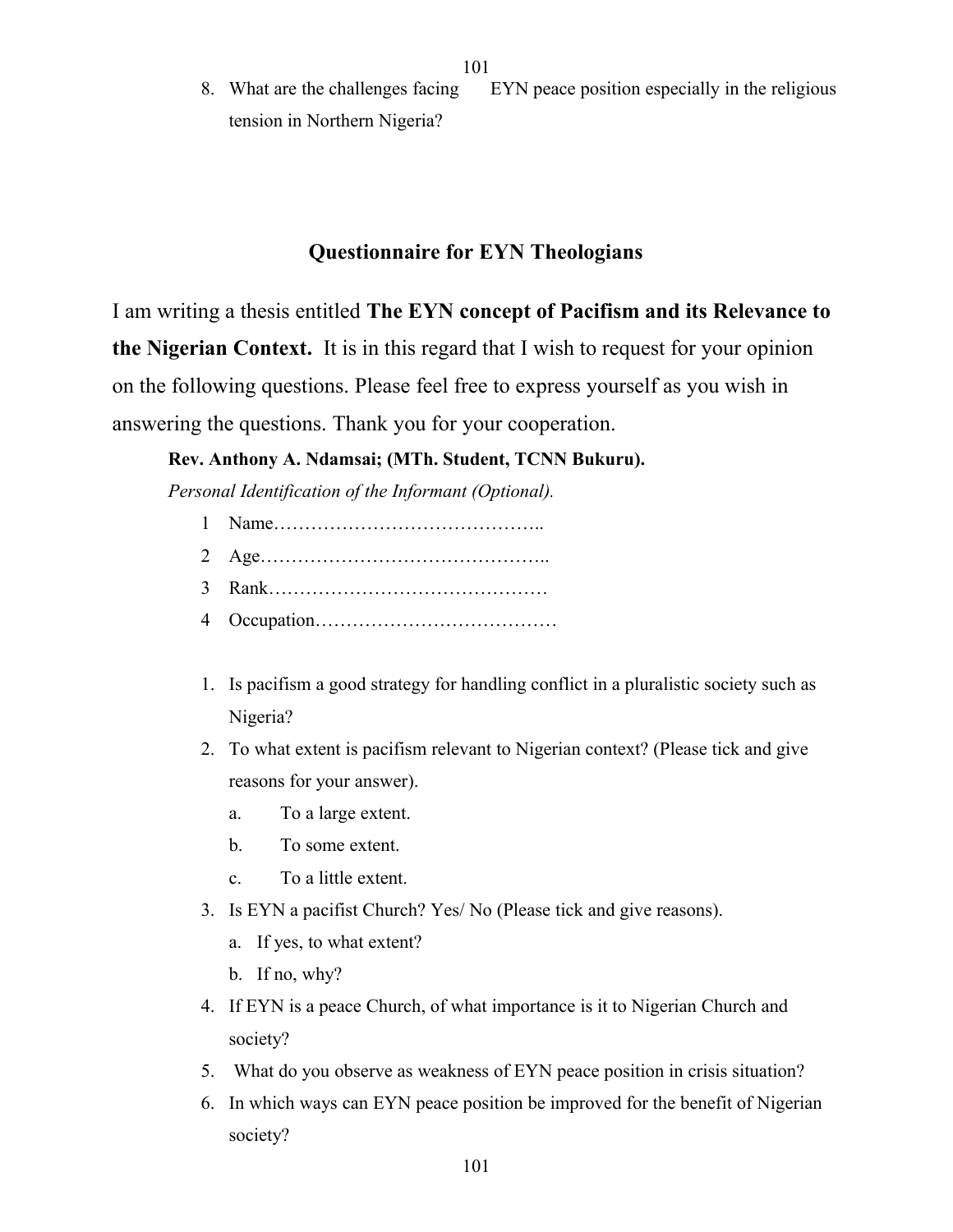- 7. What are the challenges to EYN peace position in Nigerian context today?
- 8. In your view what should be the role of EYN in promoting peaceful co-existence in a multi-religious society such as Nigeria?
- 9. How would you interpret "But if any one strikes you on the right cheek, turn to him the other cheek also" to Nigerian Christians during a crisis situation? Do you agree with the view that both cheeks have been slapped and there is none left?
- 10. Have you been a victim of religious crisis in Nigeria before and how did you react?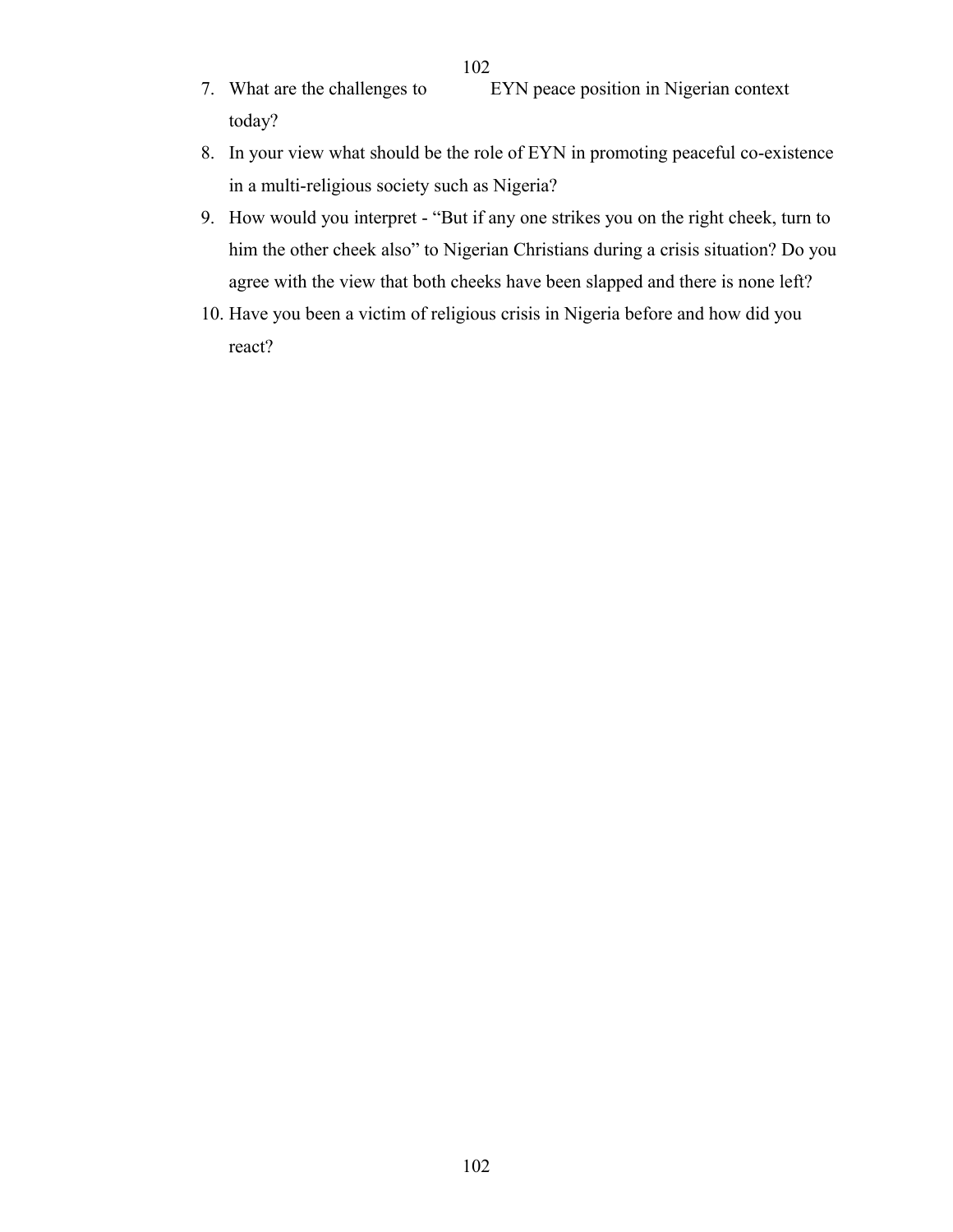# **Questionnaire for EYN Members.**

103

I am writing a thesis entitled **The EYN concept of Pacifism and its Relevance to the Nigerian Context.** It is in this regard that I wish to request for your opinion on the following questions. Please feel free to express yourself as you wish in answering the questions. Thank you for your cooperation.

# **Rev. Anthony A. Ndamsai; (MTh. Student, TCNN Bukuru).**

*Personal Identification of the Informant (Optional).*

- **1** Name……………………………………..
- **2** Age………………………………………..
- **3** Rank………………………………………
- **4** Occupation…………………………………
- 1. Did the early missionaries teach the Brethren peace position to Nigerian converts?
	- a. Yes
	- b. No.
- 2. What do you think were the responses of the converts and why?
- 3. Would you say EYN is a pacifist Church? (Give reasons).
- 4. Is pacifism applicable to Nigerian situation? (Give reasons).
- 5. What do you think is/are the implication(s) of pacifist position in Nigeria context?
- 6. Is there an alternative to pacifism that could better ensure a peaceful coexistence in Nigerian context?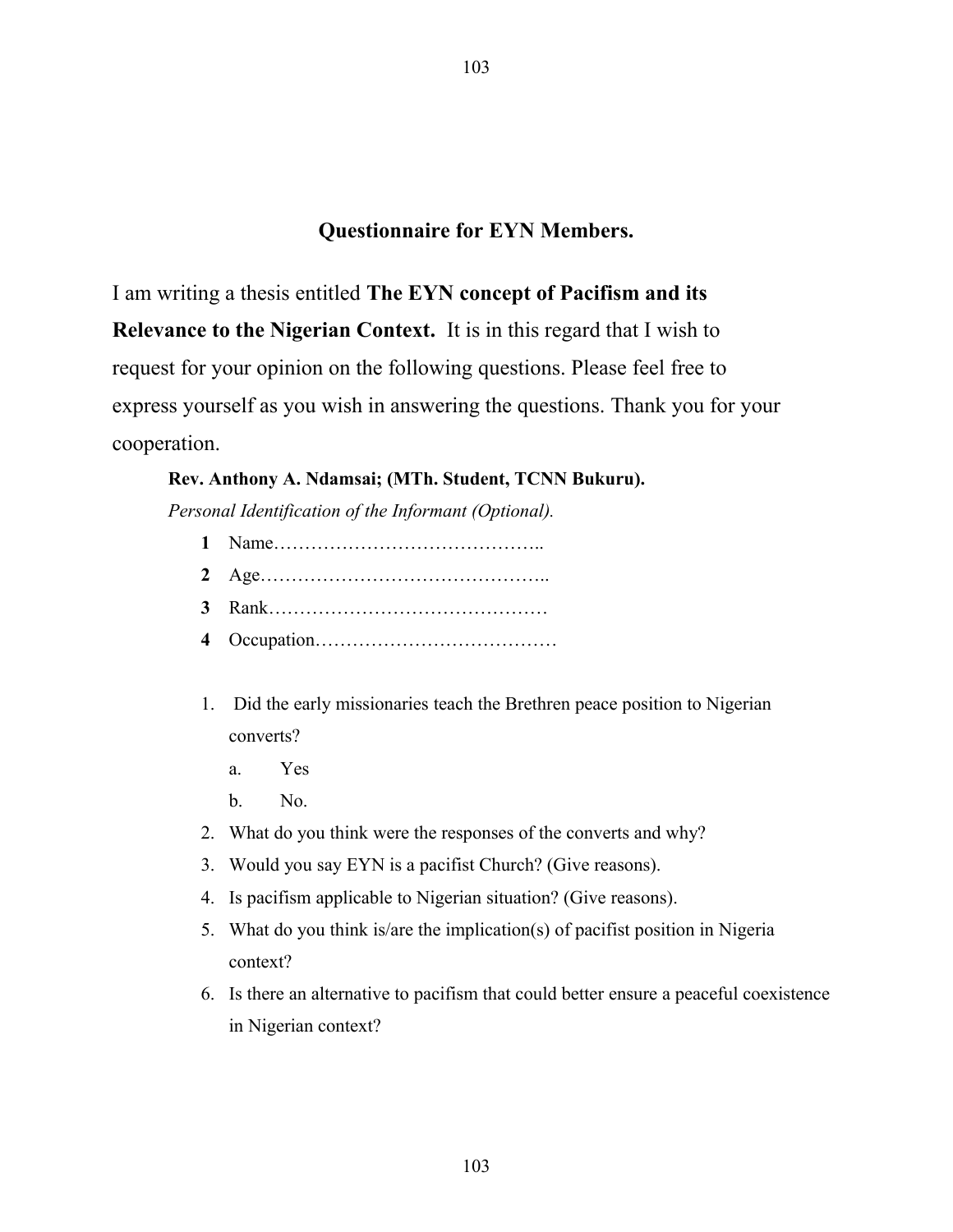## **RESULTS OF THE INTERVIEWS:**

104

A. Interview with EYN leaders.

Six leaders have been interviewed on the pacifist position of EYN Church. Among the six persons, four out of the six affirmed that EYN is a pacifist Church while two of the six partially agreed. Those who affirmed pacifist position of the Church stated the way it is practiced. The methods EYN implement pacifist position is: Through programmes, humanitarian services, conflict resolutions, and nonviolent approaches to crises.

Those leaders that maintain partial affirmation to the pacifist position of EYN base their argument on the lack of radical approach to pacifism in the Church. The laxity of the church is apparent in the absence of official declaration and lack of use of media to propagate her peace position. Since it is two against four, I would therefore conclude that EYN is a pacifist Church. However, the points raised by those that opposed the pacifist position of the church should be taken into cognizance as weakness that need to be improved.

#### B. Interviews with EYN Theologians.

Similar to the views of EYN key officers, there are mix views about pacifism among EYN Theologians. Out of fifty questionnaires sent out, twenty-seven were answered and returned. The responses of the twenty-seven respondents are as follows:

| i. Is pacifism a good strategy? | $Yes-21.$                 |
|---------------------------------|---------------------------|
|                                 | $No-6.$                   |
| ii. To what extent?             | To a large extent $-8$ .  |
|                                 | To some extent - 13.      |
|                                 | To a little extent $-6$ . |
| iii. Is EYN a pacifist church?  | Absolute $yes - 14$       |
|                                 | Partial yes $-9$ .        |
|                                 | $No = 4$                  |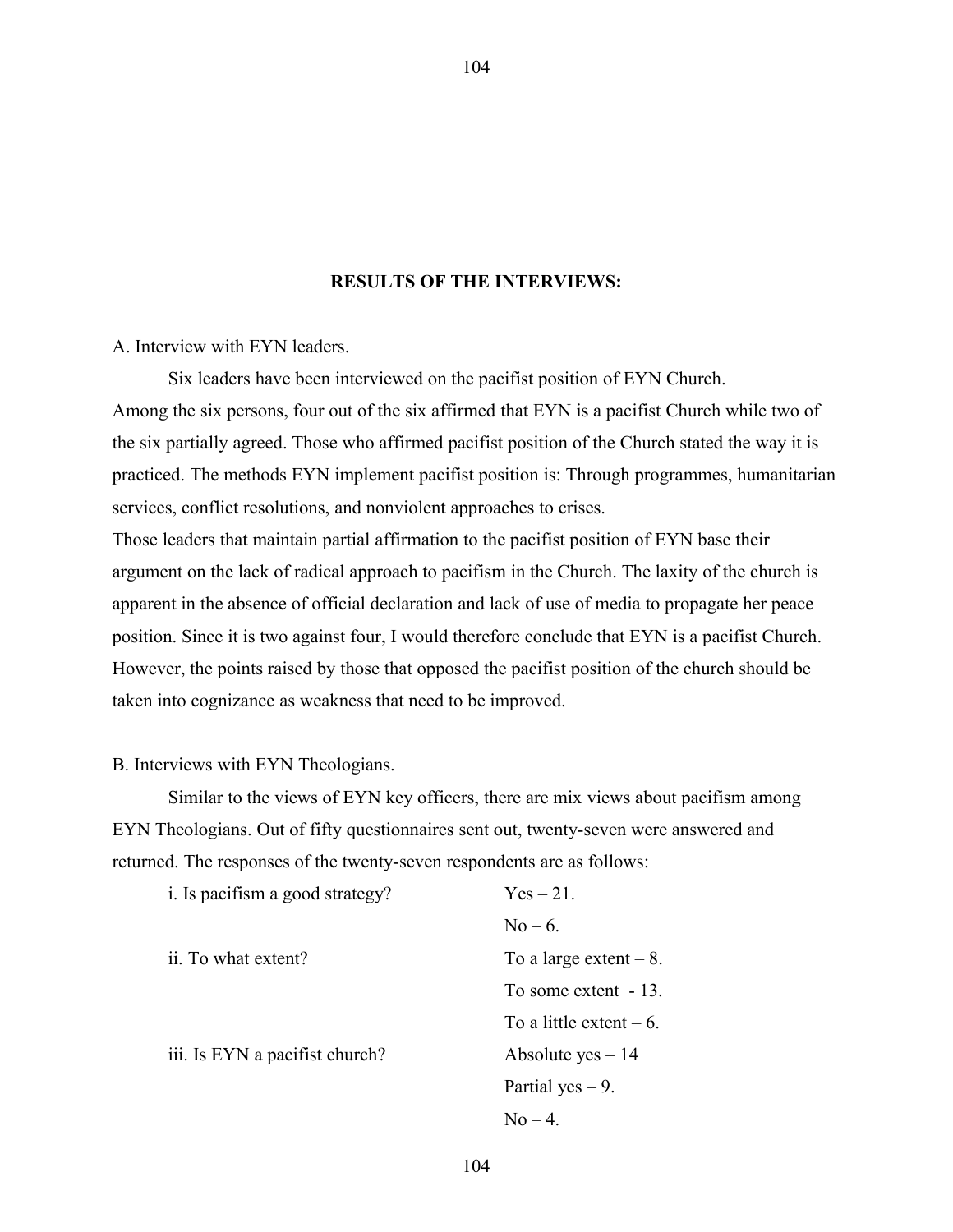C. Interviews with laity.

Sixty copies of questionnaires were distributed among EYN lay members. Only twentyeight were filled and returned. The following data is based on the views of the twenty- eight respondents.

i. Did the early missionaries teach the Brethren peace position to Nigeria converts?  $Yes - 24$ .

|                                                    | $No-3.$          |
|----------------------------------------------------|------------------|
|                                                    | Neutral $-1$ .   |
| ii. What were the responses of the early converts? | Positive $-20$ . |
|                                                    | Skeptical $-8$ . |
| iii. Is EYN a pacifist Church?                     | $Yes-24.$        |
|                                                    | $No-3.$          |
|                                                    | Neutral $-1$ .   |
| iv. Is pacifism applicable to Nigerian context?    | $Yes-10.$        |
|                                                    | $No - 17.$       |
|                                                    | Other $-1$ .     |

D. Numbers of oral interviews conducted was - 32. i. Nos. of those who said that EYN is a pacifist Church is -17. ii. Nos. of those who said that EYN is not a pacifist Church is -5 iii. Nos. of those that are neutral is-10.

E. Summary of the data:

i. Total numbers of respondents is – 93.

ii. Total numbers of those who said that  $EYN$  is a pacifist Church – 68.

iii. Total numbers of those who said that EYN is not a pacifist Church – 14.

iv. Total numbers of other views – 11.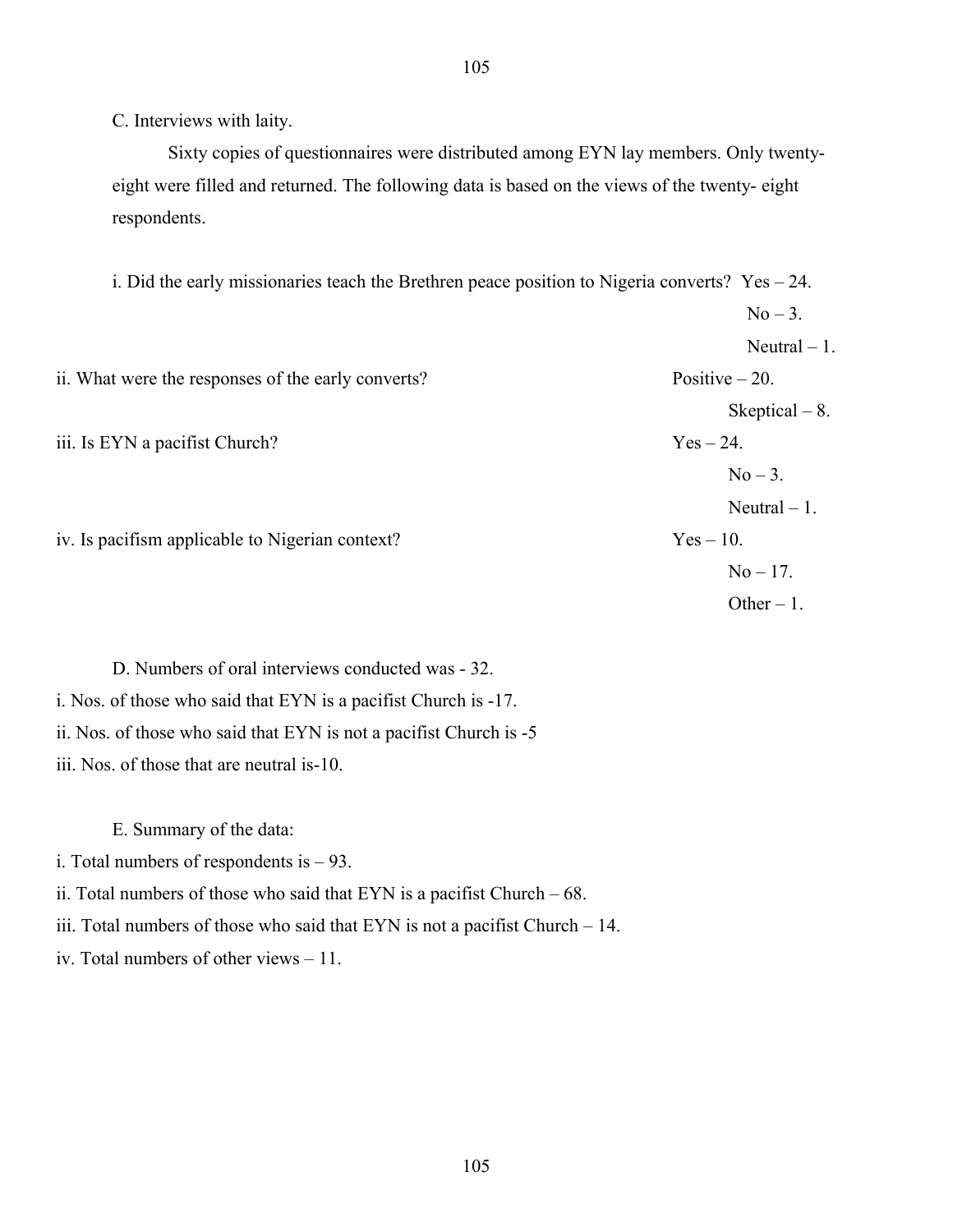#### **BIBLIOGRAPHY**

## **PUBLISHED SOURCES:**

- Arnett, Ronald C. "Conflict Viewed from Peace Tradition" in The Brethren Life and Thought, 1978:23.
- Assefa*,* Hizkias. Peace and Reconciliation as a Paradigm: A Philosophy of Peace and its Implication on Conflict, Governance and Economic Growth in Africa. Nairobi: Acis, 1993.
- Balami, Nvwa D. "EYN and the Year 2000 and Beyond" in The Progressive History of Ekklesiyar Yan'uwa a Nigeria, pp. 101- 108. Kwarhi: EYN Publication, 1998.
- Balami, Nvwa D. "Fifty years of Brethren Mission in Nigeria (1923-1973); A Nigerian Perspective" in Brethren Life and Thought, 1984, pp.103-108.

Bittinger, Emmert F. Heritage and Promise. Elgin: The Brethren Press, 1920.

- Boer, Jan H. Nigeria's Decades of Blood: Studies in Christian and Muslim Relations. Jos: Stream Christian Publishers, 2003.
- Bowman, Rufus D. The Church of the Brethren and War: 1708 1941. Elgin: Brethren Publishing House, 1944.
- Brown, Dale W. Biblical Pacifism. Elgin: Brethren Press, 2003.

Brown, Dale W. Brethren and Pacifism. Elgin: The Brethren Press, 1970.

Brumbaugh, Martin G. A History of the German Baptist Brethren in Europe and America. Mount Morris: Brethren Publishing House, 1961.

Clouse, Robert G. Ed. War: Four Christian Views. Elgin: Intervarsity Press, 1981.

- The Constitution of the Federal Republic of Nigeria, 1999 Edition.
- Crago, Tom G. and Crago, Janet N. Ekklesiyar Yan'uwa a Nigeria Statistical Report 2001-2002. Kwarhi: EYN Headquarters 2002.
- Curry, Dean C. Ed. Evangelicals and Bishops Pastoral letter. Grand Rapids: Eerdman 1984.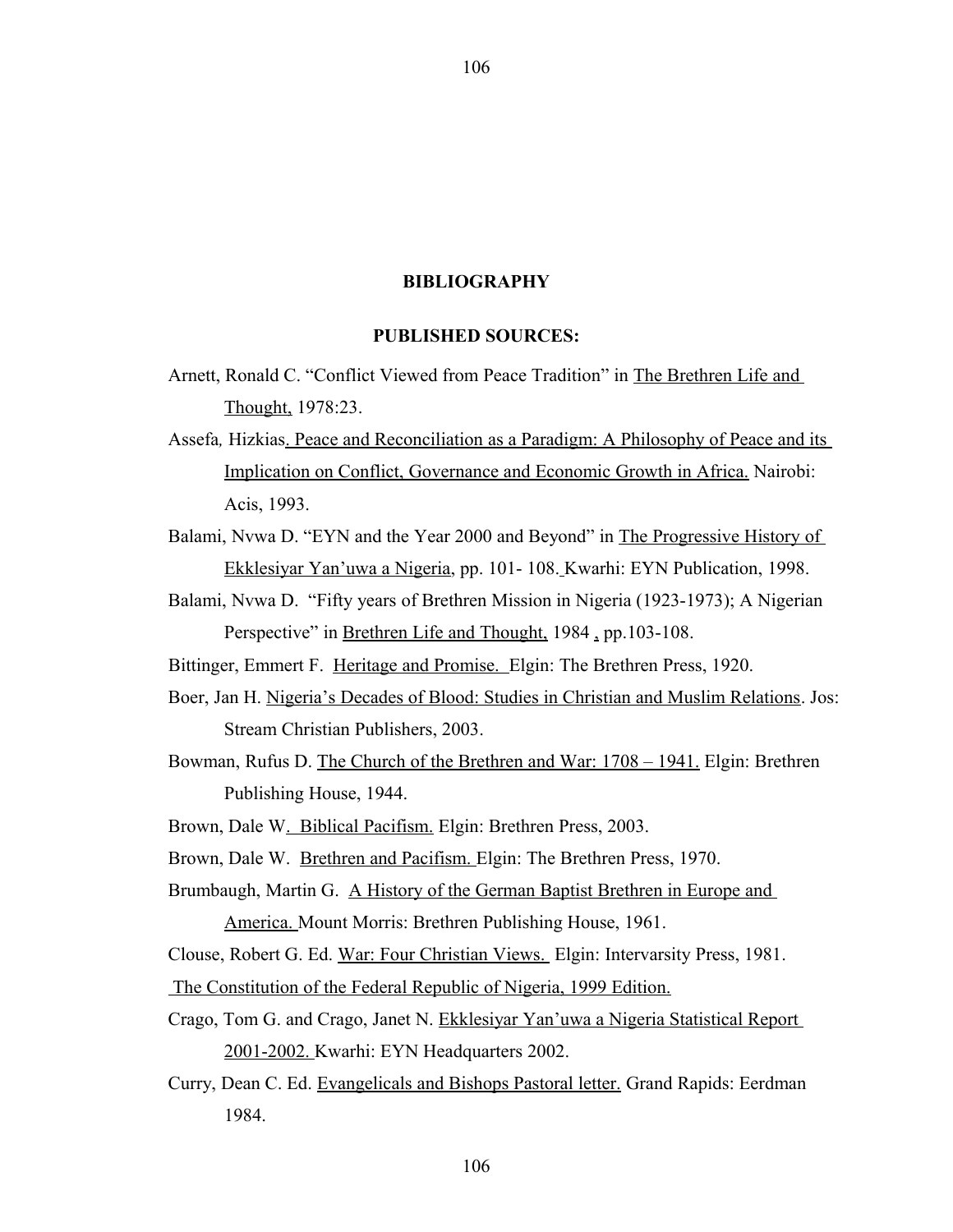- Dali, Samuel D. "The Church of the Brethren Mission in Nigeria 1923 1973" in The Progressive History of the Church of the Brethren in Nigeria, pp.18 - 47. Kwarhi: EYN publications, 1998.
- Durnbaugh, Donald F. " Early History" in The Church of the Brethren Past and Present. Elgin: the Brethren Press, 1971.
- Durnbaugh, Donald F. The Believers' Church: The History and Character of Radical Protestantism*.* New York: Macmillan Company, 1768.
- Faw, Chalmer E. Ed. Lardin Gabas: A Land, a People, a Church. Elgin: The Brethren Press, 1973.
- Fisher, Virginia S. The Story of the Brethren. Elgin: The Brethren Publishing House, 1957.
- Foster, John. Church History: First Advance AD 29 500. London: SPCK, 1972.
- Hickey*,* Raymond. Christianity in Borno State and Northern Gongola. Aachen: Institute of Missiology, 1984.
- Johansen, Robert C. "International Relations and Peace" in Six Papers on Peace: A Symposium, pp.21 – 44. Elgin: Church of the Brethren General Board, 1969.
- Johansen, Robert C. Church Mission and Peace Evangelism. Elgin: Brethren Press, 2006.
- Jordan, Clarence. Sermon on the Mount. Valley Forge: Judson Press, 1952.

Kato, Biyang H. Biblical Christianity in Africa. Nairobi: Africa Christian Press, 1985.

- Keeney, William. Lordship as Servanthood: Thirteen Lesson on Biblical Basis for Peacemaking.
- Mambula, Jabani P. & Gwama, Filibus. "EYN under the Indigenous Leaders" in The Progressive History of Ekklesiyar Yan'uwa a Nigerian, pp. 73 – 100. Kwarhi: EYN Publication1998.
- Miller, Donald E. A Self Instruction Guide Through Brethren History. Elgin: The Brethren press, 1976.
- Nuttal, Geoffrey F. Christian Pacifism in History*.* Berkeley: Basil Blackwell and Matt Ltd., 1971.
- Parratt, John. A Reader in African Christian Theology. London: SPCK, 1997.
- Placer*,* William C. A History of Christian Theology: An introduction. Philadelphia: Westminster press 1983.
- Rogers*,* Ingrid. Sword into Plowshares: A Collection of Plays about Peace and Social Injustice. Elgin: The Brethren Press, 1983.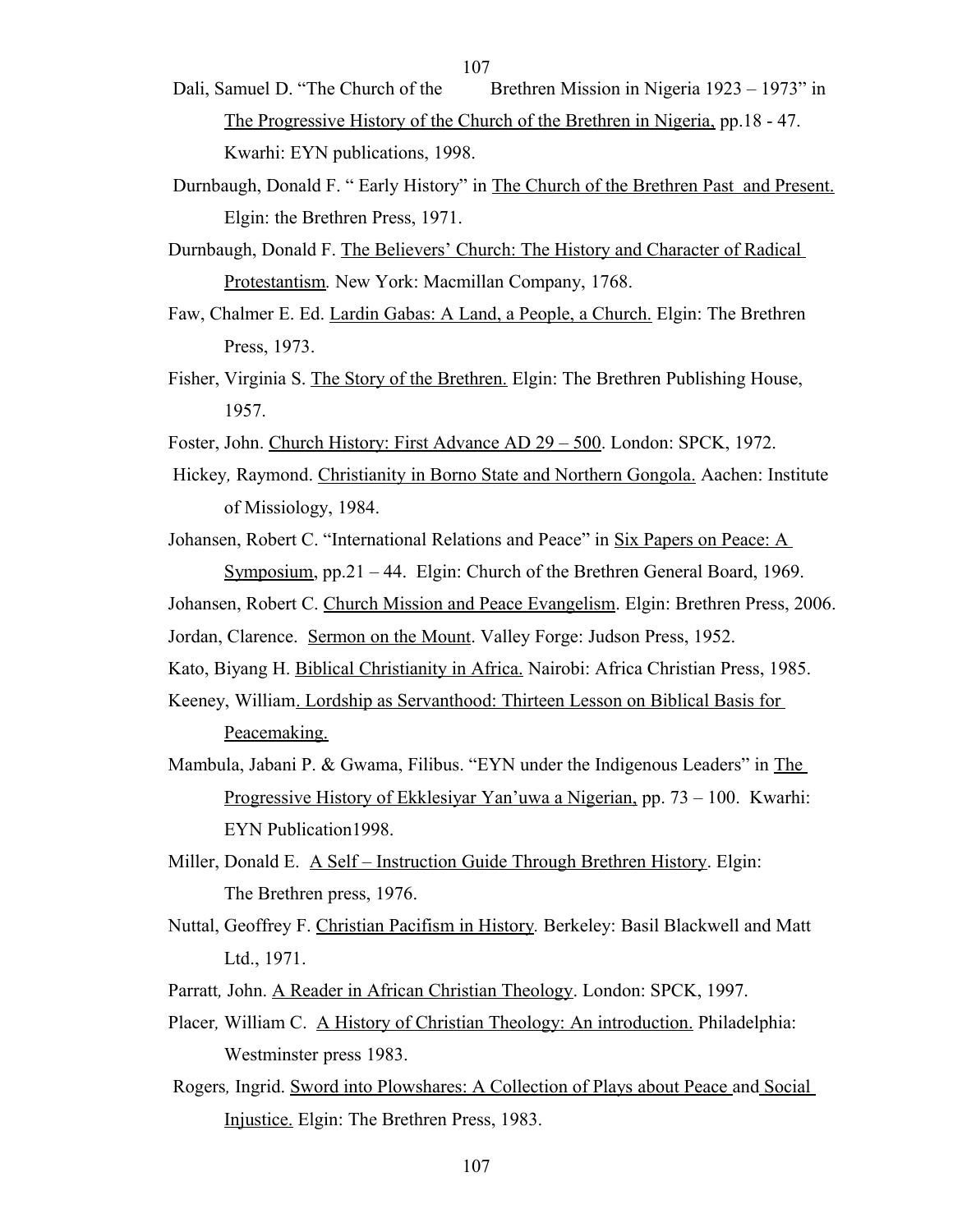Sharp, Gene. "Nonviolent Action an Active Technique of Struggle*"* in The Politics of Nonviolent Action*.* Boston: Porter Sargeant Publisher, 1973.

- Simpson, D.P. "Pacifism", Cassell's New Latin Dictionary. New York: Funk and Wagnall, 1960.
- Tienou, Tite. The Theological Task of The Church in Africa. Nairobi: Nairobi: Africa Christian Press, 1990.

The Brethren Encyclopedia*.*

The Bible, New International Version.

The Bible, Revised Standard Version.

The Bible, Living Translation.

Thomson*,* Alan. Church History 3: New Movements. London: SPCK, 1976.

### **UNPUBLISHED SOURCES:**

- Abogunrin, Eunice O. "Freedom of Religion: A Nigerian Reality". A Paper presented at West African Association of Theological Institutions (WAATI) National Conference – Nigerian Zone, Ilorin, 2001*.*
- Balami, Nvwa D. "Fifty Years of Church of the Brethren Mission in Nigeria (1923-1973); In Nigeria Perspective"*.* Bethany: A thesis of Masters of Arts in Theology, 1983.
- Best, Shedrack Gaya. "The Challenges and Prospects of Peace Building on the Plateau". Jos: a Paper presented at Annual Conference organized by Centre for Peace Advancement in Nigeria, September 2006.
- Gerard, Mary. "Christianity and The Nigerian Legal System". A paper presented at WAATI National Conference (Nigeria Zone), Ilorin, 2001.
- Helleman, Andrian A. "Active Nonviolence: The Only Viable Alternative". A Paper presented at TEKAN Peace Commitment Seminar, Jos 2002.
- Ndule, Ayuba. "A Lecture Notes on Mission in Northern Nigeria". Bukuru: TCNN, 2004.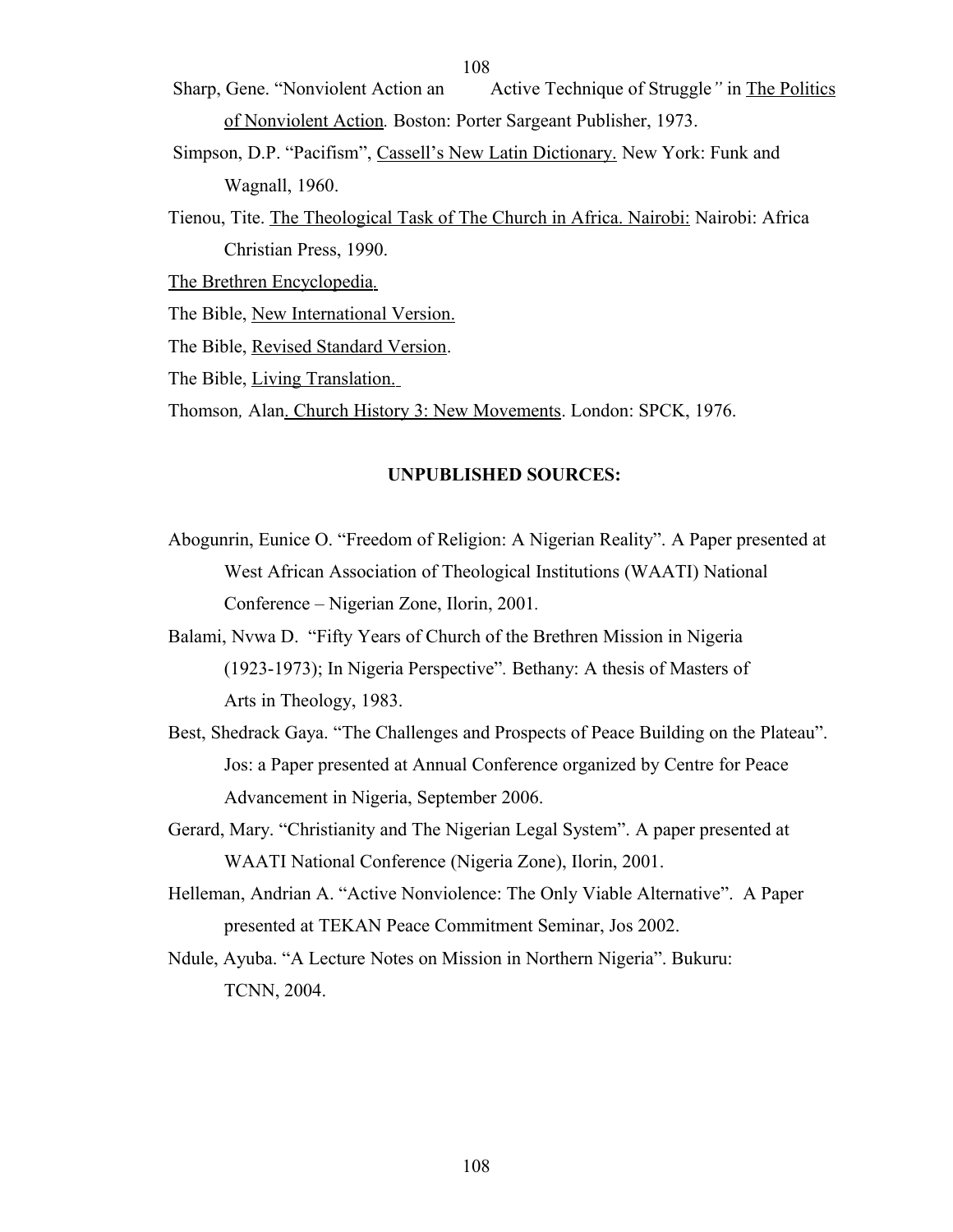## **INTERVIEWS:**

109

- Abdullahi, Musa Zuwarva. Interview. May 2005.
- Adamu, Nuhu Saje. Interview. April 2005.
- Audu, Jibrin. Interview. May 2005.
- Balami, Ayuba. Interview. April 2005.
- Balami, Mbwidiffu Dickson. Interview. April 2005.
- Balami, P. H. Interview. May 2005.
- Bdlia, Bitrus. Interview. July 2005.
- Bitrus, John Mairabo. Interview. October 2005.
- Chagwa, Ananda A. Interview. May 2005.
- Ciwar, Nuhu. Interview. June 2005.
- Dali, Rubecca Samuel. Interview. April 2005.
- Dali, Thomas K. Interview. May 2005.
- Fabiya, Luka N. Interview. April 2005.
- Galadima, J. Interview. May 2005.
- Gava, Dauda A. Interview. April 2005.
- Gwamma, Filibus K. Interview. May 2005.
- Hamidu, Paul S. Interview. April 2005.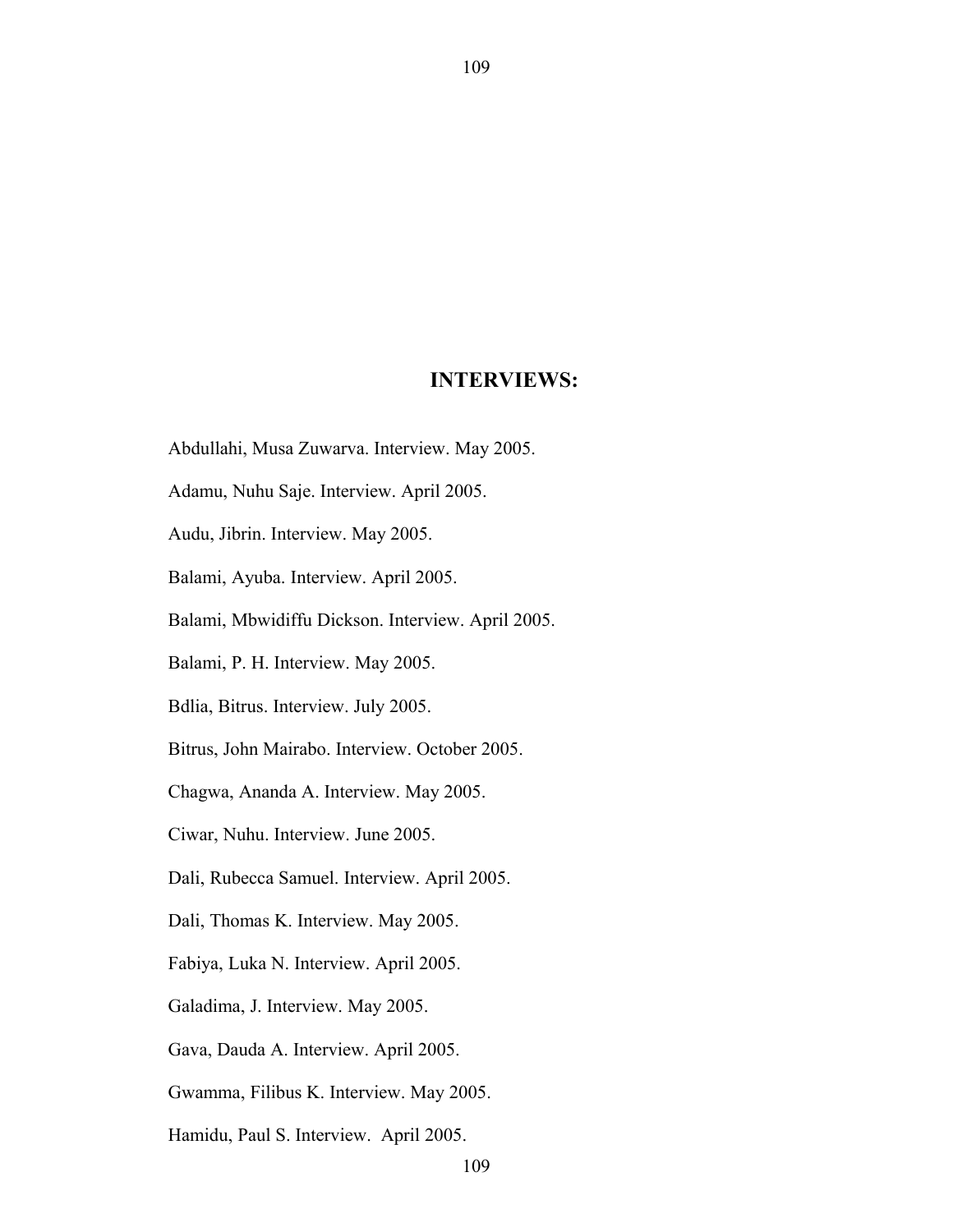Hena, James. Interview. April 2005.

Ibrahim, Rhoda. Interview. April 2005.

- Janpan, Samson J. Interview. May 2005.
- Joseph, Josephine. Interview. May 2005.
- Joshua, T. Yamte. Interview. May 2005.
- Kasu, Vandi Tumba. Interview. April 2005.
- Krouse, Robert. Interview. July 2005.
- Kwaji, Bitrus. Interview. April 2005.
- Kwajighui, Bitrus. Interview. July 2005.
- Kwatamdia, Elizabeth P. Interview. April 2005.
- Lima, Shehu Usman. Interview. May 2005.
- Luckson, Moses A. Interview. April 2005.
- Malafa, David. Interview. May 2005.
- Mamza, James T. Interview. April 2005.
- Mbaya, Alkali E. Interview. May 2005.
- Mdurvuwa, Yuguda Z. Interview. May 2005.
- Midala, Thlama. Interview. April 2005.
- Mshelia, B.G.Y. Interview. April 2005.
- Mshelia, Bayo Tella. Interview. May 2005.
- Mshelia, H. Y. Interview. April 2005.
- Mshelia, Luka. Interview. May 2005.
- Mshelia, Ruth Steve. Interview. May 2005.
- Mshelia, Toma Y. Interview. April 2005.
- Ndahi, Shawulu Auta. Interview. April 2005.
- Njidda, Ishaku N. Interview. April 2005.